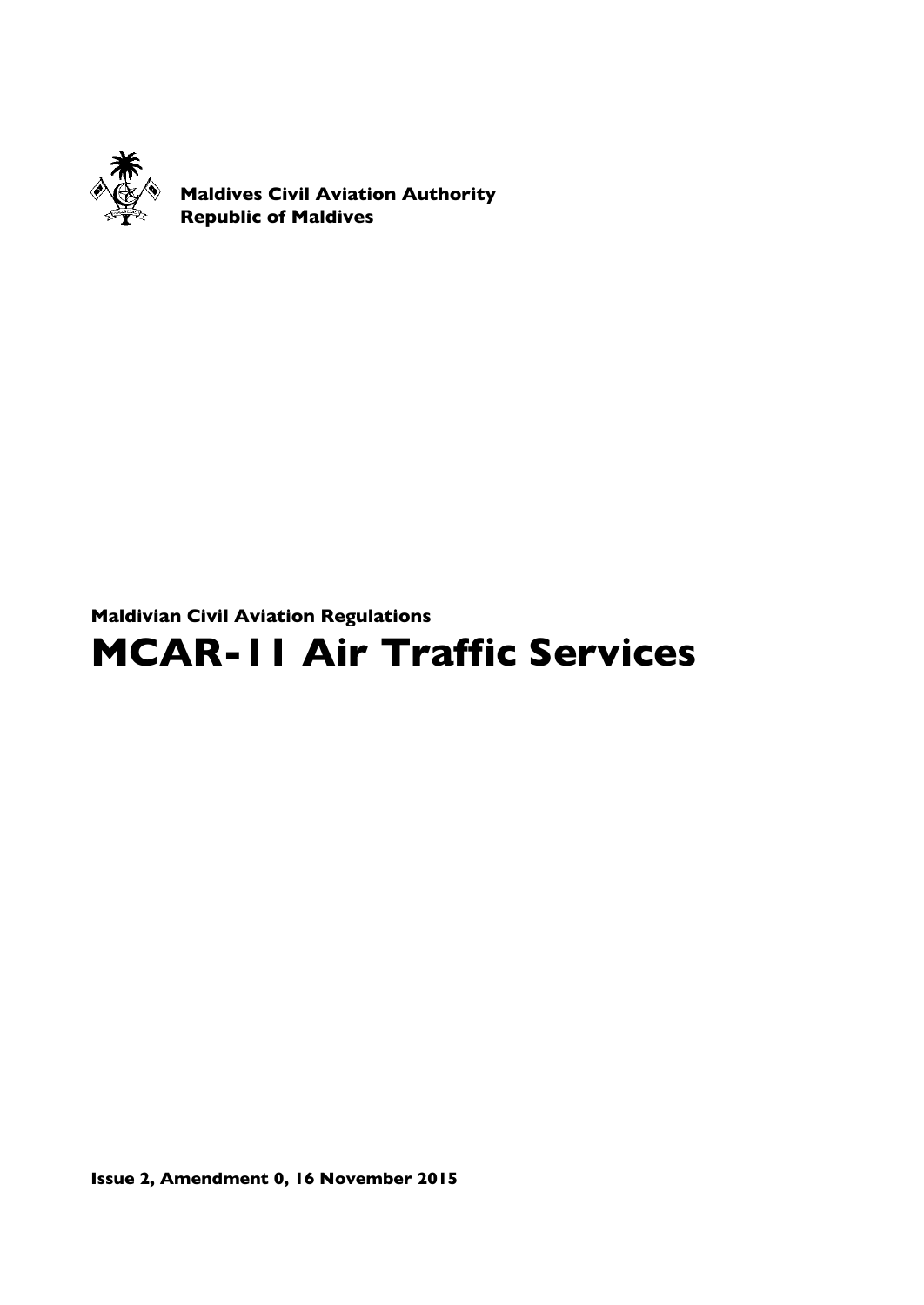#### Foreword

Maldives Civil Aviation Authority, in exercise of the powers conferred on it under Articles 5 and <sup>6</sup> of the Maldives Civil Aviation Act 2/20l2 has adopted this Regulation.

This Regulation shall be cited as MCAR-II Air Traffic Services and shall come in to force on 16 November 2015.

Existing aviation requirements in the field of air navigation as listed in MCAR- | | Air Traffic Services dated 30 July 2009 will be repealed as from l6 November 2015.

Definitions of the terms and abbreviations used in this regulation, unless the context requires otherwise, are in MCAR-I Definitions and Abbreviations.

For the Civil Aviation Authority Hussain Jalee Chief Executive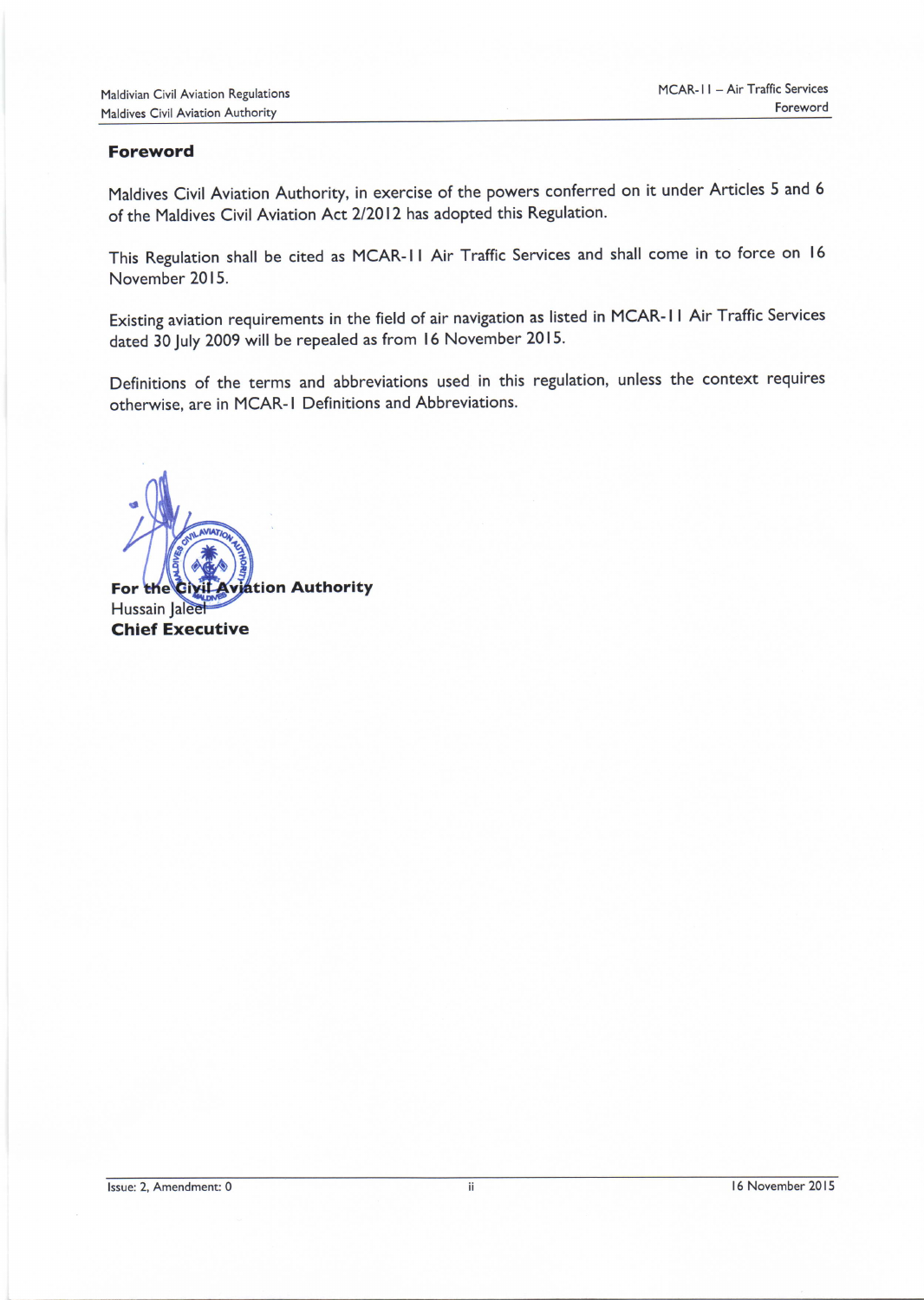# <span id="page-2-0"></span>List of Amendments

| Rev #               | <b>Date</b>      | <b>Remarks</b>                                                                    |
|---------------------|------------------|-----------------------------------------------------------------------------------|
| Issue I Amendment 0 | 2009-07-30       | Initial issue                                                                     |
| Issue 2 Amendment 0 | $2015 - 11 - 16$ | Incorporated ICAO Annex 11, Thirteenth Edition, Amendment 49,<br>14 November 2013 |
|                     |                  |                                                                                   |
|                     |                  |                                                                                   |
|                     |                  |                                                                                   |
|                     |                  |                                                                                   |
|                     |                  |                                                                                   |
|                     |                  |                                                                                   |
|                     |                  |                                                                                   |
|                     |                  |                                                                                   |
|                     |                  |                                                                                   |
|                     |                  |                                                                                   |
|                     |                  |                                                                                   |
|                     |                  |                                                                                   |
|                     |                  |                                                                                   |
|                     |                  |                                                                                   |
|                     |                  |                                                                                   |
|                     |                  |                                                                                   |
|                     |                  |                                                                                   |
|                     |                  |                                                                                   |
|                     |                  |                                                                                   |
|                     |                  |                                                                                   |
|                     |                  |                                                                                   |
|                     |                  |                                                                                   |
|                     |                  |                                                                                   |
|                     |                  |                                                                                   |
|                     |                  |                                                                                   |
|                     |                  |                                                                                   |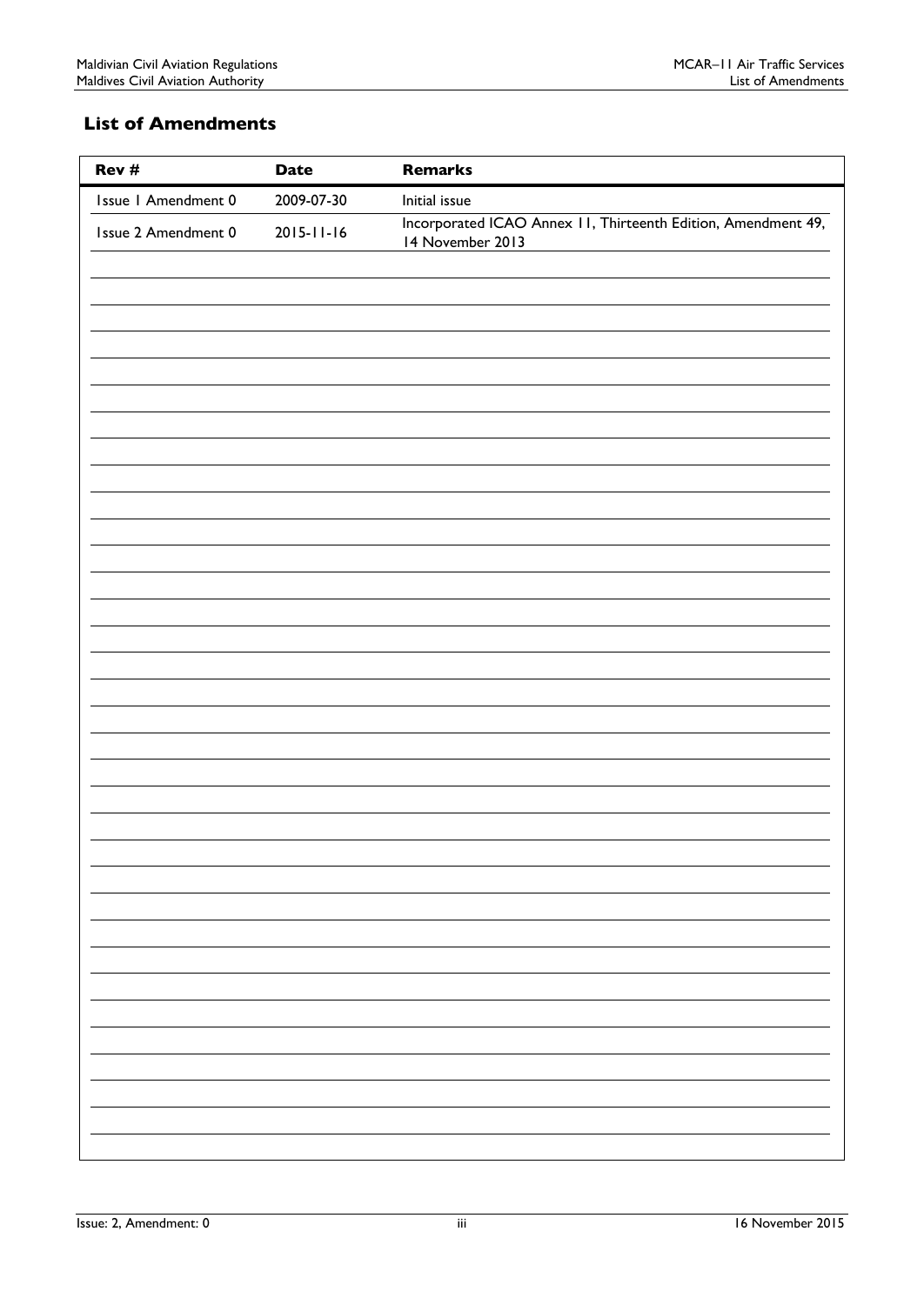# <span id="page-3-0"></span>List of Effective Pages

| <b>Section</b>           | Page                      | <b>Amendment</b>       | <b>Date</b>      |
|--------------------------|---------------------------|------------------------|------------------|
| Foreword                 | ii.                       | Issue: 2, Amendment: 0 | 16 November 2015 |
| List of Amendments       | iii                       | Issue: 2, Amendment: 0 | 16 November 2015 |
| List of Effective Pages  | iv                        | Issue: 2, Amendment: 0 | 16 November 2015 |
| <b>Table of Contents</b> | v-vii                     | Issue: 2, Amendment: 0 | 16 November 2015 |
| Chapter I                | $ - - - $                 | Issue: 2, Amendment: 0 | 16 November 2015 |
| Chapter 2                | $2-I - 2-I8$              | Issue: 2, Amendment: 0 | 16 November 2015 |
| Chapter 3                | $3 - 1 - 3 - 10$          | Issue: 2, Amendment: 0 | 16 November 2015 |
| Chapter 4                | $4 - 1 - 4 - 10$          | Issue: 2, Amendment: 0 | 16 November 2015 |
| Chapter 5                | $5 - 1 - 5 - 3$           | Issue: 2, Amendment: 0 | 16 November 2015 |
| Chapter 6                | $6 - 1 - 6 - 6$           | Issue: 2, Amendment: 0 | 16 November 2015 |
| Chapter 7                | $7 - 1 - 7 - 4$           | Issue: 2, Amendment: 0 | 16 November 2015 |
| Appendix I               | APP 1-1 - APP 1-3         | Issue: 2, Amendment: 0 | 16 November 2015 |
| Appendix 2               | APP 2-1 - APP 2-4         | Issue: 2, Amendment: 0 | 16 November 2015 |
| Appendix 3               | APP 3-1 - APP 3-5         | Issue: 2, Amendment: 0 | 16 November 2015 |
| Appendix 4               | APP 4-1 - APP 4-1         | Issue: 2, Amendment: 0 | 16 November 2015 |
| Appendix 5               | APP 5-1 - APP 5-2         | Issue: 2, Amendment: 0 | 16 November 2015 |
| Attachment A             | <b>ATT A-I - ATT A-I0</b> | Issue: 2, Amendment: 0 | 16 November 2015 |
| Attachment B             | ATT B-I - ATT B-4         | Issue: 2, Amendment: 0 | 16 November 2015 |
| Attachment C             | $ATT C-I - ATT C-4$       | Issue: 2, Amendment: 0 | 16 November 2015 |
|                          |                           |                        |                  |
|                          |                           |                        |                  |
|                          |                           |                        |                  |
|                          |                           |                        |                  |
|                          |                           |                        |                  |
|                          |                           |                        |                  |
|                          |                           |                        |                  |
|                          |                           |                        |                  |
|                          |                           |                        |                  |
|                          |                           |                        |                  |
|                          |                           |                        |                  |
|                          |                           |                        |                  |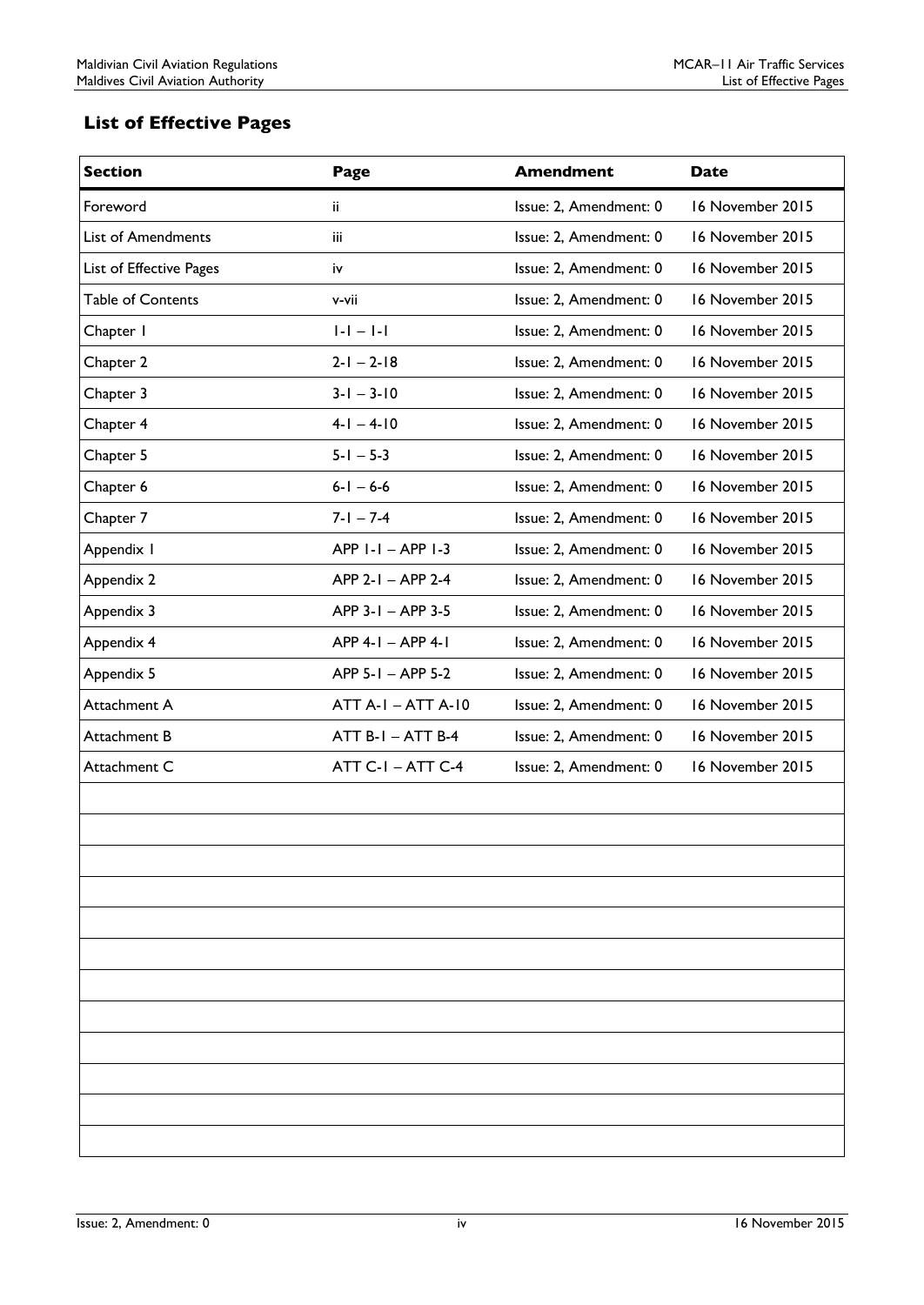# <span id="page-4-0"></span>**Table of Contents**

| 2.1              |                                                                                                               |  |  |  |
|------------------|---------------------------------------------------------------------------------------------------------------|--|--|--|
| 2.2              |                                                                                                               |  |  |  |
| 2.3              |                                                                                                               |  |  |  |
| 2.4              |                                                                                                               |  |  |  |
| 2.5              |                                                                                                               |  |  |  |
| 2.6              |                                                                                                               |  |  |  |
| 2.7              |                                                                                                               |  |  |  |
| 2.8              |                                                                                                               |  |  |  |
| 2.9              |                                                                                                               |  |  |  |
|                  |                                                                                                               |  |  |  |
|                  |                                                                                                               |  |  |  |
|                  |                                                                                                               |  |  |  |
|                  |                                                                                                               |  |  |  |
|                  |                                                                                                               |  |  |  |
|                  |                                                                                                               |  |  |  |
|                  |                                                                                                               |  |  |  |
|                  |                                                                                                               |  |  |  |
|                  |                                                                                                               |  |  |  |
|                  |                                                                                                               |  |  |  |
|                  |                                                                                                               |  |  |  |
|                  | 2.1 Coordination between Aeronautical Information Services and Air Traffic Services Authorities2-11           |  |  |  |
|                  |                                                                                                               |  |  |  |
|                  |                                                                                                               |  |  |  |
|                  |                                                                                                               |  |  |  |
|                  |                                                                                                               |  |  |  |
|                  | 2.16 Establishment of Requirements for Carriage and Operation of Pressure-Altitude Reporting Transponders2-16 |  |  |  |
|                  |                                                                                                               |  |  |  |
|                  |                                                                                                               |  |  |  |
|                  |                                                                                                               |  |  |  |
|                  |                                                                                                               |  |  |  |
|                  |                                                                                                               |  |  |  |
|                  |                                                                                                               |  |  |  |
|                  |                                                                                                               |  |  |  |
| 3.1<br>3.2       |                                                                                                               |  |  |  |
|                  |                                                                                                               |  |  |  |
| 3.3              |                                                                                                               |  |  |  |
| 3.4              |                                                                                                               |  |  |  |
| 3.5              |                                                                                                               |  |  |  |
| 3.6              |                                                                                                               |  |  |  |
| 3.7              |                                                                                                               |  |  |  |
| 3.8              |                                                                                                               |  |  |  |
| 3.9 <sup>2</sup> |                                                                                                               |  |  |  |
|                  |                                                                                                               |  |  |  |
|                  |                                                                                                               |  |  |  |
| 4.1              |                                                                                                               |  |  |  |
| 4.2              |                                                                                                               |  |  |  |
| 4.3              |                                                                                                               |  |  |  |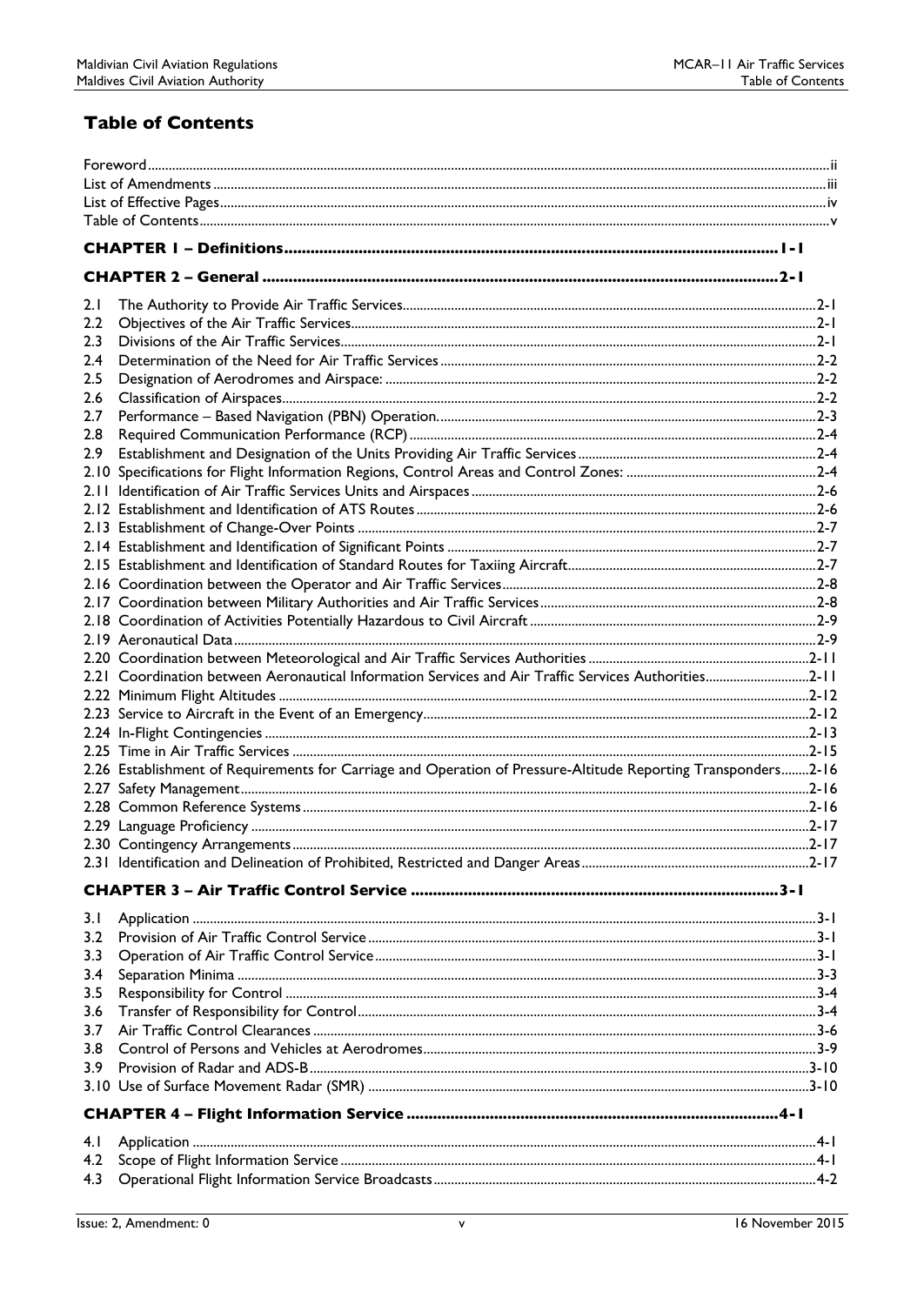| 5.1<br>5.2    |                                                                                                                                                                                  |  |
|---------------|----------------------------------------------------------------------------------------------------------------------------------------------------------------------------------|--|
|               |                                                                                                                                                                                  |  |
| 5.3           |                                                                                                                                                                                  |  |
| 5.4           |                                                                                                                                                                                  |  |
| 5.5           |                                                                                                                                                                                  |  |
| 5.6           | CHAPTER 6 - Air Traffic Services Requirements for Communications  6-1                                                                                                            |  |
|               |                                                                                                                                                                                  |  |
| 6.1           |                                                                                                                                                                                  |  |
| 6.2           |                                                                                                                                                                                  |  |
| 6.3           |                                                                                                                                                                                  |  |
| 6.4           |                                                                                                                                                                                  |  |
|               |                                                                                                                                                                                  |  |
| 7.I           |                                                                                                                                                                                  |  |
| 7.2           | Information on Aerodrome Conditions and the Operational Status of Associated Facilities 7-3                                                                                      |  |
| 7.3           |                                                                                                                                                                                  |  |
| 7.4           |                                                                                                                                                                                  |  |
| 7.5           |                                                                                                                                                                                  |  |
| 7.6           |                                                                                                                                                                                  |  |
|               | APPENDIX I. Principles Governing the Identification of Navigation Specification and the<br>Identification of ATS Routes other than Standard Departure and Arrival Routes APP I-I |  |
|               |                                                                                                                                                                                  |  |
| I.            |                                                                                                                                                                                  |  |
| 2.            |                                                                                                                                                                                  |  |
| 3.            |                                                                                                                                                                                  |  |
| 4.            |                                                                                                                                                                                  |  |
| <b>Points</b> | Principles Governing the Establishment and Identification of Significant<br><b>APPENDIX 2-</b><br><b>APP 2-1</b>                                                                 |  |
| Ι.            |                                                                                                                                                                                  |  |
| 2.            |                                                                                                                                                                                  |  |
| 3.            |                                                                                                                                                                                  |  |
| 4.            |                                                                                                                                                                                  |  |
| 5.            |                                                                                                                                                                                  |  |
|               | APPENDIX 3 - Principles Governing the Identification of Standard Departure and Arrival                                                                                           |  |
|               |                                                                                                                                                                                  |  |
| Ι.            |                                                                                                                                                                                  |  |
| 2.            |                                                                                                                                                                                  |  |
| 3.            |                                                                                                                                                                                  |  |
| 4.            |                                                                                                                                                                                  |  |
| 5.            |                                                                                                                                                                                  |  |
| 6.            |                                                                                                                                                                                  |  |
| 7.            |                                                                                                                                                                                  |  |
| 8.            |                                                                                                                                                                                  |  |
|               | APPENDIX 4 - ATS Airspace Classes - Services Provided and Flight Requirements APP 4-1                                                                                            |  |
|               |                                                                                                                                                                                  |  |
|               | ATTACHMENT A - Material Relating to a Method of Establishing ATS Routes Defined by VOR                                                                                           |  |
|               |                                                                                                                                                                                  |  |
| $\mathbf{L}$  |                                                                                                                                                                                  |  |
|               |                                                                                                                                                                                  |  |
| 2.            |                                                                                                                                                                                  |  |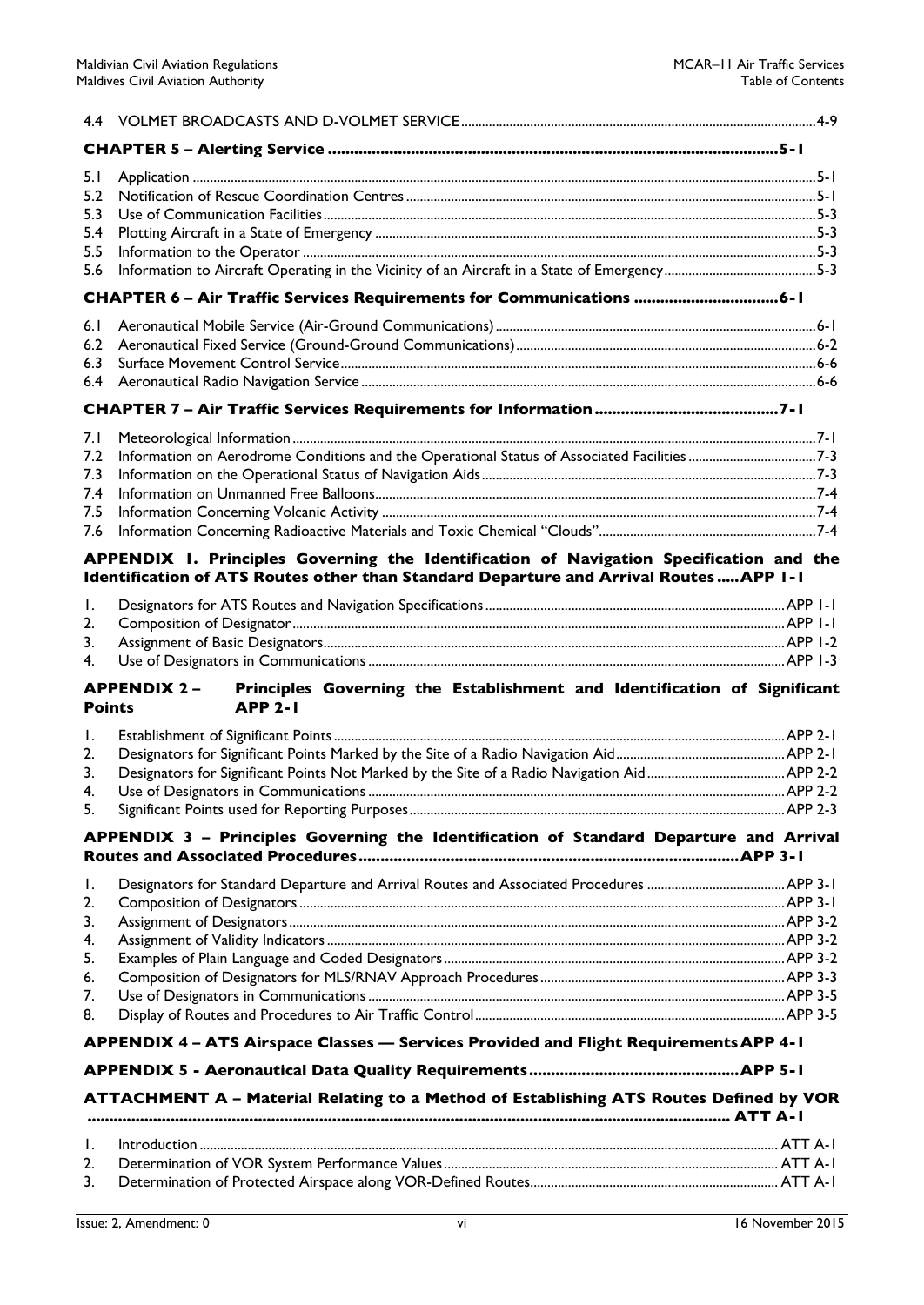| 4.<br>5.<br>6.<br>7.                   |                                                                                        |  |  |  |  |
|----------------------------------------|----------------------------------------------------------------------------------------|--|--|--|--|
|                                        | ATTACHMENT B - Traffic Information Broadcasts by Aircraft (TIBA) and Related Operating |  |  |  |  |
| $\mathbf{I}$ .<br>2.<br>3 <sub>1</sub> |                                                                                        |  |  |  |  |
|                                        |                                                                                        |  |  |  |  |
| $\mathbf{L}$<br>2.<br>3.<br>4.         |                                                                                        |  |  |  |  |
| 5.                                     |                                                                                        |  |  |  |  |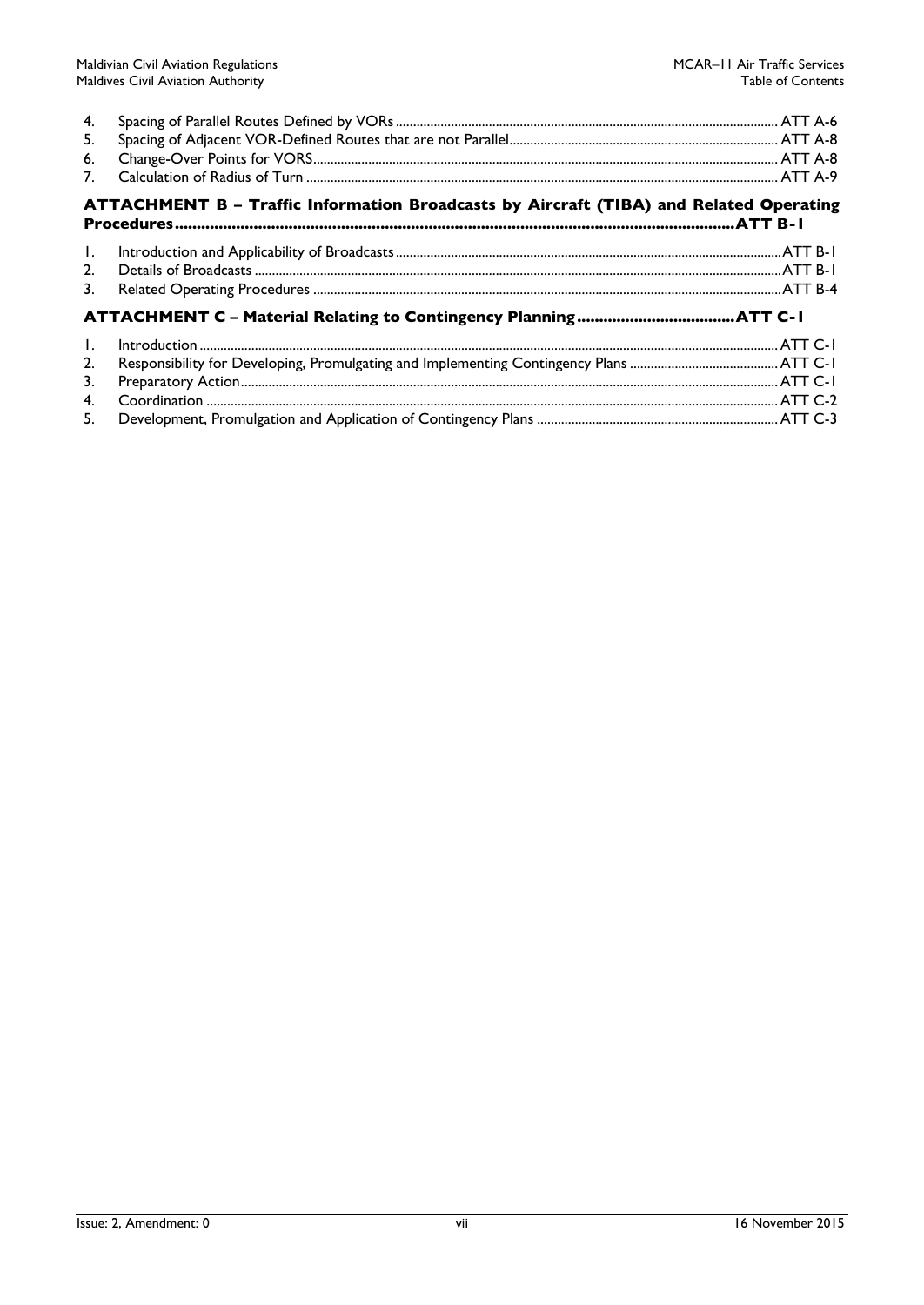# <span id="page-7-0"></span>CHAPTER 1 – Definitions

Definitions of the terms and abbreviations used in this regulation, unless the context requires otherwise, are in MCAR-1 Definitions and Abbreviations.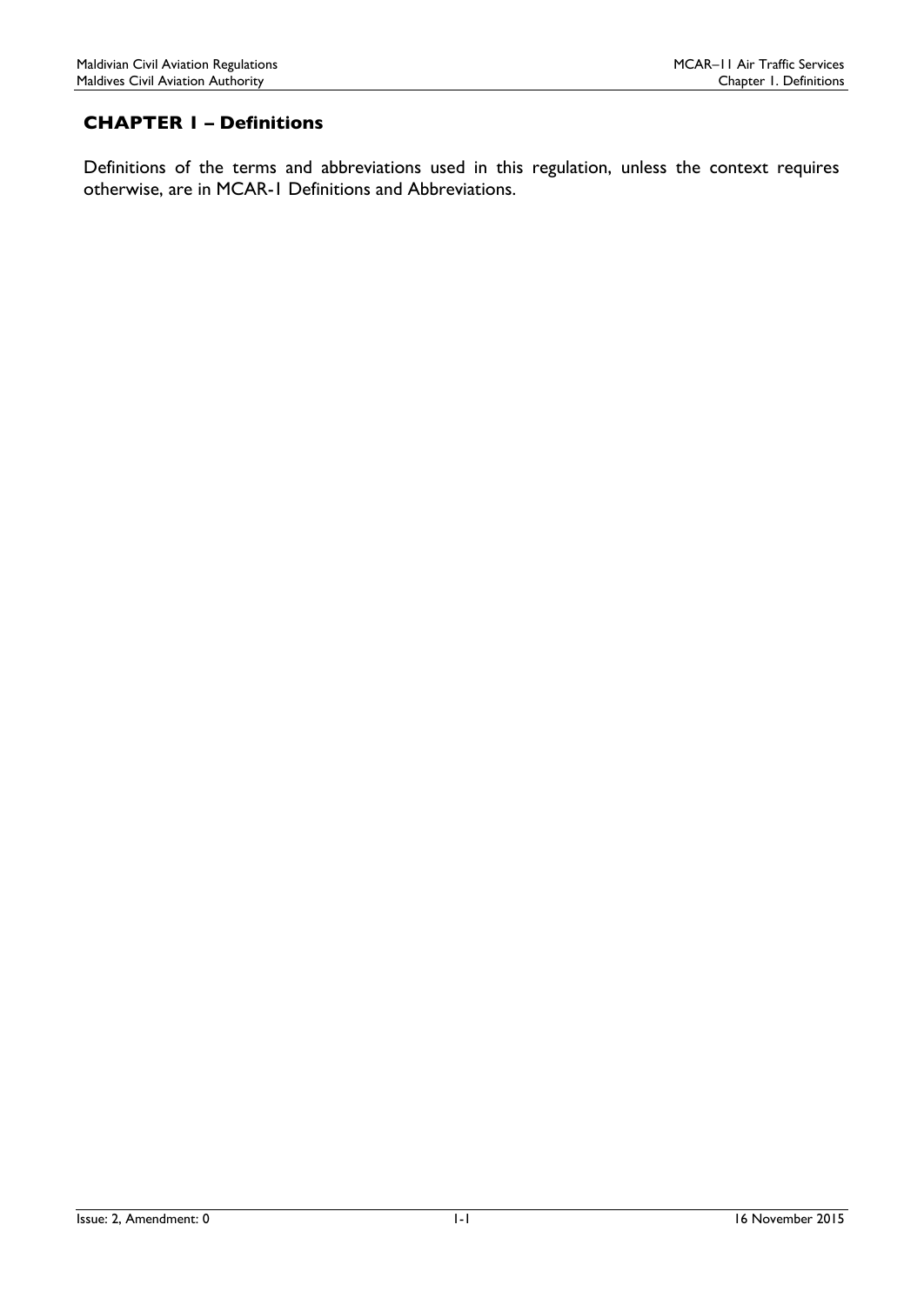# <span id="page-8-0"></span>CHAPTER 2 – General

# <span id="page-8-1"></span>2.1 The Authority to Provide Air Traffic Services

- 2.1.1 The authority responsible shall provide, Air Traffic Services, in the defined airspace and at aerodromes within the territorial limits of Maldives in accordance with the conditions, standards and recommended practices contained in this regulation and any subsequent amendments/changes thereto including any other requirements that may be specified by the CAA.
- 2.1.2 Maldives Airports Company Ltd is the designated responsible authority for arrangement and provision of Air Traffic Services in Maldives. No other agency shall provide an air traffic service unless approved by the CAA.
- 2.1.3 The information regarding Air Traffic Services available in the airspace and at aerodromes shall be published in AIP Maldives.

# <span id="page-8-2"></span>2.2 Objectives of the Air Traffic Services

The objectives of the air traffic services shall be to:

- a) prevent collisions between aircraft;
- b) prevent collisions between aircraft on the maneuvering area and obstructions on that area;
- c) expedite and maintain an orderly flow of air traffic;
- d) provide advice and information useful for the safe and efficient conduct of flights;
- e) notify appropriate organizations regarding aircraft in need of search and rescue aid, and assist such organizations as required.

# <span id="page-8-3"></span>2.3 Divisions of the Air Traffic Services

The air traffic services shall comprise three services identified as follows.

- 2.3.1 The *air traffic control service*, to accomplish objectives a), b) and c) of 2.2, this service being divided in three parts as follows:
	- a) Area control service: the provision of air traffic control service for controlled flights, except for those parts of such flights described in 2.3.1 b) and c), in order to accomplish objectives a) and c) of 2.2;
	- b) Approach control service: the provision of air traffic control service for those parts of controlled flights associated with arrival or departure, in order to accomplish objectives a) and c) of 2.2
	- c) Aerodrome control service: the provision of air traffic control service for aerodrome traffic, except for those parts of flights described in 2.3.1 b), in order to accomplish objectives a), b) and c) of 2.2.
- 2.3.2 The *flight information service*, to accomplish objective d) of 2.2.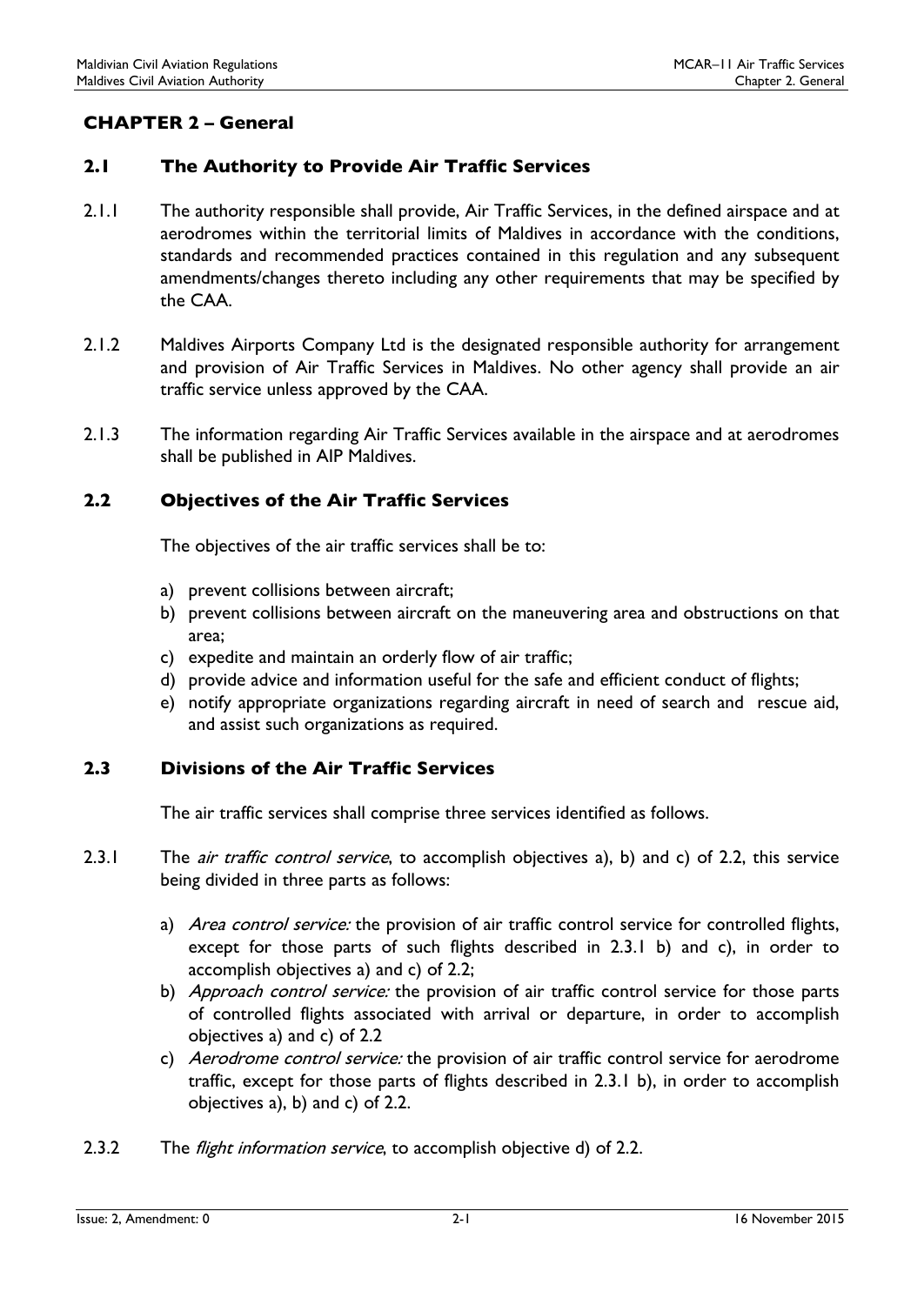2.3.3 The *alerting service*, to accomplish objective e) of 2.2.

# <span id="page-9-0"></span>2.4 Determination of the Need for Air Traffic Services

- 2.4.1 The need for the provision of air traffic services shall be determined by consideration of the following:
	- a) the types of air traffic involved;
	- b) the density of air traffic;
	- c) the meteorological conditions;
	- d) such other factors as may be relevant.
- 2.4.2 The carriage of airborne collision avoidance systems (ACAS) by aircraft in a given area shall not be a factor in determining the need for air traffic services in that area.

#### <span id="page-9-1"></span>2.5 Designation of Aerodromes and Airspace:

- 2.5.1 The airspace or the portions of the airspace and aerodromes shall be designated by the CAA in relation to the air traffic services that are to be provided.
- 2.5.2 The designation of particular portions of airspace or the particular aerodromes shall be as follows
- 2.5.2.1 FLIGHT INFORMATION REGIONS
- 2.5.2.1.1 Those portions of airspace where it is determined that flight information service and alerting service will be provided shall be designated as flight information regions.
- 2.5.2.2 CONTROL AREAS AND CONTROL ZONES
- 2.5.2.2.1 Those portions of the airspace where it is determined that air traffic control service will be provided to IFR flights shall be designated as control areas or control zones.
- 2.5.2.2.1.1 Those portions of controlled airspace wherein it is determined that air traffic control service will also be provided to VFR flights shall be designated as Classes B, C, or D airspace.
- 2.5.2.2.2 Where designated within a flight information region, control areas and control zones shall form part of that flight information region.

# 2.5.2.3 CONTROLLED AERODROMES

2.5.2.3.1 Those aerodromes where it is determined that air traffic control service will be provided to aerodrome traffic shall be designated as controlled aerodromes.

#### <span id="page-9-2"></span>2.6 Classification of Airspaces

2.6.1 ATS airspaces shall be classified and designated in accordance with the following: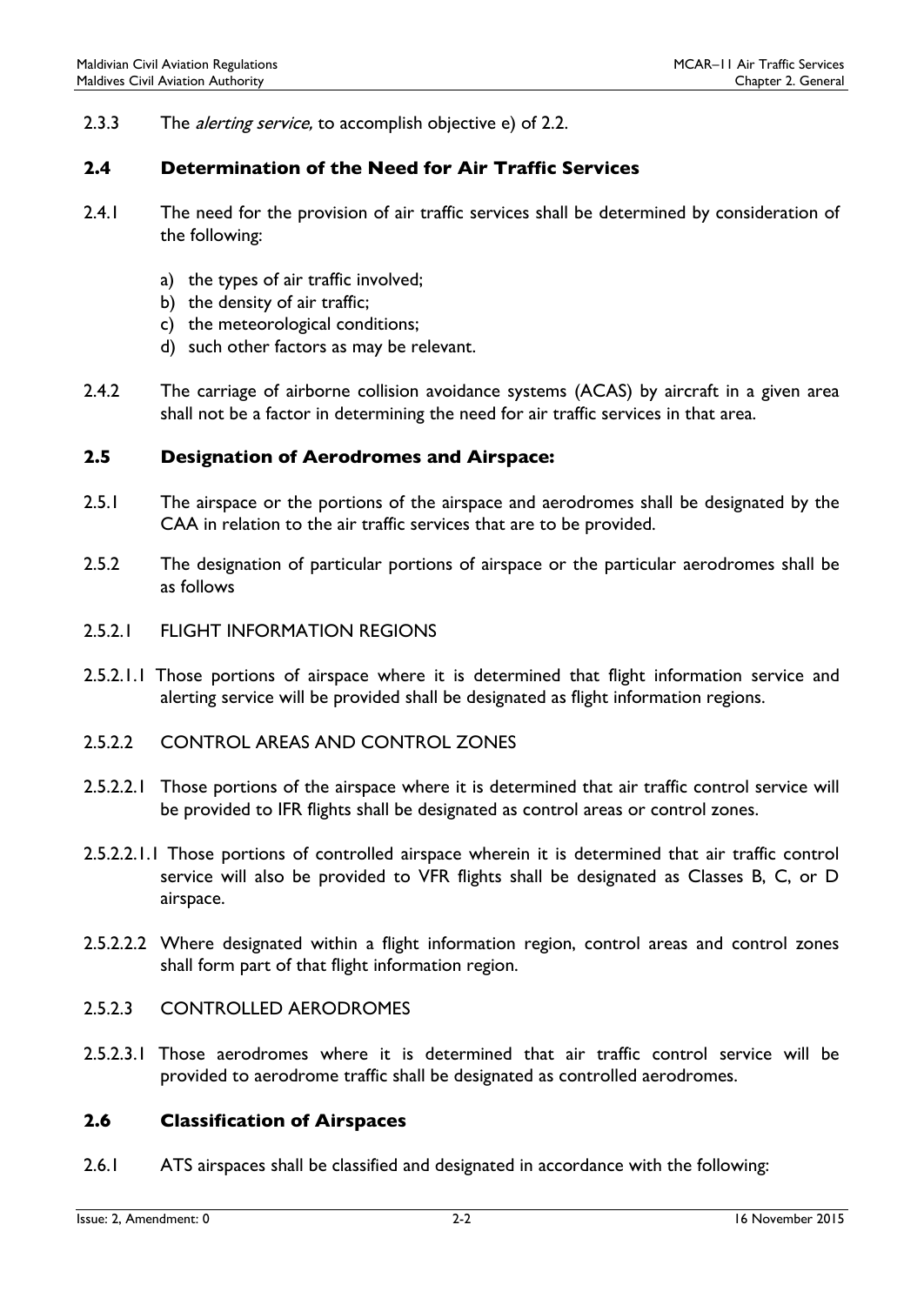Class A. IFR flights only are permitted, all flights are provided with air traffic control service and are separated from each other.

Class B. IFR and VFR flights are permitted, all flights are provided with air traffic control service and are separated from each other.

Class C. IFR and VFR flights are permitted, all flights are provided with air traffic control service and IFR flights are separated from other IFR flights and from VFR flights. VFR flights are separated from IFR flights and receive traffic information in respect of other VFR flights.

Class D. IFR and VFR flights are permitted and all flights are provided with air traffic control service, IFR flights are separated from other IFR flights and receive traffic information in respect of VFR flights, VFR flights receive traffic information in respect of all other flights.

Class E. IFR and VFR flights are permitted, IFR flights are provided with air traffic control service and are separated from other IFR flights. All flights receive traffic information as far as is practical. Class E shall not be used for control zones.

Class F. IFR and VFR flights are permitted, all participating IFR flights receive an air traffic advisory service and all flights receive flight information service if requested.

Note – Where air traffic advisory service is implemented, this is considered normally as a temporary measure only until such time as it can be replaced by air traffic control. (See also PANS-ATM, Chapter 9.)

Class G. IFR and VFR flights are permitted and receive flight information service if requested.

- 2.6.2 Those airspace classes shall be selected appropriate to their needs.
- 2.6.3 The requirements for flights within each class of airspace shall be as shown in the table in Appendix 4.
- Note Where the ATS airspaces adjoin vertically, i.e. one above the other, flights at a common level would comply with requirements of, and be given services applicable to, the less restrictive class of airspace. In applying these criteria, Class B airspace is therefore considered less restrictive than Class A airspace; Class C airspace less restrictive than Class B airspace, etc.

# <span id="page-10-0"></span>2.7 Performance – Based Navigation (PBN) Operation.

2.7.1 Performance – based navigation, wherever applicable shall be applied in accordance with the navigation specifications available in the relevant regulations / Standards. When applicable and on the basis of regional air navigation agreements, the navigation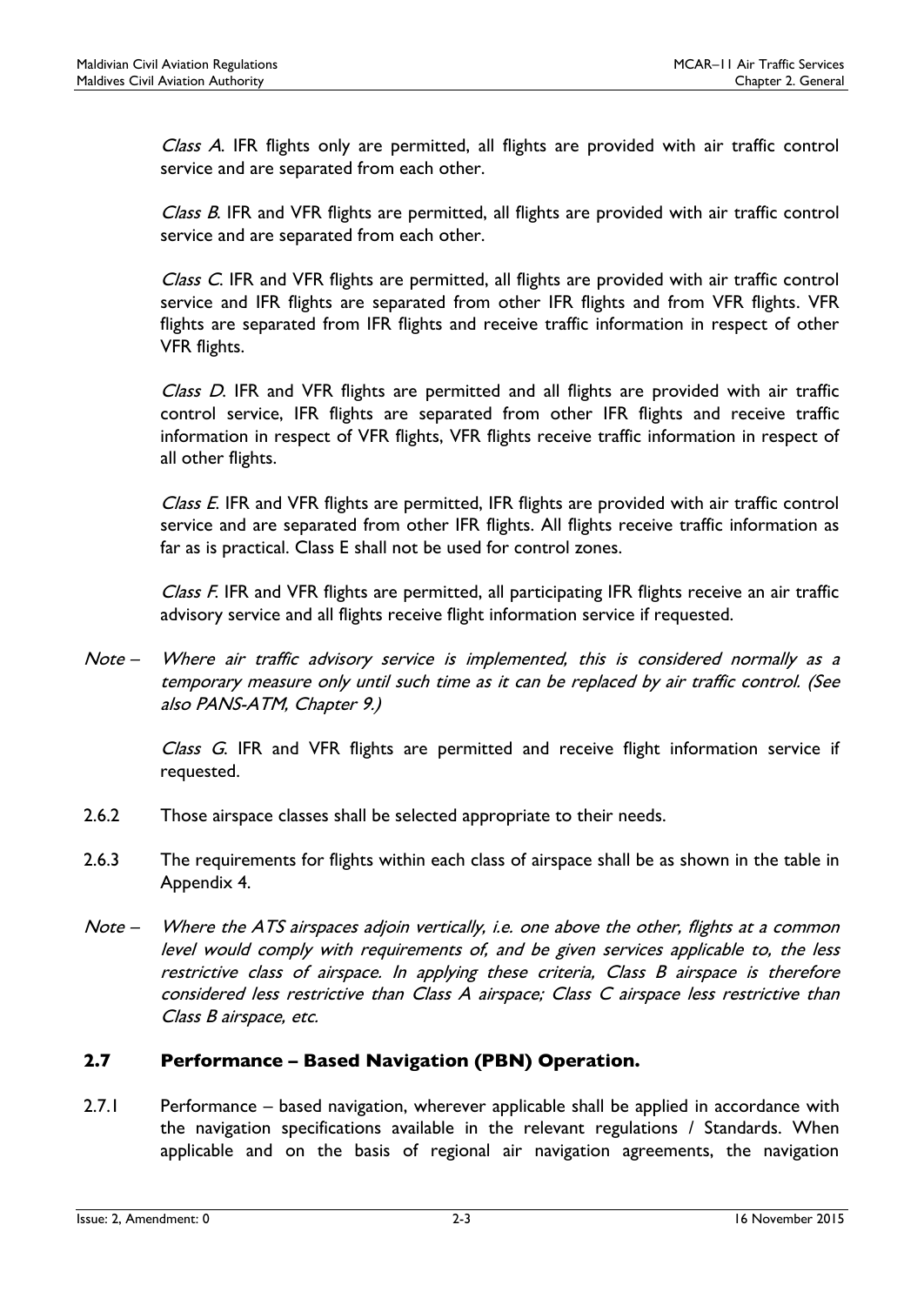specification(s) for designated areas, tracks or ATS routes shall be published in AIP Maldives.

- 2.7.2 Performance based navigation shall be implemented as per the PBN implementation Plan.
- 2.7.3 The prescribed navigation specification shall be appropriate to the level of communications, navigation and air traffic services provided in the airspace concerned.

# <span id="page-11-0"></span>2.8 Required Communication Performance (RCP)

- 2.8.1 RCP types shall be specified on the basis of regional air navigation agreements.
- 2.8.2 The prescribed RCP types shall be appropriate to the air traffic services provided in the airspace concerned

# <span id="page-11-1"></span>2.9 Establishment and Designation of the Units Providing Air Traffic Services

- 2.9.1 The air traffic services shall be provided by units established and designated as follows:
- 2.9.1.1 Flight information service and alerting service within Maldives shall be provided by the concerned Air Traffic Control units within their designated areas of responsibility.
- Note This does not preclude delegating to other units the function of providing certain elements of the flight information service.
- 2.9.2 Air traffic control units i.e. Area Control Centers, Approach Control units and aerodrome Control Towers shall be established to provide air traffic control service, flight information service and alerting service within control areas, control zones and at controlled aerodromes.
- Note The services to be provided by various air traffic control units are indicated in 3.2

# <span id="page-11-2"></span>2.10 Specifications for Flight Information Regions, Control Areas and Control Zones:

- 2.10.1 The delineation of airspace, wherein air traffic services are to be provided, should be related to the nature of the route structure and the need for efficient service rather than to national boundaries.
- 2.10.2 FLIGHT INFORMATION REGIONS
- 2.10.2.1 Flight information regions shall be delineated to cover the whole of the air route structure to be served by such regions.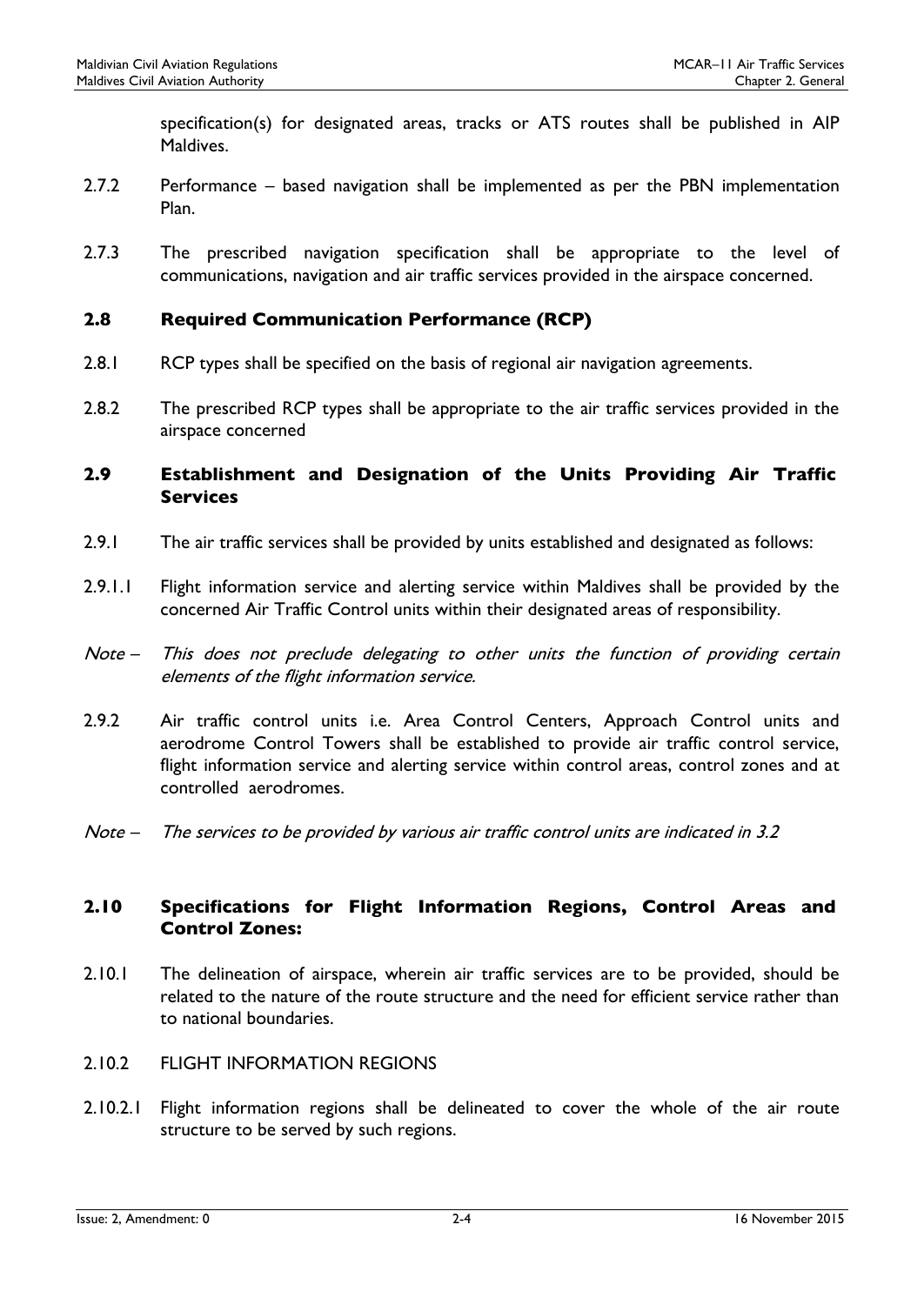- 2.10.2.2 A flight information region shall include all airspace within its lateral limits, except as limited by an upper flight information region.
- 2.10.2.3 Where a flight information region is limited by an upper flight information region, the lower limit specified for the upper flight information region shall constitute the upper vertical limit of the flight information region and shall coincide with a VFR cruising level.
- Note In cases where an upper flight information region is established the procedures applicable therein need not be identical with those applicable in the underlying flight information region.
- 2.10.3 CONTROL AREAS
- 2.10.3.1 Control areas including, inter alia, airways and terminal control areas shall be delineated so as to encompass sufficient airspace to contain the flight paths of those IFR flights or portions thereof to which it is desired to provide the applicable parts of the air traffic control service, taking into account the capabilities of the navigation aids normally used in that area.
- Note In a control area other than one formed by a system of airways, a system of routes may be established to facilitate the provision of air traffic control.
- 2.10.3.2 A lower limit of a control area shall be established at a height above the ground or water of not less than 200 m (700 ft).
- Note This does not imply that the lower limit has to be established uniformly in a given control area.
- 2.10.3.2.1The lower limit of a control area should, when practicable and desirable in order to allow freedom of action for VFR flights below the control area, be established at a greater height than the minimum specified in 2.10.3.2.
- 2.10.3.2.2When the lower limit of a control area is above 900 m (3 000 ft) MSL it should coincide with a VFR cruising level of the tables in Appendix 3 to MCAR-2.
- Note This implies that the selected VFR cruising level be such that expected local atmospheric pressure variations do not result in a lowering of this limit to a height of less than 200 m (700 ft) above ground or water.
- 2.10.3.3 An upper limit of a control area shall be established when either:
	- a) air traffic control service will not be provided above such upper limit; or
	- b) the control area is situated below an upper control area, in which case the upper limit shall coincide with the lower limit of the upper control area. When established, such upper limit shall coincide with a VFR cruising level of the tables in Appendix 3 to MCAR-2
- 2.10.4 Flight information regions or control areas in the upper airspace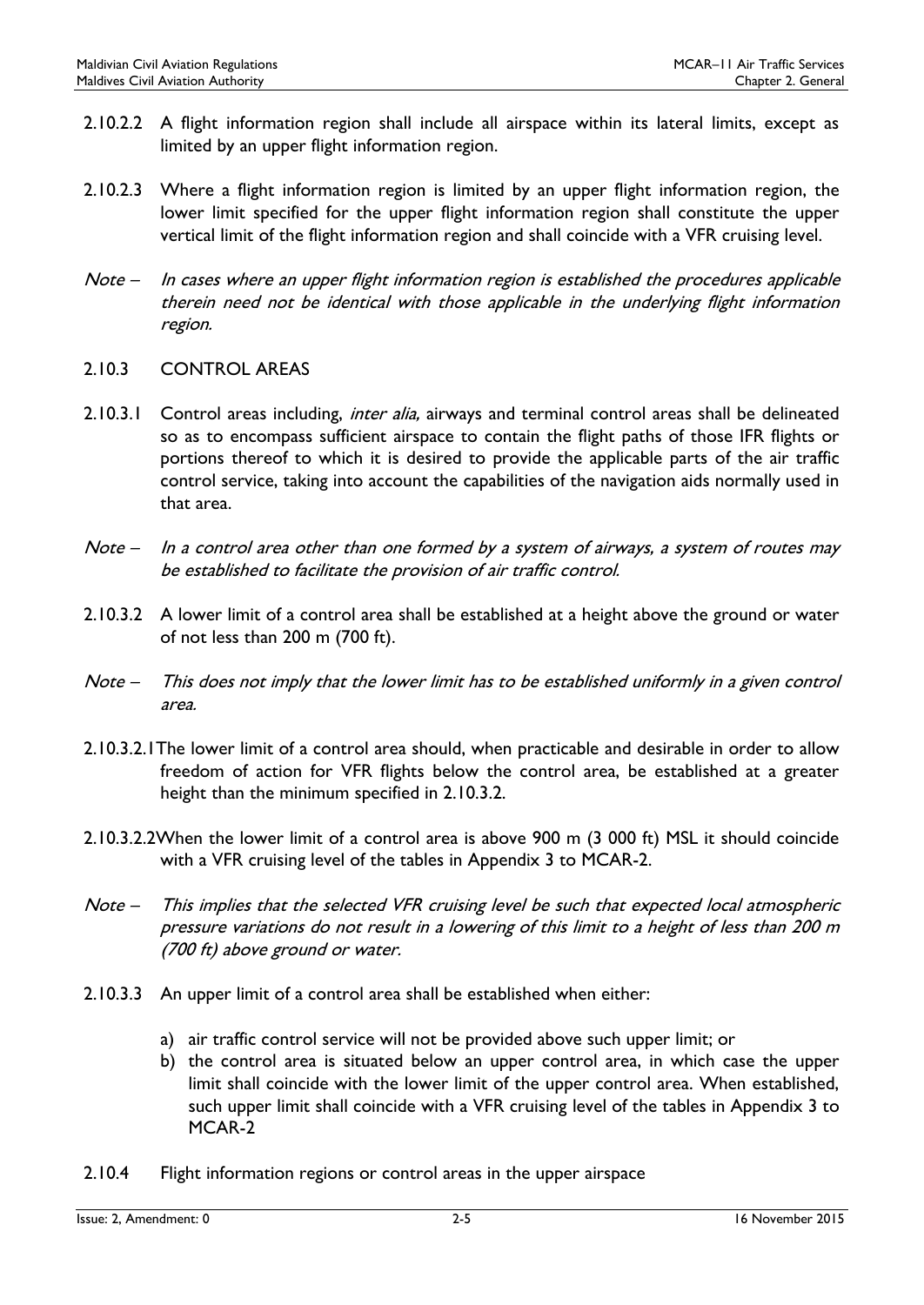Where it is desirable to limit the number of flight information regions or control areas through which high flying aircraft would otherwise have to operate, a flight information region or control area, as appropriate, should be delineated to include the upper airspace within the lateral limits of a number of lower flight information regions or control areas.

#### 2.10.5 CONTROL ZONES

- 2.10.5.1 The lateral limits of control zones shall encompass at least those portions of the airspace, which are not within control areas, containing the paths of IFR flights arriving at and departing from aerodromes to be used under instrument meteorological conditions.
- Note Aircraft holding in the vicinity of aerodromes are considered as arriving aircraft.
- 2.10.5.2 The lateral limits of a control zone shall extend to at least 9.3 km (5 NM) from the centre of the aerodrome or aerodromes concerned in the directions from which approaches may be made.
- Note A control zone may include two or more aerodromes situated close together.
- 2.10.5.3 If a control zone is located within the lateral limits of a control area, it shall extend upwards from the surface of the earth to at least the lower limit of the control area.
- Note An upper limit higher than the lower limit of the overlying control area may be established when desired.
- 2.10.5.4 If a control zone is located outside of the lateral limits of a control area, an upper limit should be established.
- 2.10.5.5 If it is desired to establish the upper limit of a control zone at a level higher than the lower limit of the control area established above it, or if the control zone is located outside of the lateral limits of a control area, its upper limit should be established at a level which can easily be identified by pilots. When this limit is above 900 m (3 000 ft) MSL it should coincide with a VFR cruising level of the tables in Appendix 3 to MCAR-2.

# <span id="page-13-0"></span>2.11 Identification of Air Traffic Services Units and Airspaces

- 2.11.1 It is recommended that an area control centre or flight information centre should be identified by the name of a nearby town or city or geographic feature.
- 2.11.2 It is recommended that an aerodrome control tower or approach control unit should be identified by the name of the aerodrome at which it is located.
- 2.11.3 It is recommended that a control zone, control area or flight information region should be identified by the name of the unit having jurisdiction over such airspace.

# <span id="page-13-1"></span>2.12 Establishment and Identification of ATS Routes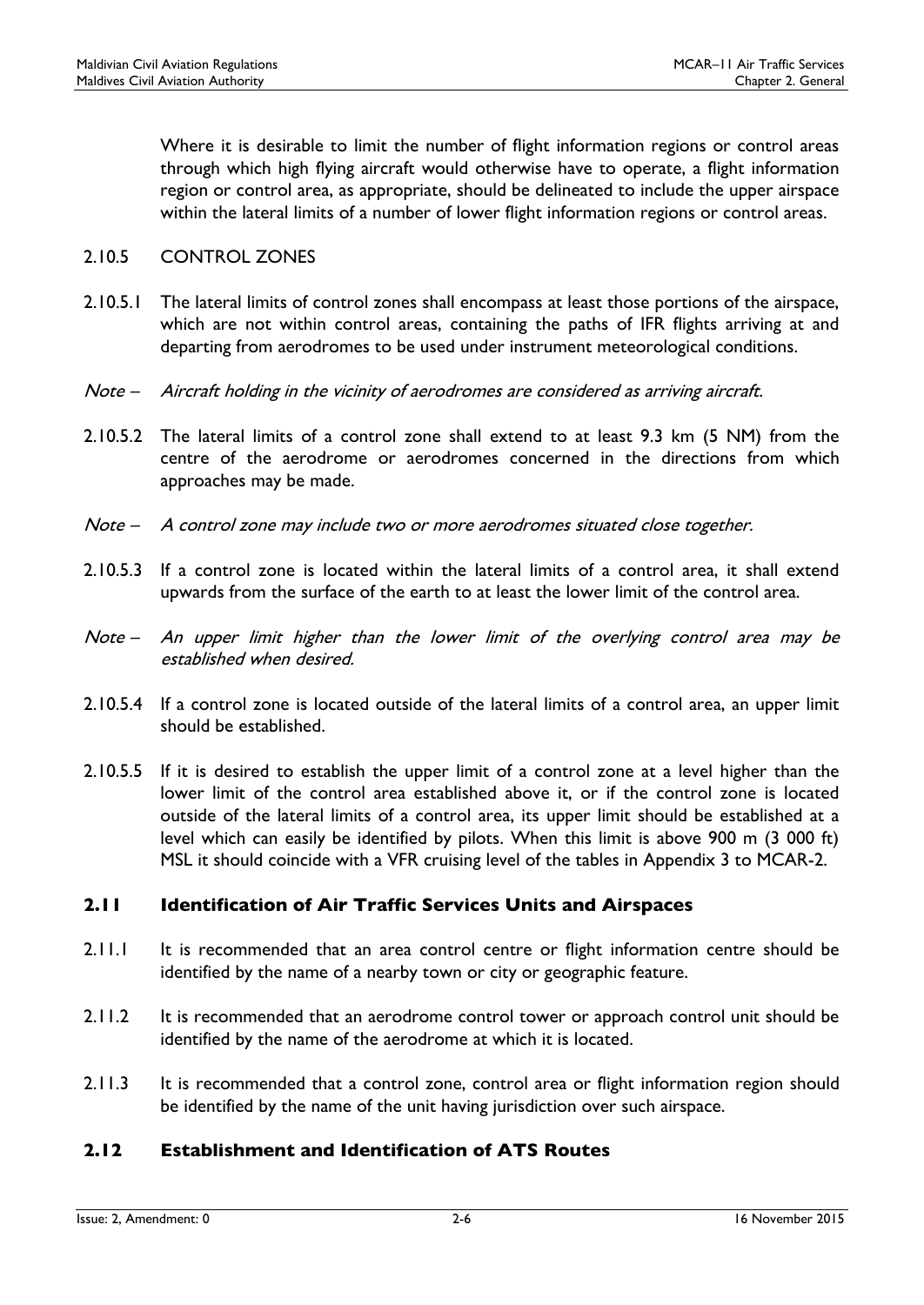- 2.12.1 When ATS routes are established, a protected airspace along each ATS route and a safe spacing between adjacent ATS routes shall be provided.
- 2.12.2 Special routes should be established for use by low-level traffic, including helicopters operating to and from helidecks on the high seas. When determining the lateral spacing between such routes, account should be taken of the navigational means available and the navigation equipment carried on board helicopters.
- 2.12.3 ATS routes shall be identified by designators.
- 2.12.4 Designators for ATS routes other than standard departure and arrival routes shall be selected in accordance with the principles set forth in Appendix 1 of this MCAR.
- 2.12.5 Standard departure and arrival routes and associated procedures shall be identified in accordance with the principles set forth in Appendix 3 of this MCAR.

# <span id="page-14-0"></span>2.13 Establishment of Change-Over Points

- 2.13.1 Change-over points should be established on ATS route segments defined by reference to very high frequency omni-directional radio ranges where this will assist accurate navigation along the route segments. The establishment of change-over points should be limited to route segments of 110 km (60 NM) or more, except where the complexity of ATS routes, the density of navigation aids or other technical and operational reasons warrant the establishment of change-over points on shorter route segments.
- 2.13.2 The change-over point on a route segment should be the mid-point between the facilities in the case of a straight route segment or the intersection of radials in the case of a route segment which changes direction between the facilities.
- Note Guidance on the establishment of change-over points is contained in Attachment A.

# <span id="page-14-1"></span>2.14 Establishment and Identification of Significant Points

- 2.14.1 Significant points shall be established for the purpose of defining an ATS route and/or in relation to the requirements of air traffic services for information regarding the progress of aircraft in flight.
- 2.14.2 Significant points shall be identified by designators.
- 2.14.3 Significant points shall be established and identified in accordance with the principles set forth in Appendix 2 of this MCAR.

# <span id="page-14-2"></span>2.15 Establishment and Identification of Standard Routes for Taxiing Aircraft

2.15.1 Where necessary, standard routes for taxiing aircraft should be established on an aerodrome between runways, aprons and maintenance areas. Such routes should be direct, simple and where practicable, designed to avoid traffic conflicts.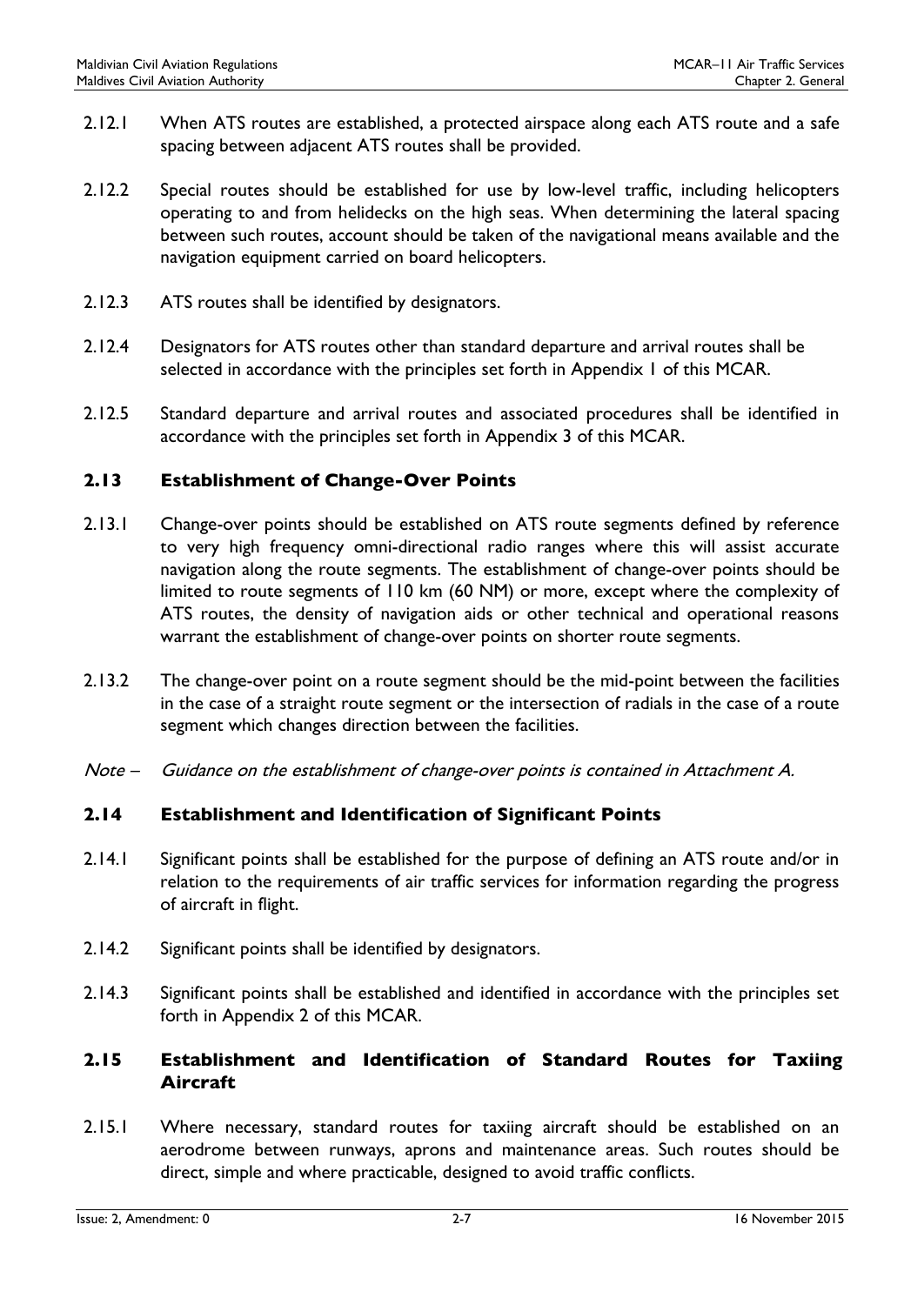2.15.2 Standard routes for taxiing aircraft should be identified by designators distinctively different from those of the runways and ATS routes.

# <span id="page-15-0"></span>2.16 Coordination between the Operator and Air Traffic Services

- 2.16.1 Air traffic services units, in carrying out their objectives, shall have due regard for the requirements of the operators consequent on their obligations as specified in MCAR-OPS 1, and, if so required by the operators, shall make available to them or their designated representatives such information as may be available to enable them or their designated representatives to carry out their responsibilities.
- 2.16.2 When so requested by an operator, messages (including position reports) received by air traffic services units and relating to the operation of the aircraft for which operational control service is provided by that operator shall, so far as practicable, be made available immediately to the operator or a designated representative in accordance with locally agreed procedures.
- Note For aircraft subjected to unlawful interference, see MCAR-2, Attachment B.

# <span id="page-15-1"></span>2.17 Coordination between Military Authorities and Air Traffic Services

- 2.17.1 Air traffic services authorities shall establish and maintain close cooperation with military authorities responsible for activities that may affect flights of civil aircraft.
- 2.17.2 Coordination of activities potentially hazardous to civil aircraft shall be effected in accordance with 2.18.
- 2.17.3 Arrangements shall be made to permit information relevant to the safe and expeditious conduct of flights of civil aircraft to be promptly exchanged between air traffic services units and appropriate military units.
- 2.17.3.1 Air traffic services units shall, either routinely or on request, in accordance with locally agreed procedures, provide appropriate military units with pertinent flight plan and other data concerning flights of civil aircraft. In order to eliminate or reduce the need for interceptions, air traffic services authorities shall designate any areas or routes where the requirements of MCAR-2 concerning flight plans, two-way communications and position reporting apply to all flights to ensure that all pertinent data is available in appropriate air traffic services units specifically for the purpose of facilitating identification of civil aircraft.
- Note For aircraft subjected to unlawful interference, see MCAR-2, Attachment B.
- 2.17.3.2 Special procedures shall be established in order to ensure that:
	- a) air traffic services units are notified if a military unit observes that an aircraft which is, or might be, a civil aircraft is approaching, or has entered, any area in which interception might become necessary;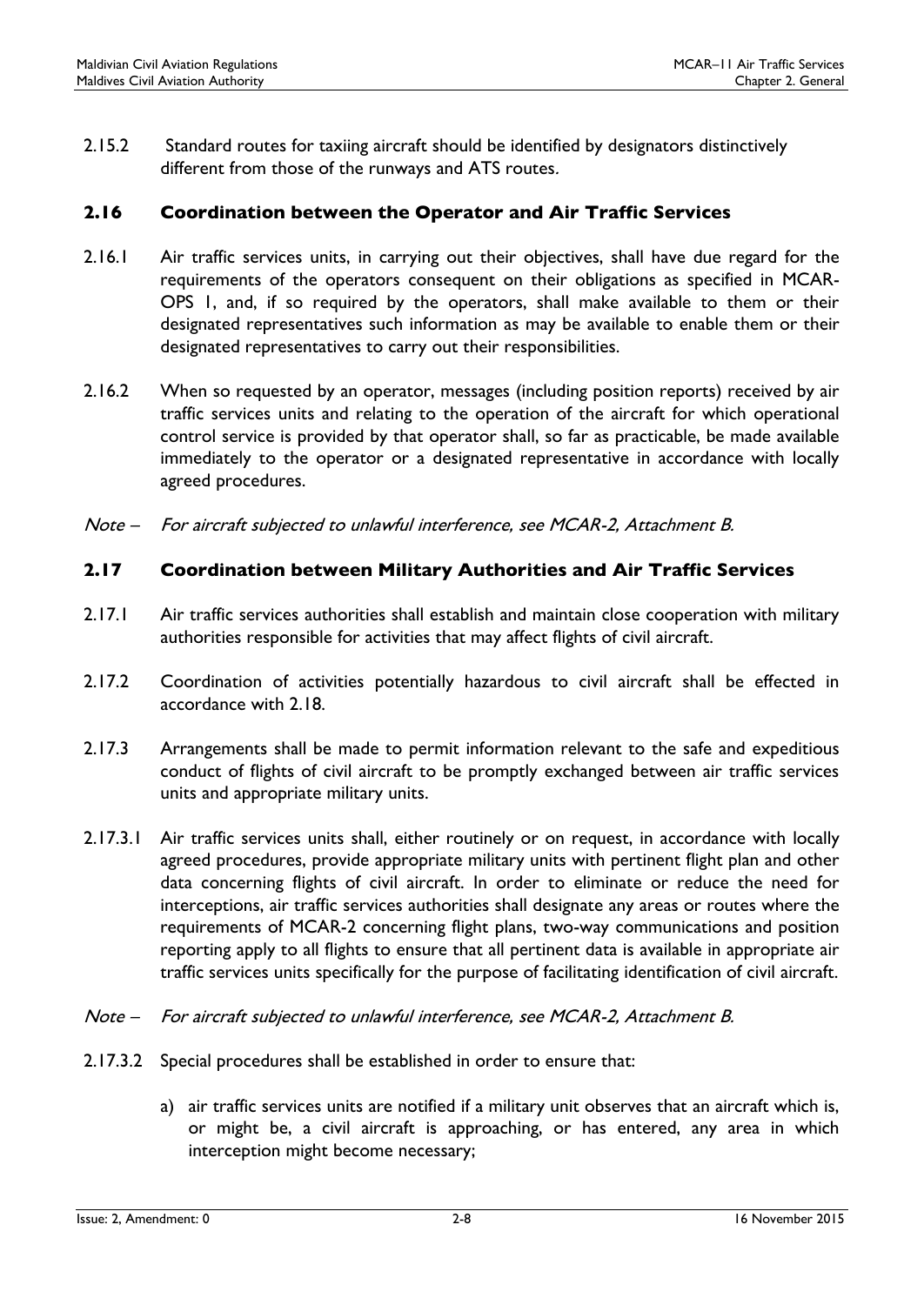b) all possible efforts are made to confirm the identity of the aircraft and to provide it with the navigational guidance necessary to avoid the need for interception.

#### <span id="page-16-0"></span>2.18 Coordination of Activities Potentially Hazardous to Civil Aircraft

- 2.18.1 The arrangements for activities potentially hazardous to civil aircraft, whether over the territory of Maldives or over the high seas shall be coordinated with the ANSP. The coordination shall be effected early enough to permit timely promulgation of information regarding the activities in accordance with AIS requirements.
- 2.18.2 The objective of the coordination shall be to achieve the best arrangements which will avoid hazards to civil aircraft and minimize interference with the normal operations of such aircraft.
- 2.18.2.1 It is recommended that in determining these arrangements the following should be applied:
	- a) the locations or areas, times and durations for the activities should be selected to avoid closure or realignment of established ATS routes, blocking of the most economic flight levels, or delays of scheduled aircraft operations, unless no other options exist;
	- b) the size of the airspace designated for the conduct of the activities should be kept as small as possible;
	- c) direct communication between the ANSP or air traffic services unit and the organization or unit conducting the activities should be provided for use in the event that civil aircraft emergencies or other unforeseen circumstances require discontinuation of the activities.
- 2.18.3 ANSP shall be responsible for initiating the promulgation of information regarding the activities.
- 2.18.4 It is recommended that if activities potentially hazardous to civil aircraft take place on a regular or continuing basis, special committees should be established as required to ensure that the requirements of all parties concerned are adequately coordinated.
- 2.18.5 Adequate steps shall be taken to prevent emission of laser beams from adversely affecting flight operations.
- Note 1 Guidance material regarding the hazardous effects of laser emitters on flight operations is contained in the Manual on Laser Emitters and Flight Safety (Doc 9815).
- 2.18.6 In order to provide added airspace capacity and to improve efficiency and flexibility of aircraft operations, procedures shall be established for flexible use of airspace reserved for military or other special activities.

The procedures should permit all airspace users to have safe access to such reserved airspace.

#### <span id="page-16-1"></span>2.19 Aeronautical Data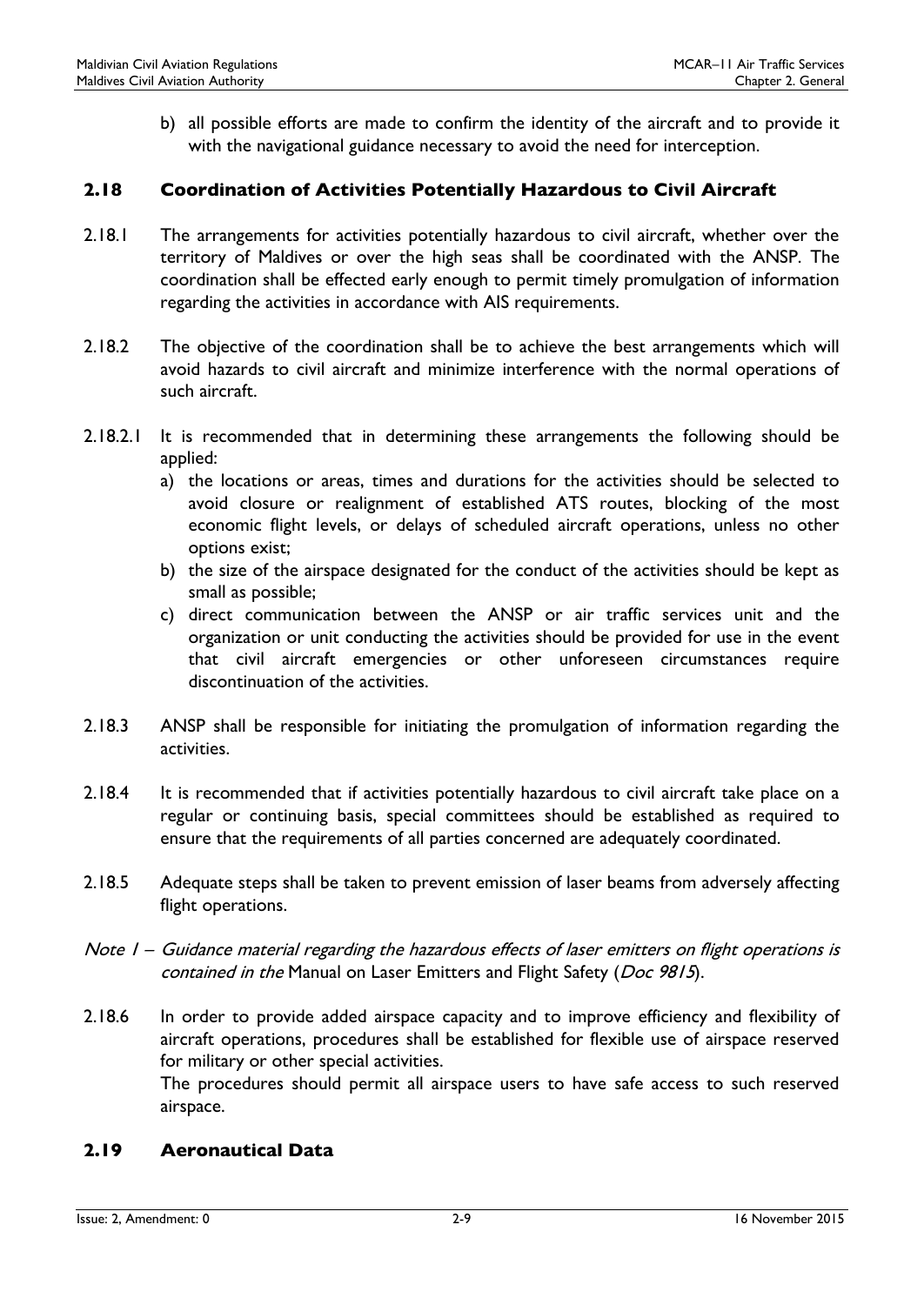- 2.19.1 Determination and reporting of air traffic services related aeronautical data shall be in accordance with the accuracy and integrity requirements set forth in Tables 1 to 5 contained in Appendix 5 while taking into account the established quality system procedures. Accuracy requirements for aeronautical data are based upon a 95 per cent confidence level, and in that respect three types of positional data shall be identified: surveyed points (e.g. navigation aids positions), calculated points (mathematical calculations from the known surveyed points of points in space/fixes) and declared points (e.g. flight information region boundary points).
- Note Specifications governing the quality system are given in MCAR-15, Chapter 3.
- 2.19.2 ANSP shall ensure that integrity of aeronautical data is maintained throughout the data process from survey/origin to the next intended user. Based on the applicable integrity classification, the validation and verification procedures shall:
	- a) for routine data: avoid corruption throughout the processing of the data;
	- b) for essential data: assure corruption does not occur at any stage of the entire process and may include additional processes as needed to address potential risks in the overall system architecture to further assure data integrity at this level; and
	- c) for critical data: assure corruption does not occur at any stage of the entire process and include additional integrity assurance procedures to fully mitigate the effects of faults identified by thorough analysis of the overall system architecture as potential data integrity risks.
- Note Guidance material in respect to the processing of aeronautical data and aeronautical information is contained in RTCA Document DO-200A and European Organization for Civil Aviation Equipment (EUROCAE) Document ED-76 — Standards for Processing Aeronautical Data.
- 2.19.3 Protection of electronic aeronautical data while stored or in transit shall be totally monitored by the cyclic redundancy check (CRC). To achieve protection of the integrity level of critical and essential aeronautical data as classified in 2.19.2, a 32- or 24- bit CRC algorithm shall apply respectively.
- 2.19.4 To achieve protection of the integrity level of routine aeronautical data as classified in 2.19.2, a 16- bit CRC algorithm should apply.
- Note Guidance material on the aeronautical data quality requirements (accuracy, resolution, integrity, protection and traceability) is contained in the World Geodetic System – 1984 (WGS-84) Manual (Doc 9674). Supporting material in respect of the provisions of Appendix 5 related to accuracy and integrity of aeronautical data is contained in RTCA Document DO-201A and European Organization for Civil Aviation Equipment (EUROCAE) Document ED-77 – Industry Requirements for Aeronautical Information.
- 2.19.5 Geographical coordinates indicating latitude and longitude shall be determined and reported to the aeronautical information services authority in terms of the World Geodetic System – 1984 (WGS-84) geodetic reference datum, identifying those geographical coordinates which have been transformed into WGS-84 coordinates by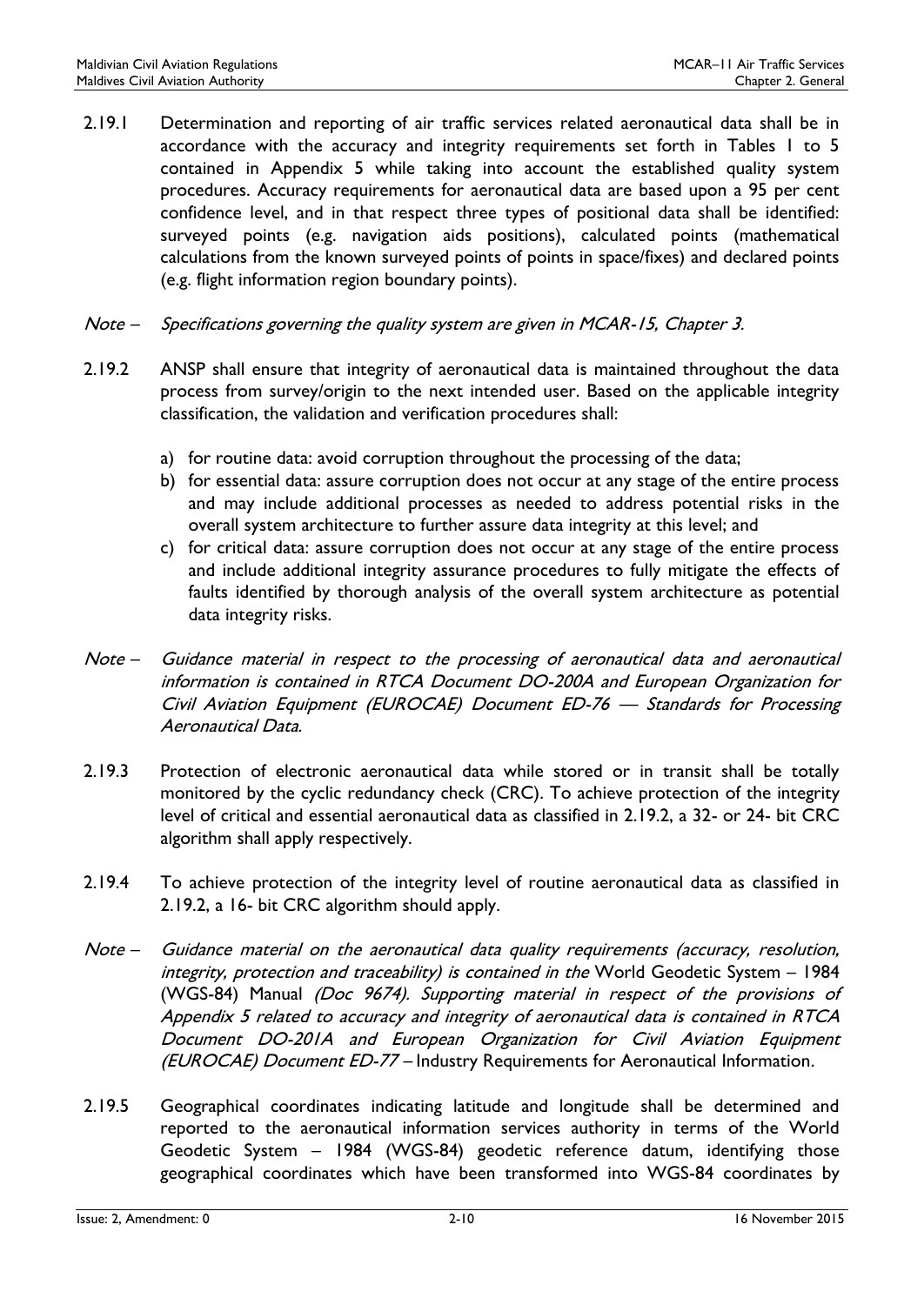mathematical means and whose accuracy of original field work does not meet the requirements in Appendix 5, Table 1.

- 2.19.6 The order of accuracy of the field work and determinations and calculations derived there from shall be such that the resulting operational navigation data for the phases of flight will be within the maximum deviations, with respect to an appropriate reference frame, as indicated in the tables contained in Appendix 5.
- Note I An appropriate reference frame is that which enables WGS-84 to be realized on a given position and with respect to which all coordinate data are related.
- Note 2– Specifications governing the publication of aeronautical data are given in MCAR-4, Chapter 2 and MCAR-15, Chapter 3.
- Note 3 For those fixes and points that are serving a dual purpose, e.g. holding point and missed approach point, the higher accuracy applies.

# <span id="page-18-0"></span>2.20 Coordination between Meteorological and Air Traffic Services **Authorities**

- 2.20.1 To ensure that aircraft receive the most up-to-date meteorological information for aircraft operations, arrangements shall be made, where necessary, between meteorological and air traffic services authorities for air traffic services personnel:
	- a) in addition to using indicating instruments, to report, if observed by air traffic services personnel or communicated by aircraft, such other meteorological elements as may be agreed upon;
	- b) to report as soon as possible to the associated meteorological office meteorological phenomena of operational significance, if observed by air traffic services personnel
	- c) or communicated by aircraft, which have not been included in the aerodrome meteorological report;
	- d) to report as soon as possible to the associated meteorological office pertinent information concerning pre-eruption volcanic activity, volcanic eruptions and information concerning volcanic ash cloud. In addition, area control centres and flight information centres shall report the information to the associated meteorological watch office and volcanic ash advisory centres (VAACs).
- 2.20.2 Close coordination shall be maintained between area control centres, flight information centres and associated meteorological watch offices to ensure that information on volcanic ash included in NOTAM and SIGMET messages is consistent.

# <span id="page-18-1"></span>2.21 Coordination between Aeronautical Information Services and Air Traffic Services Authorities

2.21.1 To ensure that aeronautical information services units obtain information to enable them to provide up-to-date pre-flight information and to meet the need for in-flight information, arrangements shall be made between aeronautical information services and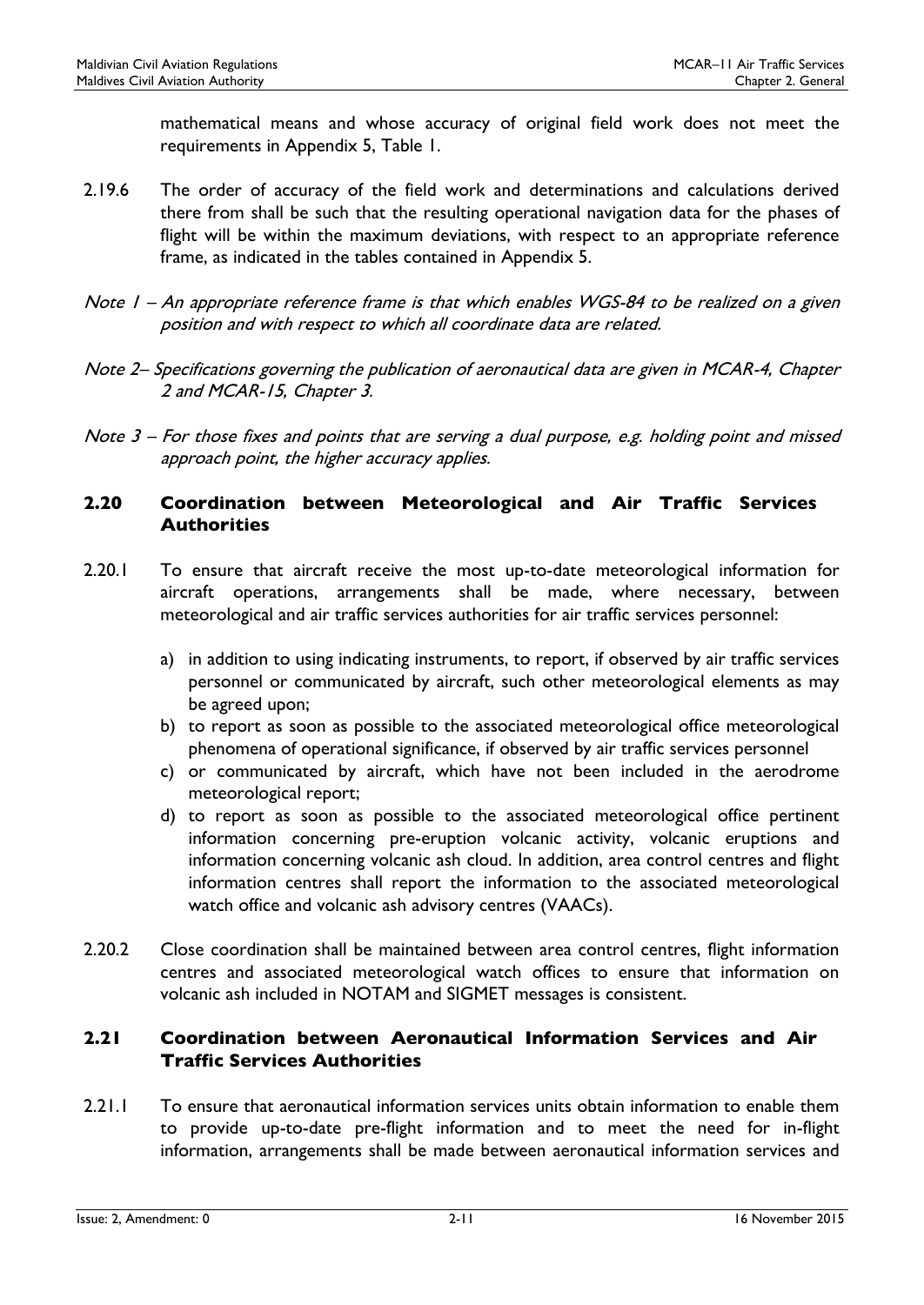air traffic services authorities responsible for air traffic services to report to the responsible aeronautical information services unit, with a minimum of delay:

- a) information on aerodrome conditions;
- b) the operational status of associated facilities, services and navigation aids within their area of responsibility;
- c) the occurrence of volcanic activity observed by air traffic services personnel or reported by aircraft; and
- d) any other information considered to be of operational significance.
- 2.21.2 Before introducing changes to the air navigation system, due account shall be taken by the services responsible for such changes of the time needed by the aeronautical information service for the preparation, production and issuance of relevant material for promulgation. To ensure timely provision of the information to the aeronautical information service, close coordination between those services concerned is therefore required.
- 2.21.3 Of particular importance are changes to aeronautical information that affect charts and/or computer-based navigation systems which qualify to be notified by the Aeronautical Information Regulation and Control (AIRAC) system, as specified in MCAR-15, Chapter 6 and Appendix 4. The predetermined, internationally agreed AIRAC effective dates in addition to 14 days postage time shall be observed by the responsible air traffic services when submitting the raw information/data to aeronautical information services.
- 2.21.4 The air traffic services responsible for the provision of raw aeronautical information/data to the aeronautical information services shall do so while taking into account accuracy and integrity requirements for aeronautical data as specified in Appendix 5 to this MCAR.
- Note 1 Specifications for the issue of a NOTAM, are contained in MCAR-15, Chapter 5
- Note 2 AIRAC information is distributed by the aeronautical information service at least 42 days in advance of the AIRAC effective dates with the objective of reaching recipients at least 28 days in advance of the effective date.

# <span id="page-19-0"></span>2.22 Minimum Flight Altitudes

Minimum flight altitudes shall be determined and promulgated for each ATS route and control area over its territory. The minimum flight altitudes determined shall provide a minimum clearance above the controlling obstacle located within the areas concerned.

Note - Information on Minimum flight altitudes for each ATS route and control area is available in AIP Maldives.

# <span id="page-19-1"></span>2.23 Service to Aircraft in the Event of an Emergency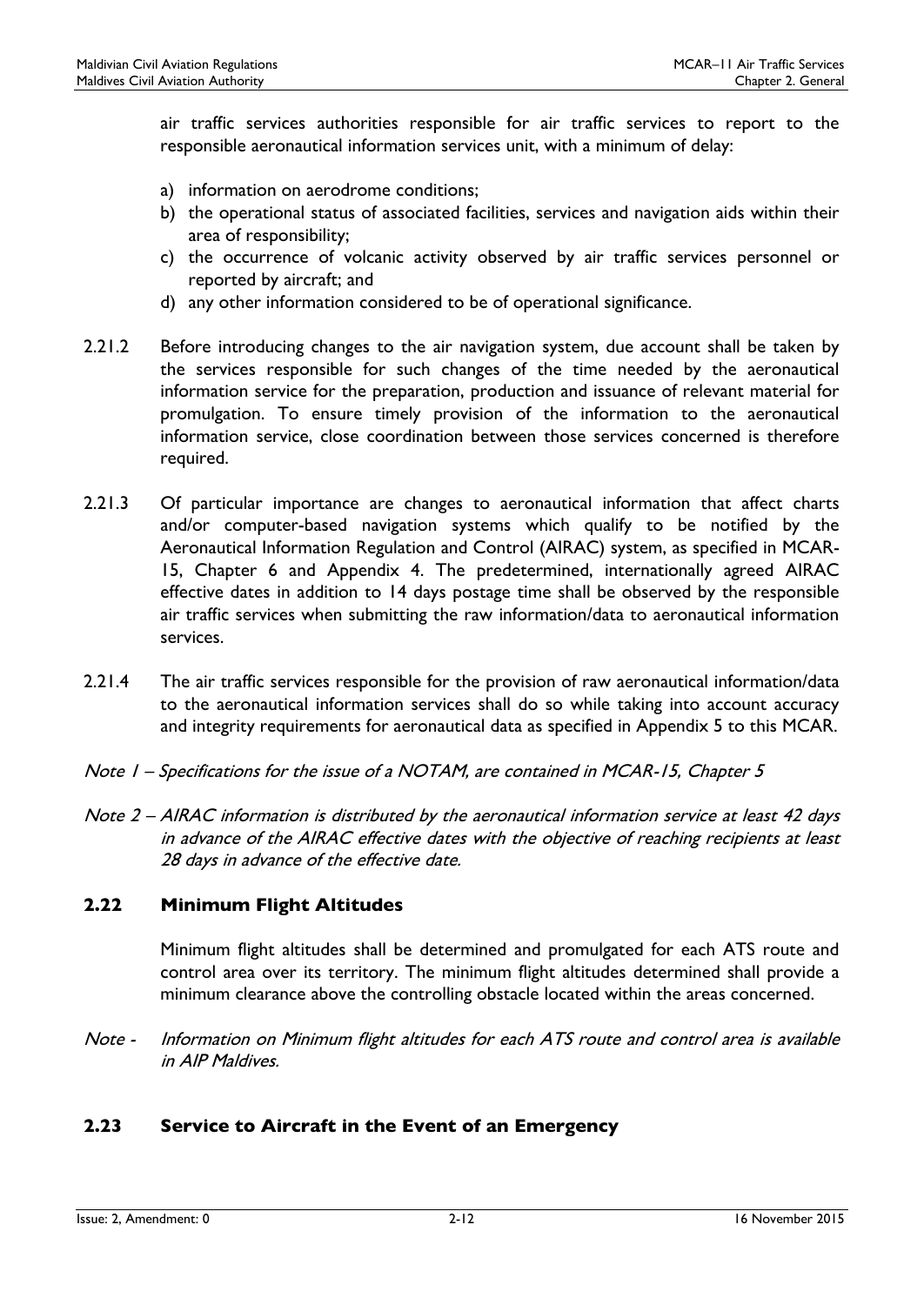- 2.23.1 An aircraft known or believed to be in a state of emergency, including being subjected to unlawful interference, shall be given maximum consideration, assistance and priority over other aircraft as may be necessitated by the circumstances.
- Note To indicate that it is in a state of emergency, an aircraft equipped with an appropriate data link capability and/ or an SSR transponder might operate the equipment as follows:
	- a) on Mode A, Code 7700; or
	- b) on Mode A, Code 7500 , to indicate specifically that it is being subjected to unlawful interference; or
	- c) activate the appropriate emergency and/or urgency capability of ADS; or
	- d) transmit the appropriate emergency message via CPDLC.
- 2.23.1.1 In communications between ATS units and aircraft in the event of an emergency, Human Factors principles shall be observed.
- Note Guidance material on Human Factors principles can be found in the Human Factors Training Manual (Doc 9683).
- 2.23.2 When an occurrence of unlawful interference with an aircraft takes place or is suspected, ATS units shall attend promptly to requests by the aircraft. Information pertinent to the safe conduct of the flight continues to be transmitted and necessary action shall be taken to expedite the conduct of all phases of the flight, especially the safe landing of the aircraft.
- 2.23.3 When an occurrence of unlawful interference with an aircraft takes place or is suspected, ATS units shall, in accordance with the Airport Emergency Plan (AEP), immediately inform the appropriate authority and exchange necessary information with the operator or its designated representative.
- Note I A strayed or unidentified aircraft may be suspected as being the subject of unlawful interference. See 2.24.1.3.
- Note 2 Procedures relating to the handling of strayed or unidentified aircraft are contained in 2.24.1.
- Note 3 PANS-ATM (Doc 4444), Chapter 15, 15.1.3 contains more specific procedures related to unlawful interference.

# <span id="page-20-0"></span>2.24 In-Flight Contingencies

- 2.24.1 STRAYED ON UNIDENTIFIED AIRCRAFT
- Note 1 The terms "strayed aircraft" and "unidentified aircraft" in this paragraph have the following meanings:

Strayed aircraft – An aircraft which has deviated significantly from its intended track or which reports that it is lost.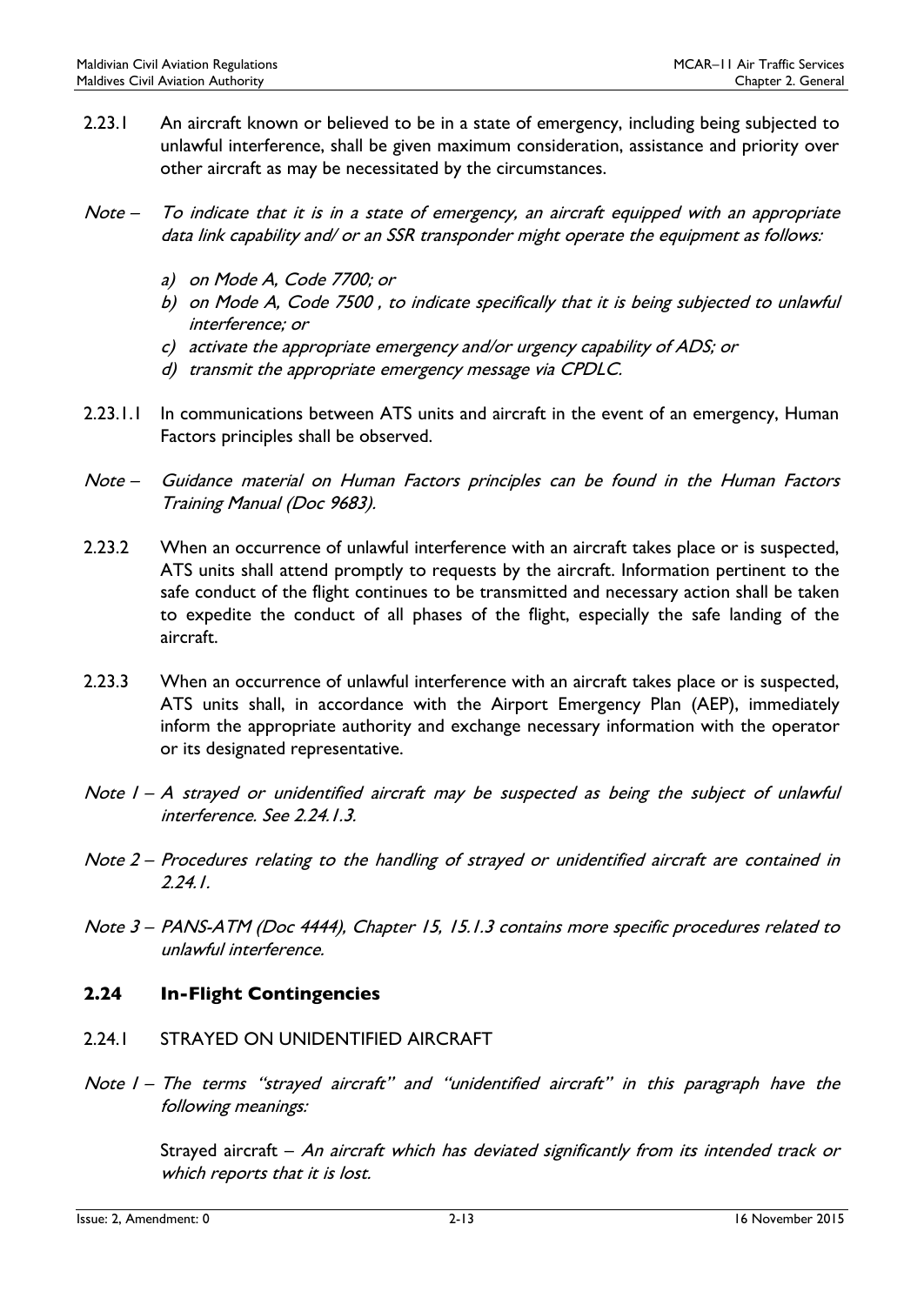Unidentified aircraft – An aircraft which has been observed or reported to be operating in a given area but whose identity has not been established.

- Note 2 An aircraft may be considered, at the same time, as a "strayed aircraft" by one unit and as an "unidentified aircraft" by another unit.
- Note  $3 A$  strayed or unidentified aircraft may be suspected as being the subject of unlawful interference.
- 2.24.1.1 As soon as an air traffic services unit becomes aware of a strayed aircraft it shall take all necessary steps as outlined in 2.24.1.1.1 and 2.24.1.1.2 to assist the aircraft and to safeguard its flight.
- Note Navigational assistance by an air traffic services unit is particularly important if the unit becomes aware of an aircraft straying, or about to stray, into an area where there is a risk of interception or other hazard to its safety.
- 2.24.1.1.1 If the aircraft's position is not known, the air traffic services unit shall:
	- a) attempt to establish two-way communication with the aircraft, unless such communication already exists;
	- b) use all available means to determine its position;
	- c) inform other ATS units into whose area the aircraft may have strayed or may stray, taking into account all the factors which may have affected the navigation of the aircraft in the circumstances;
	- d) inform, in accordance with locally agreed procedures, appropriate military units and provide them with pertinent flight plan and other data concerning strayed aircraft;
	- e) request from the units referred to in c) and d) and from other aircraft in flight every assistance in establishing communication with the aircraft and determining its position.
- Note The requirements in d) and e) apply also to ATS units informed in accordance with c).
- 2.24.1.1.2 When the aircraft's position is established, the air traffic services unit shall:
	- a) advise the aircraft of its position and corrective action to be taken; and
	- b) provide, as necessary, other ATS units and appropriate military units with relevant information concerning the strayed aircraft and any advice given to that aircraft.
- 2.24.1.2 As soon as an air traffic services unit becomes aware of an unidentified aircraft in its area, it shall endeavor to establish the identity of the aircraft whenever this is necessary for the provision of air traffic services or required by the appropriate military authorities in accordance with locally agreed procedures. To this end, the air traffic services unit shall take such of the following steps as are appropriate in the circumstances:
	- a) attempt to establish two-way communication with the aircraft;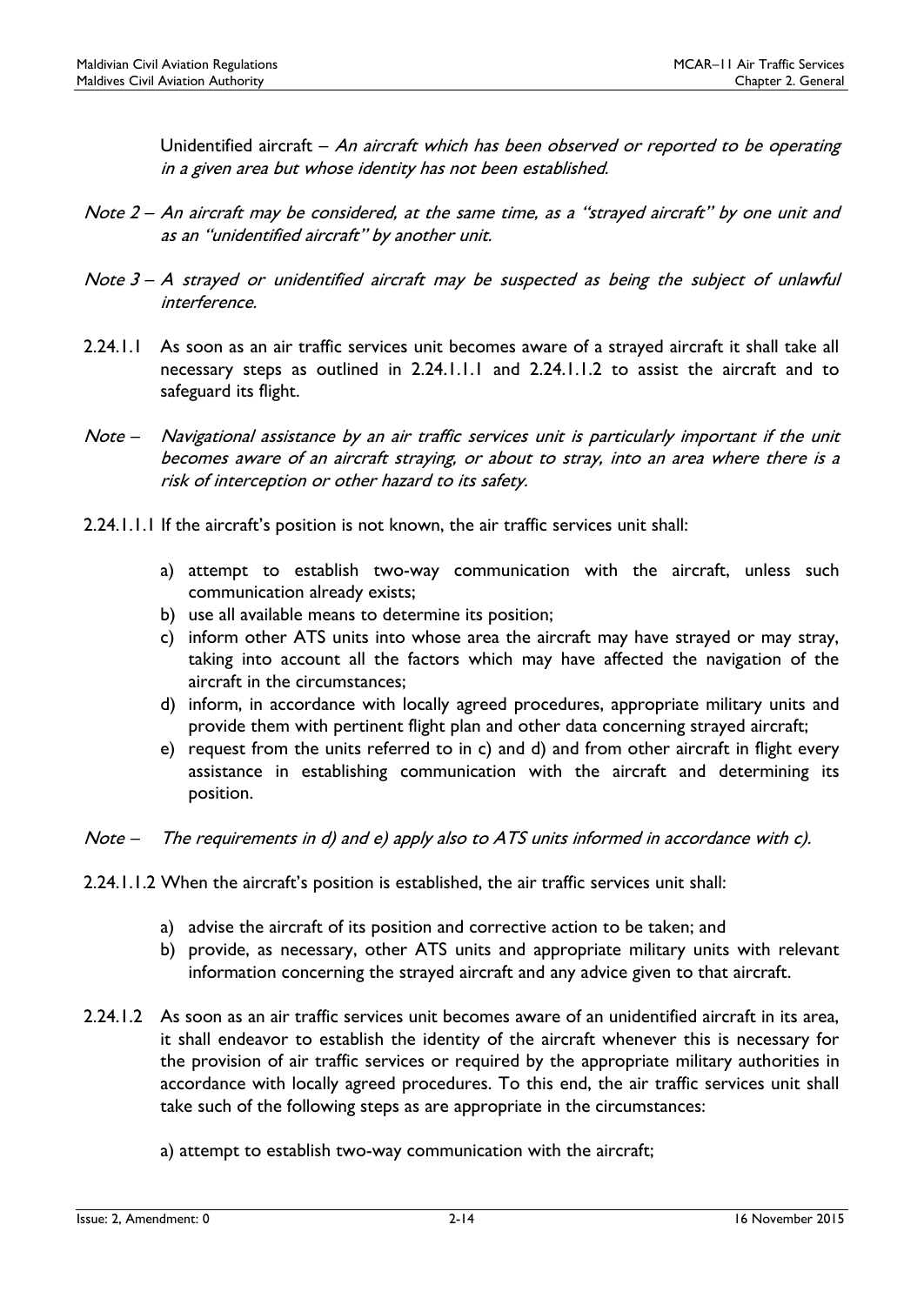- b) inquire of other air traffic services units within the flight information region about the flight and request their assistance in establishing two-way communication with the aircraft;
- c) inquire of air traffic services units serving the adjacent flight information regions about the flight and request their assistance in establishing two-way communication with the aircraft;
- d) attempt to obtain information from other aircraft in the area.
- 2.24.1.2.1The air traffic services unit shall as necessary, inform the appropriate military unit as soon as the identity of the aircraft has been established.
- 2.24.1.3 Should the ATS unit consider that a strayed or unidentified aircraft may be the subject of unlawful interference, the CAA and the appropriate military unit shall immediately be informed.

# 2.24.2 INTERCEPTION OF CIVIL AIRCRAFT

- 2.24.2.1 As soon as an air traffic services unit learns that an aircraft is being intercepted in its area of responsibility, it shall take such of the following steps as are appropriate in the circumstances:
	- a) attempt to establish two-way communication with the intercepted aircraft via any means available, including the emergency radio frequency 121.5 MHz, unless such communication already exists;
	- b) inform the pilot of the intercepted aircraft of the interception;
	- c) establish contact with the intercept control unit maintaining two-way communication with the intercepting aircraft and provide it with available information concerning the aircraft;
	- d) relay messages between the intercepting aircraft or the intercept control unit and the intercepted aircraft, as necessary;
	- e) in close coordination with the intercept control unit take all necessary steps to ensure the safety of the intercepted aircraft;
	- f) inform ATS units serving adjacent flight information regions if it appears that the aircraft has strayed from such adjacent flight information regions.
- 2.24.2.2 As soon as an air traffic services unit learns that an aircraft is being intercepted outside its area of responsibility, it shall take such of the following steps as are appropriate in the circumstances:
	- a) inform the ATS unit serving the airspace in which the interception is taking place, providing this unit with available information that will assist in identifying the aircraft and requesting it to take action in accordance with 2.24.2.1;
	- b) relay messages between the intercepted aircraft and the ATS unit, the intercept control unit or the intercepting aircraft.

# <span id="page-22-0"></span>2.25 Time in Air Traffic Services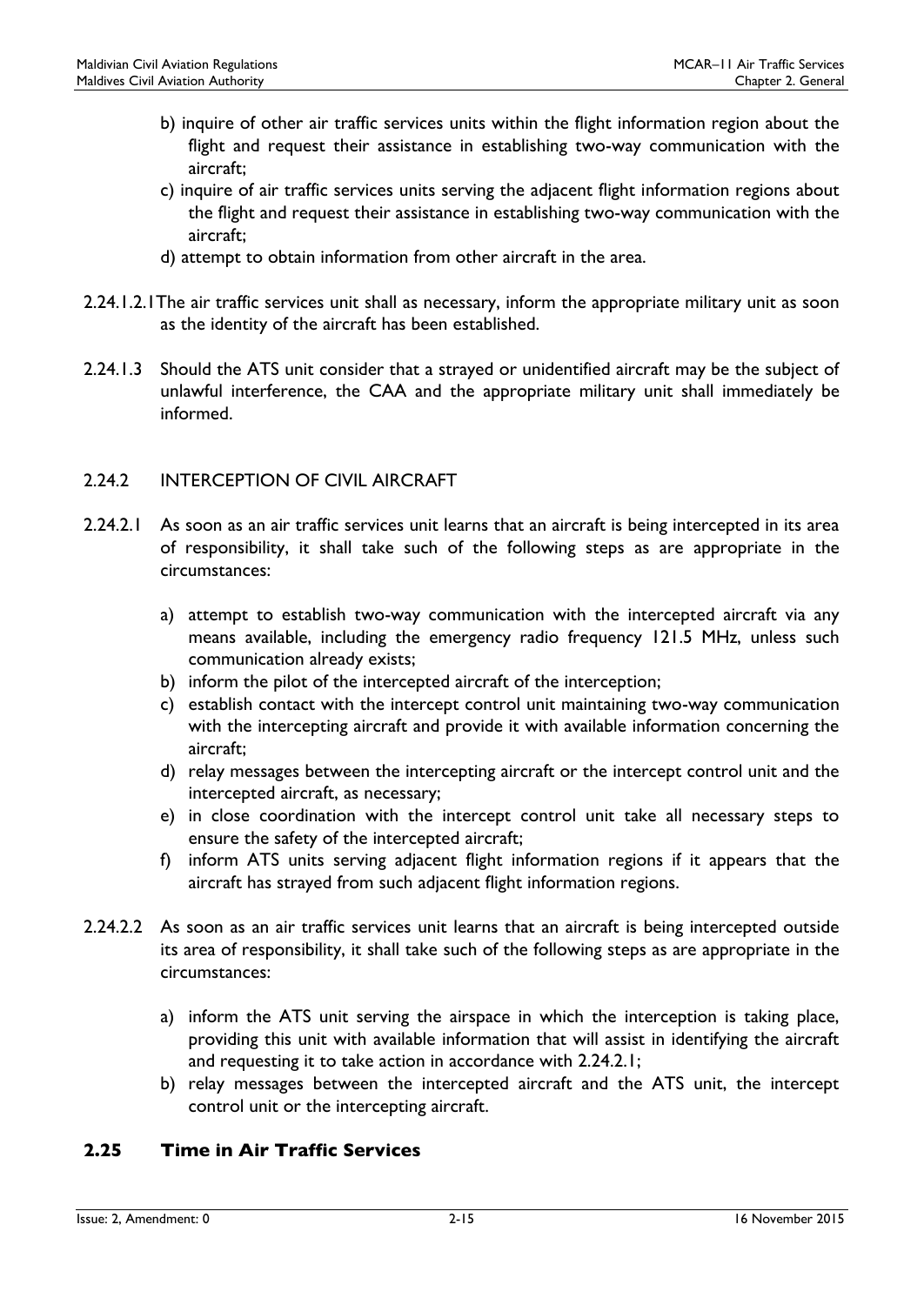- 2.25.1 Air traffic services units shall use Coordinated Universal Time (UTC) and shall express the time in hours and minutes and, when required, seconds of the 24-hour day beginning at midnight.
- 2.25.2 Air traffic services units shall be equipped with clocks indicating the time in hours, minutes and seconds, clearly visible from each operating position in the unit concerned.
- 2.25.3 Air traffic services unit clocks and other time recording devices shall be checked as necessary to ensure correct time to within plus or minus 30 seconds of UTC. Wherever data link communications are utilized by an air traffic services unit, clocks and other timerecording devices shall be checked as necessary to ensure correct time to within 1 second of UTC.
- 2.25.4 The correct time shall be obtained from a standard time station or, if not possible, from another unit which has obtained the correct time from such station.
- 2.25.5 Aerodrome control towers shall, prior to an aircraft taxiing for take-off, provide the pilot with the correct time, unless arrangements have been made for the pilot to obtain it from other sources. Air traffic services units shall, in addition, provide aircraft with the correct time on request. Time checks shall be given to the nearest half minute.

# <span id="page-23-0"></span>2.26 Establishment of Requirements for Carriage and Operation of Pressure-Altitude Reporting Transponders

Requirements for carriage and operation of pressure-altitude reporting transponders within defined portion of airspace has been given in MCAR-OPS 1, Subpart L.

# <span id="page-23-1"></span>2.27 Safety Management

Refer Air Safety Circular ASC 00-2 Safety Management System.

# <span id="page-23-2"></span>2.28 Common Reference Systems

# 2.28.1 HORIZONTAL REFERENCE SYTEM

World Geodetic System – 1984 (WGS-84) shall be used as the horizontal (geodetic) reference system for air navigation. Reported aeronautical geographical coordinates (indicating latitude and longitude) shall be expressed in terms of the WGS-84 geodetic reference datum.

- Note Comprehensive guidance material concerning WGS-84 is contained in the World Geodetic System - 1984 (WGS-84) Manual (Doc 9674).
- 2.28.2 Vertical reference system Mean sea level (MSL) datum, which gives the relationship of gravity-related height (elevation) to a surface known as the geoid, shall be used as the vertical reference system for air navigation.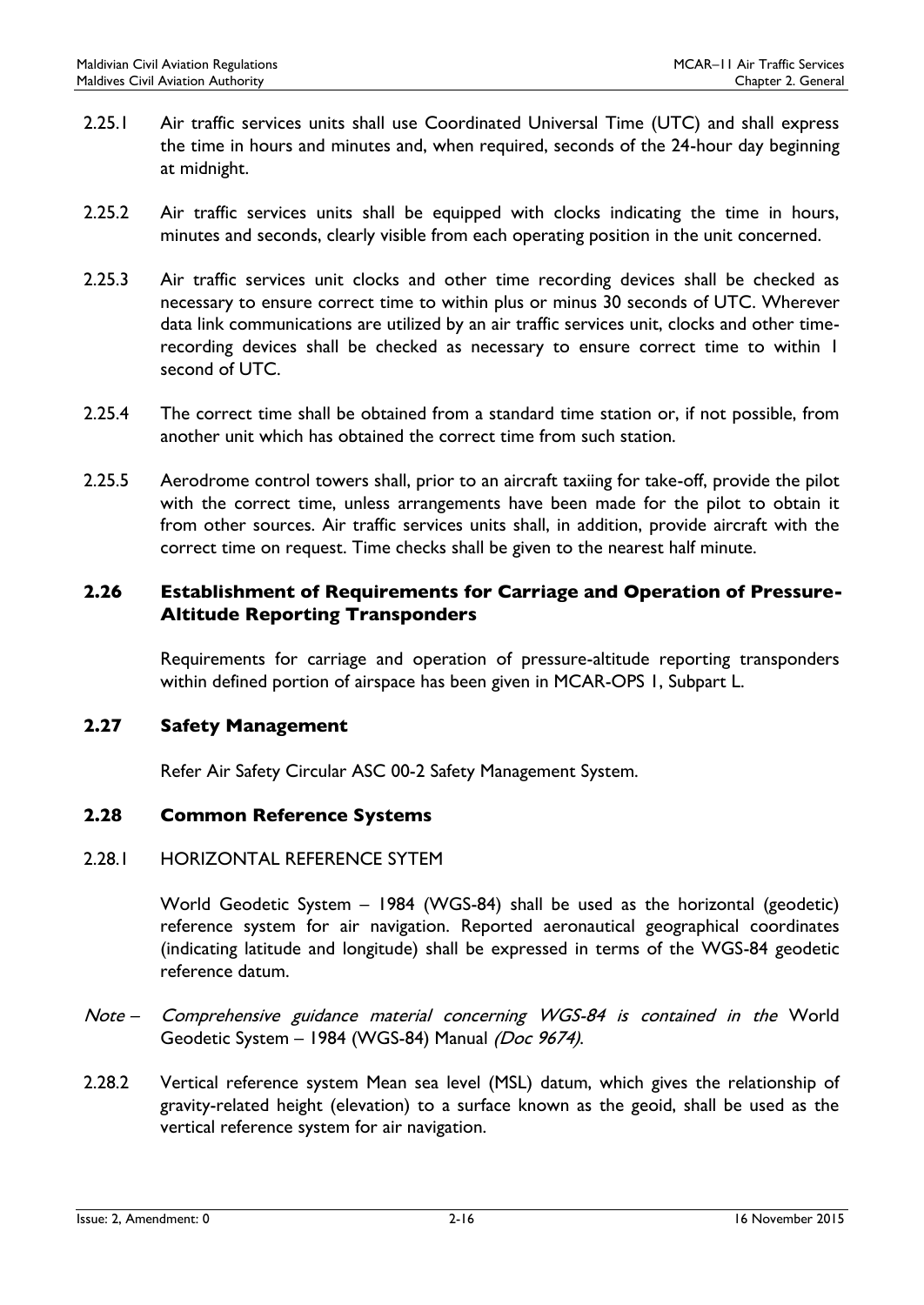- Note The geoid globally most closely approximates MSL. It is defined as the equipotential surface in the gravity field of the Earth which coincides with the undisturbed MSL extended continuously through the continents.
- 2.28.3 TEMPORAL REFERENCE SYSTEM
- 2.28.3.1 The Gregorian calendar and Coordinated Universal Time (UTC) shall be used as the temporal reference system for air navigation.
- 2.28.3.2 When a different temporal reference system is used, this shall be indicated in GEN 2.1.2 of the Aeronautical Information Publication (AIP) of the Maldives.

# <span id="page-24-0"></span>2.29 Language Proficiency

- 2.29.1 An air traffic services provider shall ensure that air traffic controllers speak and understand the English language for radiotelephony communications as per ATC licensing requirements in MCAR-65.
- 2.29.2 English language shall be used for all radiotelephony communications and inter unit coordinations

# <span id="page-24-1"></span>2.30 Contingency Arrangements

Air traffic services authorities shall develop and promulgate contingency plans for implementation in the event of disruption, or potential disruption, of air traffic services and related supporting services in the airspace for which they are responsible for the provision of such services. Such contingency plans shall be developed in close coordination with the air traffic services authorities responsible for the provision of services in adjacent portions of airspace and with airspace users concerned.

- Note I Guidance material relating to the development, promulgation and implementation of contingency plans is contained in Attachment D.
- Note 2 Contingency plans may constitute a temporary deviation from the approved regional air navigation plans; such deviations are approved, as necessary, by the President of the ICAO Council on behalf of the Council.

# <span id="page-24-2"></span>2.31 Identification and Delineation of Prohibited, Restricted and Danger Areas

- 2.31.1 Each prohibited area, restricted area, or danger area established shall, upon initial establishment, be given an identification and full details shall be promulgated.
- Note See MCAR-15, Appendix 1, ENR 5.1.
- 2.31.2 The identification so assigned shall be used to identify the area in all subsequent notifications pertaining to that area.
- 2.31.3 The identification shall be composed of a group of letters and figures as follows: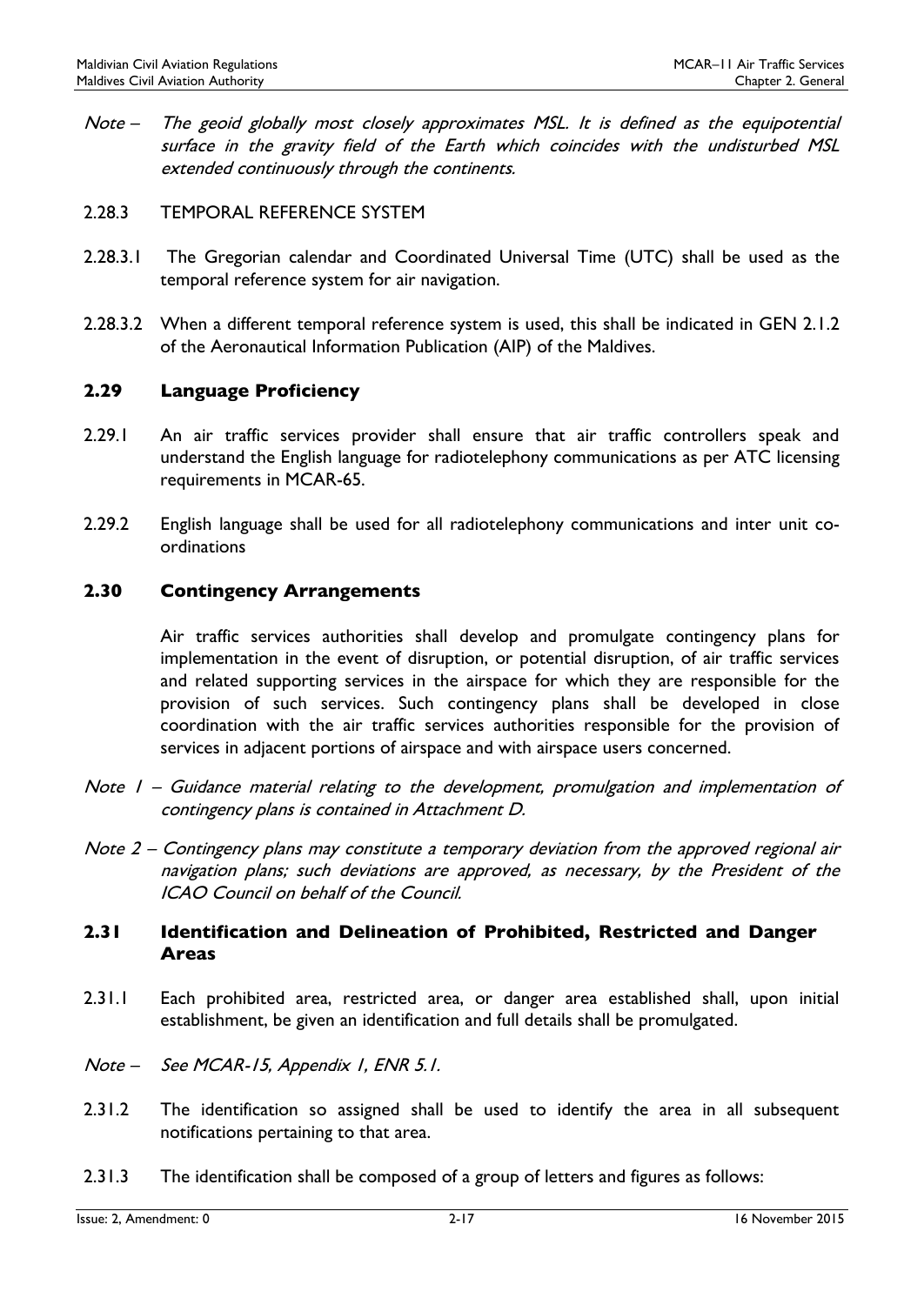- a) nationality letters for location indicators assigned to the Maldives which has established the airspace;
- b) a letter P for prohibited area, R for restricted area and D for danger area as appropriate; and
- c) a number, unduplicated within the Maldivian territory.
- Note Nationality letters are those contained in Location Indicators (Doc 7910).
- 2.31.4 To avoid confusion, identification numbers shall not be reused for a period of at least one year after cancellation of the area to which they refer.
- 2.31.5 When a prohibited, restricted or danger area is established, the area should be as small as practicable and be contained within simple geometrical limits, so as to permit ease of reference by all concerned.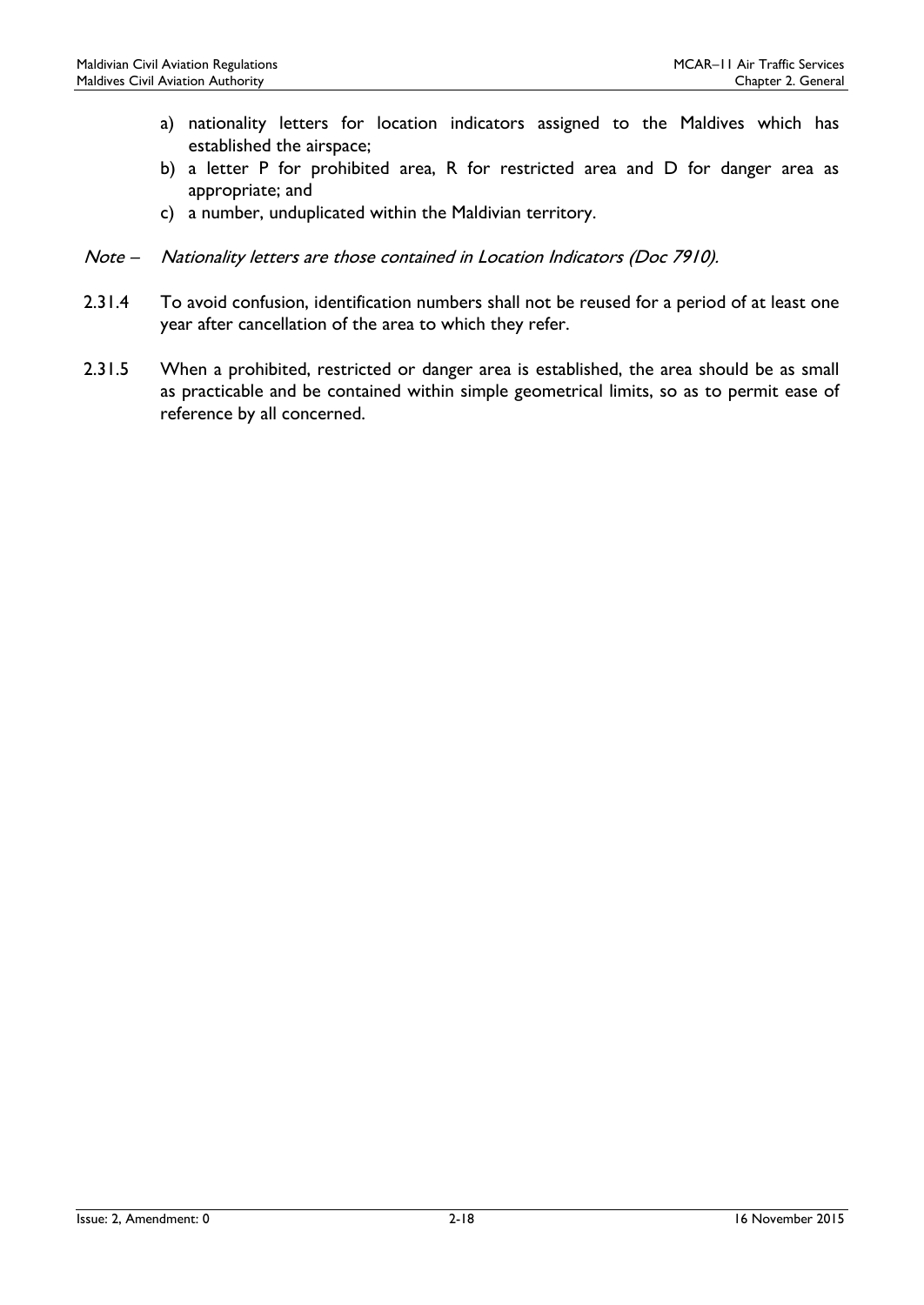# <span id="page-26-0"></span>CHAPTER 3 – Air Traffic Control Service

# <span id="page-26-1"></span>3.1 Application

Air traffic control service shall be provided:

- a) to all IFR flights in airspace Classes A, B, C, D and E;
- b) to all VFR flights in airspace Classes B, C and D;
- c) to all special VFR flights;
- d) to all aerodrome traffic at controlled aerodromes.

# <span id="page-26-2"></span>3.2 Provision of Air Traffic Control Service

The parts of air traffic control service described in 2.3.1 shall be provided by the various units as follows:

- a) Area control service:
	- 1. by an area control centre; or
	- 2. by the unit providing approach control service in a control zone or in a control area of limited extent which is designated primarily for the provision of approach control service and where no area control centre is established.
- b) Approach control service:
	- 1. by an aerodrome control tower or area control centre when it is necessary or desirable to combine under the responsibility of one unit the functions of the approach control service with those of the aerodrome control service or the area control service;
	- 2. by an approach control unit when it is necessary or desirable to establish a separate unit.
- c) Aerodrome control service: by an aerodrome control tower.
- Note The task of providing specified services on the apron, e.g. apron management service, may be assigned to an aerodrome control tower or to a separate unit.

# <span id="page-26-3"></span>3.3 Operation of Air Traffic Control Service

- 3.3.1 In order to provide air traffic control service, an air traffic control unit shall:
	- a) be provided with information on the intended movement of each aircraft, or variations therefrom, and with current information on the actual progress of each aircraft;
	- b) determine from the information received, the relative positions of known aircraft to each other;
	- c) issue clearances and information for the purpose of preventing collision between aircraft under its control and of expediting and maintaining an orderly flow of traffic;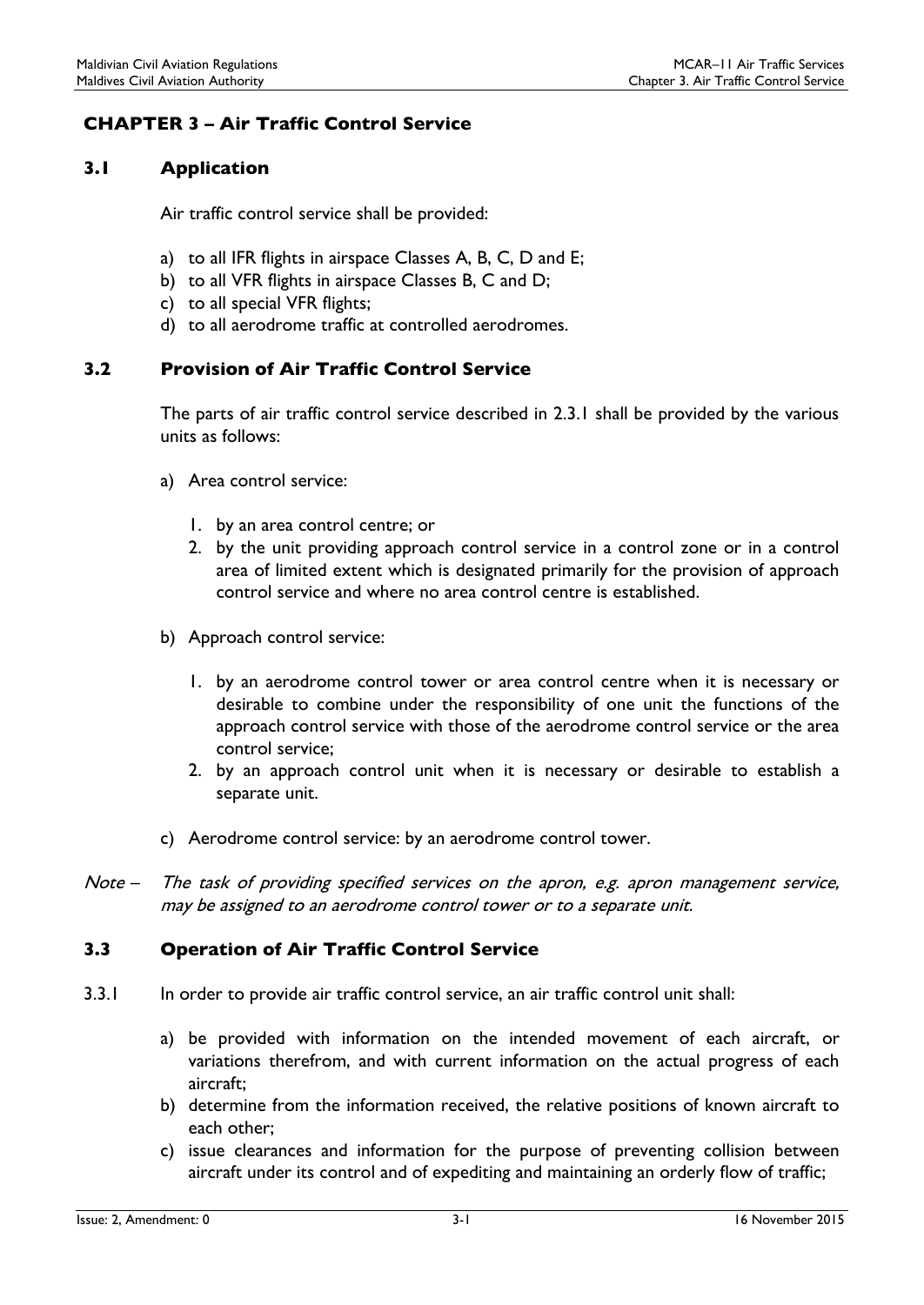- d) coordinate clearances as necessary with other units:
	- 1. whenever an aircraft might otherwise conflict with traffic operated under the control of such other units;
	- 2. before transferring control of an aircraft to such other units.
- 3.3.2 Information on aircraft movements, together with a record of air traffic control clearances issued to such aircraft, shall be so displayed as to permit ready analysis in order to maintain an efficient flow of air traffic with adequate separation between aircraft.
- 3.3.3 Clearances issued by air traffic control units shall provide separation:
	- a) between all flights in airspace Classes A and B;
	- b) between IFR flights in airspace Classes C, D and E;
	- c) between IFR flights and VFR flights in airspace Class C;
	- d) between IFR flights and special VFR flights;
	- e) between special VFR flights
- 3.3.4 Air traffic control units should be equipped with devices that record background communication and the aural environment at air traffic controller work stations, capable of retaining the information recorded during at least the last twenty-four hours of operation.
- 3.3.5 Separation by an air traffic control unit shall be obtained by at least one of the following:
	- a) vertical separation, obtained by assigning different levels selected from:
		- 1. the appropriate tables of cruising levels in Appendix 3 of MCAR-2
		- 2. a modified table of cruising levels, when so pre-scribed in accordance with Appendix 3 of MCAR-2 for flight above FL 410,except that the correlation of levels to track as prescribed therein shall not apply whenever otherwise indicated in appropriate aeronautical information publications or air traffic control clearances;
	- b) horizontal separation, obtained by providing:
		- 1. longitudinal separation, by maintaining an interval between aircraft operating along the same, converging or reciprocal tracks, expressed in time or distance; or
		- 2. lateral separation, by maintaining aircraft on different routes or indifferent geographical areas;
	- c) composite separation, consisting of a combination of vertical separation and one of the other forms of separation contained in b) above, using minima for each which may be lower than, but not less than half of, those used for each of the combined elements when applied individually.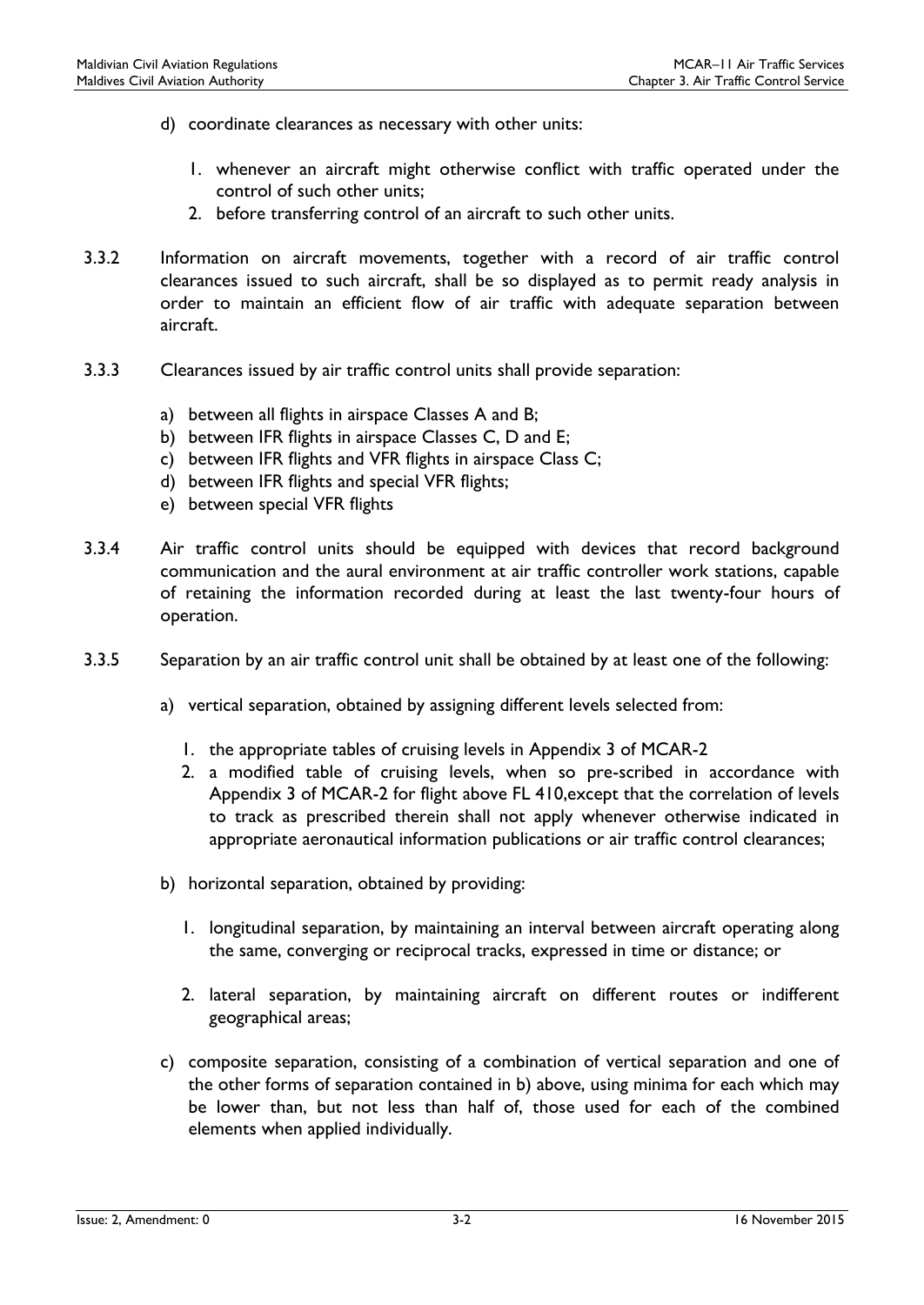Composite separation shall only be applied on the basis of regional air navigation agreements.

- Note Guidance material relating to the implementation of composite lateral/vertical separation is contained in the Air Traffic Services Planning Manual (Doc 9426).
- 3.3.5.1 For all airspace where a reduced vertical separation minimum of 300 m (1000 ft) is applied between FL 290 and FL 410 inclusive, a programme shall be instituted, on a regional basis, for monitoring the height-keeping performance of aircraft operating at these levels, in order to ensure that the implementation and continued application of this vertical separation minimum meets the safety objectives. The coverage of the height monitoring facilities provided under this programme shall be adequate to permit monitoring of the relevant aircraft types of all operators who operate in RVSM airspace.
- Note The number of separate monitoring programmes should be restricted to the minimum necessary to effectively provide the required services for the region.
- 3.3.5.2 Monitoring Agency for Asia Region (MAAR) operated by AEROTHAI is the designated agency for RVSM monitoring programme of Maldives airspace. Air Traffic Service Providers are required to submit Large Height Deviation (LHD) reports to MAAR regularly on prescribed intervals. Soft copy of the same shall also be provided to Air Navigation Inspectorate.
- Note Guidance material relating to monitoring of height-keeping performance is contained in ICAO Manual on Implementation of a 1000 ft Vertical Separation Minimum between FL290 and FL410 Inclusive (Doc 9574).

# <span id="page-28-0"></span>3.4 Separation Minima

- 3.4.1 The selection of separation minima for application within a given portion of airspace shall be as follows:
	- a) the separation minima shall be selected from the provisions prescribed in ATM Standards Manual. If standards manual is not available PANS ATM Document 4444 and Part 1 of the Regional Supplementary Procedures (Doc 7030) shall be applicable.
	- b) the separation minima shall be selected from those authorized in the letter of agreements with adjacent ATS Units responsible for the provision of air traffic services in neighboring airspace when;
		- i. traffic will pass to neighboring airspaces;
		- ii. routes are closer to the common boundary of the neighboring airspaces than the separation minima applicable in the circumstances.
- Note The purpose of this provision is to ensure, in the first case, compatibility on both sides of the line of transfer of traffic, and, in the other case, adequate separation between aircraft operating on both sides of the common boundary.
- 3.4.2 Details of the selected separation minima and of their areas of application shall be notified: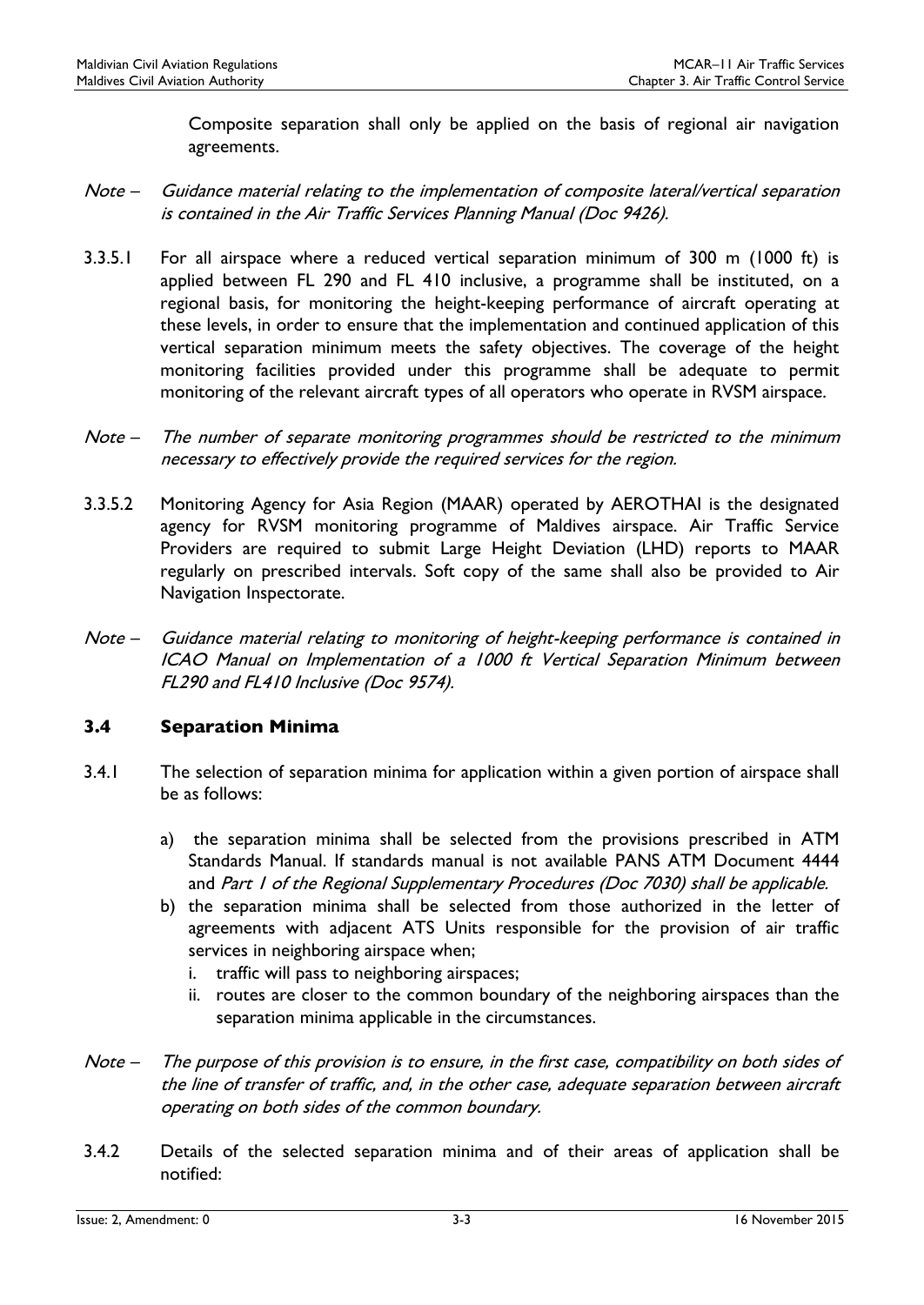- a) to the ATS units concerned; and
- b) to pilots and operators through aeronautical information publications, where separation is based on the use by aircraft of specified navigation aids or specified navigation techniques.

# <span id="page-29-0"></span>3.5 Responsibility for Control

3.5.1 Responsibility for control of individual flights

A controlled flight shall be under the control of only one air traffic control unit at any given time.

3.5.2 Responsibility for control within a given block of airspace

Responsibility for the control of all aircraft operating within a given block of airspace shall be vested in a single air traffic control unit. However, control of an aircraft or groups of aircraft may be delegated to other air traffic control units provided that coordination between all air traffic control units concerned is assured.

# <span id="page-29-1"></span>3.6 Transfer of Responsibility for Control

3.6.1 Place or time of transfer

The responsibility for the control of an aircraft shall be transferred from one air traffic control unit to another as follows:

3.6.1.1 Between two units providing area control service.

The responsibility for the control of an aircraft shall be transferred from a unit providing area control service in a control area to the unit providing area control service in an adjacent control area at the time of crossing the common control area boundary as estimated by the area control centre having control of the aircraft or at such other point or time as has been agreed between the two units.

3.6.1.2 Between a unit providing area control service and a unit providing approach control service.

The responsibility for the control of an aircraft shall be transferred from a unit providing area control service to a unit providing approach control service, and vice versa, at a point or time agreed between the two units.

- 3.6.1.3 Between a unit providing approach control service and an aerodrome control tower
- 3.6.1.3.1 Arriving aircraft.

The responsibility for the control of an arriving aircraft shall be transferred from the unit providing approach control service to the aerodrome control tower, when the aircraft: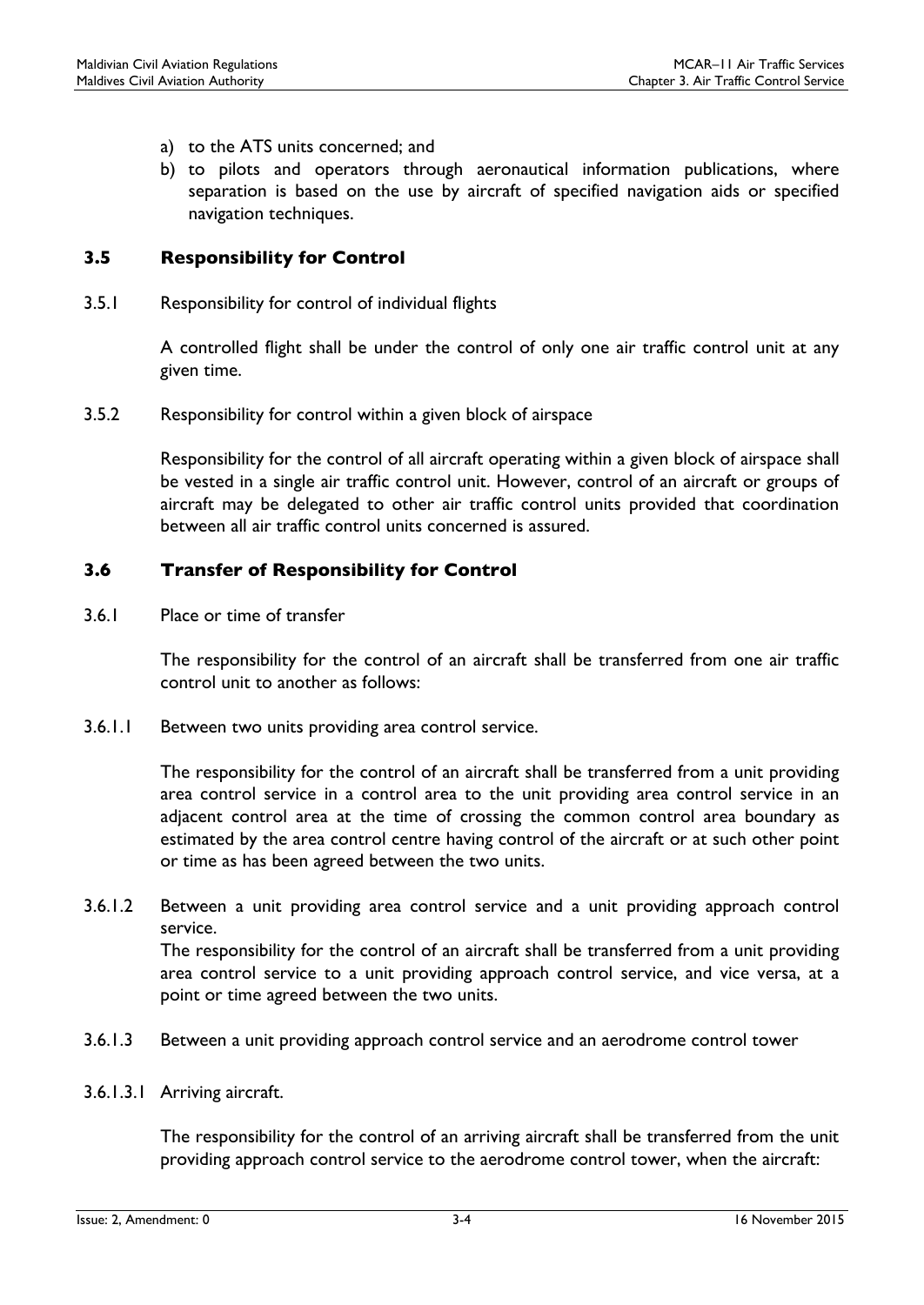- a) is in the vicinity of the aerodrome, and:
	- 1. it is considered that approach and landing will be completed in visual reference to the ground, or
	- 2. it has reached uninterrupted visual meteorological conditions, or
- b) is at a prescribed point or level, as specified in letters of agreement or ATS unit instructions; or
- c) has landed.
- Note Even though there is an approach control unit, control of certain flights may be transferred directly from an area control centre to an aerodrome control tower and vice versa, by prior arrangement between the units concerned for the relevant part of approach control service to be provided by the area control centre or the aerodrome control tower, as applicable.
- 3.6.1.3.2 Departing aircraft. The responsibility for control of a departing aircraft shall be transferred from the aerodrome control tower to the unit providing approach control service:
	- a) when visual meteorological conditions prevail in the vicinity of the aerodrome:
		- 1. prior to the time the aircraft leaves the vicinity of the aerodrome, or
		- 2. prior to the aircraft entering instrument meteorological conditions, or
		- 3. at a prescribed point or level, as specified in letters of agreement or ATS unit instructions;
	- b) when instrument meteorological conditions prevail at the aerodrome:
		- 1. immediately after the aircraft is airborne, or
		- 2. at a prescribed point or level, as specified in letters of agreement or ATS unit instructions.

Note – See Note following 3.6.1.3.1.

3.6.1.4 Between control sectors/positions within the same air traffic control unit the responsibility for control of an aircraft shall be transferred from one control sector/position to another control sector/ position within the same air traffic control unit at a point, level or time, as specified in ATS unit instructions.

# 3.6.2 COORDINATION OF TRANSFER

3.6.2.1 Responsibility for control of an aircraft shall not be transferred from one air traffic control unit to another without the consent of the accepting control unit, which shall be obtained in accordance with 3.6.2.2, 3.6.2.2.1, 3.6.2.2.2 and 3.6.2.3.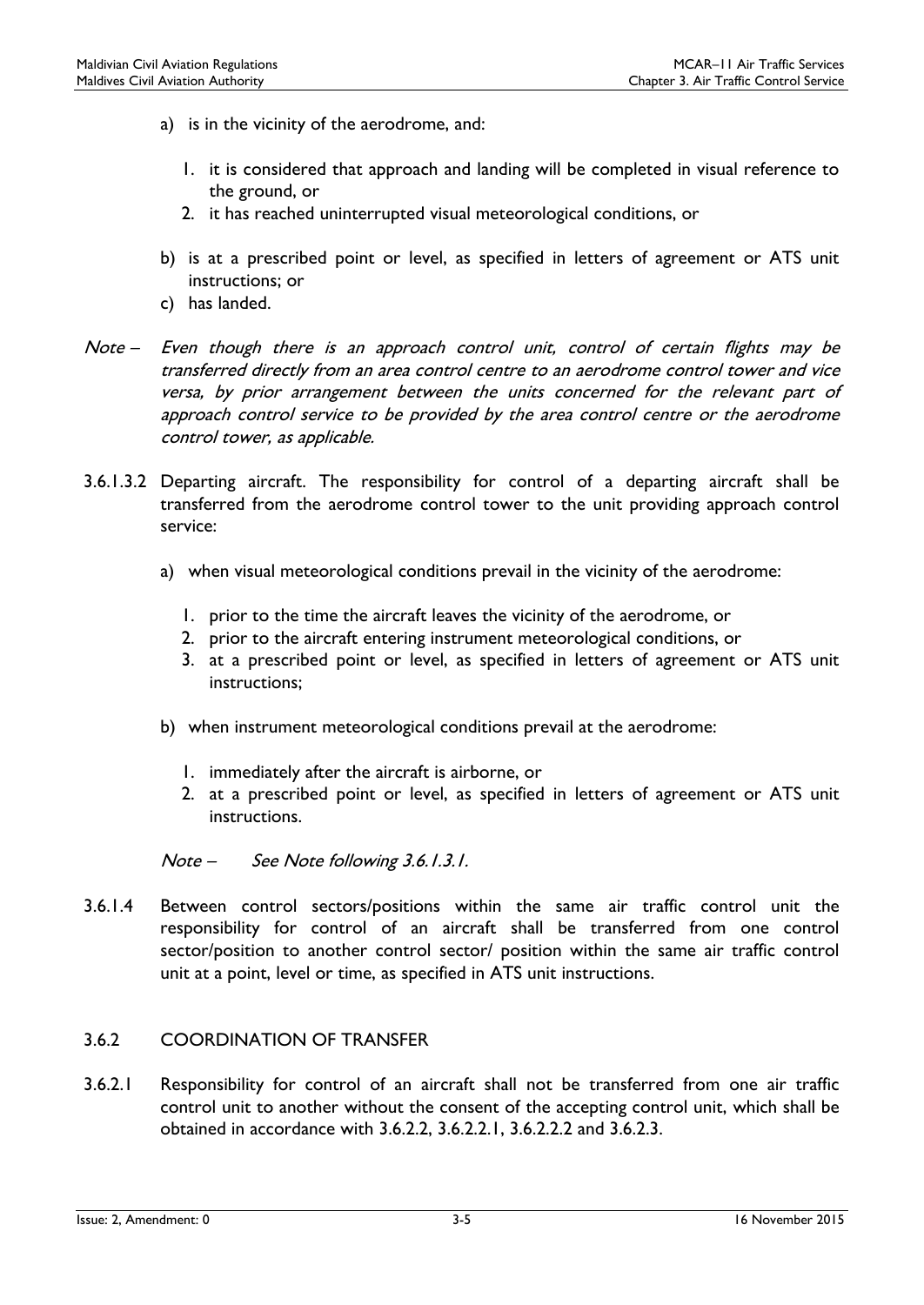- 3.6.2.2 The transferring control unit shall communicate to the accepting control unit the appropriate parts of the current flight plan and any control information pertinent to the transfer requested.
- 3.6.2.2.1 Where transfer of control is to be effected using radar data or ADS-B data, the control information pertinent to the transfer shall include information regarding the position and, if required, the track and speed of the aircraft, as observed by radar immediately prior to the transfer.
- 3.6.2.2.2 Where transfer of control is to be effected using ADS-C data, the control information pertinent to the transfer shall include the four-dimensional position and other information as necessary.
- 3.6.2.3 The accepting control unit shall:
	- a) indicate its ability to accept control of the aircraft on the terms specified by the transferring control unit, unless by prior agreement between the two units concerned, the absence of any such indication is understood to signify acceptance of the terms specified, or indicate any necessary changes thereto; and
	- b) specify any other information or clearance for a subsequent portion of the flight, which it requires the aircraft to have at the time of transfer.
- 3.6.2.4 The accepting control unit shall notify the transferring control unit when it has established two-way voice and/or data link communications with and assumed control of the aircraft concerned, unless otherwise specified by agreement between the two control units concerned.
- 3.6.2.5 Applicable coordination procedures, including transfer of control points, shall be specified in letters of agreement and ATS unit instructions as appropriate.

# <span id="page-31-0"></span>3.7 Air Traffic Control Clearances

Air traffic control clearances shall be based solely on the requirements for providing air traffic control service.

#### 3.7.1 Contents of clearances

- 3.7.1.1 An air traffic control clearance shall indicate:
	- a. aircraft identification as shown in the flight plan;
	- b. clearance limit;
	- c. route of flight;
	- d. level(s) of flight for the entire route or part thereof and changes of levels if required;
- Note If the clearance for the levels covers only part of the route, it is important for the air traffic control unit to specify a point to which the part of the clearance regarding levels applies whenever necessary to ensure compliance with 3.6.5.2.2 a) of MCAR-2.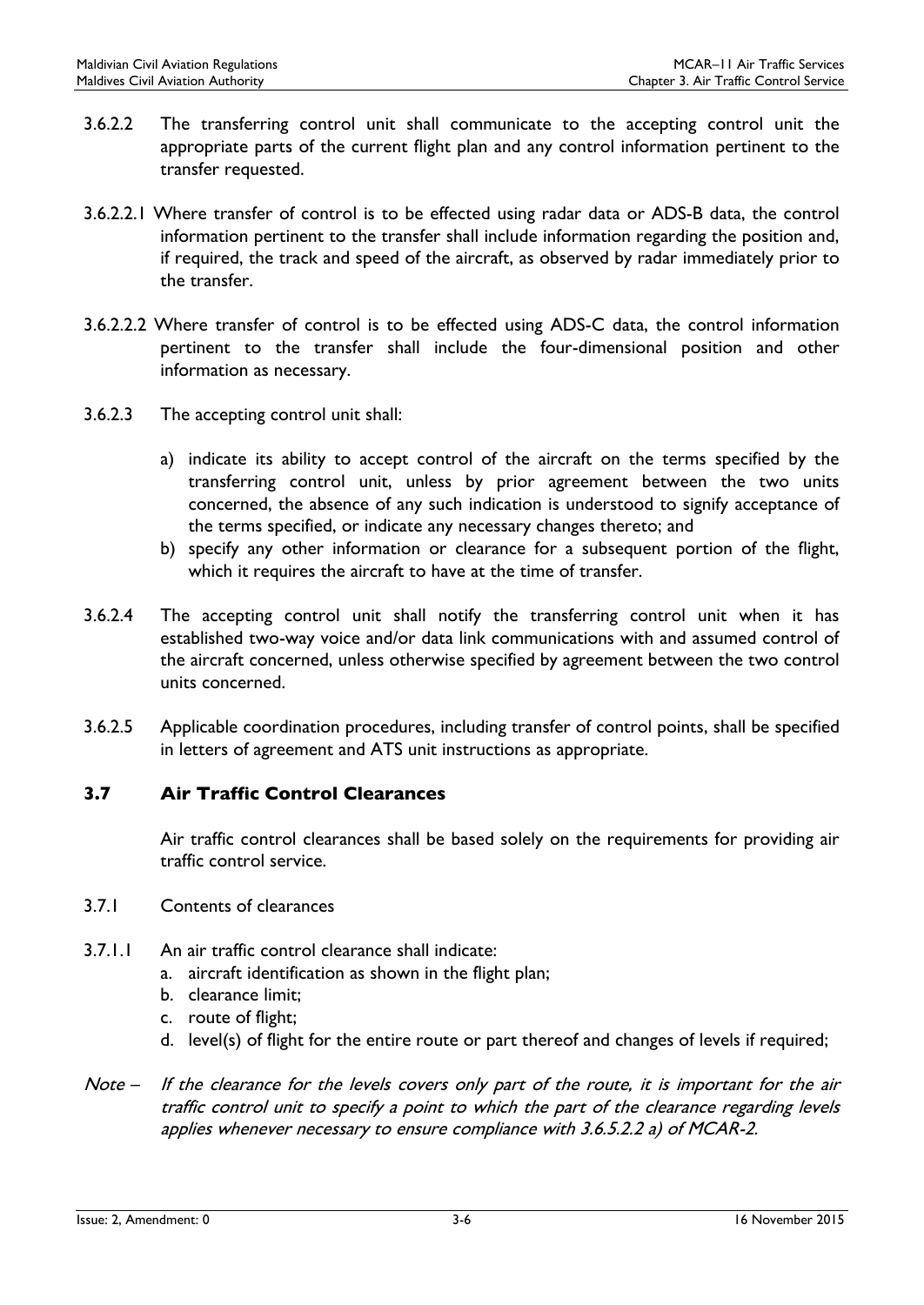- e. any necessary instructions or information on other matters such as approach or departure manoeuvres, communications and the time of expiry of the clearance.
- Note The time of expiry of the clearance indicates the time after which the clearance will be automatically cancelled if the flight has not been commenced.
- 3.7.1.2 Standard departure and arrival routes and associated procedures shall be established when necessary to facilitate:
	- a) the safe, orderly and expeditious flow of air traffic;
	- b) the description of the route and procedure in air traffic control clearances.
- Note Material relating to the establishment of standard departure and arrival routes and associated procedures is contained in the Air Traffic Services Planning Manual (Doc 9426). The design criteria are contained in PANS-OPS, Volume II (Doc 8168).
- 3.7.2 Clearances for transonic flight
- 3.7.2.1 The air traffic control clearance relating to the transonic acceleration phase of a supersonic flight shall extend at least to the end of that phase.
- 3.7.2.2 The air traffic control clearance relating to the deceleration and descent of an aircraft from supersonic cruise to subsonic flight should provide for uninterrupted descent, at least during the transonic phase.
- 3.7.3 Read-back of clearances and safety-related information
- 3.7.3.1 The flight crew shall read back to the air traffic controller safety-related parts of ATC clearances and instructions which are transmitted by voice. The following items shall always be read back:
	- a) ATC route clearances;
	- b) clearances and instructions to enter, land on, take off from, hold short of, cross and backtrack on any runway; and
	- c) runway-in-use, altimeter settings, SSR codes, level instructions, heading and speed instructions and, whether issued by the controller or contained in ATIS broadcasts, transition levels.
- 3.7.3.1.1 Other clearances or instructions, including conditional clearances, shall be read back or acknowledged in a manner to clearly indicate that they have been understood and will be complied with.
- 3.7.3.1.2 The controller shall listen to the read-back to ascertain that the clearance or instruction has been correctly acknowledged by the flight crew and shall take immediate action to correct any discrepancies revealed by the read-back.
- 3.7.3.2 Voice read-back of CPDLC messages shall not be required.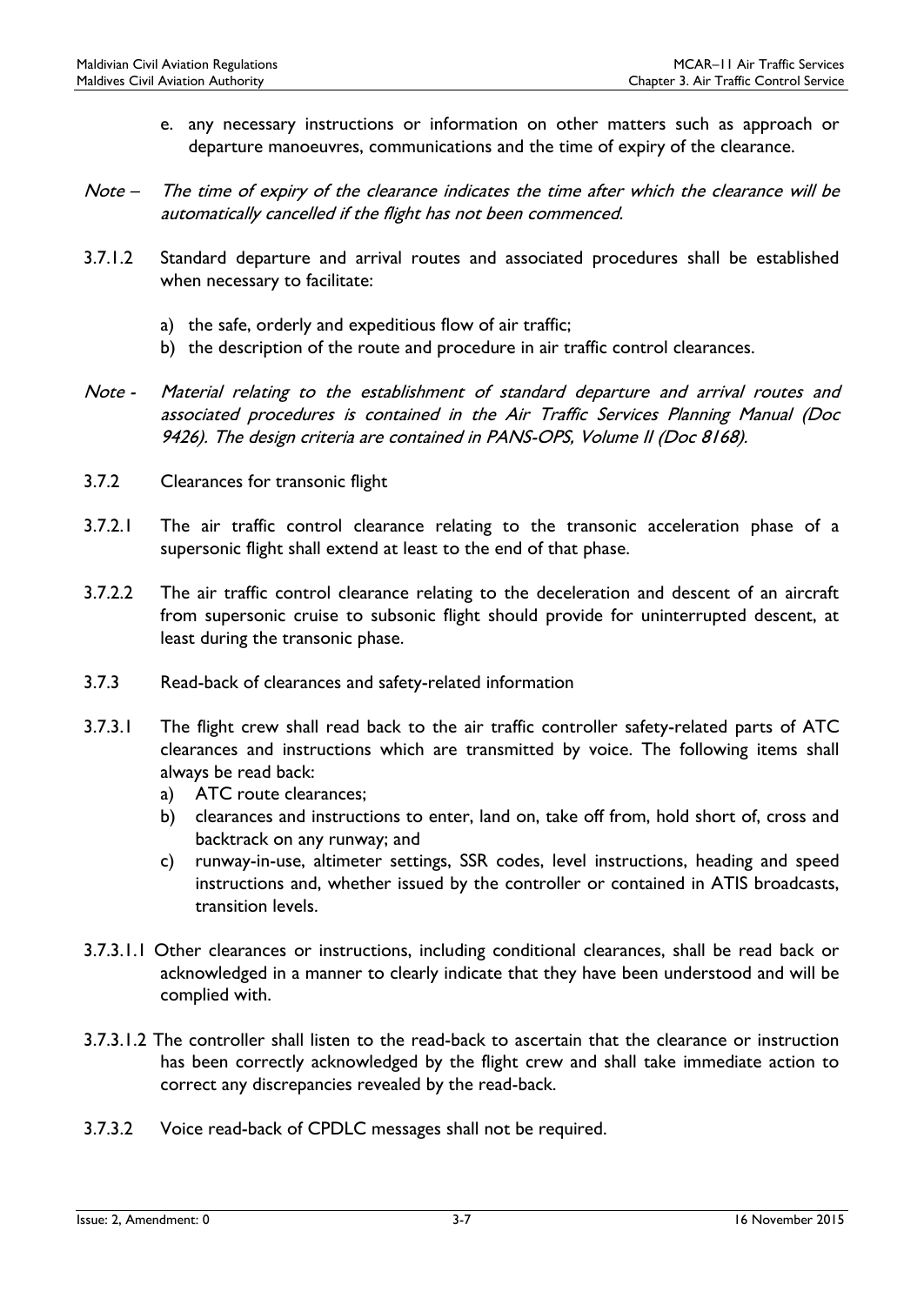- Note The procedures and provisions relating to the exchange and acknowledgement of CPDLC messages are contained in ICAO Annex 10, Volume II and PANS-ATM, Chapter 14.
- 3.7.4 CORDINATION OF CLEARANCE

An air traffic control clearance shall be coordinated between air traffic control units to cover the entire route of an aircraft or a specified portion thereof as follows.

- 3.7.4.1 An aircraft shall be cleared for the entire route to the aerodrome of first intended landing:
	- a) when it has been possible, prior to departure, to coordinate the clearance between all the units under whose control the aircraft will come; or
	- b) when there is reasonable assurance that prior coordination will be effected between those units under whose control the aircraft will subsequently come.
- Note Where a clearance is issued covering the initial part of the flight solely as a means of expediting departing traffic, the succeeding en-route clearance will be as specified above even though the aerodrome of first intended landing is under the jurisdiction of an area control centre other than the one issuing the en-route clearance.
- 3.7.4.2 When coordination as in 3.7.4.1 has not been achieved or is not anticipated, the aircraft shall be cleared only to that point where coordination is reasonably assured; prior to reaching such point, or at such point, the aircraft shall receive further clearance, holding instructions being issued as appropriate.
- 3.7.4.2.1 When prescribed by the ANSP, aircraft shall contact a downstream air traffic control unit, for the purpose of receiving a downstream clearance prior to the transfer of control point.
- 3.7.4.2.1.1Aircraft shall maintain the necessary two-way communication with the current air traffic control unit whilst obtaining a downstream clearance.
- 3.7.4.2.1.2 A clearance issued as a downstream clearance shall be clearly identifiable as such to the pilot.
- 3.7.4.2.1.3 Unless coordinated, downstream clearances shall not affect the aircraft's original flight profile in any airspace, other than that of the air traffic control unit responsible for the delivery of the downstream clearance.
- Note Requirements relating to the application of downstream clearance delivery service are specified in ICAO Annex 10, Volume II. Guidance material is contained in the Manual of Air Traffic Services Data Link Applications (Doc 9694).
- 3.7.4.2.1.4Where practicable and where data link communications are used to facilitate downstream clearance delivery, two-way voice communications between the pilot and the air traffic control unit providing the downstream clearance should be available.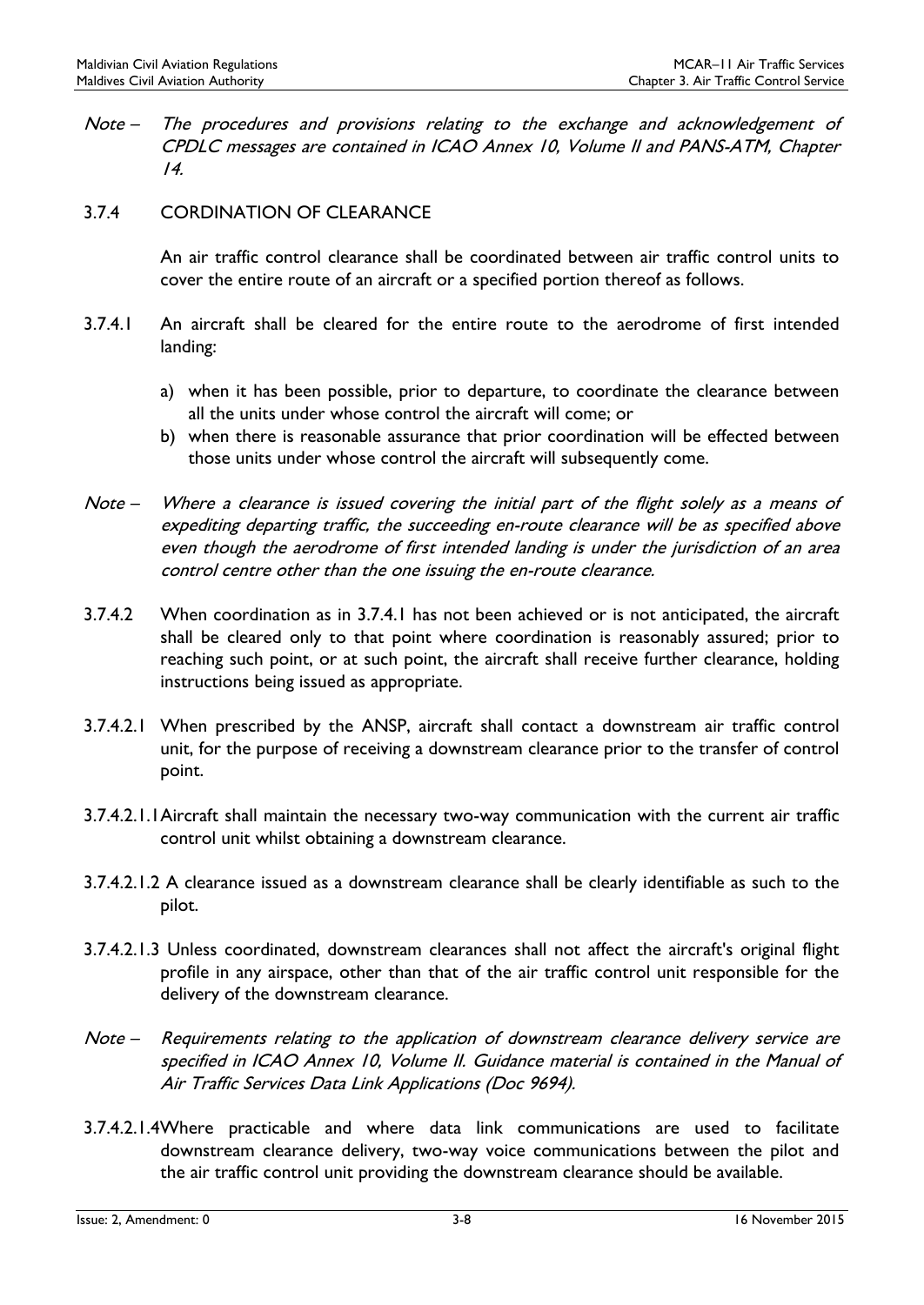- 3.7.4.3 When an aircraft intends to depart from an aerodrome within a control area to enter another control area within a period of thirty minutes, or such other specific period of time as has been agreed between the area control centres concerned, coordination with the subsequent area control centre shall be effected prior to issuance of the departure clearance.
- 3.7.4.4 When an aircraft intends to leave a control area for flight outside controlled airspace, and will subsequently re-enter the same or another control area, a clearance from point of departure to the aerodrome of first intended landing may be issued. Such clearance or revisions thereto shall apply only to those portions of the flight conducted within controlled airspace.
- 3.7.5 Air traffic flow management
- 3.7.5.1 Air traffic flow management (ATFM) shall be implemented for airspace where air traffic demand at times exceeds, or is expected to exceed, the declared capacity of the air traffic control services concerned.
- 3.7.5.2 ATFM shall be implemented on the basis of regional air navigation agreements or, if appropriate, through multilateral agreements. Such agreements should make provision for common procedures and common methods of capacity determination.
- 3.7.5.3 When it becomes apparent to an ATC unit that traffic additional to that already accepted cannot be accommodated within a given period of time at a particular location or in a particular area, or can only be accommodated at a given rate, that unit shall so advise the ATFM unit, when such is established, as well as, when appropriate, ATS units concerned. Flight crews of aircraft destined to the location or area in question and operators concerned shall also be advised of the delays expected or the restrictions that will be applied.
- Note Operators concerned will normally be advised, in advance where possible, of restrictions imposed by the air traffic flow management unit when such is established.

# <span id="page-34-0"></span>3.8 Control of Persons and Vehicles at Aerodromes

- 3.8.1 The movement of persons or vehicles including towed aircraft on the manoeuvring area of an aerodrome shall be controlled by the aerodrome control tower as necessary to avoid hazard to them or to aircraft landing, taxiing or taking off.
- 3.8.2 In conditions where low visibility procedures are in operation:
	- a) persons and vehicles operating on the manoeuvring area of an aerodrome shall be restricted to the essential minimum, and particular regard shall be given to the requirements to protect the ILS/MLS sensitive area(s) when Category II or Category III precision instrument operations are in progress;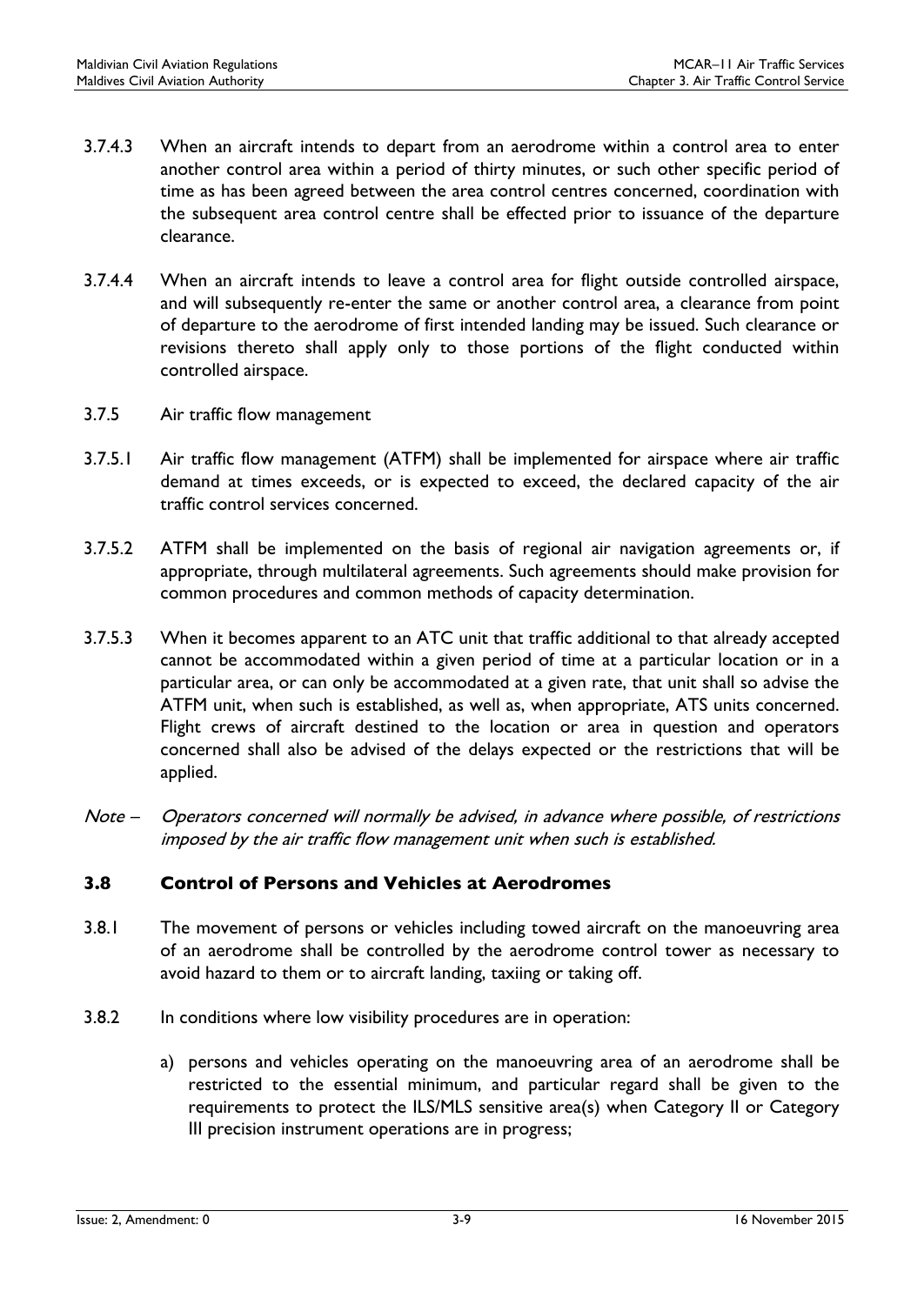- b) subject to the provisions in 3.8.3, the minimum separation between vehicles and taxiing aircraft shall be as prescribed by the ANSPANSP taking into account the aids available;
- c) when mixed ILS and MLS Category II or Category III precision instrument operations are taking place to the same runway continuously, the more restrictive ILS or MLS critical and sensitive areas shall be protected.
- 3.8.3 Emergency vehicles proceeding to the assistance of an aircraft in distress shall be afforded priority over all other surface movement traffic.
- 3.8.4 Subject to the provisions in 3.8.3, vehicles on the manoeuvring area shall be required to comply with the following rules:
	- a) vehicles and vehicles towing aircraft shall give way to aircraft which are landing, taking off or taxiing;
	- b) vehicles shall give way to other vehicles towing aircraft;
	- c) vehicles shall give way to other vehicles in accordance with ATS unit instructions;
	- d) notwithstanding the provisions of a), b) and c), vehicles and vehicles towing aircraft shall comply with instructions issued by the aerodrome control tower.

#### <span id="page-35-0"></span>3.9 Provision of Radar and ADS-B

3.9.1 Radar and ADS-B ground systems should provide for the display of safety related alerts and warnings, including conflict alert, conflict prediction, minimum safe altitude warning and unintentionally duplicated SSR codes.

# <span id="page-35-1"></span>3.10 Use of Surface Movement Radar (SMR)

- 3.10.1 In the absence of visual observation of all or part of the manoeuvring area or to supplement visual observation, surface movement radar (SMR) or other suitable surveillance equipment, should be utilized to:
	- a) monitor the movements of aircraft and vehicles on the manoeuvring area;
	- b) provide directional information to pilots and vehicle drivers as necessary; and
	- c) provide advice and assistance for the safe and efficient movement of aircraft and vehicles on the manoeuvring area.
- Note See the Manual of Surface Movement Guidance and Control Systems (SMGCS) (Doc 9476), the Manual on Advanced-Surface Movement Guidance and Control Systems (A-SMCGS) (Doc 9830) and the Air Traffic Services Planning Manual (Doc 9426) for guidance on the use of SMR.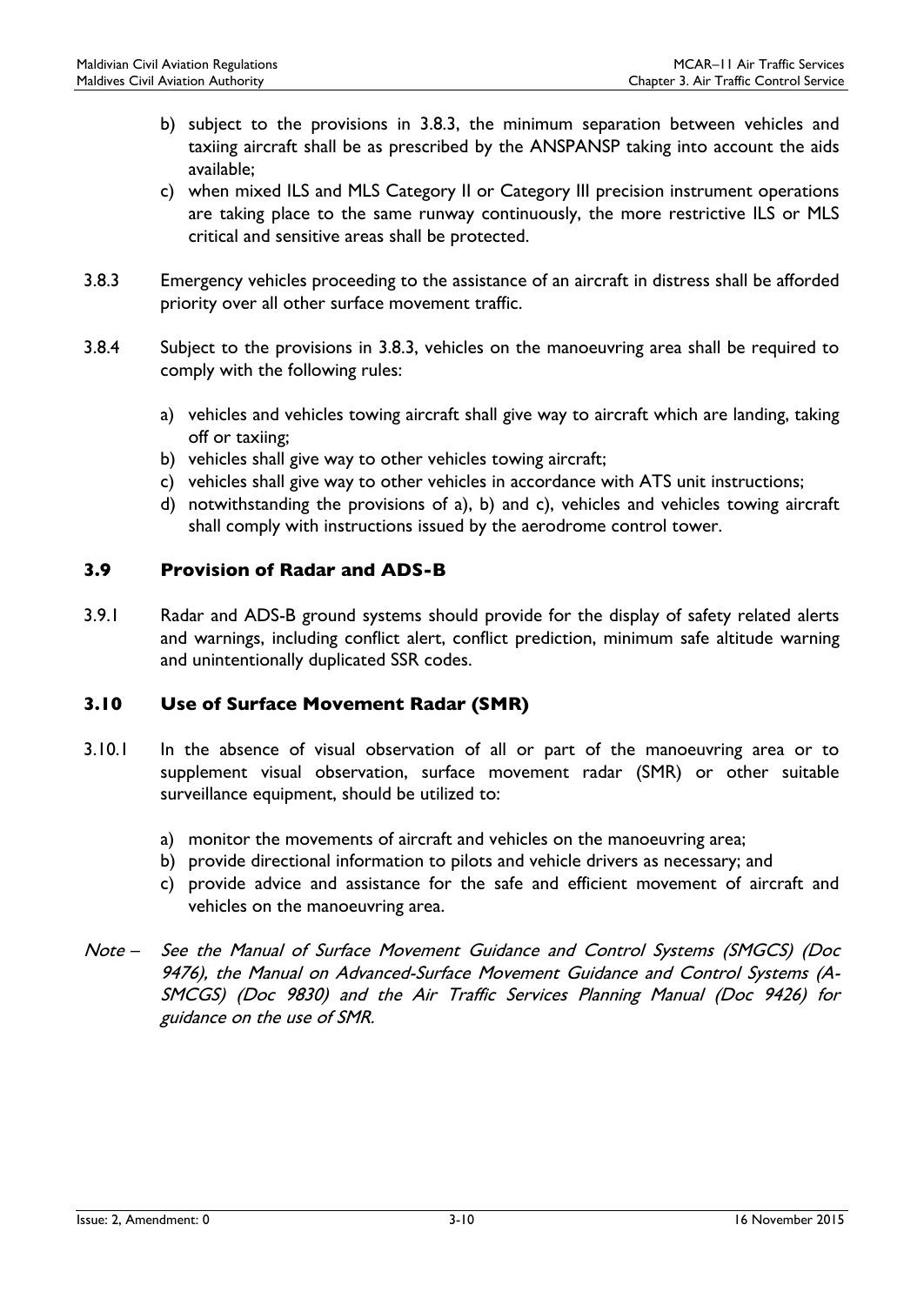# CHAPTER 4 – Flight Information Service

#### 4.1 Application

- 4.1.1 Flight information service shall be provided to all aircraft which are likely to be affected by the information and which are:
	- a) provided with air traffic control service; or
	- b) otherwise known to the relevant air traffic services units.
- Note Flight information service does not relieve the pilot-in-command of an aircraft of any responsibilities and the pilot-in-command has to make the final decision regarding any suggested alteration of flight plan.
- 4.1.2 Where air traffic services units provide both flight information service and air traffic control service, the provision of air traffic control service shall have precedence over the provision of flight information service whenever the provision of air traffic control service so requires.
- Note It is recognized that in certain circumstances aircraft on final approach, landing, take-off and climb may require receiving without delay essential information other than that pertaining to the provision of air traffic control service.

#### 4.2 Scope of Flight Information Service

- 4.2.1 Flight information service shall include the provision of pertinent:
	- a) SIGMET and AIRMET information;
	- b) information concerning pre-eruption volcanic activity, volcanic eruptions and volcanic ash clouds;
	- c) information concerning the release into the atmosphere of radioactive materials or toxic chemicals;
	- d) information on changes in the availability of radio navigation services;
	- e) information on changes in condition of aerodromes and associated facilities, including information on the state of the aerodrome movement areas when they are affected by snow, ice or significant depth of water;
	- f) information on unmanned free balloons; and of any other information likely to affect safety.
- 4.2.2 Flight information service provided to flights shall include, in addition to that outlined in 4.2.1, the provision of information concerning:
	- a) weather conditions reported or forecast at departure, destination and alternate aerodromes;
	- b) collision hazards, to aircraft operating in airspace Classes C, D, E, F and G;
	- c) for flight over water areas, in so far as practicable and when requested by a pilot, any available information such as radio call sign, position, true track, speed, etc., of surface vessels in the area.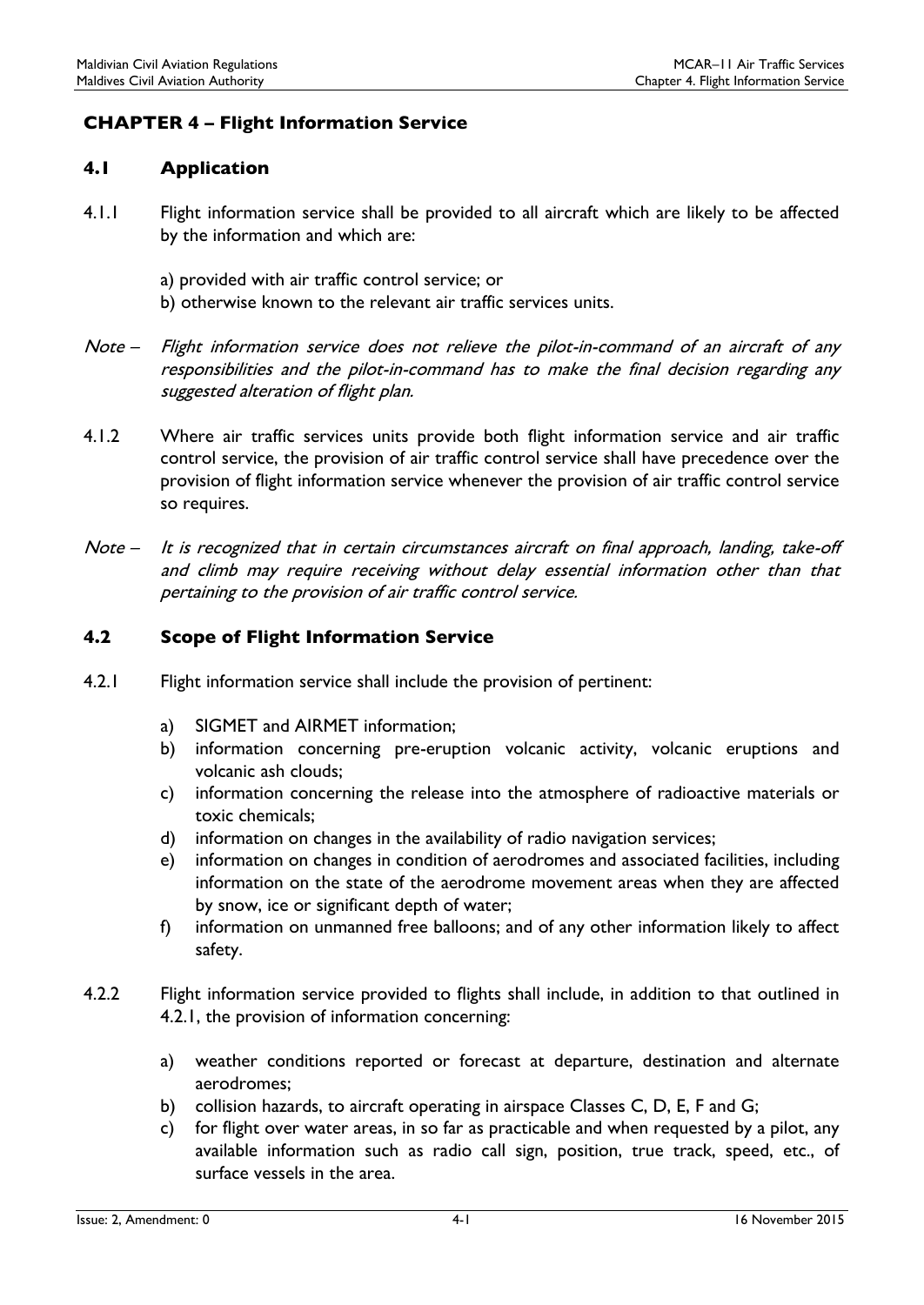- Note 1 The information in b), including only known aircraft the presence of which might constitute a collision hazard to the aircraft informed, will sometimes be incomplete and air traffic services cannot assume responsibility for its issuance at all times or for its accuracy.
- Note 2 When there is a need to supplement collision hazard information provided in compliance with b), or in case of temporary disruption of flight information service, traffic information broadcasts by aircraft may be applied in designated airspaces. Guidance on traffic information broadcasts by aircraft and related operating procedures is contained in Attachment C.
- 4.2.3 ATS units should transmit, as soon as practicable, special air-reports to other aircraft concerned, to the associated meteorological office, and to other ATS units concerned. Transmissions to aircraft should be continued for a period to be determined by agreement between the meteorological and air traffic services authorities concerned.
- 4.2.4 Flight information service provided to VFR flights shall include, in addition to that outlined in 4.2.1, the provision of available information concerning traffic and weather conditions along the route of flight that are likely to make operation under the visual flight rules impracticable.

### 4.3 Operational Flight Information Service Broadcasts

#### 4.3.1 APPLICATION

- 4.3.1.1 The meteorological information and operational information concerning radio navigation services and aerodromes included in the flight information service shall, whenever available, be provided in an operationally integrated form.
- 4.3.1.2 Where integrated operational flight information messages are to be transmitted to aircraft, they should be transmitted with the content and, where specified, in the sequence indicated, for the various phases of flight.
- 4.3.1.3 Operational flight information service broadcasts, when provided, should consist of messages containing integrated information regarding selected operational and meteorological elements appropriate to the various phases of flight. These broadcasts should be of three major types, i.e. HF, VHF and ATIS.
- 4.3.1.4 Use of the OFIS messages in directed request/reply transmissions

When requested by the pilot, the applicable OFIS message(s) shall be transmitted by the appropriate ATS unit.

- 4.3.2 HF OPERATIONAL FLIGHT INFORMATION SERVICE (OFIS) BROADCASTS
- 4.3.2.1 HF operational flight information service (OFIS) broadcasts should be provided when it has been determined by regional air navigation agreements that a requirement exists.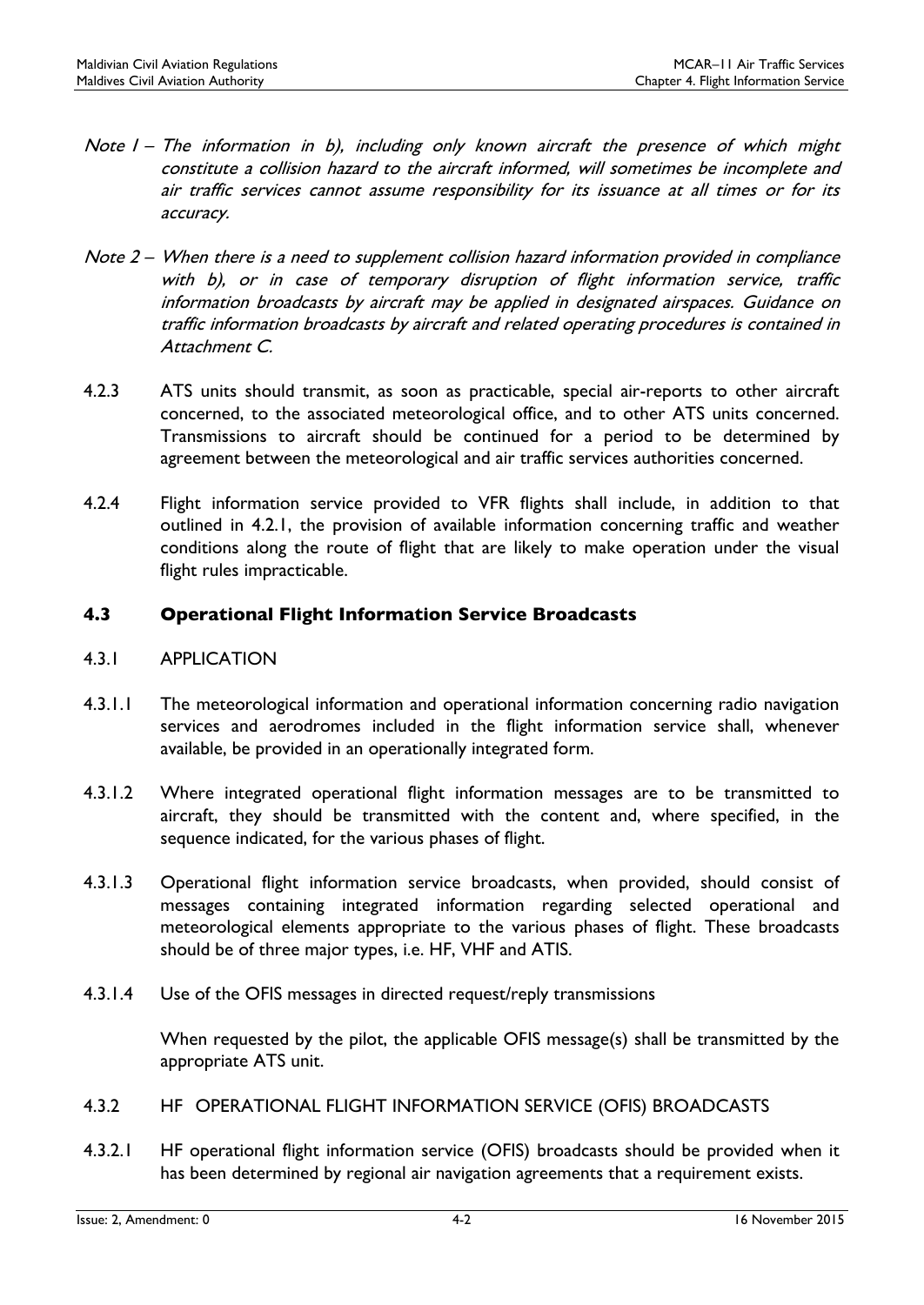- 4.3.2.2 Whenever such broadcasts are provided it is recommended that:
	- a) the information should be in accordance with 4.3.2.5, as applicable, subject to regional air navigation agreements;
	- b) the aerodromes for which reports and forecasts are to be included should be as determined by regional air navigation agreements;
	- c) the time-sequencing of stations participating in the broadcast should be as determined by regional air navigation agreements;
	- d) the HF OFIS broadcast message should take into consideration human performance. The broadcast message should not exceed the length of time allocated for it by regional air navigation agreements, care being taken that the readability is not impaired by the speed of the transmission;

- e) each aerodrome message should be identified by the name of the aerodrome to which the information applies;
- f) when information has not been received in time for a broadcast, the latest available information should be included together with the time of that observation;
- g) the full broadcast message should be repeated if this is feasible within the remainder of the time allotted to the broadcasting station;
- h) the broadcast information should be updated immediately a significant change occurs; and
- i) the HF OFIS message should be prepared and disseminated by the most appropriate unit(s) as designated by the CAA, Maldives
- 4.3.2.3 Pending the development and adoption of a more suitable form of speech for universal use in aeronautical radiotelephony communications, HF OFIS broadcasts concerning aerodromes designated for use by international air services shall be available in the English language.
- 4.3.2.4 Where HF OFIS broadcasts are available in more than one language, it is recommended that a discrete channel shall be used for each language.
- 4.3.2.5 HF operational flight information service broadcast messages should contain the following information in the sequence indicated or as determined by regional air navigation agreements:
	- a) En-route weather information on significant en-route weather phenomena should be in the form of available SIGMET as prescribed in MCAR-3.
	- b) Aerodrome information including:
		- 1. name of aerodrome;
		- 2. time of observation;
		- 3. essential operational information;
		- 4. surface wind direction and speed; if appropriate, maximum wind speed;
		- \*5. visibility and, when applicable, runway visual range (RVR);

Note – Guidance material on human performance can be found in the Human Factors Training Manual (Doc 9683).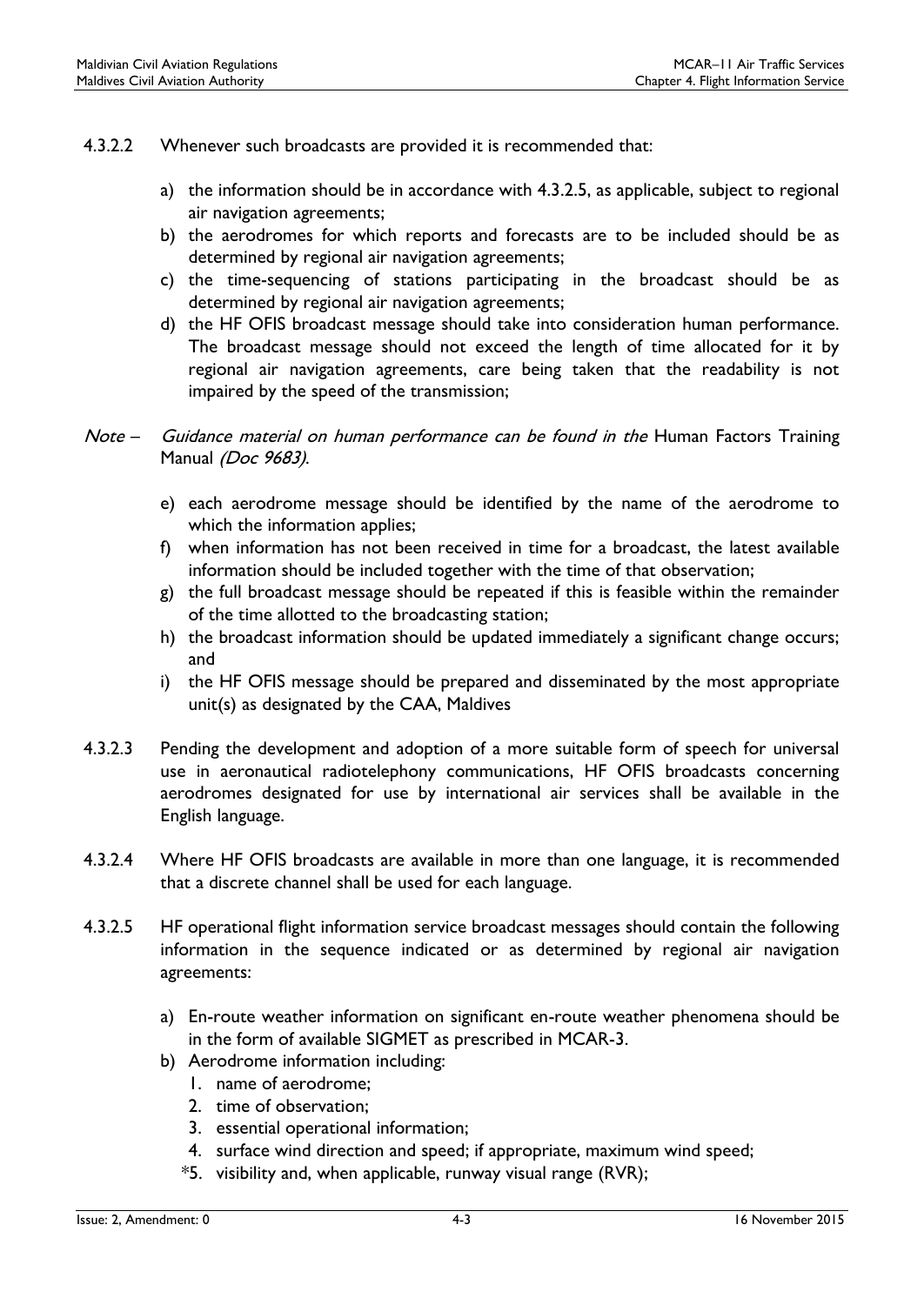- \*6. present weather
- \*7. cloud below 1 500 m (5 000 ft) or below the highest minimum sector altitude, whichever is greater; cumulonimbus; if the sky is obscured, vertical visibility when available; and
- 8. aerodrome forecast.

\*These elements are replaced by the term "CAVOK", whenever the conditions as specified in the PANS-ATM (Doc 4444), Chapter 11 prevail.

- 4.3.3 VHF operational flight information service (OFIS) broadcasts
- 4.3.3.1 VHF operational flight information service broadcasts should be provided as determined by regional air navigation agreements.
- 4.3.3.2 Whenever such broadcasts are provided, it is recommended that:
	- a) the aerodromes for which reports and forecasts are to be included should be as determined by regional air navigation agreements;
	- b) each aerodrome message should be identified by the name of the aerodrome to which the information applies;
	- c) when information has not been received in time for a broadcast, the latest available information should be included together with the time of that observation;
	- d) the broadcasts should be continuous and repetitive;
	- e) The VHF OFIS broadcast message should take into consideration human performance. The broadcast message should, whenever practicable, not exceed five minutes, care being taken that the readability is not impaired by the speed of the transmission;

#### Note – Guidance material on human performance can be found in the Human Factors Training Manual (Doc 9683).

- f) the broadcast message should be updated on a scheduled basis as determined by regional air navigation agreements. In addition it should be expeditiously updated immediately a significant change occurs; and
- g) the VHF OFIS message should be prepared and disseminated by the most appropriate unit(s) as designated by the CAA.
- 4.3.3.3 Pending the development and adoption of a more suitable form of speech for universal use in aeronautical radiotelephony communications, VHF OFIS broadcasts concerning aerodromes designated for use by international air services shall be available in the English language.
- 4.3.3.4 Where VHF OFIS broadcasts are available in more than one language, a discrete channel shall be used for each language.
- 4.3.3.5 VHF operational flight information service broadcast messages should contain the following information in the sequence indicated:
	- a) name of aerodrome;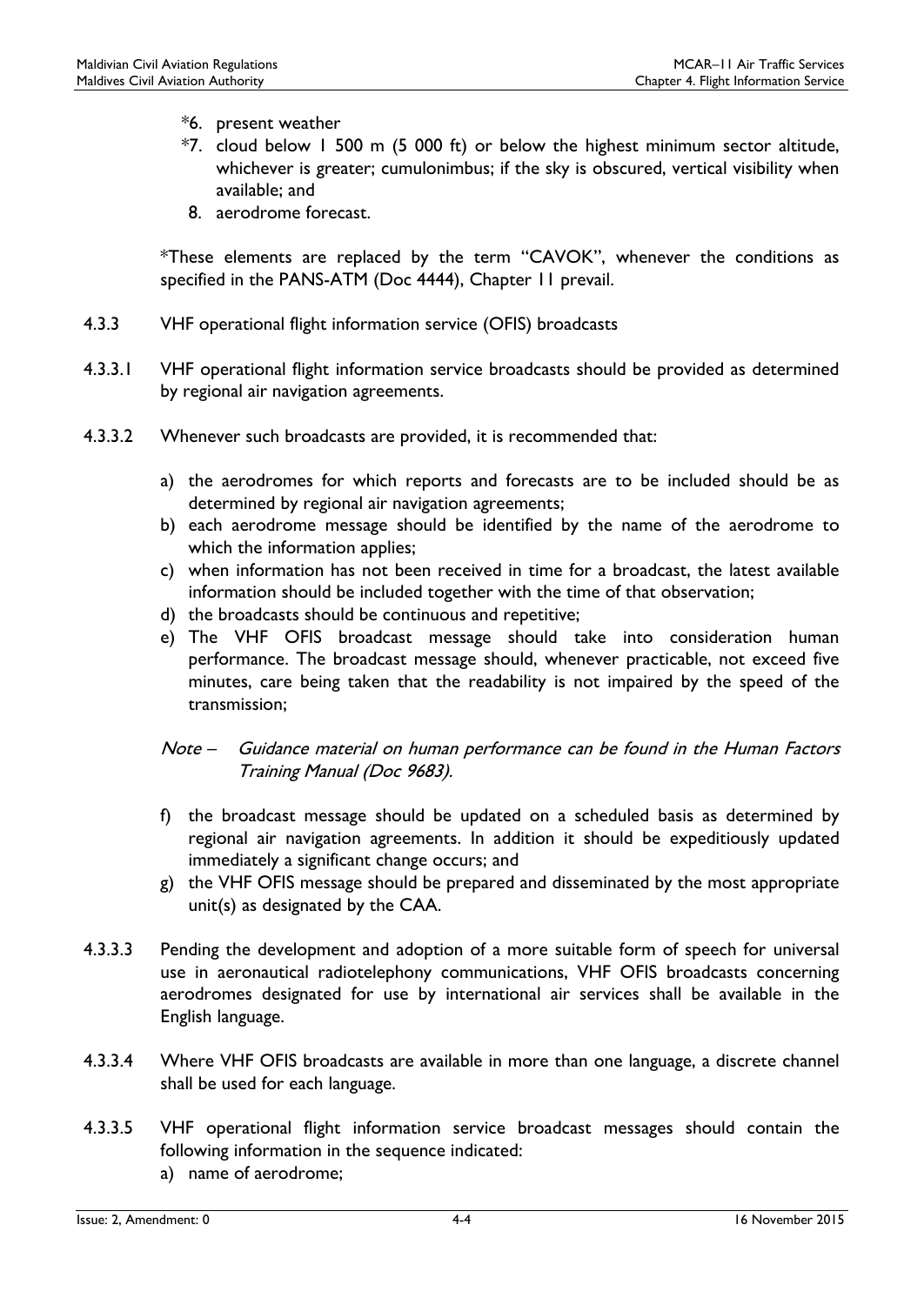- b) time of observation;
- c) landing runway;
- d) significant runway surface conditions and, if appropriate, braking action;
- e) changes in the operational state of the radio navigation services, if appropriate;
- f) holding delay, if appropriate;
- g) surface wind direction and speed; if appropriate, maximum wind speed;
- h) visibility and, when applicable, runway visual range (RVR);
- i) present weather;
- j) cloud below 1 500 m (5 000 ft) or below the highest minimum sector altitude, whichever is greater; cumulonimbus; if the sky is obscured, vertical visibility, when available;
- k) air temperature;
- l) dew point temperature;
- m) QNH altimeter setting;
- n) supplementary information on recent weather of operational significance and, where necessary, wind shear;
- o) trend forecast, when available; and
- p) notice of current SIGMET messages.

\* These elements are replaced by the term "CAVOK", whenever the conditions as specified in the PANS-ATM (Doc 4444), Chapter 11 prevail.

- 4.3.4 Voice-automatic terminal information service (Voice-ATIS) broadcasts
- 4.3.4.1 Voice-automatic terminal information service (Voice-ATIS) broadcasts shall be provided at aerodromes where there is a requirement to reduce the communication load on the ATS VHF air-ground communication channels. When provided, they shall comprise:
	- a) one broadcast serving arriving aircraft; or
	- b) one broadcast serving departing aircraft; or
	- c) one broadcast serving both arriving and departing aircraft; or
	- d) two broadcasts serving arriving and departing aircraft respectively at those aerodromes where the length of a broadcast serving both arriving and departing aircraft would be excessively long.
- 4.3.4.2 A discrete VHF frequency shall, whenever practicable, be used for Voice-ATIS broadcasts. If a discrete frequency is not available, the transmission may be made on the voice channel(s) of the most appropriate terminal navigation aid(s), preferably a VOR, provided the range and readability are adequate and the identification of the navigation aid is sequenced with the broadcast so that the latter is not obliterated.
- 4.3.4.3 Voice-ATIS broadcasts shall not be transmitted on the voice channel of an ILS.
- 4.3.4.4 Whenever Voice-ATIS is provided, the broadcast shall be continuous and repetitive.
- 4.3.4.5 The information contained in the current broadcast shall immediately be made known to the ATS unit(s) concerned with the provision to aircraft of information relating to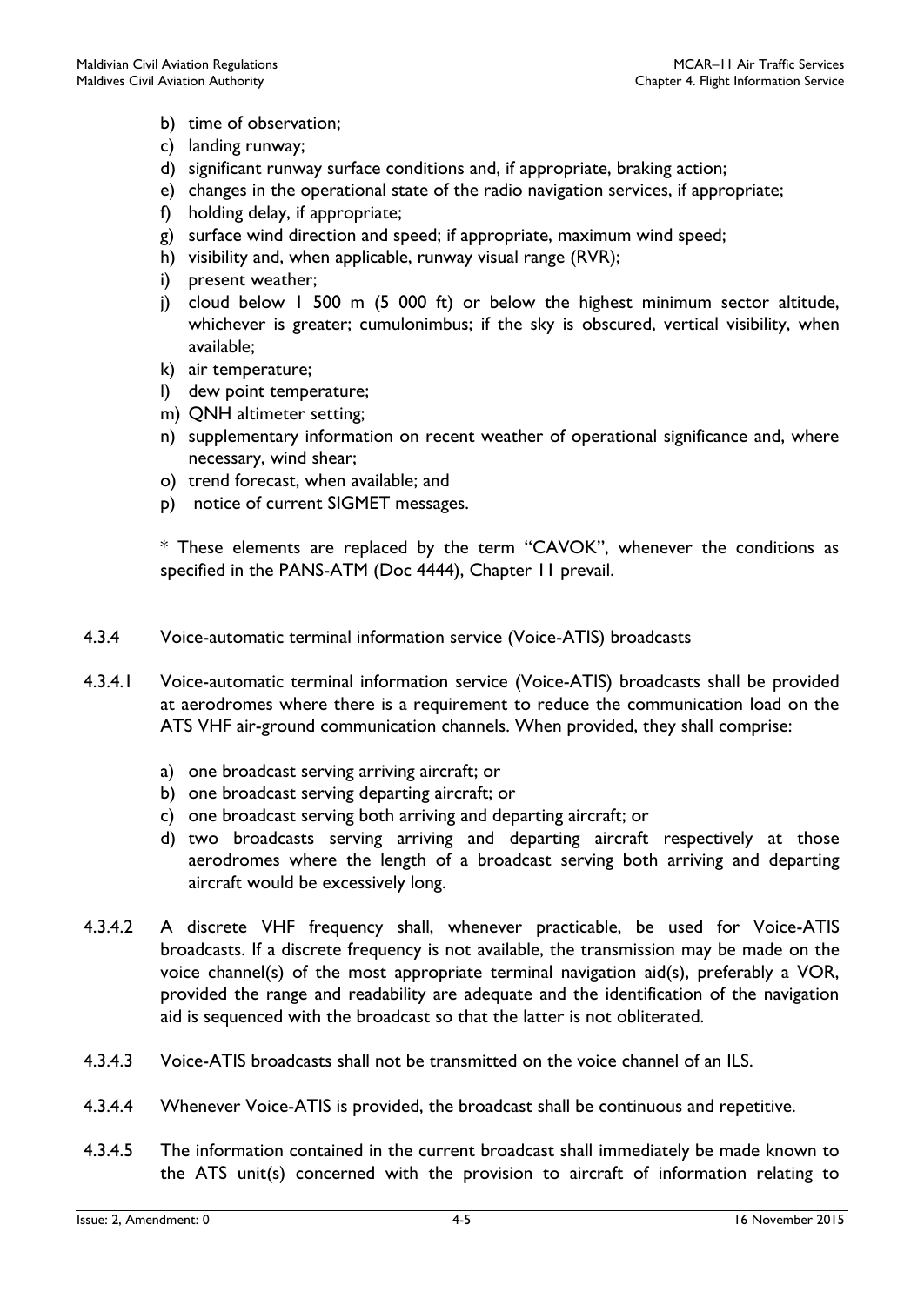approach, landing and take-off, whenever the message has not been prepared by that (those) unit(s).

- Note The requirements for the provision of ATIS that applies to both Voice-ATIS and D-ATIS are contained in 4.3.6 below.
- 4.3.4.6 Voice-ATIS broadcasts provided at designated aerodromes for use by international air services shall be available in the English language as a minimum.
- 4.3.4.7 Where Voice-ATIS broadcasts are available in more than one language, a discrete channel shall be used for each language.
- Note Guidance material on human performance can be found in the Human Factors Training Manual (Doc 9683).
- 4.3.5 Data link-automatic terminal information service (D-ATIS)
- 4.3.5.1 Where a D-ATIS supplements the existing availability of Voice-ATIS, the information shall be identical in both content and format to the applicable Voice-ATIS broadcast.
- 4.3.5.1.1 Where real-time meteorological information is included but the data remains within the parameters of the significant change criteria, the content, for the purpose of maintaining the same designator, shall be considered identical.
- Note Significant change criteria are specified in 2.3.2 of Appendix 3 to MCAR-3.
- 4.3.5.2 Where a D-ATIS supplements the existing availability of Voice-ATIS and the ATIS requires updating, Voice-ATIS and D-ATIS shall be updated simultaneously.
- Note Guidance material relating to D-ATIS is contained in the Manual of Air Traffic Services Data Link Applications (Doc 9694). The technical requirements for the D-ATIS application are contained in ICAO Annex 10, Volume III, Part I, Chapter 3.
- 4.3.6 AUTOMATIC TERMINAL INFORMATION SERVICE (voice and/or data link)
- 4.3.6.1 Whenever Voice-ATIS and/or D-ATIS is provided:
	- a) the information communicated shall relate to a single aerodrome;
	- b) the information communicated shall be updated immediately a significant change occurs;
	- c) the preparation and dissemination of the ATIS message shall be the responsibility of the air traffic services;
	- d) individual ATIS messages shall be identified by a designator in the form of a letter of the ICAO spelling alphabet. Designators assigned to consecutive ATIS messages shall be in alphabetical order;
	- e) aircraft shall acknowledge receipt of the information upon establishing communication with the ATS unit providing approach control service or the aerodrome control tower, as appropriate;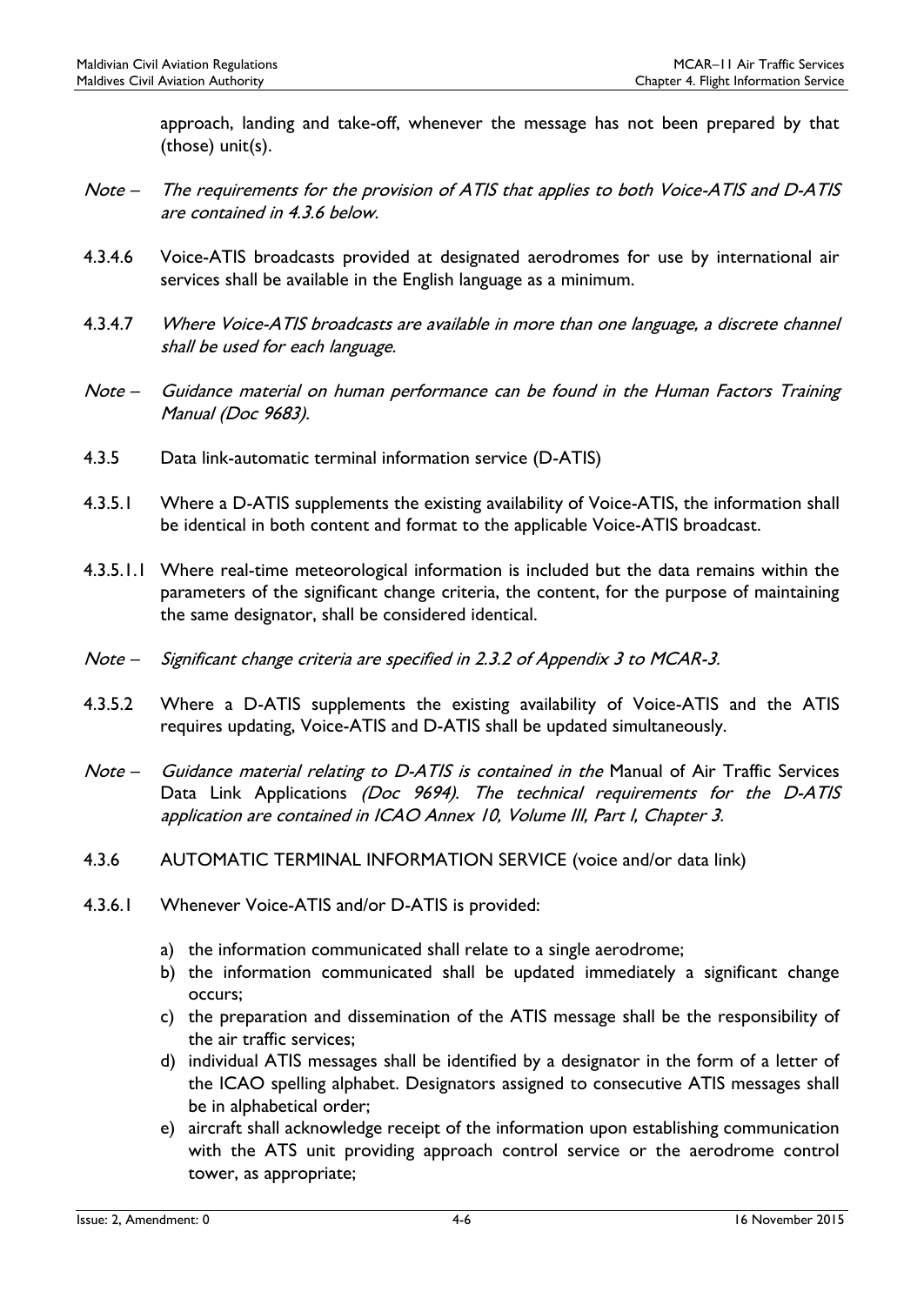- f) the ATS unit shall, when replying to the message in e) above or, in the case of arriving aircraft, at such other time as may be prescribed by the ANSP, provide the aircraft with the current altimeter setting; and
- g) the meteorological information shall be extracted from the local meteorological routine or special report.
- Note In accordance with Sections 4.1 and 4.3 of Appendix 3 to MCAR-3, the surface wind direction and speed and runway visual range (RVR) are to be averaged over 2 minutes and 1 minute, respectively; and the wind information is to refer to conditions along the runway for departing aircraft and to conditions at the touchdown zone for arriving aircraft. A template for the local meteorological report, including the corresponding ranges and resolutions of each element, are in Appendix 3 to MCAR-3. Additional criteria for the local meteorological report are contained in Chapter 4 of, and in Attachment D to, MCAR-3.
- 4.3.6.2 When rapidly changing meteorological conditions make it inadvisable to include a weather report in the ATIS, the ATIS messages shall indicate that the relevant weather information will be given on initial contact with the ATS unit.
- 4.3.6.3 Information contained in a current ATIS, the receipt of which has been acknowledged by the aircraft concerned, need not be included in a directed transmission to the aircraft, with the exception of the altimeter setting, which shall be provided in accordance with 4.3.6.1 f).
- 4.3.6.4 If an aircraft acknowledges receipt of an ATIS that is no longer current, any element of information that needs updating shall be transmitted to the aircraft without delay.
- 4.3.6.5 Contents of ATIS should be kept as brief as possible. Information additional to that specified in 4.3.7 to 4.3.9, for example information already available in aeronautical information publications (AIPs) and NOTAM, should only be included when justified in exceptional circumstances.
- 4.3.7 ATIS for arriving and departing aircraft

ATIS messages containing both arrival and departure information shall contain the following elements of information in the order listed:

- a) name of aerodrome;
- b) arrival and/or departure indicator;
- c) contract type, if communication is via D-ATIS;
- d) designator;
- e) time of observation, if appropriate;
- f) type of approach(es) to be expected;
- g) the runway(s) in use; status of arresting system constituting a potential hazard, if any;
- h) significant runway surface conditions and, if appropriate, braking action;
- i) holding delay, if appropriate;
- j) transition level, if applicable;
- k) other essential operational information;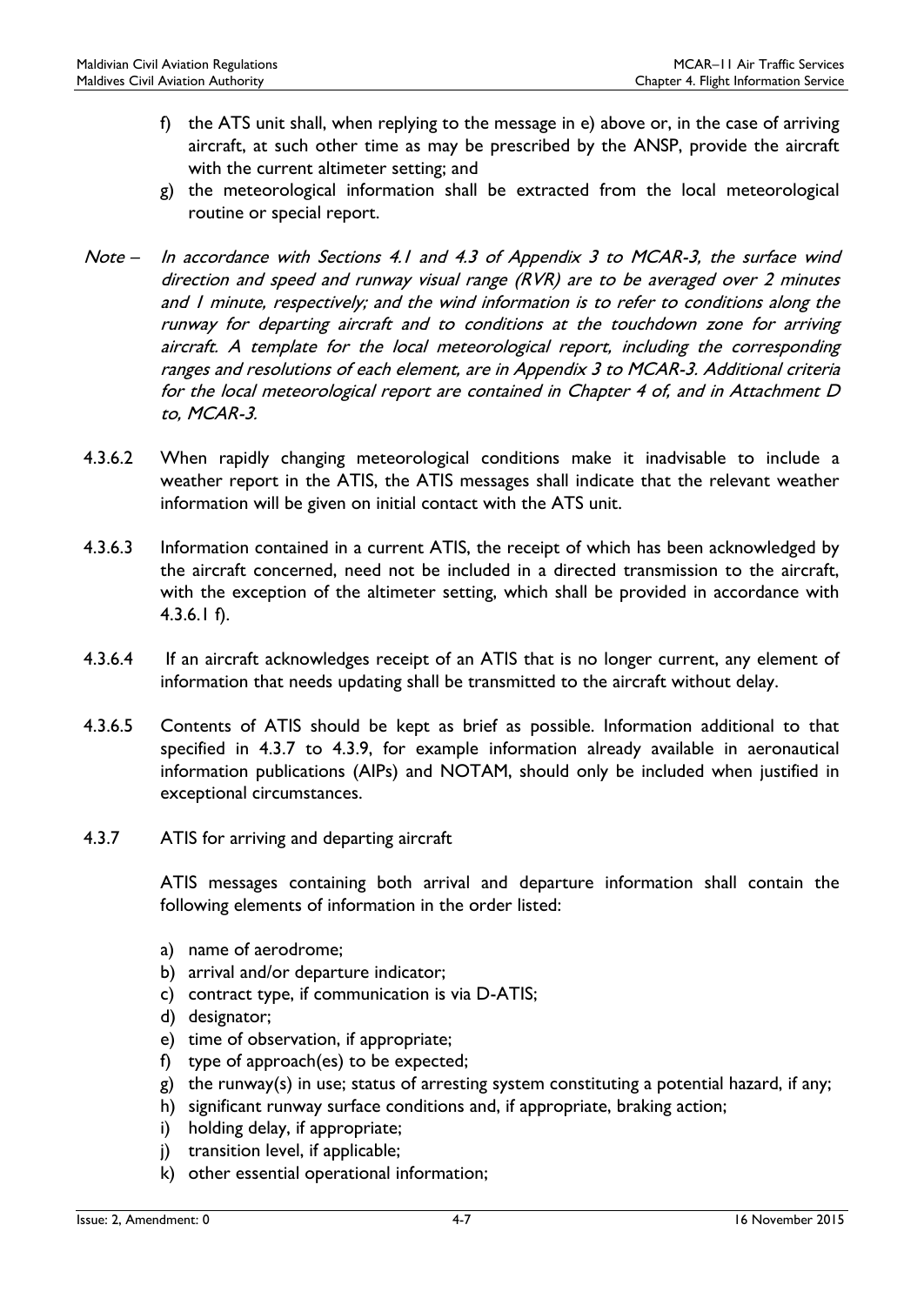- l) surface wind direction and speed, including significant variations and, if surface wind sensors related specifically to the sections of runway(s) in use are available and the information is required by operators, the indication of the runway and the section of the runway to which the information refers;
- \*m) visibility and, when applicable, RVR;
- \*n) present weather;
- $*$ o) cloud below 1 500 m (5 000 ft) or below the highest minimum sector altitude, whichever is greater; cumulonimbus; if the sky is obscured, vertical visibility when available;
- p) air temperature;
- ∆q) dew point temperature;
	- r) altimeter setting(s);
	- s) any available information on significant meteorological phenomena in the approach and climb-out areas including wind shear, and information on recent weather of operational significance;
	- t) trend forecast, when available; and
	- u) specific ATIS instructions.
	- \* These elements are replaced by the term "CAVOK", whenever the conditions as specified in the PANS-ATM (Doc 4444), Chapter 11 prevail.
	- ∆ As determined on the basis of regional air navigation agreements.
- 4.3.8 ATIS for arriving aircraft. ATIS messages containing arrival information only shall contain the following elements of information in the order listed:
	- a) name of aerodrome;
	- b) arrival indicator;
	- c) contract type, if communication is via D-ATIS;
	- d) designator;
	- e) time of observation, if appropriate;
	- f) type of approach(es) to be expected;
	- g) main landing runway(s); status of arresting system constituting a potential hazard, if any;
	- h) significant runway surface conditions and, if appropriate, braking action;
	- i) holding delay, if appropriate;
	- j) transition level, if applicable;
	- k) other essential operational information;
	- l) surface wind direction and speed, including significant variations and, if surface wind sensors related specifically to the sections of runway(s) in use are available and the information is required by operators, the indication of the runway and the section of the runway to which the information refers;
	- \*m) visibility and, when applicable, RVR;
	- \*n) present weather;
	- $*$ o) cloud below 1 500 m (5 000 ft) or below the highest minimum sector altitude, whichever is greater; cumulonimbus; if the sky is obscured, vertical visibility when available;
	- p) air temperature;
	- ∆q) dew point temperature;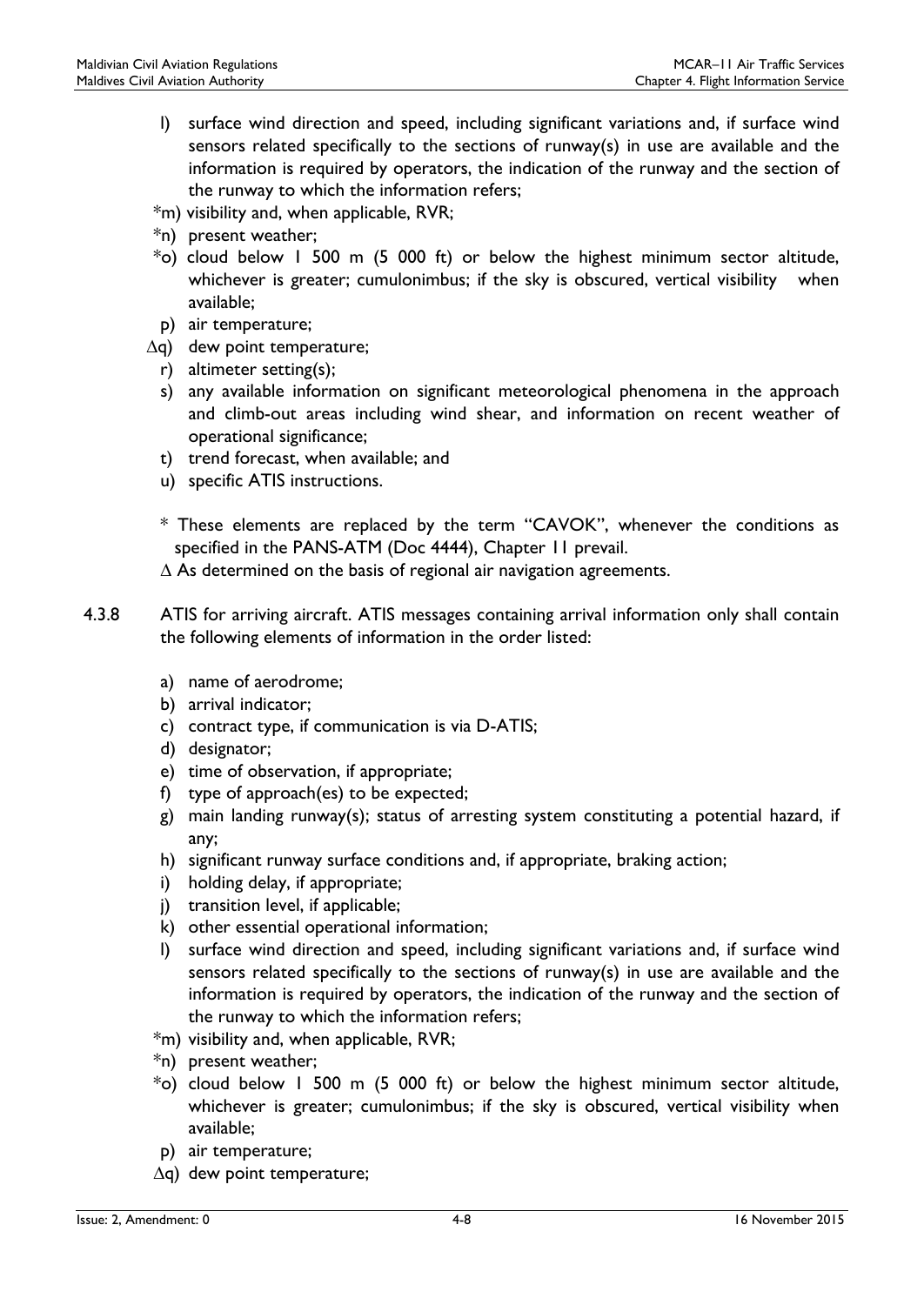- r) altimeter setting(s);
- s) any available information on significant meteorological phenomena in the approach area including wind shear, and information on recent weather of operational significance;
- t) trend forecast, when available; and
- u) specific ATIS instructions.
- 4.3.9 ATIS for departing aircraft ATIS messages containing departure information only shall contain the following elements of information in the order listed:
	- a) name of aerodrome;
	- b) departure indicator;
	- c) contract type, if communication is via D-ATIS;
	- d) designator;
	- e) time of observation, if appropriate;
	- f) runway(s) to be used for take-off; status of arresting system constituting a potential hazard, if any;
	- g) significant surface conditions of runway(s) to be used for take-off and, if appropriate, braking action;
	- h) departure delay, if appropriate;
	- i) transition level, if applicable;
	- j) other essential operational information;
	- k) surface wind direction and speed, including significant variations and, if surface wind sensors related specifically to the sections of runway(s) in use are available and the information is required by operators, the indication of the runway and the section of the runway to which the information refers;
	- \*l) visibility and, when applicable, RVR;
	- \*m) present weather;
	- $*$ n) cloud below 1 500 m (5 000 ft) or below the highest minimum sector altitude, whichever is greater; cumulonimbus; if the sky is obscured, vertical visibility when available;
	- o) air temperature;
	- ∆p) dew point temperature;
	- q) altimeter setting(s);
	- r) any available information on significant meteorological phenomena in the climb-out area including wind shear;
	- s) trend forecast, when available; and
	- t) specific ATIS instructions.

\* These elements are replaced by the term "CAVOK", whenever the conditions as specified in the PANS-ATM (Doc 4444), Chapter 11 prevail.

# 4.4 VOLMET BROADCASTS AND D-VOLMET SERVICE

4.4.1 HF and/or VHF VOLMET broadcasts and/or D-VOLMET service should be provided when it has been determined by regional air navigation agreements that a requirement exists.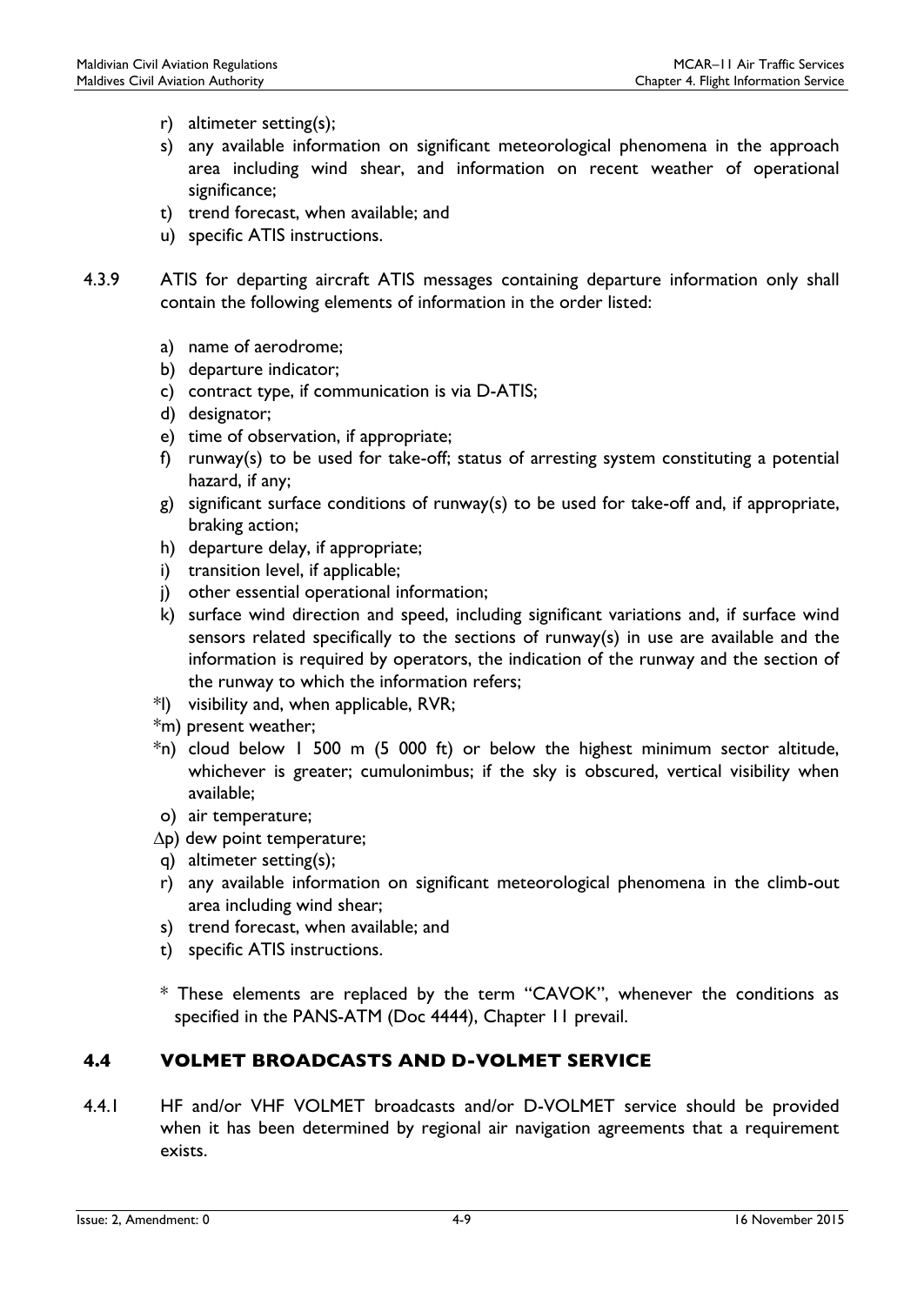- Note MCAR-3, 11.5 and 11.6 provide details of VOLMET broadcasts and D-VOLMET service.
- 4.4.2 VOLMET broadcasts should use standard radiotelephony phraseologies.
	- Note Guidance on standard radiotelephony phraseologies to be used in VOLMET broadcasts is given in the Manual on Coordination between Air Traffic Services, Aeronautical Information Services and Aeronautical Meteorological Services (Doc 9377), Appendix 1.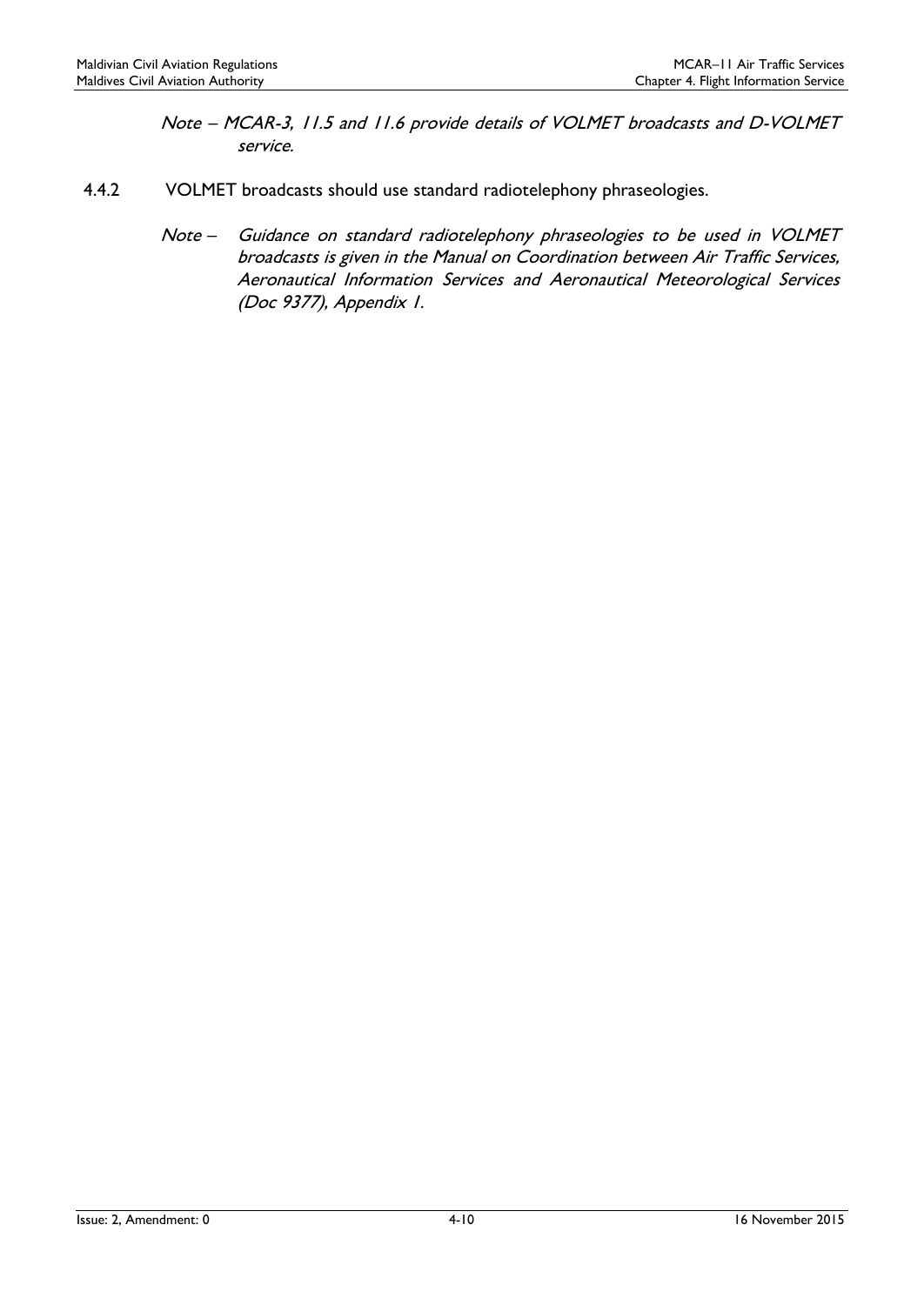# CHAPTER 5 – Alerting Service

#### 5.1 Application

- 5.1.1 Alerting service shall be provided:
	- a) for all aircraft provided with air traffic control service;
	- b) in so far as practicable, to all other aircraft having filed a flight plan or otherwise known to the air traffic services; and
	- c) to any aircraft known or believed to be the subject of unlawful interference.
- 5.1.2 Flight information centres or area control centres shall serve as the central point for collecting all information relevant to a state of emergency of an aircraft operating within the flight information region or control area concerned and for forwarding such information to the appropriate rescue coordination centre.
- 5.1.3 In the event of a state of emergency arising to an aircraft while it is under the control of an aerodrome control tower or approach control unit, such unit shall notify immediately the flight information centre or area control centre responsible which shall in turn notify the rescue coordination centre, except that notification of the area control centre, flight information centre, or rescue coordination centre shall not be required when the nature of the emergency is such that the notification would be superfluous.
- 5.1.3.1 Nevertheless, whenever the urgency of the situation so requires, the aerodrome control tower or approach control unit responsible shall first alert and take other necessary steps to set in motion all appropriate local rescue and emergency organizations which can give the immediate assistance required.

# 5.2 Notification of Rescue Coordination Centres

- 5.2.1 Without prejudice to any other circumstances that may render such notification advisable, air traffic services units shall, except as prescribed in 5.5.1, notify rescue coordination centres immediately an aircraft is considered to be in a state of emergency in accordance with the following:
	- a) Uncertainty phase when:
		- 1. no communication has been received from an aircraft within a period of thirty minutes after the time a communication should have been received, or from the time an unsuccessful attempt to establish communication with such aircraft was first made, whichever is the earlier, or when
		- 2. an aircraft fails to arrive within thirty minutes of the estimated time of arrival last notified to or estimated by air traffic services units, whichever is the later, except when no doubt exists as to the safety of the aircraft and its occupants.
	- b) Alert phase when:
		- 1. following the uncertainty phase, subsequent attempts to establish communication with the aircraft or inquiries to other relevant sources have failed to reveal any news of the aircraft, or when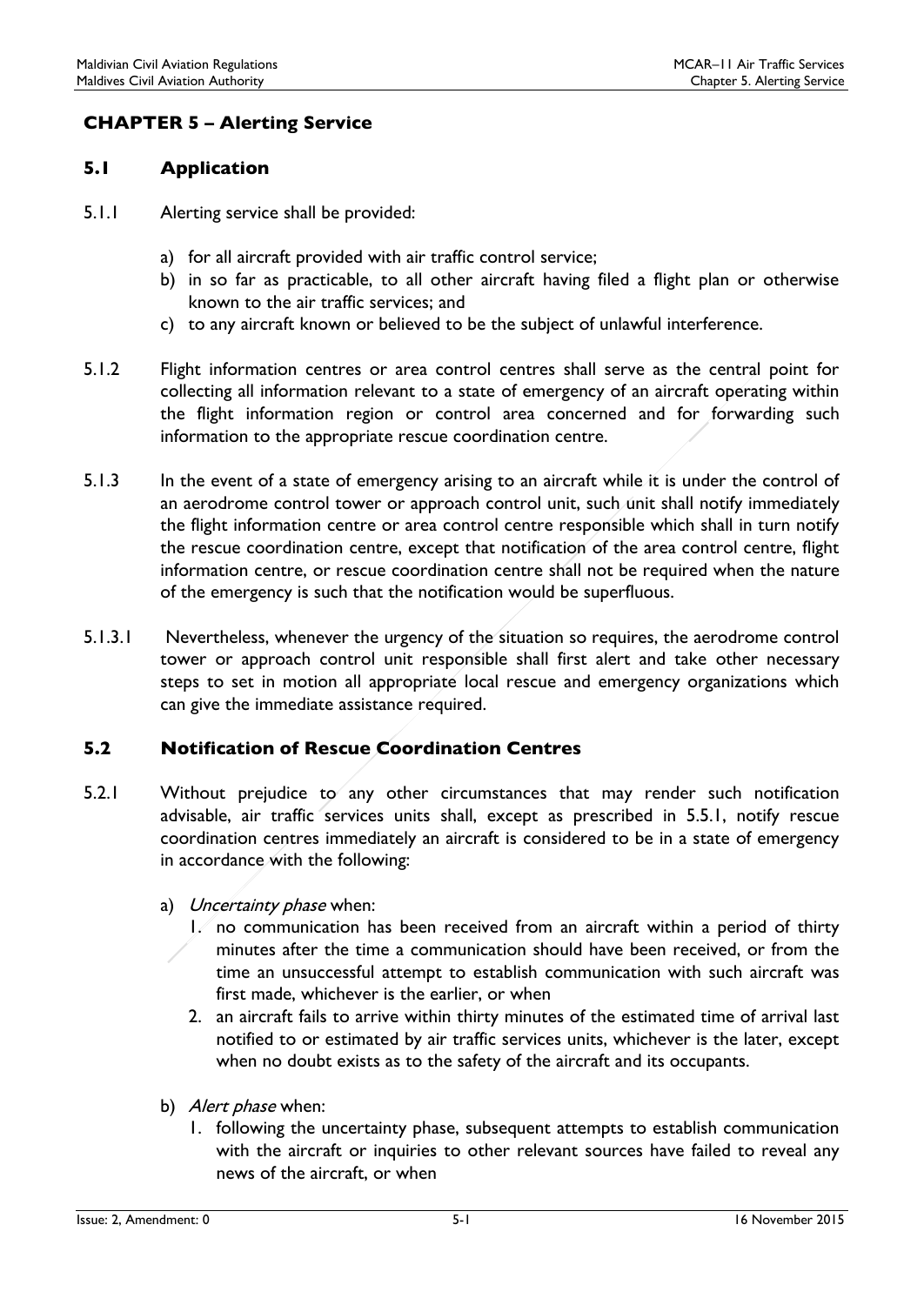- 2. an aircraft has been cleared to land and fails to land within five minutes of the estimated time of landing and communication has not been re-established with the aircraft, or when
- 3. information has been received which indicates that the operating efficiency of the aircraft has been impaired, but not to the extent that a forced landing is likely, except when evidence exists that would allay apprehension as to the safety of the aircraft and its occupants, or when
- 4. an aircraft is known or believed to be the subject of unlawful interference.
- c) *Distress phase* when:
	- 1. following the alert phase, further unsuccessful attempts to establish communication with the aircraft and more widespread unsuccessful inquiries point to the probability that the aircraft is in distress, or when
	- 2. the fuel on board is considered to be exhausted, or to be insufficient to enable the aircraft to reach safety, or when
	- 3. information is received which indicates that the operating efficiency of the aircraft has been impaired to the extent that a forced landing is likely, or when
	- 4. information is received or it is reasonably certain that the aircraft is about to make or has made a forced landing, except when there is reasonable certainty that the aircraft and its occupants are not threatened by grave and imminent danger and do not require immediate assistance.
- 5.2.2 The notification shall contain such of the following information as is available in the order listed:
	- a) INCERFA, ALERFA or DETRESFA, as appropriate to the phase of the emergency;
	- b) agency and person calling;
	- c) nature of the emergency;
	- d) significant information from the flight plan;
	- e) unit which made last contact, time and means used;
	- f) last position report and how determined;
	- g) colour and distinctive marks of aircraft;
	- h) dangerous goods carried as cargo;
	- i) any action taken by reporting office; and
	- j) other pertinent remarks.
- 5.2.2.1 Part of the information specified in 5.2.2, which is not available at the time notification is made to a rescue coordination centre, should be sought by an air traffic services unit prior to the declaration of a distress phase, if there is reasonable certainty that this phase will eventuate.
- 5.2.3 Further to the notification in 5.2.1, the rescue coordination centre shall, without delay, be furnished with:
	- a) any useful additional information, especially on the development of the state of emergency through subsequent phases; or
	- b) information that the emergency situation no longer exists.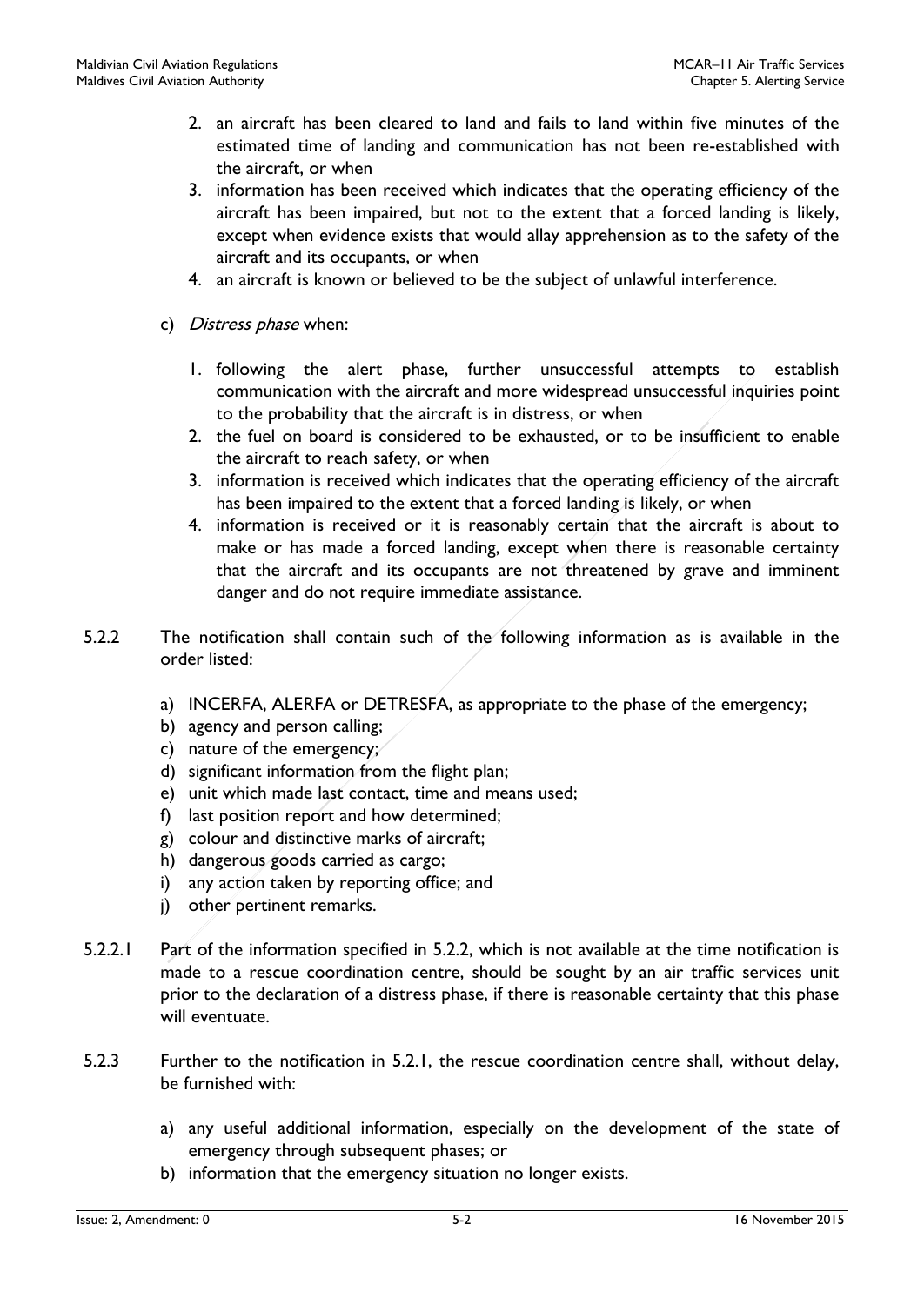Note – The cancellation of action initiated by the rescue coordination centre is the responsibility of that centre.

### 5.3 Use of Communication Facilities

Air traffic services units shall, as necessary, use all available communication facilities to endeavour to establish and maintain communication with an aircraft in a state of emergency, and to request news of the aircraft.

### 5.4 Plotting Aircraft in a State of Emergency

When a state of emergency is considered to exist, the flight of the aircraft involved shall be plotted on a chart in order to determine the probable future position of the aircraft and its maximum range of action from its last known position. The flights of other aircraft known to be operating in the vicinity of the aircraft involved shall also be plotted in order to determine their probable future positions and maximum endurance.

#### 5.5 Information to the Operator

- 5.5.1 When an area control or a flight information centre decides that an aircraft is in the uncertainty or the alert phase, it shall, when practicable, advise the operator prior to notifying the rescue coordination centre.
- Note If an aircraft is in the distress phase, the rescue coordination centre has to be notified immediately in accordance with 5.2.1.
- 5.5.2 All information notified to the rescue coordination centre by an area control or flight information centre shall, whenever practicable, also be communicated, without delay, to the operator.

### 5.6 Information to Aircraft Operating in the Vicinity of an Aircraft in a State of Emergency

- 5.6.1 When it has been established by an air traffic services unit that an aircraft is in a state of emergency, other aircraft known to be in the vicinity of the aircraft involved shall, except as provided in 5.6.2, be informed of the nature of the emergency as soon as practicable.
- 5.6.2 When an air traffic services unit knows or believes that an aircraft is being subjected to unlawful interference, no reference shall be made in ATS air-ground communications to the nature of the emergency unless it has first been referred to in communications from the aircraft involved and it is certain that such reference will not aggravate the situation.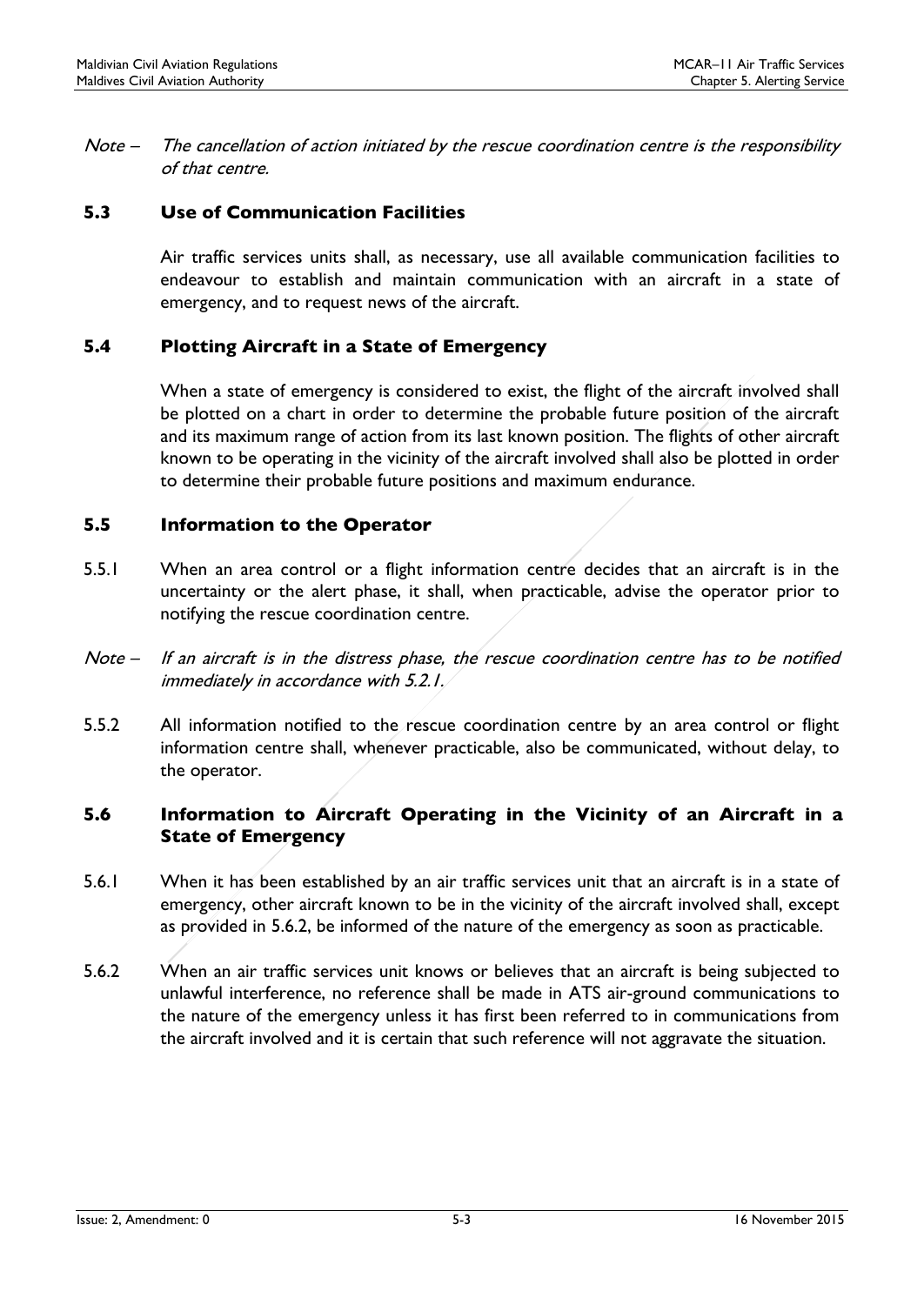# CHAPTER 6 – Air Traffic Services Requirements for Communications

#### 6.1 Aeronautical Mobile Service (Air-Ground Communications)

- 6.1.1 GENERAL
- 6.1.1.1 Radiotelephony and/or data link shall be used in air-ground communications for air traffic services purposes.
- Note Requirements for ATS units to be provided with and to maintain guard on the emergency channel 121.5 MHz are specified in ICAO Annex 10, Volumes II and V.
- 6.1.1.2 Where RCP types have been prescribed by the CAA for ATM functions, ATS units shall, in addition to the requirements specified in 6.1.1.1, be provided with communication equipment which will enable them to provide ATS in accordance with the prescribed RCP type(s).
- 6.1.1.3 When direct pilot-controller two-way radiotelephony or data link communications are used for the provision of air traffic control service, recording facilities shall be provided on all such air-ground communication channels.
- 6.1.1.4 Recordings of communications channels as required in paragraph 6.1.1.3 shall be retained for a period of at least thirty days.
- 6.1.2 FOR FLIGHT INFORMATION SERVICE
- 6.1.2.1 Air-ground communication facilities shall enable two-way communications to take place between a unit providing flight information service and appropriately equipped aircraft flying anywhere within the flight information region.
- 6.1.2.2 Whenever practicable, air-ground communication facilities for flight information service should permit direct, rapid, continuous and static-free two-way communications.
- 6.1.3 FOR AREA CONTROL SERVICE
- 6.1.3.1 Air-ground communication facilities shall enable two-way communications to take place between a unit providing area control service and appropriately equipped aircraft flying anywhere within the control area(s).
- 6.1.3.2 Whenever practicable, air-ground communication facilities for area control service shall permit direct, rapid, continuous and static-free two-way communications.
- 6.1.3.3 Where air-ground voice communication channels are used for area control service and are worked by air-ground communicators, suitable arrangements shall be made to permit direct pilot-controller voice communications, as and when required.

#### 6.1.4 FOR APPROACH CONTROL SERVICE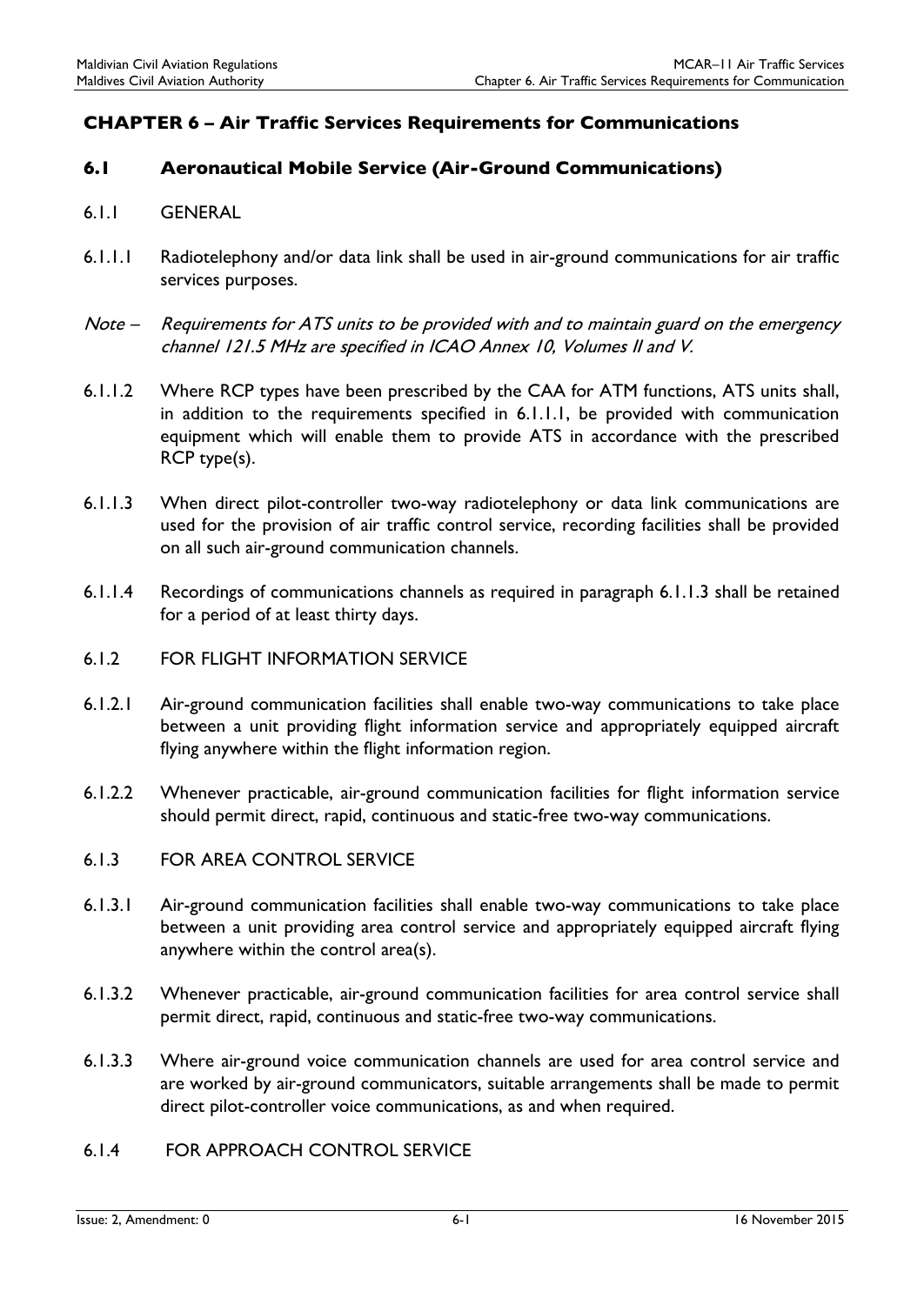- 6.1.4.1 Air-ground communication facilities shall enable direct, rapid, continuous and static-free two-way communications to take place between the unit providing approach control service and appropriately equipped aircraft under its control.
- 6.1.4.2 Where the unit providing approach control service functions as a separate unit, airground communications shall be conducted over communication channels provided for its exclusive use.
- 6.1.5 FOR AERODROME CONTROL SERVICE
- 6.1.5.1 Air-ground communication facilities shall enable direct, rapid, continuous and static-free two-way communications to take place between an aerodrome control tower and appropriately equipped aircraft operating at any distance within 45 km (25 NM) of the aerodrome concerned.
- 6.1.5.2 Where conditions warrant, separate communication channels shall be provided for the control of traffic operating on the manoeuvring area.

#### 6.2 Aeronautical Fixed Service (Ground-Ground Communications)

- 6.2.1 GENERAL
- 6.2.1.1 Direct-speech and/or data link communications shall be used in ground-ground communications for air traffic services purposes.
- Note Indication by time of the speed with which the communication should be established is provided as a guide to communication services, particularly to determine the types of communication channels required, e.g. that "instantaneous" is intended to refer to communications which effectively provide for immediate access between controllers; "fifteen seconds" to accept switchboard operation and "five minutes" to mean methods involving retransmission.
- 6.2.1.2 Where RCP types have been prescribed by States for ATM functions, ATS units shall, in addition to the requirements specified in 6.2.1.1, be provided with communication equipment which will enable them to provide ATS in accordance with the prescribed RCP type(s).
- Note Information on RCP and associated procedures, and guidance concerning the approval process, will be contained in the Manual on Required Communication Performance (RCP) (Doc 9869) (in preparation). This document also contains references to other documents produced by States and international bodies concerning communication systems and RCP.
- 6.2.2 COMMUNICATIONS WITHIN A FLIGHT INFORMATION REGION
- 6.2.2.1 Communications between air traffic services units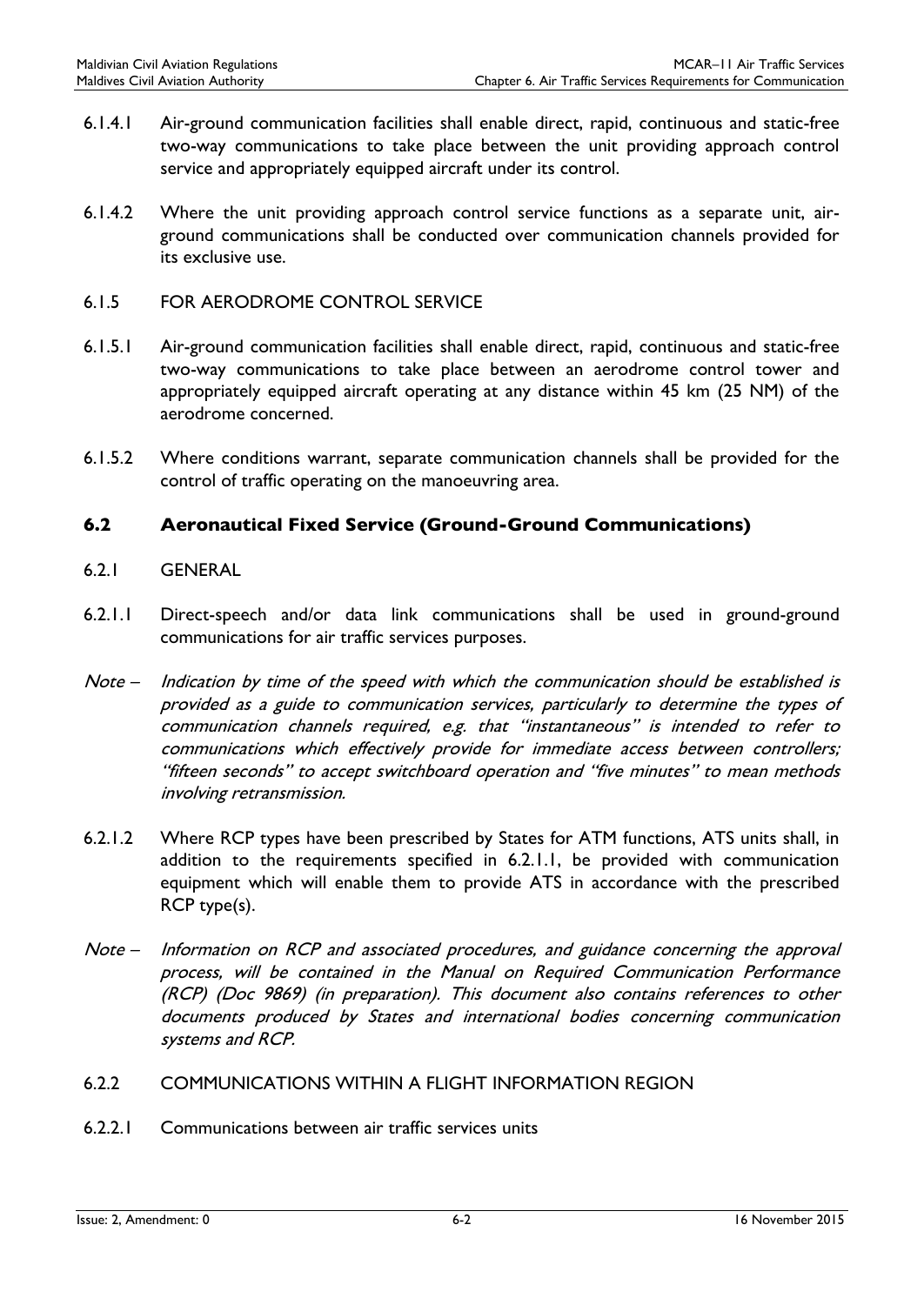- 6.2.2.1.1 A flight information centre shall have facilities for communications with the following units providing a service within its area of responsibility:
	- a) the area control centre, unless collocated;
	- b) approach control units;
	- c) aerodrome control towers.
- 6.2.2.1.2 An area control centre, in addition to being connected to the flight information centre as prescribed in 6.2.2.1.1, shall have facilities for communications with the following units providing a service within its area of responsibility:
	- a) approach control units;
	- b) aerodrome control towers;
	- c) air traffic services reporting offices, when separately established.
- 6.2.2.1.3 An approach control unit, in addition to being connected to the flight information centre and the area control centre as prescribed in 6.2.2.1.1 and 6.2.2.1.2, shall have facilities for communications with the associated aerodrome control tower(s) and, when separately established, the associated air traffic services reporting office(s).
- 6.2.2.1.4 An aerodrome control tower, in addition to being connected to the flight information centre, the area control centre and the approach control unit as prescribed in 6.2.2.1.1, 6.2.2.1.2 and 6.2.2.1.3, shall have facilities for communications with the associated air traffic services reporting office, when separately established.
- 6.2.2.2 Communications between air traffic services units and other units 6.2.2.2.1 A flight information centre and an area control centre shall have facilities for communications with the following units providing a service within their respective area of responsibility:
	- a) appropriate military units;
	- b) the meteorological office serving the centre;
	- c) the aeronautical telecommunications station serving the centre;
	- d) appropriate operator's offices;
	- e) the rescue coordination centre or, in the absence of such centre, any other appropriate emergency service;
	- f) the international NOTAM office serving the centre.
- 6.2.2.2.2 An approach control unit and an aerodrome control tower shall have facilities for communications with the following units providing a service within their respective area of responsibility:
	- a) appropriate military units;
	- b) rescue and emergency services (including ambulance, fire, etc.);
	- c) the meteorological office serving the unit concerned;
	- d) the aeronautical telecommunications station serving the unit concerned;
	- e) the unit providing apron management service, when separately established.
- 6.2.2.2.3 The communication facilities required under 6.2.2.2.1 a) and 6.2.2.2.2 shall include provisions for rapid and reliable communications between the air traffic services unit concerned and the military unit(s) responsible for control of interception operations within the area of responsibility of the air traffic services unit.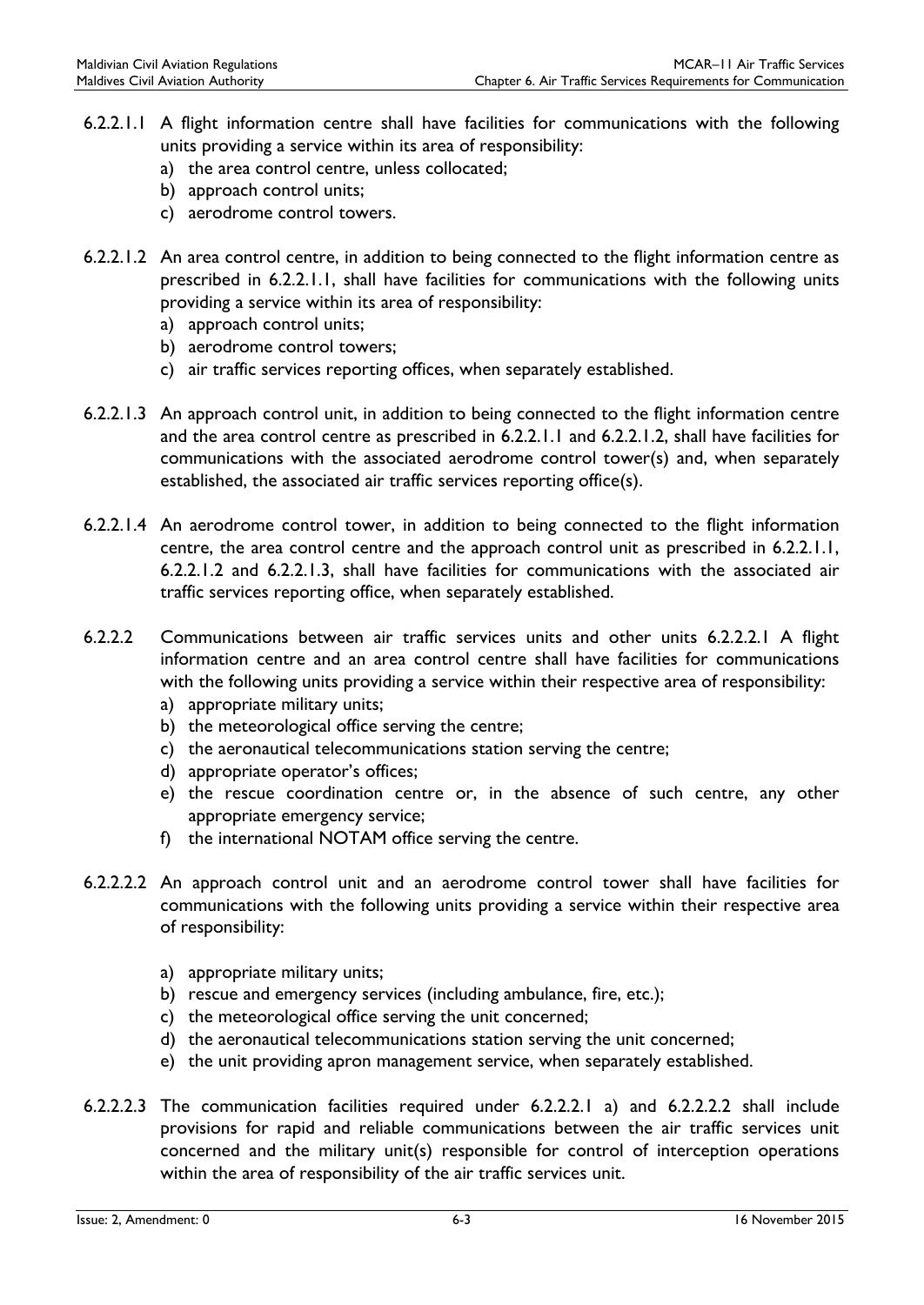- 6.2.2.3 Description of communication facilities
- 6.2.2.3.1 The communication facilities required under 6.2.2.1, 6.2.2.2.1 a) and 6.2.2.2.2 a), b) and c) shall include provisions for:
	- a) communications by direct speech alone, or in combination with data link communications, whereby for the purpose of transfer of radar control the communications can be established instantaneously and for other purposes the communications can normally be established within fifteen seconds; and
	- b) printed communications, when a written record is required; the message transit time for such communications being no longer than five minutes.
- 6.2.2.3.2 In all cases not covered by 6.2.2.3.1, the communication facilities shall include provisions for:
	- a) communications by direct speech alone, or in combination with data link communications, whereby the communications can normally be established within fifteen seconds; and
	- b) printed communications, when a written record is required; the message transit time for such communications being no longer than five minutes.
- 6.2.2.3.3 In all cases where automatic transfer of data to and/or from air traffic services computers is required, suitable facilities for automatic recording shall be provided.
- 6.2.2.3.4 The communication facilities required in accordance with 6.2.2.1 and 6.2.2.2 shall be supplemented, as and where necessary, by facilities for other forms of visual or audio communications, for example, closed circuit television or separate information processing systems.
- 6.2.2.3.5 The communication facilities required under 6.2.2.2.2 a), b) and c) shall include provisions for communications by direct speech arranged for conference communications.
- 6.2.2.3.6 The communication facilities required under 6.2.2.2.2 d) shall include provisions for communications by direct speech arranged for conference communications, whereby the communications can normally be established within fifteen seconds.
- 6.2.2.3.7 All facilities for direct-speech or data link communications between air traffic services units and between air traffic services units and other units described under 6.2.2.2.1 and 6.2.2.2.2 shall be provided with automatic recording.
- 6.2.2.3.8 Recordings of data and communications as required in 6.2.2.3.3 and 6.2.2.3.7 shall be retained for a period of at least thirty days.
- 6.2.3 COMMUNICATIONS BETWEEN FLIGHT INFORMATIONS
- 6.2.3.1 Flight information centres and area control centres shall have facilities for communications with all adjacent flight information centres and area control centres.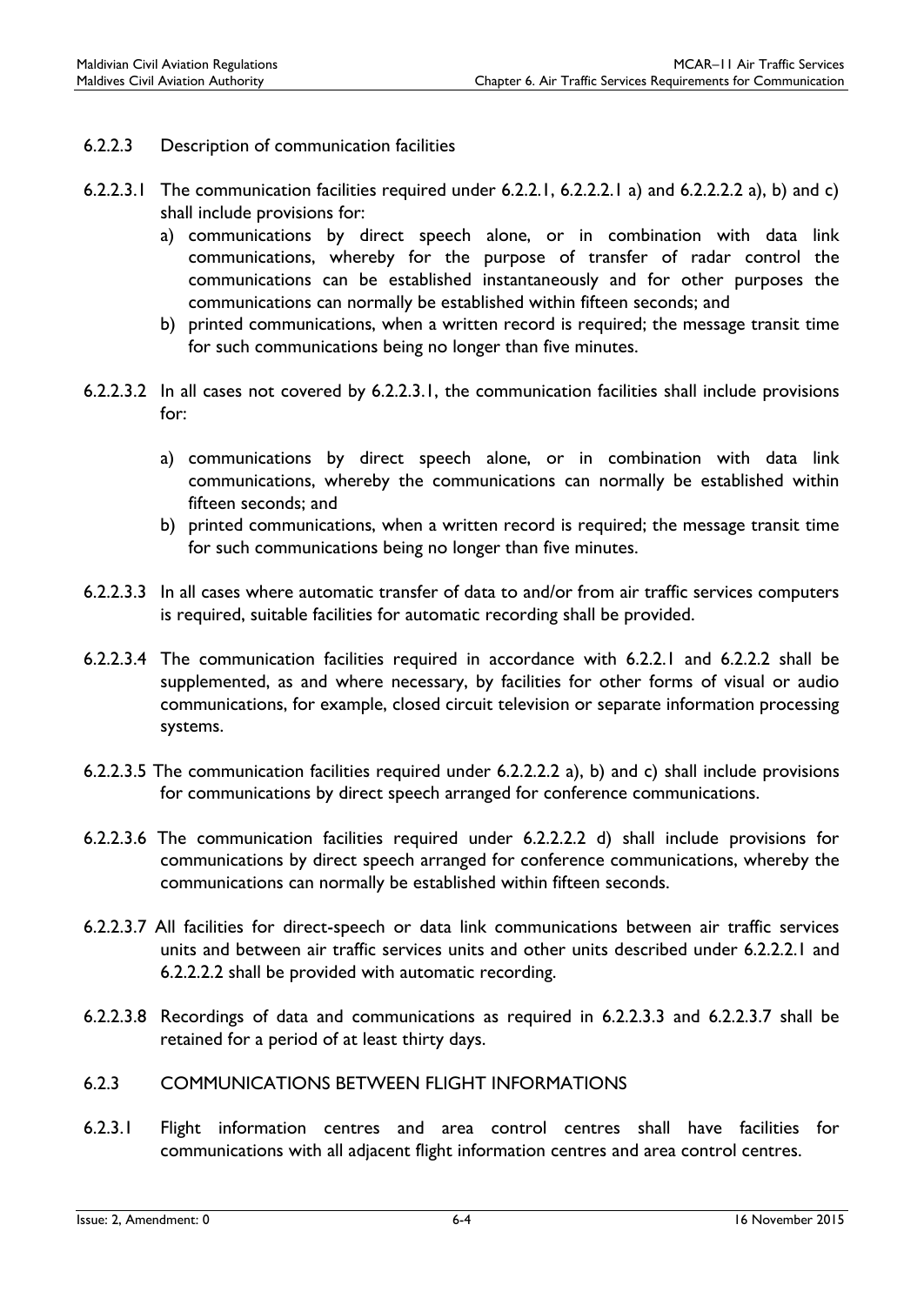- 6.2.3.1.1 These communication facilities shall in all cases include provisions for messages in a form suitable for retention as a permanent record, and delivery in accordance with transit times specified by regional air navigation agreements.
- 6.2.3.1.2 Unless otherwise prescribed on the basis of regional air navigation agreements, facilities for communications between area control centres serving contiguous control areas shall, in addition, include provisions for direct-speech and, where applicable, data link communications, with automatic recording, whereby for the purpose of transfer of control using radar, ADS B or ADS C data, the communications can be established instantaneously and for other purposes the communications can normally be established within fifteen seconds.
- 6.2.3.1.3 In order to eliminate or reduce the need for interceptions in the event of deviations from assigned track, facilities for communications between adjacent flight information centres or area control centres other than those mentioned in 6.2.3.1.2 shall include provisions for direct speech alone, or in combination with data link communications. The communication facilities shall be provided with automatic recording.
- 6.2.3.1.4 The communication facilities in 6.2.3.1.3 shall permit communications to be established normally within fifteen seconds.
- 6.2.3.2 Adjacent ATS units should be connected in all cases where special circumstances exist.
- Note Special circumstances may be due to traffic density, types of aircraft operations and/or the manner in which the airspace is organized and may exist even if the control areas and/or control zones are not contiguous or have not (yet) been established.
- 6.2.3.3 Wherever local conditions are such that it is necessary to clear aircraft into an adjacent control area prior to departure, an approach control unit and/ or aerodrome control tower shall be connected with the area control centre serving the adjacent area.
- 6.2.3.4 The communication facilities in 6.2.3.2 and 6.2.3.3 shall include provisions for communications by direct speech alone, or in combination with data link communications, with automatic recording, whereby for the purpose of transfer of control using radar or ADS data, the communications can be established instantaneously and for other purposes the communications can normally be established within fifteen seconds.
- 6.2.3.5 In all cases where automatic exchange of data between air traffic services computers is required, suitable facilities for automatic recording shall be provided.
- 6.2.3.6 Recordings of data and communications as required in 6.2.3.5 shall be retained for a period of at least thirty days.
- 6.2.4 PROCEDURES FOR DIRECT-SPEECH COMMUNICATIONS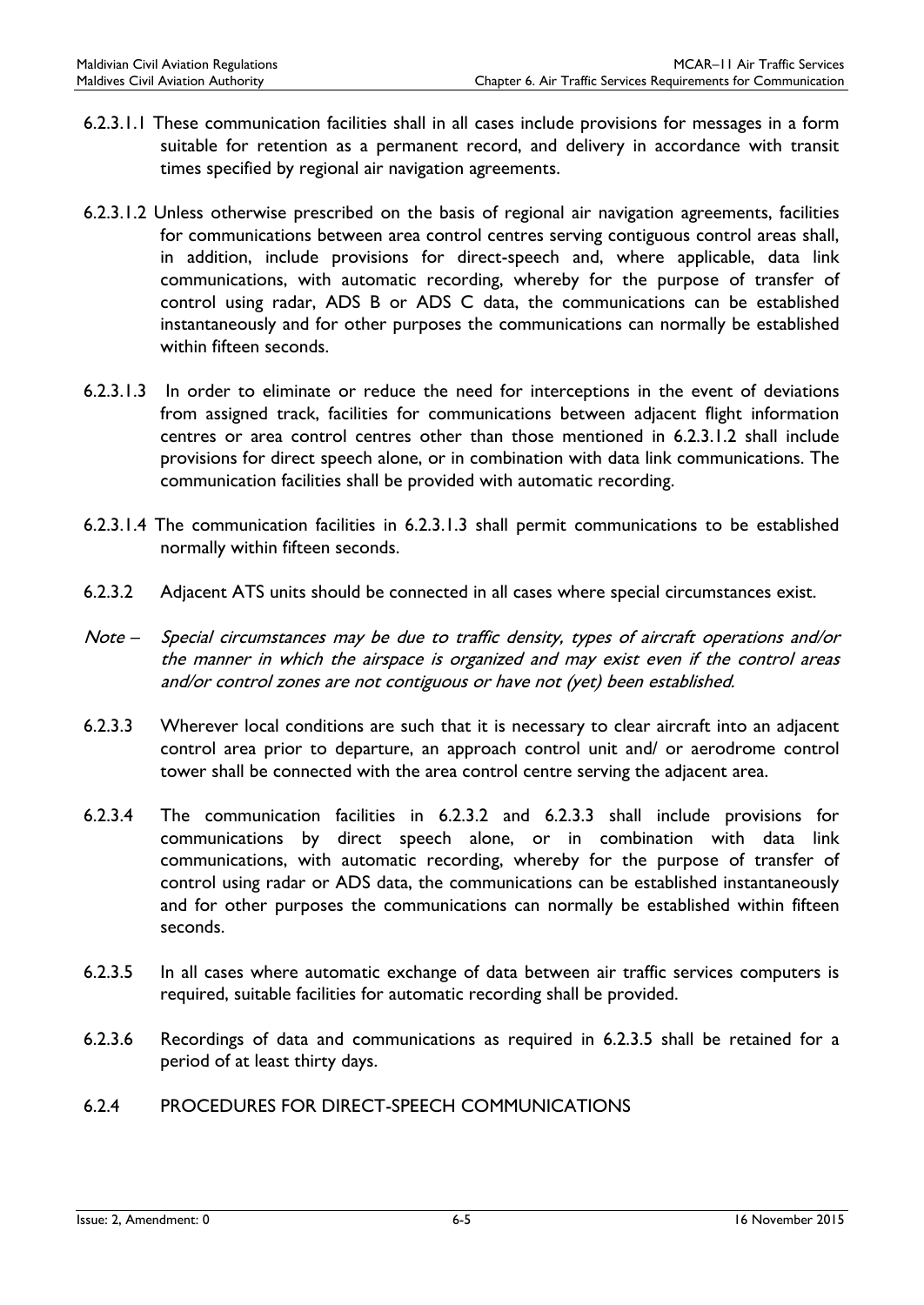Appropriate procedures for direct-speech communications shall be developed to permit immediate connections to be made for very urgent calls concerning the safety of aircraft, and the interruption, if necessary, of less urgent calls in progress at the time.

#### 6.3 Surface Movement Control Service

- 6.3.1 Communications for the control of vehicles other than aircraft on manoeuvring areas at controlled aerodromes.
- 6.3.1.1 Two-way radiotelephony communication facilities shall be provided for aerodrome control service for the control of vehicles on the manoeuvring area, except where communication by a system of visual signals is deemed to be adequate.
- 6.3.1.2 Where conditions warrant, separate communication channels shall be provided for the control of vehicles on the manoeuvring area. Automatic recording facilities shall be provided on all such channels.
- 6.3.1.3 Recordings of communications as required in 6.3.1.2 shall be retained for a period of at least thirty days.

#### 6.4 Aeronautical Radio Navigation Service

- 6.4.1 Automatic recording of surveillance data
- 6.4.1.1 Surveillance data from primary and secondary radar equipment or obtained through ADS or other surveillance systems, used as an aid to air traffic services, shall be automatically recorded for use in accident and incident investigations, search and rescue, air traffic control and surveillance systems evaluation and training.
- 6.4.1.2 Automatic recordings shall be retained for a period of at least thirty days. When the recordings are pertinent to accident and incident investigations, they shall be retained for longer periods until it is evident that they will no longer be required.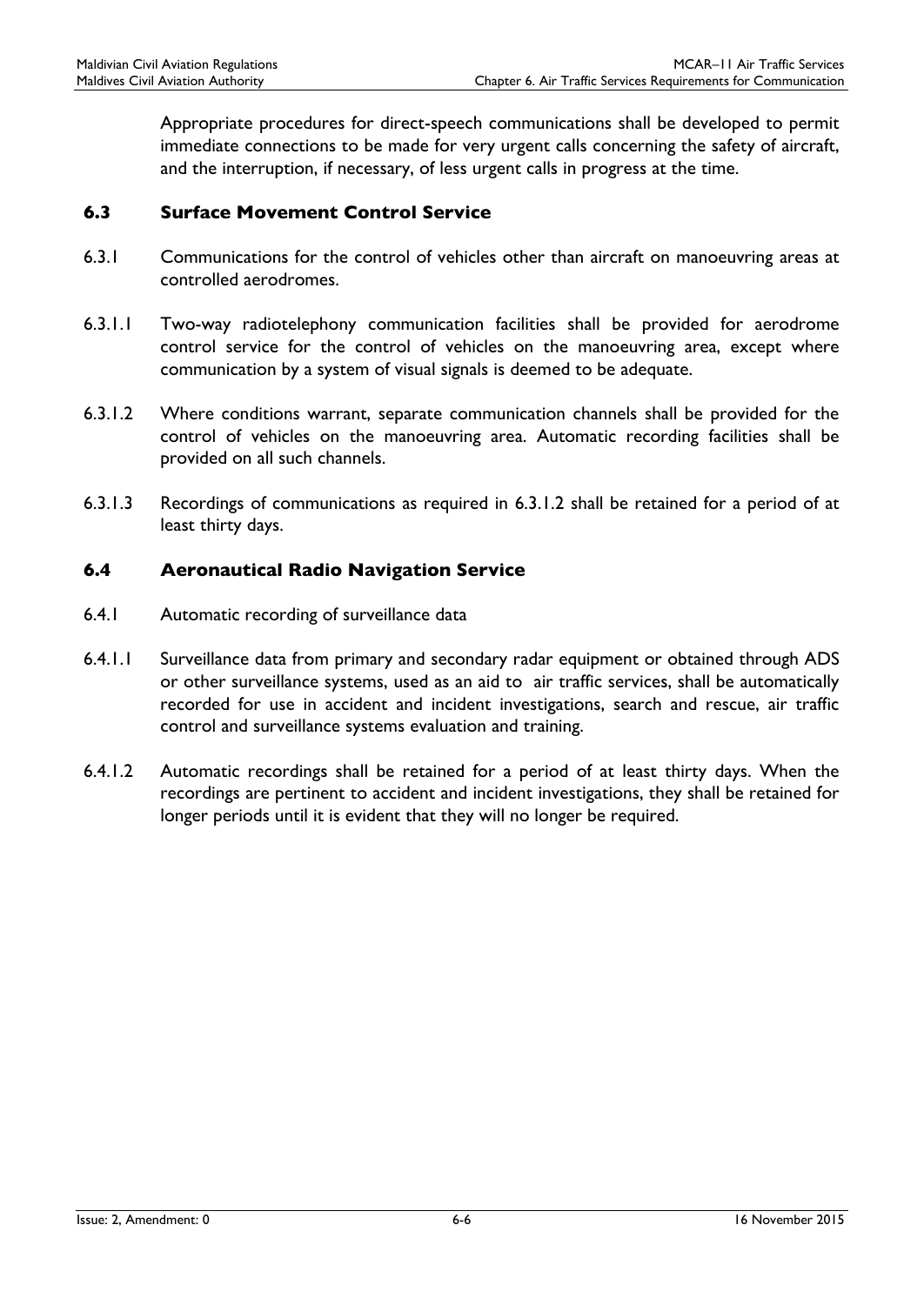# CHAPTER 7 – Air Traffic Services Requirements for Information

#### 7.1 Meteorological Information

- 7.1.1 GENERAL
- 7.1.1.1 Air traffic services units shall be supplied with up-to-date information on existing and forecast meteorological conditions as necessary for the performance of their respective functions. The information shall be supplied in such a form as to require a minimum of interpretation on the part of air traffic services personnel and with a frequency which satisfies the requirements of the air traffic services units concerned.
- 7.1.1.2 It is recommended that air traffic services units should be supplied with available detailed information on the location, vertical extent, direction and rate of movement of meteorological phenomena in the vicinity of the aerodrome, and particularly in the climbout and approach areas, which could be hazardous to *aircraft operations.*

Note – The meteorological phenomena are listed in MCAR-3, Chapter 4, 4.6.8

7.1.1.3 It is recommended that, when computer-processed upper air data are made available to air traffic services units in digital form for use by air traffic services computers, the contents, format and transmission arrangements should be as agreed between the Meteorological Authority and the ANSP.

#### 7.1.2 FLIGHT INFORMATION CENTRES AND AREA CONTROL CENTRES

- 7.1.2.1 Flight information centres and area control centres shall be supplied with meteorological information as described in MCAR-3, Appendix 9, 1.3, particular emphasis being given to the occurrence or expected occurrence of weather deterioration as soon as this can be determined. These reports and forecasts shall cover the flight information region or control area and such other areas as may be determined on the basis of regional air navigation agreements.
- Note For the purpose of this provision, certain changes in meteorological conditions are construed as deterioration in a weather element, although they are not ordinarily considered as such. An increase in temperature may, for example, adversely affect the operation of certain types of aircraft.
- 7.1.2.2 Flight information centres and area control centres shall be provided, at suitable intervals, with current pressure data for setting altimeters, for locations specified by the flight information centre or area control centre concerned.
- 7.1.3 UNITS PROVIDING APPROACH CONTROL SERVICE
- 7.1.3.1 Units providing approach control service shall be supplied with meteorological information as described in MCAR-3, Appendix 9, 1.2 for the airspace and the aerodromes with which they are concerned. Special reports and amendments to forecasts shall be communicated to the units providing approach control service as soon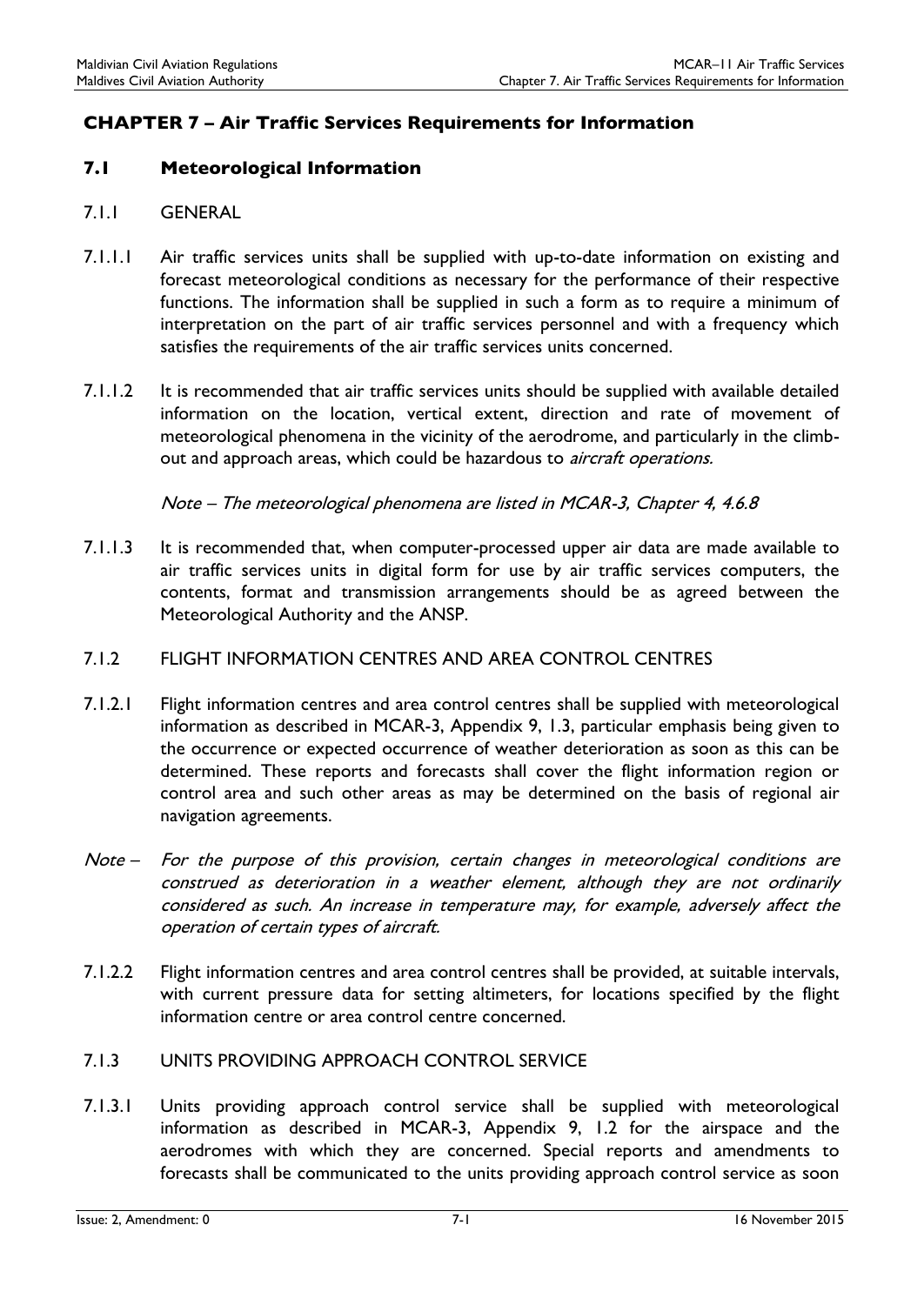as they are necessary in accordance with established criteria, without waiting for the next routine report or forecast. Where multiple anemometers are used, the indicators to which they are related shall be clearly marked to identify the runway and section of the runway monitored by each anemometer.

- Note See Note following 7.1.2.1.
- 7.1.3.2 Units providing approach control service shall be provided with current pressure data for setting altimeters, for locations specified by the unit providing approach control service.
- 7.1.3.3 Units providing approach control service for final approach, landing and take-off shall be equipped with surface wind display(s). The display(s) shall be related to the same location(s) of observation and be fed from the same sensor(s) as the corresponding display(s) in the aerodrome control tower and in the meteorological station, where such a station exists.
- 7.1.3.4 Units providing approach control service for final approach, landing and take-off at aerodromes where runway visual range values are assessed by instrumental means shall be equipped with display(s) permitting read-out of the current runway visual range value(s). The display(s) shall be related to the same location(s) of observation and be fed from the same sensor(s) as the corresponding displays in the aerodrome control tower and in the meteorological station, where such a station exists.
- 7.1.3.5 Units providing approach control service for final approach, landing and take-off at aerodromes where the height of cloud base is assessed by instrumental means should be equipped with display(s) permitting read-out of the current value(s) of the height of cloud base. The displays should be related to the same location(s) of observations and be fed from the same sensor(s) as the corresponding display(s) in the aerodrome control tower and in the meteorological station, where such a station exists.
- 7.1.3.6 Units providing approach control service for final approach, landing and take-off shall be supplied with information on wind shear which could adversely affect aircraft on the approach or take-off paths or during circling approach.
- Note Provisions concerning the issuance of wind shear warnings and alerts and ATS requirements for meteorological information are given in MCAR-3, Chapter 7 and Appendices 6 and 9.

#### 7.1.4 AERODROME CONTROL TOWERS

- 7.1.4.1 Aerodrome control towers shall be supplied with meteorological information as described MCAR-3, Appendix 9, 1.1 for the aerodrome with which they are concerned. Special reports and amendments to forecasts shall be communicated to the aerodrome control towers as soon as they are necessary in accordance with established criteria, without waiting for the next routine report or forecast.
- Note See Note following 7.1.2.1.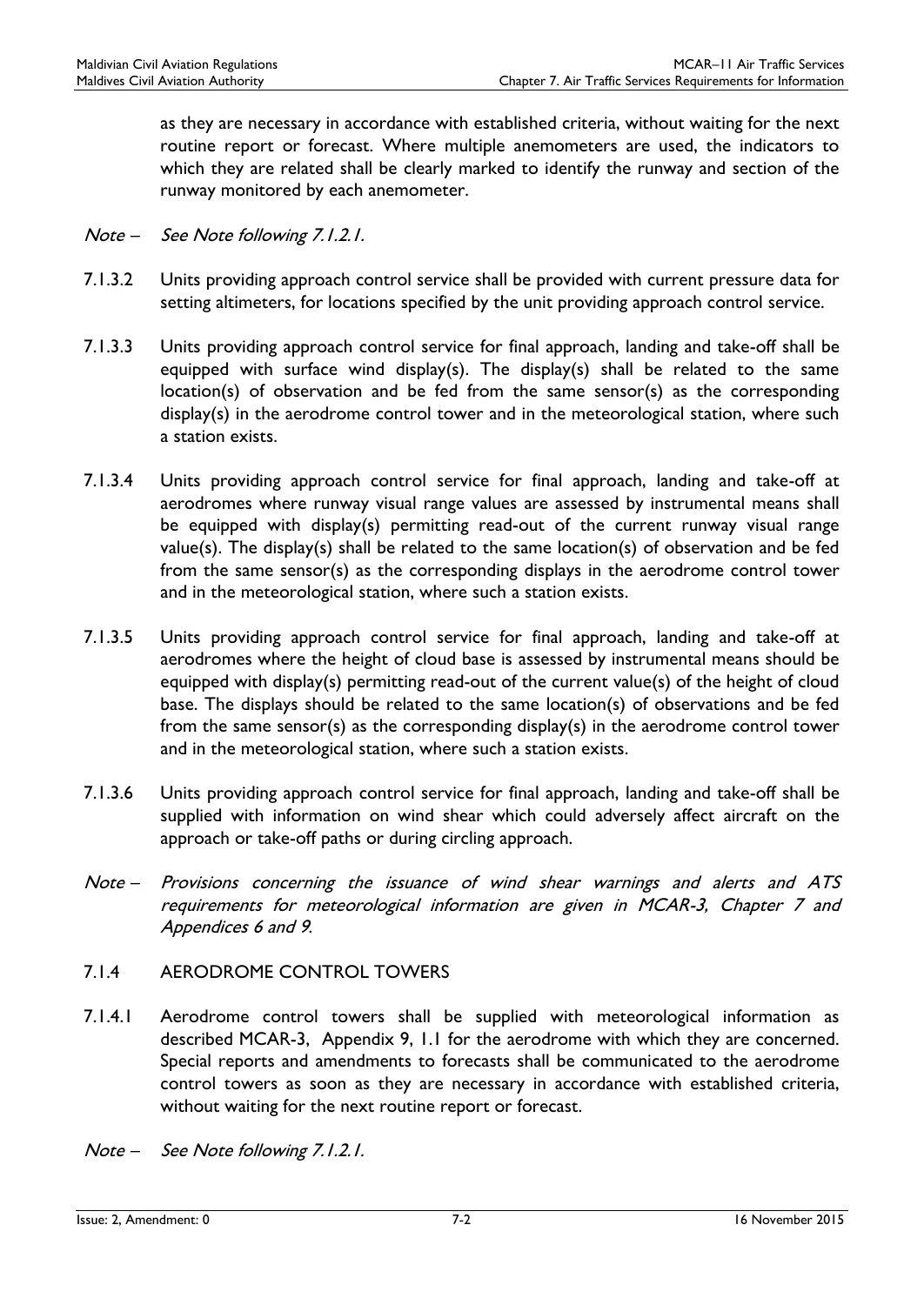- 7.1.4.2 Aerodrome control towers shall be provided with current pressure data for setting altimeters for the aerodrome concerned.
- 7.1.4.3 Aerodrome control towers shall be equipped with surface wind display(s). The display(s) shall be related to the same location(s) of observation and be fed from the same sensor(s) as the corresponding display(s) in the meteorological station, where such a station exists. Where multiple sensor(s) are used, the displays to which they are related shall be clearly marked to identify the runway and section of the runway monitored by each sensor.
- 7.1.4.4 Aerodrome control towers at aerodromes where runway visual range values are measured by instrumental means shall be equipped with display(s) permitting read-out of the current runway visual range value(s). The display(s) shall be related to the same location(s) of observation and be fed from the same sensor(s) as the corresponding display(s) in the meteorological station, where such a station exists.
- 7.1.4.5 Aerodrome control towers at aerodromes where the height of cloud base is assessed by instrumental means should be equipped with display(s) permitting read-out of the current value(s) of the height of cloud base. The displays should be related to the same location(s) of observations and be fed from the same sensor(s) as the corresponding display(s) in the meteorological station, where such a station exists.
- 7.1.4.6 Aerodrome control towers shall be supplied with information on wind shear which could adversely affect aircraft on the approach or take-off paths or during circling approach and aircraft on the runway during the landing roll or take-off run.
- 7.1.4.7 Aerodrome control towers and/or other appropriate units should be supplied with aerodrome warnings.
- Note The meteorological conditions for which aerodrome warnings are issued are listed in MCAR-3, Appendix 6, 5.1.3
- 7.1.5 COMMUNICATION STATIONS

Where necessary for flight information purposes, current meteorological reports and forecasts shall be supplied to communication stations. A copy of such information shall be forwarded to the flight information centre or the area control centre.

# 7.2 Information on Aerodrome Conditions and the Operational Status of Associated Facilities

Aerodrome control towers and units providing approach control service shall be kept currently informed of the operationally significant conditions of the movement area, including the existence of temporary hazards, and the operational status of any associated facilities at the aerodrome(s) with which they are concerned.

# 7.3 Information on the Operational Status of Navigation Aids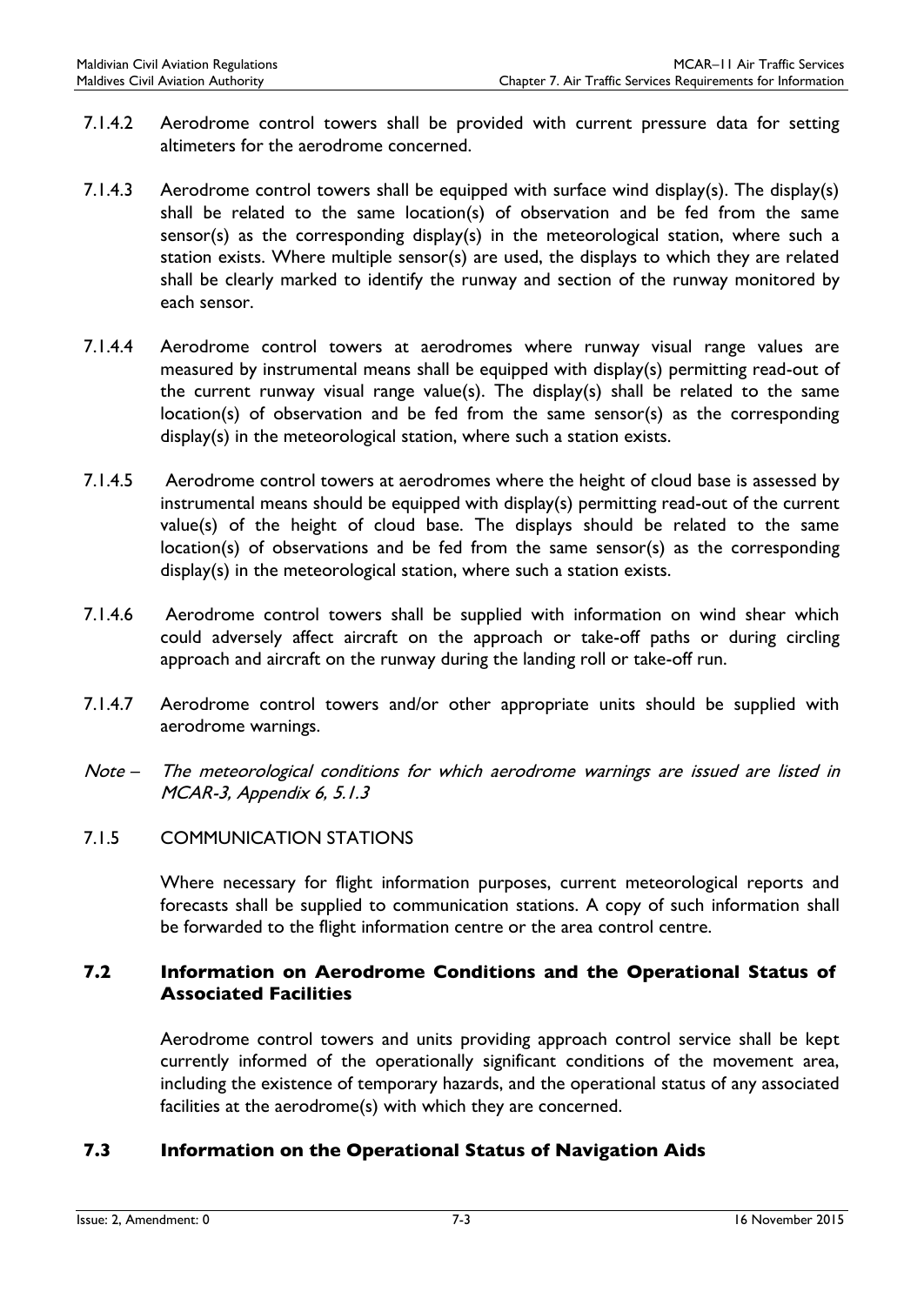- 7.3.1 ATS units shall be kept currently informed of the operational status of radio navigation services and visual aids essential for take-off, departure, approach and landing procedures within their area of responsibility and those radio navigational services and visual aids essential for surface movement.
- 7.3.2 Information on the operational status, and any changes thereto, of radio navigation services and visual aids as referred to in 7.3.1 shall be received by the ATS unit(s) on a timely basis consistent with the use of the service(s) and aid(s) involved.
- Note Guidance material regarding the provision of information to ATS units in respect to visual and non-visual navigation aids is contained in the Air Traffic Services Planning Manual (Doc 9426). Specifications for monitoring visual aids are contained in MCAR-14, Volume I, and related guidance material is in the Aerodrome Design Manual (Doc 9157), Part 5. Specifications for monitoring non-visual aids are contained in ICAO Annex 10, Volume I.

#### 7.4 Information on Unmanned Free Balloons

Operators of unmanned free balloons shall keep the appropriate air traffic services units informed of details of flights of unmanned free balloons in accordance with the provisions contained in MCAR-2 – Rules of the Air.

#### 7.5 Information Concerning Volcanic Activity Reserved

#### 7.6 Information Concerning Radioactive Materials and Toxic Chemical "Clouds"

ATS units shall be informed, in accordance with local agreement, of the release into the atmosphere of radioactive materials or toxic chemicals which could affect airspace used by flights within their area of responsibility.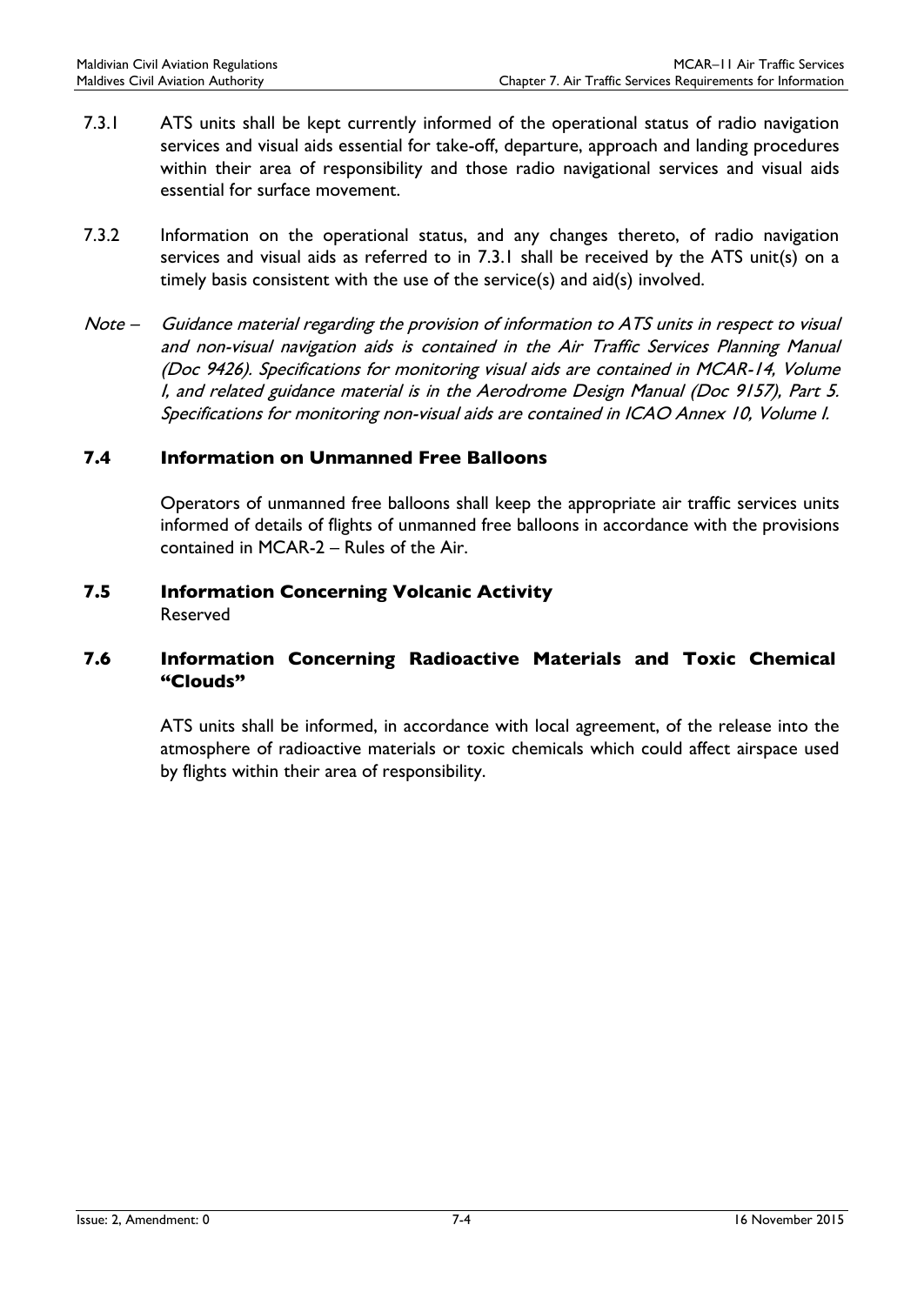# APPENDIX 1. Principles Governing the Identification of Navigation Specification and the Identification of ATS Routes other than Standard Departure and Arrival Routes

(Chapter 2, Sections 2.7 and 2.12 refer)

Note – See Appendix 3 concerning the identification of standard departure and arrival routes and associated procedures. Guidance material on the establishment of these routes and procedures is contained in the Air Traffic Services Planning Manual (Doc 9426).

### 1. Designators for ATS Routes and Navigation Specifications

- 1.1 The purpose of a system of route designators and navigation specification(s) applicable to specified ATS route segment(s), route(s) or area is to allow both pilots and ATS, taking into account automation requirements:
	- a) to make unambiguous reference to any ATS route without the need to resort to the use of geographical coordinates or other means in order to describe it;
	- b) to relate an ATS route to a specific vertical structure of the airspace, as applicable;
	- c) to indicate a required level of navigation performance accuracy, when operating along an ATS route or within a specified area; and
	- d) to indicate that a route is used primarily or exclusively by certain types of aircraft.
- 1.2 In order to meet this purpose, the designation system shall:
	- a) permit the identification of any ATS route in a simple and unique manner;
	- b) avoid redundancy;
	- c) be usable by both ground and airborne automation systems;
	- d) permit utmost brevity in operational use; and
	- e) provide sufficient possibility of extension to cater for any future requirements without the need for fundamental changes.
- 1.3 Controlled, advisory and uncontrolled ATS routes, with the exception of standard arrival and departure routes, shall therefore be identified as specified hereafter.

#### 2. Composition of Designator

- 2.1 The ATS route designator shall consist of a basic designator supplemented, if necessary, by:
	- a) one prefix as prescribed in 2.3; and
	- b) one additional letter as prescribed in 2.4.
- 2.1.1 The number of characters required to compose the designator shall not exceed six characters.
- 2.1.2 The number of characters required to compose the designator should, whenever possible, be kept to a maximum of five characters.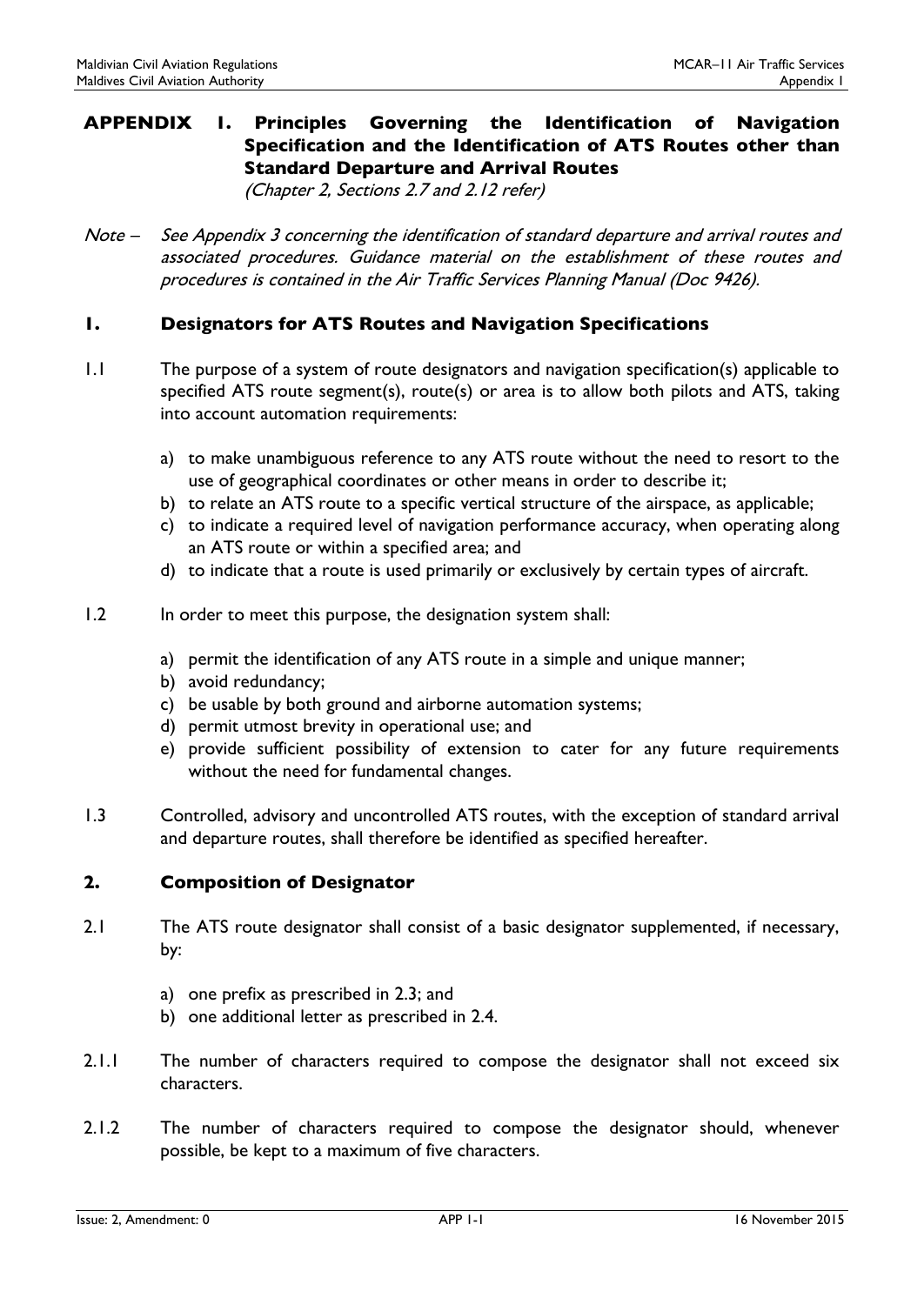- 2.2 The basic designator shall consist of one letter of the alphabet followed by a number from 1 to 999.
- 2.2.1 Selection of the letter shall be made from those listed hereunder:
	- a) A, B, G, R for routes which form part of the regional networks of ATS routes and are not area navigation routes;
	- b) L, M, N, P for area navigation routes which form part of the regional networks of ATS routes;
	- c) H, J, V, W for routes which do not form part of the regional networks of ATS routes and are not area navigation routes;
	- d) Q, T, Y, Z for area navigation routes which do not form part of the regional networks of ATS routes.
- 2.3 Where applicable, one supplementary letter shall be added as a prefix to the basic designator in accordance with the following:
	- a) K to indicate a low-level route established for use primarily by helicopters;
	- b) U to indicate that the route or portion thereof is established in the upper airspace;
	- c) S to indicate a route established exclusively for use by supersonic aircraft during acceleration, deceleration and while in supersonic flight.
- 2.4 A supplementary letter may be added after the basic designator of the ATS route in question in order to indicate the type of service provided in accordance with the following:
	- a) the letter F to indicate that on the route or portion thereof advisory service only is provided;
	- b) the letter G to indicate that on the route or portion thereof flight information service only is provided.
- Note I Due to limitations in the display equipment on board aircraft, the supplementary letters "F" or "G" may not be displayed to the pilot.
- Note 2 Implementation of a route or a portion thereof as controlled route, advisory route or flight information route is indicated in aeronautical charts and aeronautical information publications in accordance with the provisions in MCAR-4 and MCAR-15.

# 3. Assignment of Basic Designators

- 3.1 Basic ATS route designators shall be assigned in accordance with the following principles.
- 3.1.1 The same basic designator shall be assigned to a main trunk route throughout its entire length, irrespective of terminal control areas, States or regions traversed.
- Note This is of particular importance where automated ATS data processing and computerized airborne navigation equipment is used.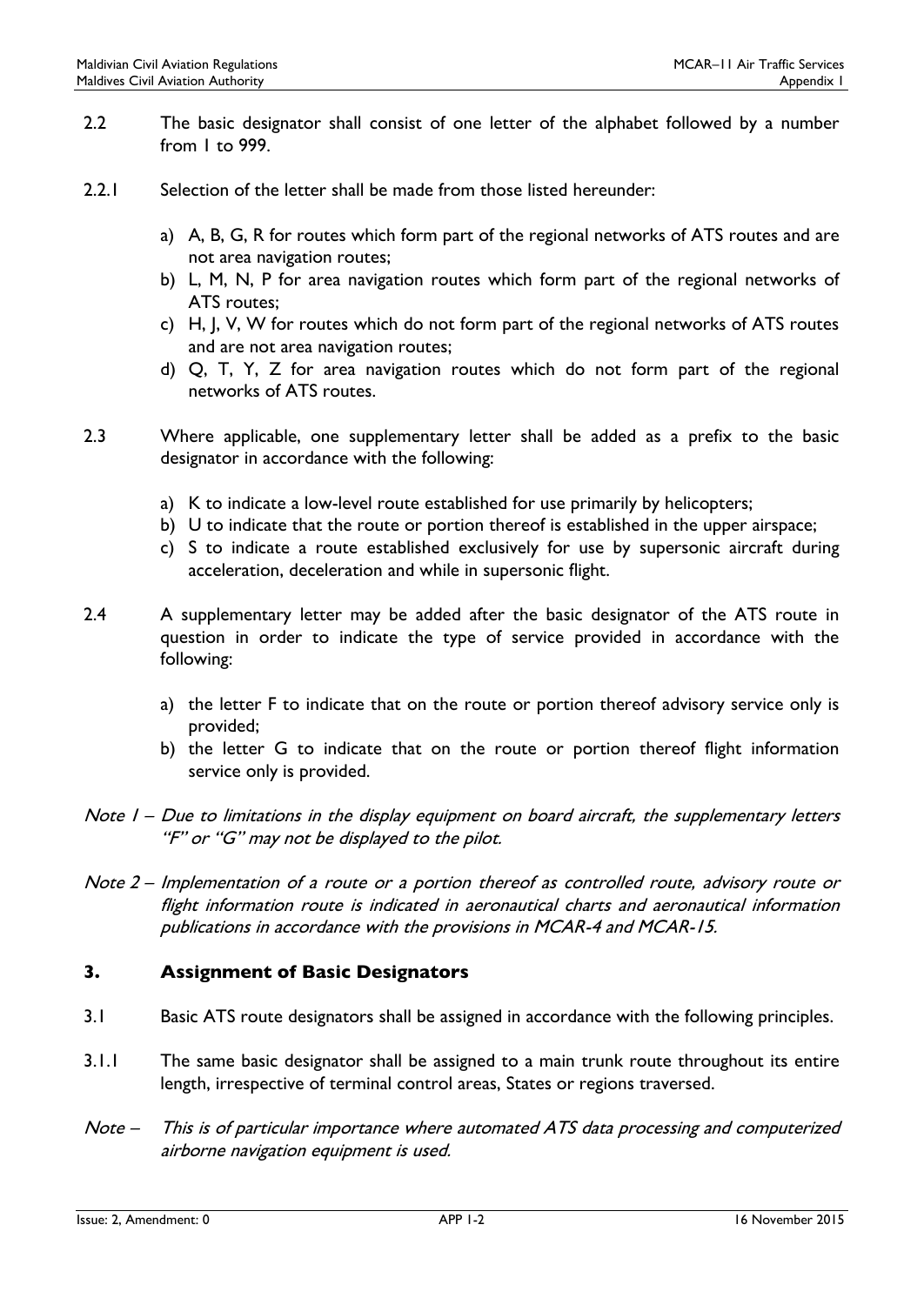- 3.1.2 Where two or more trunk routes have a common segment, the segment in question shall be assigned each of the designators of the routes concerned, except where this would present difficulties in the provision of air traffic service, in which case, by common agreement, one designator only shall be assigned.
- 3.1.3 A basic designator assigned to one route shall not be assigned to any other route.
- 3.1.4 Maldivian requirements for designators shall be notified to the Regional Office of ICAO for coordination.

#### 4. Use of Designators in Communications

- 4.1 In printed communications, the designator shall be expressed at all times by not less than two and not more than six characters.
- 4.2 In voice communications, the basic letter of a designator shall be spoken in accordance with the ICAO spelling alphabet.
- 4.3 Where the prefixes K, U or S specified in 2.3 are used, they shall, in voice communications, be spoken as follows:

K — KOPTER, U — UPPER, S — SUPERSONIC The word "kopter" shall be pronounced as in the word "helicopter" and the words "upper" and "supersonic" as in the English language.

4.4 Where the letters "F" or "G", specified in 2.4 above are used, the flight crew should not be required to use them in voice communications.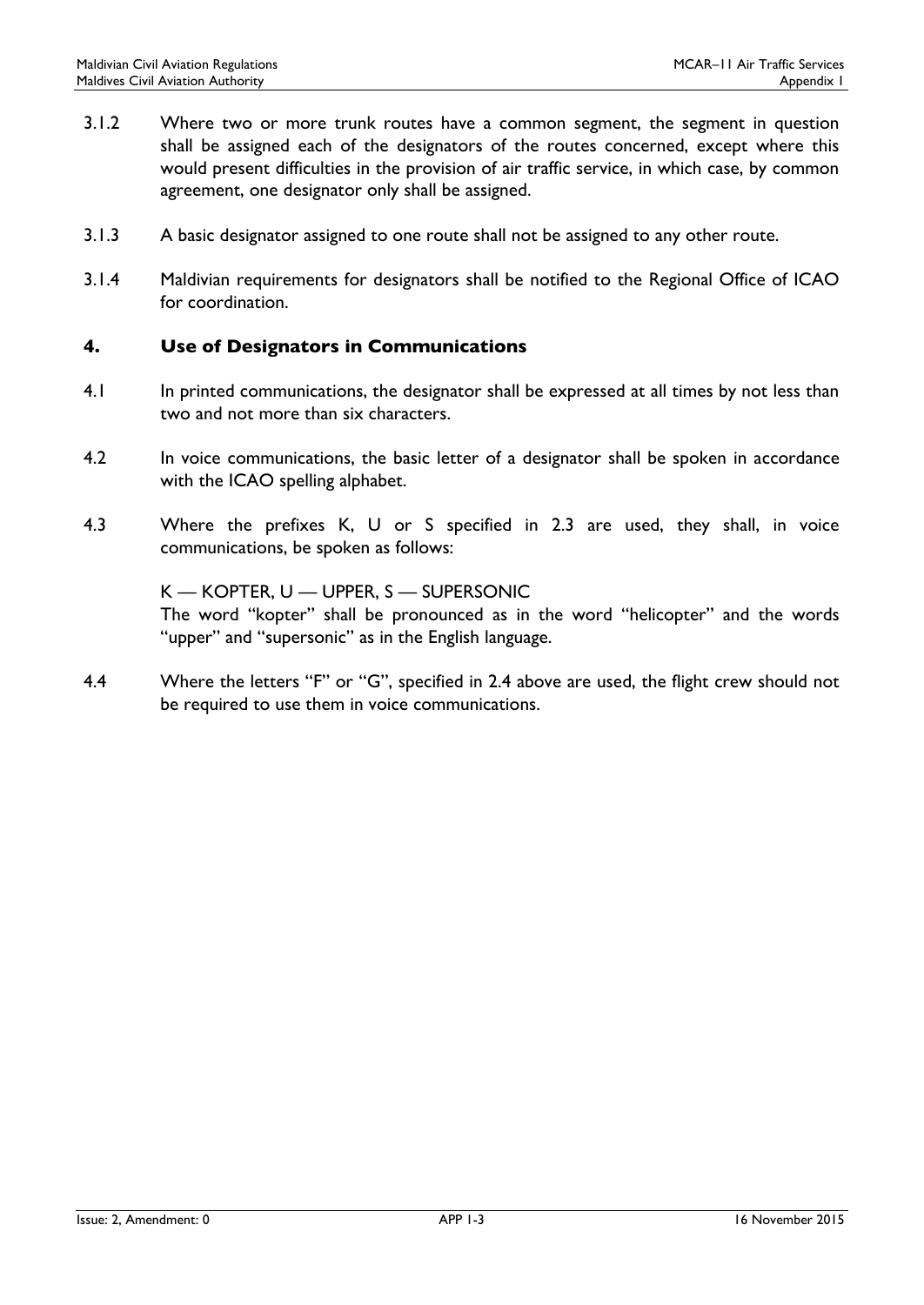### APPENDIX 2 – Principles Governing the Establishment and Identification of Significant Points

(Chapter 2, Section 2.14 refers)

### 1. Establishment of Significant Points

- 1.1.1 Significant points should, whenever possible, be established with reference to groundbased radio navigation aids, preferably VHF or higher frequency aids.
- 1.2 Where such ground-based radio navigation aids do not exist, significant points shall be established at locations which can be determined by self-contained airborne navigation aids, or, where navigation by visual reference to the ground is to be effected, by visual observation. Specific points may be designated as ''transfer of control'' points by agreement between adjacent air traffic control units or control positions concerned.

### 2. Designators for Significant Points Marked by the Site of a Radio Navigation Aid

- 2.1 Plain language name for significant points marked by the site of a radio navigation aid
- 2.1.1 Whenever practicable, significant points shall be named with reference to an identifiable and preferably prominent geographical location.
- 2.1.2 In selecting a name for the significant point, care shall be taken to ensure that the following conditions are met:
	- a) the name shall not create difficulties in pronunciation for pilots or ATS personnel when speaking in the language used in ATS communications.

Where the name of a geographical location in the national language selected for designating a significant point gives rise to difficulties in pronunciation, an abbreviated or contracted version of this name, which retains as much of its geographical significance as possible, shall be selected; Example: FUERSTENFELDBRUCK = **FURSTY** 

- b) the name shall be easily recognizable in voice communications and shall be free of ambiguity with those of other significant points in the same general area. In addition, the name shall not create confusion with respect to other communications exchanged between air traffic services and pilots;
- c) the name should, if possible, consist of at least six letters and form two syllables and preferably not more than three;
- d) the selected name shall be the same for both the significant point and the radio navigation aid marking it.
- 2.2 Composition of coded designators for significant points marked by the site of a radio navigation aid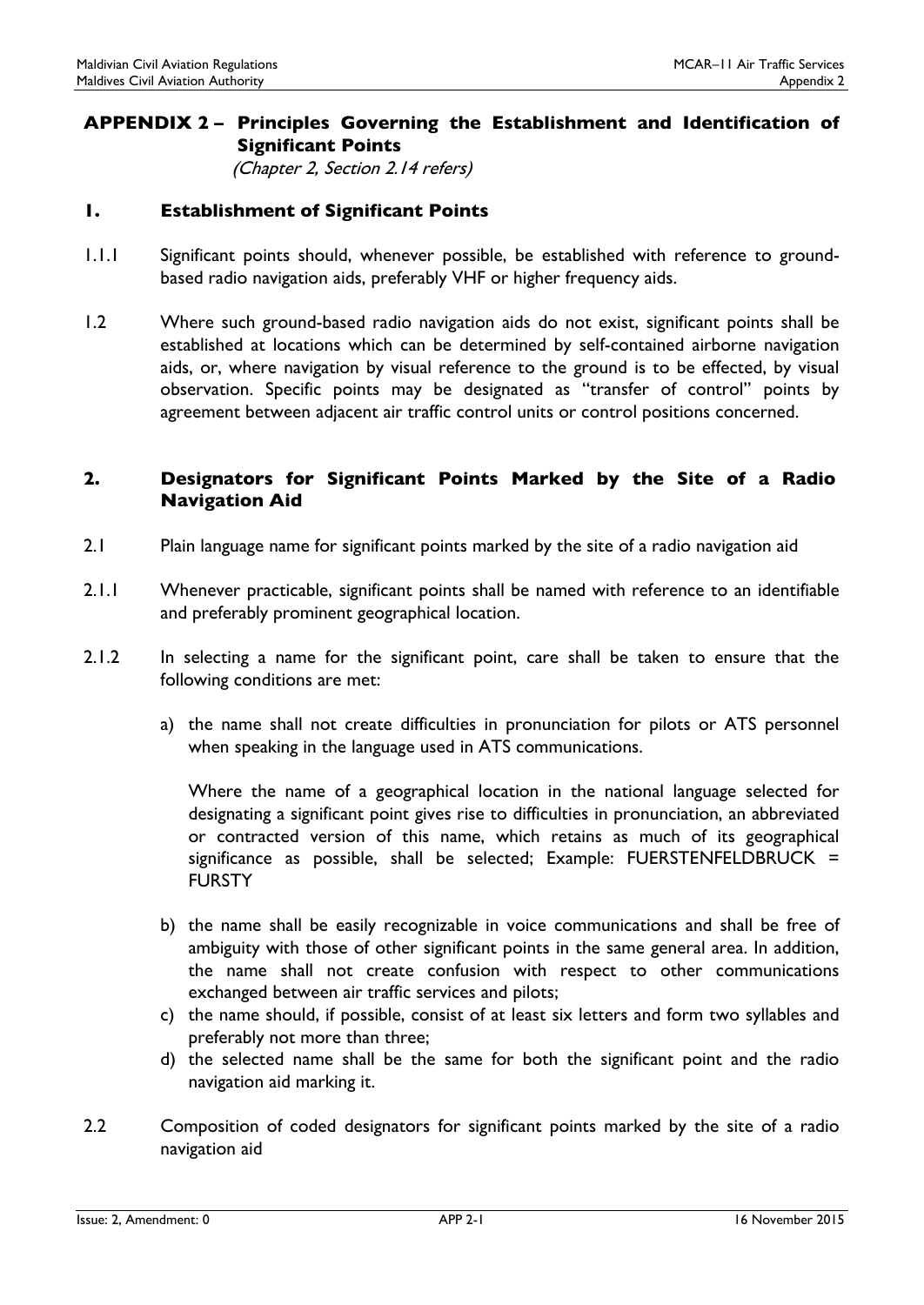- 2.2.1 The coded designator shall be the same as the radio identification of the radio navigation aid. It shall be so composed, if possible, as to facilitate association with the name of the point in plain language.
- 2.2.2 Coded designators shall not be duplicated within 1 100 km (600 NM) of the location of the radio navigation aid concerned, except as noted hereunder.
- Note When two radio navigation aids operating in different bands of the frequency spectrum are situated at the same location, their radio identifications are normally the same.
- 2.3 Maldivian requirements for coded designators shall be notified to the Regional Office of ICAO for coordination.

### 3. Designators for Significant Points Not Marked by the Site of a Radio Navigation Aid

- 3.1 Where a significant point is required at a position not marked by the site of a radio navigation aid, the significant point shall be designated by a unique five letter pronounceable "name-code". This name-code designator then serves as the name as well as the coded designator of the significant point.
- 3.2 This name-code designator shall be selected so as to avoid any difficulties in pronunciation by pilots or ATS personnel when speaking in the language used in ATS communications. Examples: ADOLA, KODAP
- 3.3 The name-code designator shall be easily recognizable in voice communications and shall be free of ambiguity with those used for other significant points in the same general area.
- 3.4 The name-code designator assigned to a significant point shall not be assigned to any other significant point.
- 3.5 Maldivian requirements for name-code designators shall be notified to the Regional Office of ICAO for coordination.
- 3.6 In areas where no system of fixed routes is established or where the routes followed by aircraft vary depending on operational considerations, significant points shall be determined and reported in terms of World Geodetic System
- Note 1984 (WGS-84) geographical coordinates, except that permanently established significant points serving as exit and/or entry points into such areas shall be designated in accordance with the applicable provisions in 2 or 3.

# 4. Use of Designators in Communications

4.1 Normally the name selected in accordance with 2 or 3 shall be used to refer to the significant point in voice communications. If the plain language name for a significant point marked by the site of a radio navigation aid selected in accordance with 2.1 is not used, it shall be replaced by the coded designator which, in voice communications, shall be spoken in accordance with the ICAO spelling alphabet.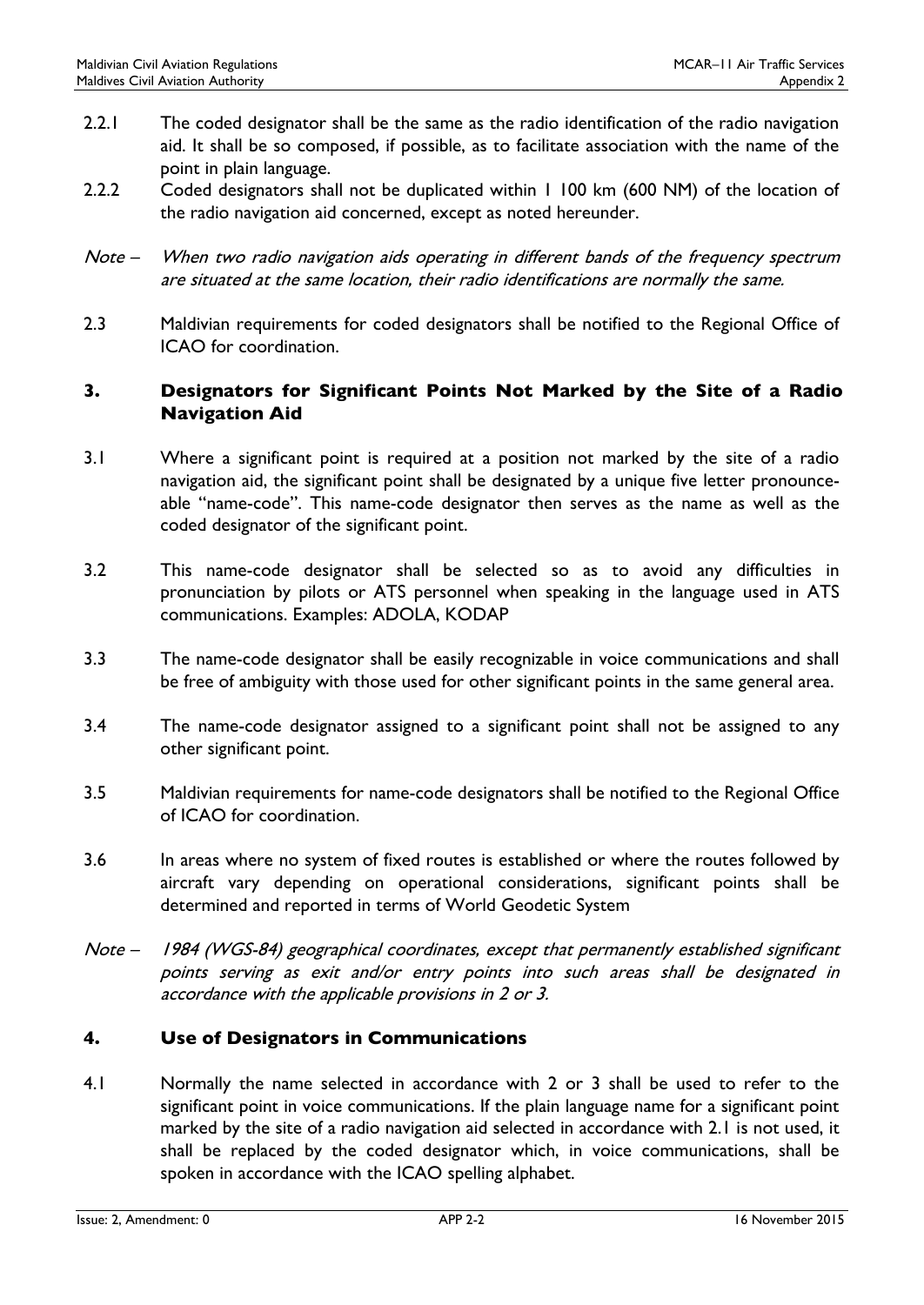- 4.2 In printed and coded communications, only the coded designator or the selected namecode shall be used to refer to a significant point.
- 4.3 In printed communications, the designator shall be expressed at all times by not less than two and not more than six characters.
- 4.4 In voice communications, the basic letter of a designator shall be spoken in accordance with the ICAO spelling alphabet.
- 4.5 Where the prefixes K, U or S specified in 2.3 are used, they shall, in voice communications, be spoken as follows:

K — KOPTER, U — UPPER, S — SUPERSONIC The word "kopter" shall be pronounced as in the word "helicopter" and the words "upper" and "supersonic" as in the English language.

4.6 Where the letters "F", "G", "Y" or "Z" specified in

### 5. Significant Points used for Reporting Purposes

- 5.1 In order to permit ATS to obtain information regarding the progress of aircraft in flight, selected significant points may need to be designated as reporting points.
- 5.2 In establishing such points, consideration shall be given to the following factors:
	- a) the type of air traffic services provided;
	- b) the amount of traffic normally encountered;
	- c) the accuracy with which aircraft are capable of adhering to the current flight plan;
	- d) the speed of the aircraft;
	- e) the separation minima applied;
	- f) the complexity of the airspace structure;
	- g) the control method(s) employed;
	- h) the start or end of significant phases of a flight (climb, descent, change of direction, etc.);
	- i) transfer of control procedures;
	- j) safety and search and rescue aspects;
	- k) the cockpit and air-ground communication workload.
- 5.3 Reporting points shall be established either as "compulsory" or as "on request".
- 5.4 In establishing "compulsory" reporting points the following principles shall apply:
	- a) compulsory reporting points shall be limited to the minimum necessary for the routine provision of information to air traffic services units on the progress of aircraft in flight, bearing in mind the need to keep cockpit and controller workload and air-ground communications load to a minimum;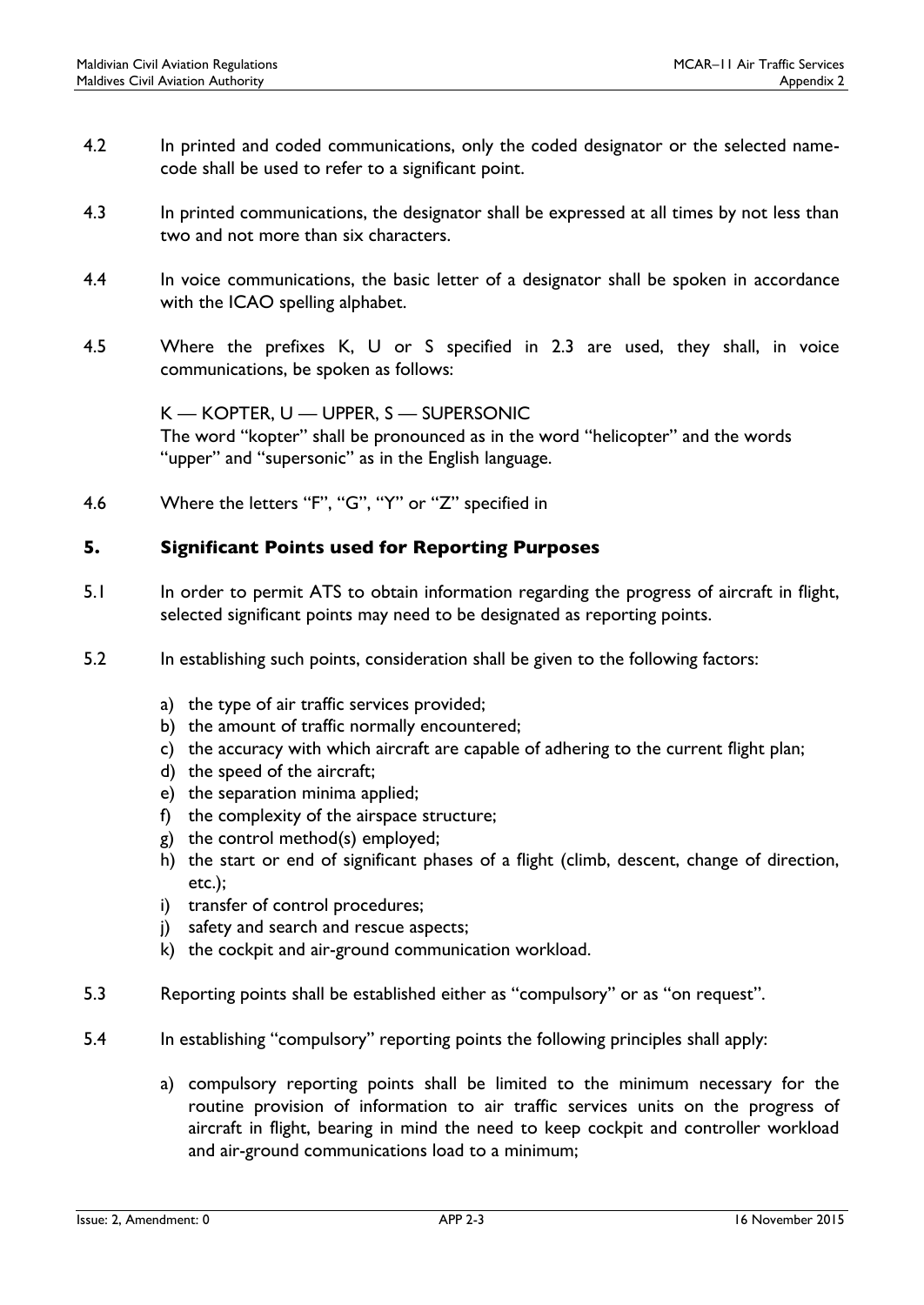- b) the availability of a radio navigation aid at a location should not necessarily determine its designation as a compulsory reporting point;
- c) compulsory reporting points should not necessarily be established at flight information region or control area boundaries.
- 5.5 "On-request" reporting points may be established in relation to the requirements of air traffic services for additional position reports when traffic conditions so demand.
- 5.6 The designation of compulsory and on-request reporting points shall be reviewed regularly with a view to keeping the requirements for routine position reporting to the minimum necessary to ensure efficient air traffic services.
- 5.7 Routine reporting over compulsory reporting points should not systematically be made mandatory for all flights in all circumstances. In applying this principle, particular attention shall be given to the following:
	- a) high-speed, high-flying aircraft should not be required to make routine position reports over all reporting points established as compulsory for low-speed, low flying aircraft;
	- b) aircraft transiting through a terminal control area should not be required to make routine position reports as frequently as arriving and departing aircraft.
- 5.8 In areas where the above principles regarding the establishment of reporting points would not be practicable, a reporting system with reference to meridians of longitude or parallels of latitude expressed in whole degrees may be established.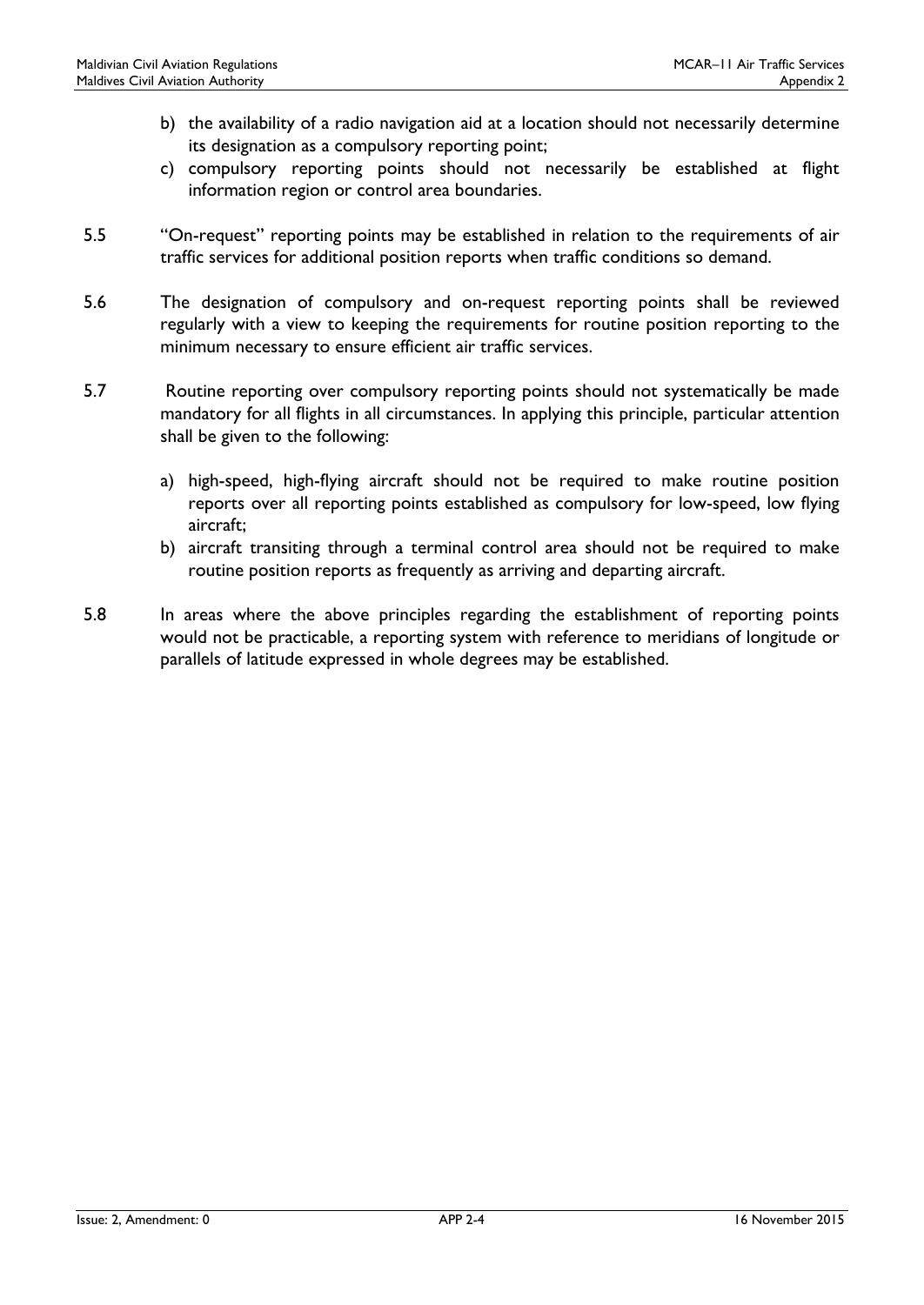# APPENDIX 3 – Principles Governing the Identification of Standard Departure and Arrival Routes and Associated Procedures

(See Chapter 2, 2.12.3)

Note – Material relating to the establishment of standard departure and arrival routes and associated procedures is contained in the Air Traffic Services Planning Manual (Doc 9426).

#### 1. Designators for Standard Departure and Arrival Routes and Associated Procedures

- Note In the following text the term "route" is used in the meaning of "route and associated procedures".
- 1.1 The system of designators shall:
	- a) permit the identification of each route in a simple and unambiguous manner;
	- b) make a clear distinction between:
		- departure routes and arrival routes;
		- departure or arrival routes and other ATS routes;
		- routes requiring navigation by reference to ground based radio aids or selfcontained airborne aids, and routes requiring navigation by visual reference to the ground;
	- c) be compatible with ATS and aircraft data processing and display requirements;
	- d) be of utmost brevity in its operational application;
	- e) avoid redundancy;
	- f) provide sufficient possibility for extension to cater for any future requirements without the need for fundamental changes.
- 1.2 Each route shall be identified by a plain language designator and a corresponding coded designator.
- 1.3 The designators shall, in voice communications, be easily recognizable as relating to a standard departure or arrival route and shall not create any difficulties in pronunciation for pilots and ATS personnel.

#### 2. Composition of Designators

- 2.1 Plain language designator
- 2.1.1 The plain language designator of a standard departure or arrival route shall consist of:
	- a) a basic indicator; followed by
	- b) a validity indicator; followed by
	- c) a route indicator, where required; followed by
	- d) the word "departure" or "arrival"; followed by
	- e) the word "visual", if the route has been established for use by aircraft operating in accordance with the visual flight rules (VFR).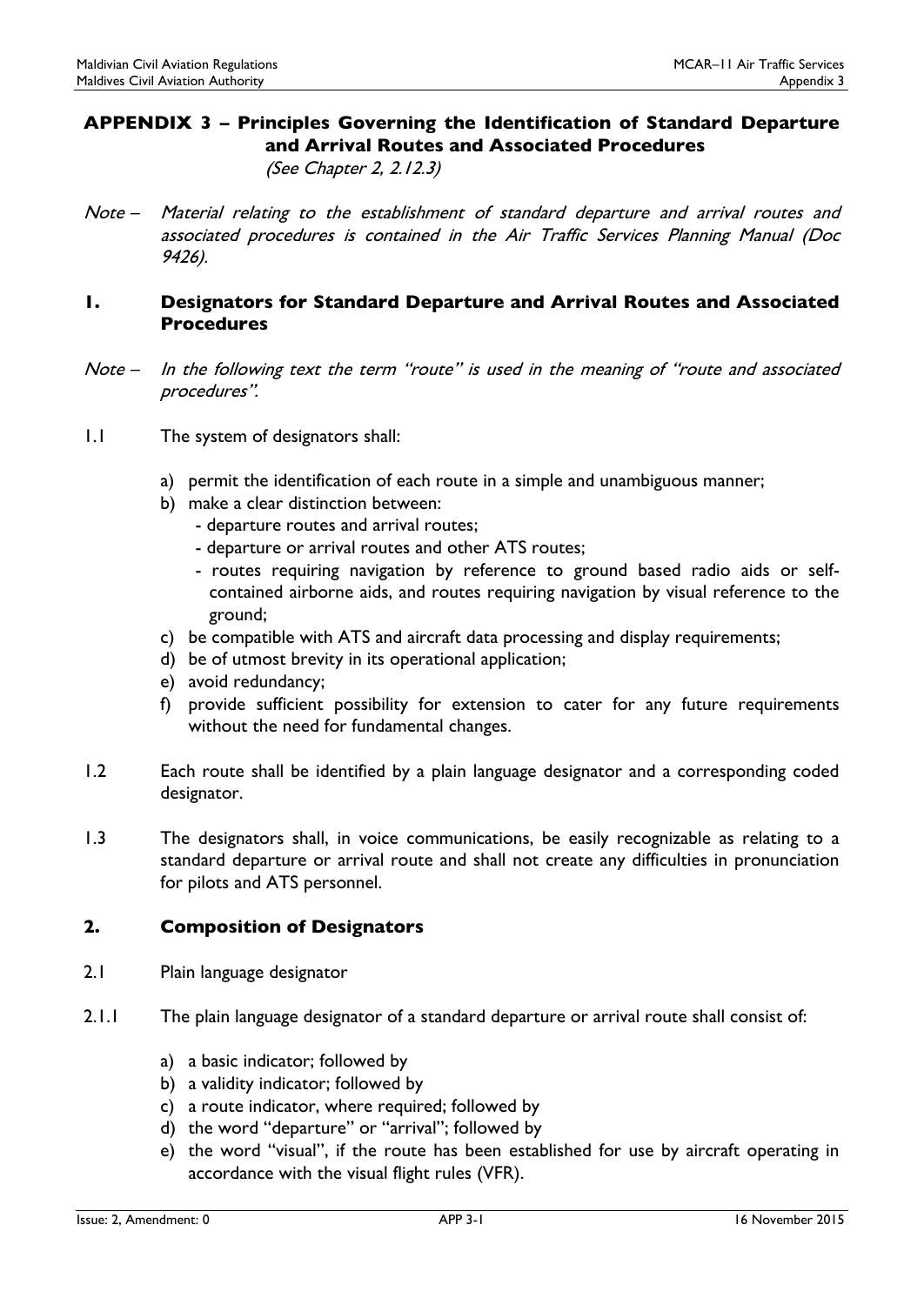- 2.1.2 The basic indicator shall be the name or name-code of the significant point where a standard departure route terminates or a standard arrival route begins.
- 2.1.3 The validity indicator shall be a number from 1 to 9.
- 2.1.4 The route indicator shall be one letter of the alphabet. The letters "I" and "O" shall not be used.
- 2.2 Coded designator

The coded designator of a standard departure or arrival route, instrument or visual, shall consist of:

- a) the coded designator or name-code of the significant point described in 2.1.1 a); followed by
- b) the validity indicator in 2.1.1 b); followed by
- c) the route indicator in 2.1.1 c), where required.

#### 3. Assignment of Designators

- 3.1 Each route shall be assigned a separate designator.
- 3.2 To distinguish between two or more routes which relate to the same significant point (and therefore are assigned the same basic indicator), a separate route indicator as described in 2.1.4 shall be assigned to each route.

#### 4. Assignment of Validity Indicators

- 4.1 A validity indicator shall be assigned to each route to identify the route which is currently in effect.
- 4.2 The first validity indicator to be assigned shall be the number "1".
- 4.3 Whenever a route is amended, a new validity indicator, consisting of the next higher number, shall be assigned. The number "9" shall be followed by the number "1".

#### 5. Examples of Plain Language and Coded Designators

- 5.1 Example 1: Standard departure route instrument:
	- a) Plain language BRECON ONE designator: DEPARTURE
	- b) Coded designator: BCN 1

Note – Limitations in the display equipment on board aircraft may require shortening of the basic indicator, if that indicator is a five-letter name-code, e.g. KODAP. The manner in which such an indicator is shortened is left to the discretion of operators.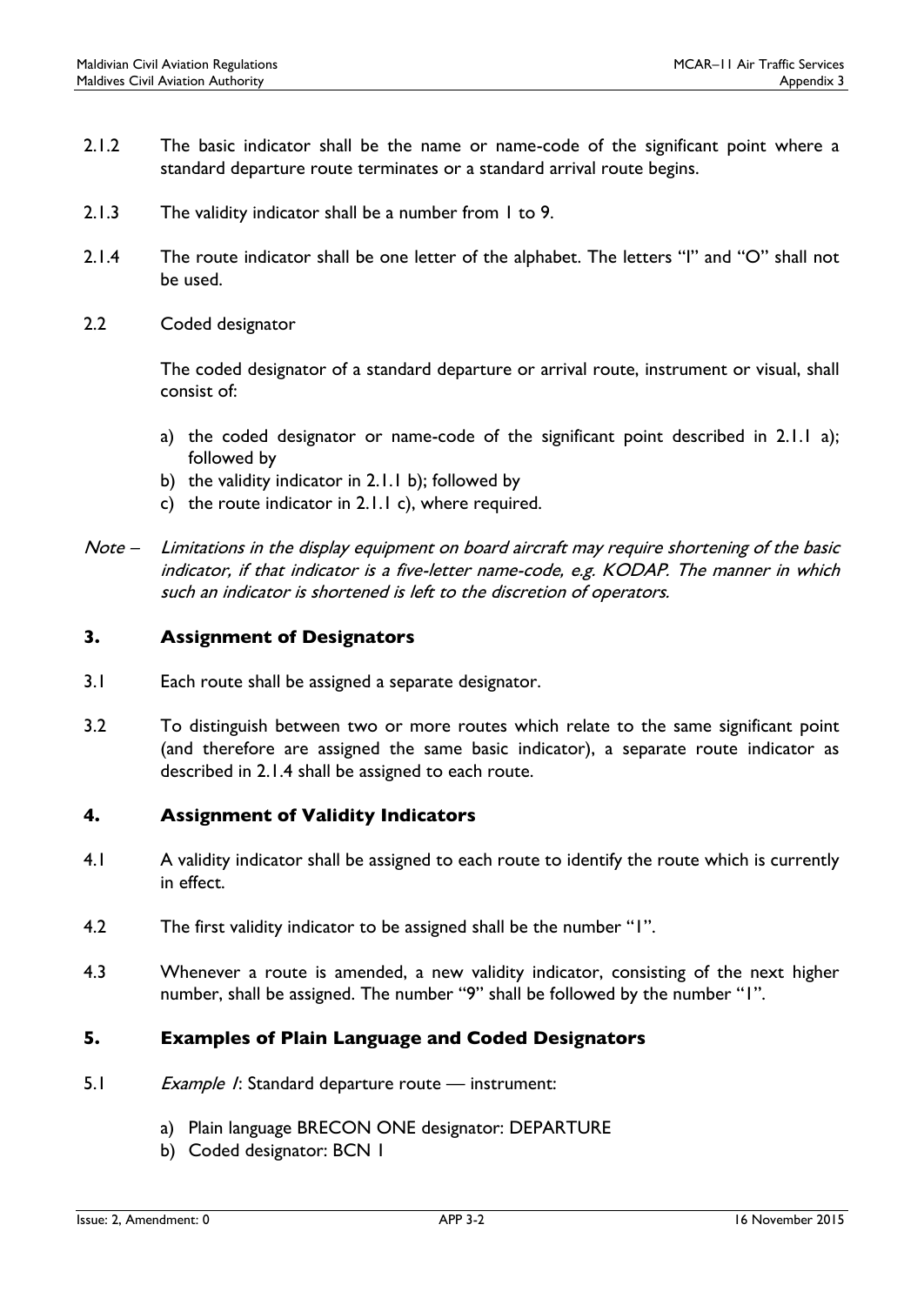- 5.1.1 Meaning: The designator identifies a standard instrument departure route which terminates at the significant point BRECON (basic indicator). BRECON is a radio navigation facility with the identification BCN (basic indicator of the coded designator). The validity indicator ONE (1 in the coded designator) signifies either that the original version of the route is still in effect or that a change has been made from the previous version NINE (9) to the now effective version ONE (1) (see 4.3). The absence of a route indicator (see 2.1.4 and 3.2) signifies that only one route, in this case a departure route, has been established with reference to BRECON.
- 5.2 Example 2: Standard arrival route instrument:
	- a) Plain language KODAP TWO ALPHA designator: ARRIVAL
	- b) Coded designator: KODAP 2 A
- 5.2.1 Meaning: This designator identifies a standard instrument arrival route which begins at the significant point KODAP (basic indicator). KODAP is a significant point not marked by the site of a radio navigation facility and therefore assigned a five-letter name-code in accordance with Appendix 2. The validity indicator TWO (2) signifies that a change has been made from the previous version ONE (1) to the now effective version TWO (2). The route indicator ALPHA (A) identifies one of several routes established with reference to KODAP and is a specific character assigned to this route.
- 5.3 Example 3: Standard departure route visual:
	- a) Plain language ADOLA FIVE BRAVO designator DEPARTURE VISUAL
	- b) Coded designator: ADOLA 5 B
- 5.3.1 Meaning: This designator identifies a standard departure route for controlled VFR flights which terminates at ADOLA, a significant point not marked by the site of a radio navigation facility. The validity indicator FIVE (5) signifies that a change has been made from the previous version FOUR (4) to the now effective version FIVE (5). The route indicator BRAVO (B) identifies one of several routes established with reference to ADOLA.

#### 6. Composition of Designators for MLS/RNAV Approach Procedures

- 6.1 Plain language designator
- 6.1.1 The plain language designator of an MLS/RNAV approach procedure shall consist of:
	- a) "MLS"; followed by
	- b) a basic indicator; followed by
	- c) a validity indicator; followed by
	- d) a route indicator; followed by
	- e) the word "approach"; followed by
	- f) the designator of the runway for which the procedure is designed.
- 6.1.2 The basic indicator shall be the name or name-code of the significant point where the approach procedure begins.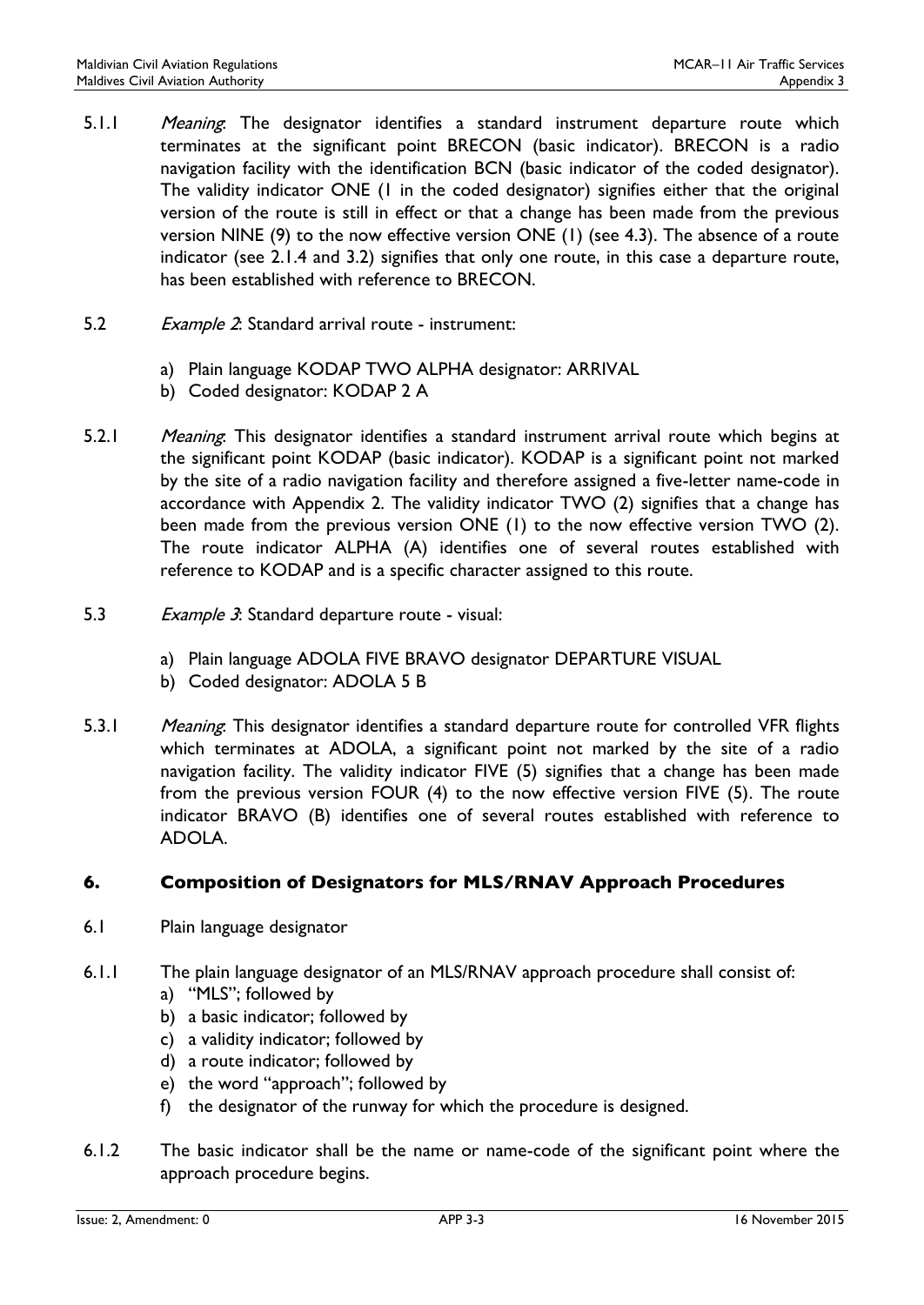- 6.1.3 The validity indicator shall be a number from 1 to 9.
- 6.1.4 The route indicator shall be one letter of the alphabet. The letters "I" and "O" shall not be used.
- 6.1.5 The designator of the runway shall be in accordance with ASC 139-5, Chapter 5, 5.2.2
- 6.2 Coded designator
- 6.2.1 The coded designator of an MLS/RNAV approach procedure shall consist of:
	- a) "MLS"; followed by
	- b) the coded designator or name-code of the significant point described in 6.1.1 b); followed by
	- c) the validity indicator in 6.1.1 c); followed by
	- d) the route indicator in 6.1.1 d); followed by
	- e) the runway designator in 6.1.1 f).
- 6.3 Assignment of designators
- 6.3.1 The assignment of designators for MLS/RNAV approach procedures shall be in accordance with paragraph 3. Procedures having identical tracks but different flight profiles shall be assigned separate route indicators.
- 6.3.2 The route indicator letter for MLS/RNAV approach procedures shall be assigned uniquely to all approaches at an airport until all the letters have been used. Only then shall the route indicator letter be repeated. The use of the same route indicator for two routes using the same MLS ground facility shall not be permitted.
- 6.3.3 The assignment of validity indicator for approach procedures shall be in accordance with paragraph 4.
- 6.4 Example of plain language and coded designators
- 6.4.1 Example:
	- a) Plain language MLS HAPPY ONE ALPHA designator: APPROACH RUNWAY ONE EIGHT LEFT
	- b) Coded designator: MLS HAPPY 1 A 18L
- 6.4.2 Meaning: The designator identifies an MLS/RNAV approach procedure which begins at the significant point HAPPY (basic indicator). HAPPY is a significant point not marked by the site of a radio navigation facility and therefore assigned a five-letter name-code in accordance with Appendix 2. The validity indicator ONE (1) signifies that either the original version of the route is still in effect or a change has been made from the previous version NINE (9) to the now effective version ONE (1). The route indicator ALPHA (A)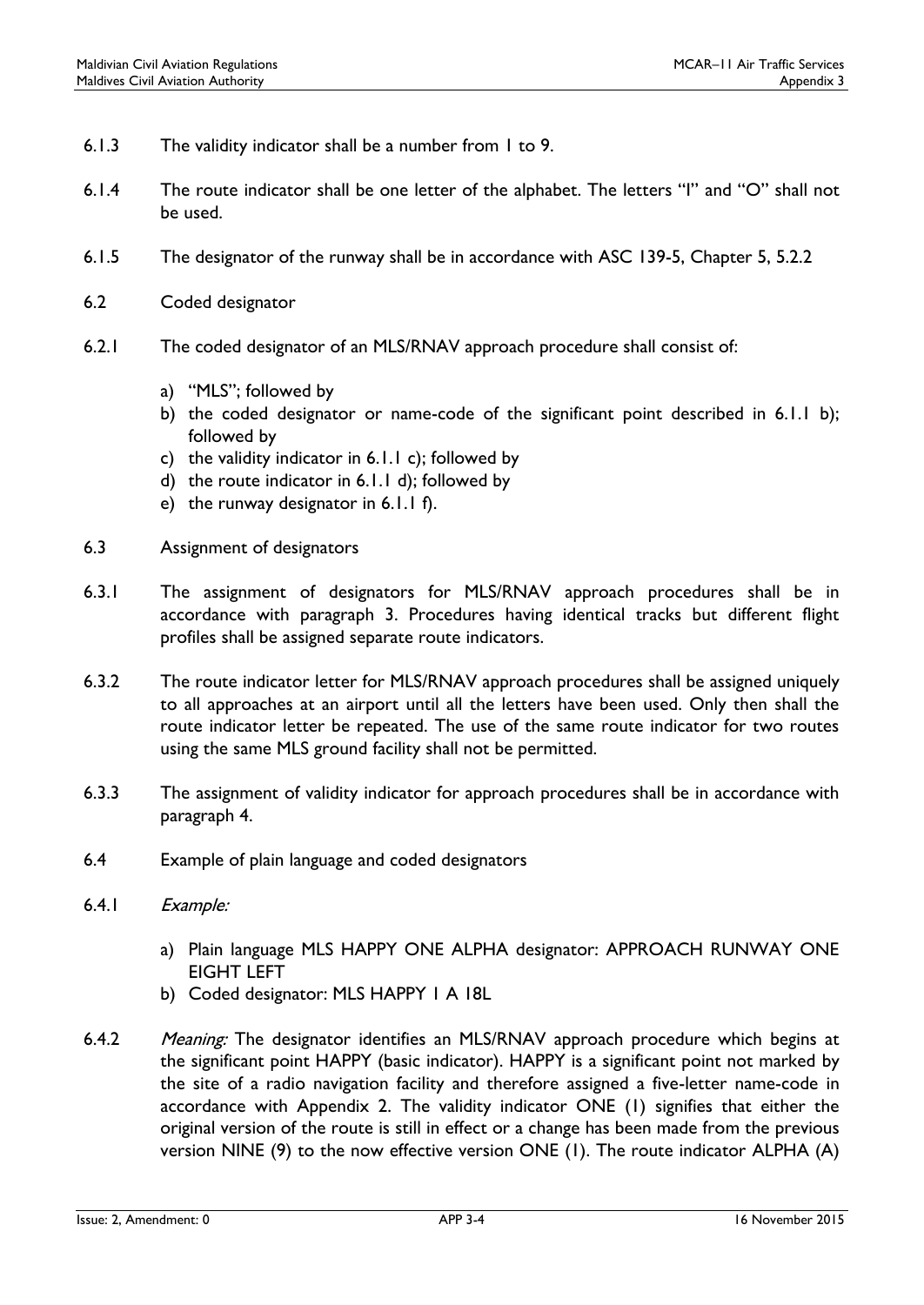identifies one of several routes established with reference to HAPPY and is a specific character assigned to this route.

#### 7. Use of Designators in Communications

- 7.1 In voice communications, only the plain language designator shall be used.
- Note For the purpose of identification of routes, the words "departure", "arrival" and "visual" described in 2.1.1 d) and 2.1.1 e) are considered to be an integral element of the plain language designator.
- 7.2 In printed or coded communications, only the coded designator shall be used.

#### 8. Display of Routes and Procedures to Air Traffic Control

- 8.1 A detailed description of each currently effective standard departure and/or arrival route/approach procedure, including the plain language designator and the coded designator, shall be displayed at the working positions at which the routes/procedures are assigned to aircraft as part of an ATC clearance, or are otherwise of relevance in the provision of air traffic control services.
- 8.2 Whenever possible, a graphic portrayal of the routes/ procedures shall also be displayed.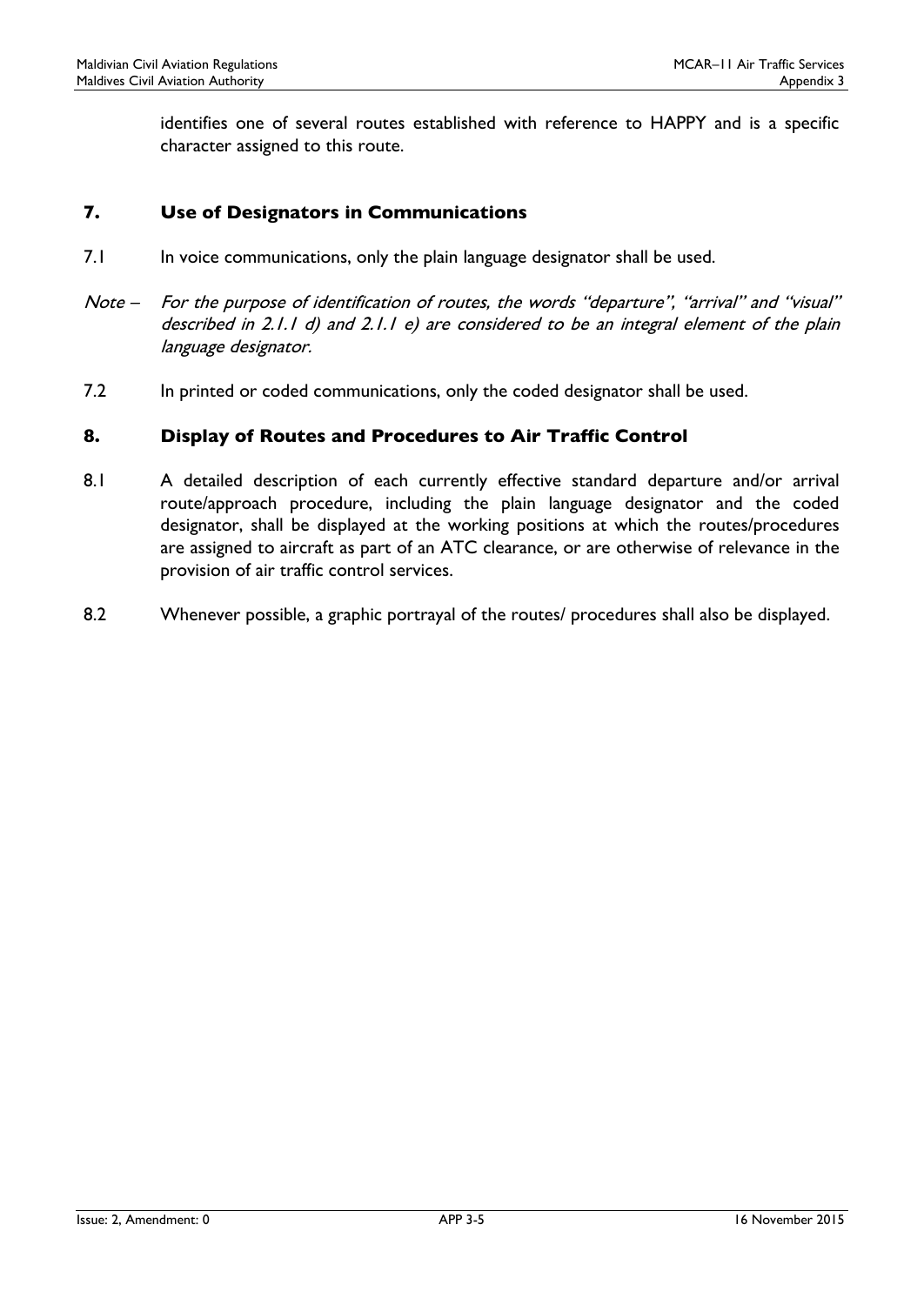(Chapter 2, 2.6 refers)

|                                                                                                                                  | Type               | Separation                                    |                                                                                                                                                                     |                                              | Radio<br>communication | Subject to<br>an $ATC$ |
|----------------------------------------------------------------------------------------------------------------------------------|--------------------|-----------------------------------------------|---------------------------------------------------------------------------------------------------------------------------------------------------------------------|----------------------------------------------|------------------------|------------------------|
| Class                                                                                                                            | of flight          | provided                                      | Service provided                                                                                                                                                    | Speed limitation*                            | requirement            | clearance              |
| A                                                                                                                                | <b>IFR</b><br>only | All aircraft                                  | Air traffic control service                                                                                                                                         | Not applicable                               | Continuous two-way     | <b>Yes</b>             |
| B                                                                                                                                | <b>IFR</b>         | All aircraft                                  | Air traffic control service                                                                                                                                         | Not applicable                               | Continuous two-way     | Yes                    |
|                                                                                                                                  | <b>VFR</b>         | All aircraft                                  | Air traffic control service                                                                                                                                         | Not applicable                               | Continuous two-way     | Yes                    |
| C                                                                                                                                | <b>IFR</b>         | <b>IFR</b> from IFR<br><b>IFR</b> from VFR    | Air traffic control service                                                                                                                                         | Not applicable                               | Continuous two-way     | Yes                    |
|                                                                                                                                  | <b>VFR</b>         | <b>VFR</b> from IFR                           | I) Air traffic control 250<br>kt IAS below service for<br>separation from IFR;<br>2) VFR/VFR traffic<br>information (and traffic<br>avoidance advice on<br>request) | 250 kt IAS below<br>3 050 m (10 000 ft) AMSL | Continuous two-way     | Yes                    |
| D                                                                                                                                | <b>IFR</b>         | <b>IFR</b> from IFR                           | Air traffic control service,<br>traffic information about<br>VFR flights (and traffic<br>avoidance advice on<br>request)                                            | 250 kt IAS below<br>3 050 m (10 000 ft) AMSL | Continuous two-way     | Yes                    |
|                                                                                                                                  | <b>VFR</b>         | Nil                                           | IFR/VFR and VFR/VFR<br>traffic information (and<br>traffic avoidance advice on<br>request)                                                                          | 251 kt IAS below<br>3 050 m (10 000 ft) AMSL | Continuous two-way     | Yes                    |
| E                                                                                                                                | <b>IFR</b>         | <b>IFR</b> from IFR                           | Air traffic control service<br>and, as far as practical,<br>traffic information about<br><b>VFR</b> flights                                                         | 252 kt IAS below<br>3 050 m (10 000 ft) AMSL | Continuous two-way     | Yes                    |
|                                                                                                                                  | <b>VFR</b>         | Nil                                           | Traffic information as far<br>as practical                                                                                                                          | 253 kt IAS below<br>3 050 m (10 000 ft) AMSL | No                     | No                     |
| F                                                                                                                                | <b>IFR</b>         | <b>IFR</b> from IFR<br>as far as<br>practical | Air traffic advisory<br>service; flight information<br>service                                                                                                      | 254 kt IAS below<br>3 050 m (10 000 ft) AMSL | Continuous two-way     | No                     |
|                                                                                                                                  | <b>VFR</b>         | Nil                                           | Flight information service                                                                                                                                          | 255 kt IAS below<br>3 050 m (10 000 ft) AMSL | <b>No</b>              | No                     |
| G                                                                                                                                | <b>IFR</b>         | Nil                                           | Flight information service                                                                                                                                          | 256 kt IAS below<br>3 050 m (10 000 ft) AMSL | Continuous two-way     | No                     |
|                                                                                                                                  | <b>VFR</b>         | Nil                                           | Flight information service                                                                                                                                          | 257 kt IAS below<br>3 050 m (10 000 ft) AMSL | No                     | No                     |
| * When the height of the transition altitude is lower than 3 050 m (10 000 ft) AMSL, FL 100 should be used in lieu of 10 000 ft. |                    |                                               |                                                                                                                                                                     |                                              |                        |                        |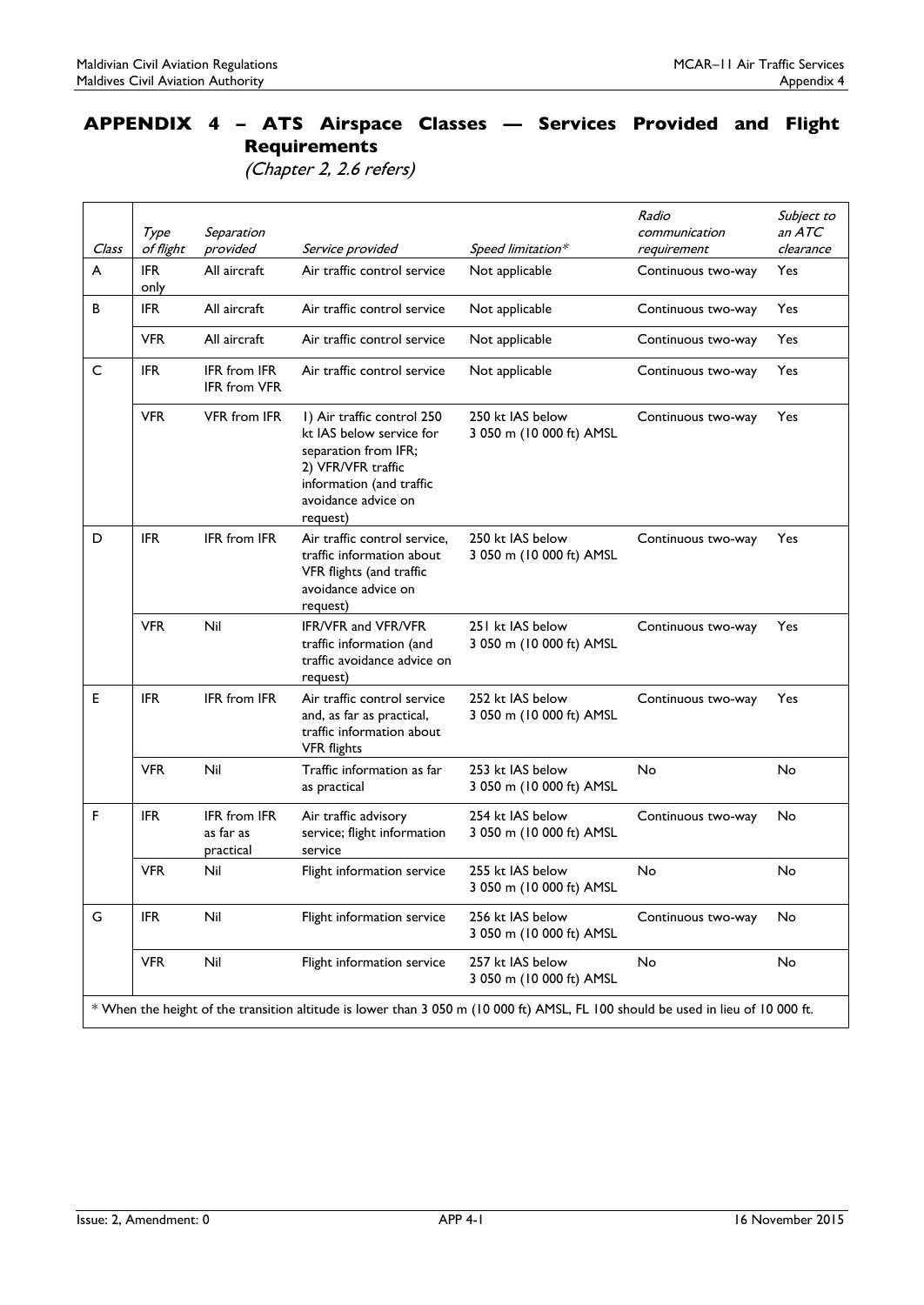## APPENDIX 5 - Aeronautical Data Quality Requirements

#### Table 1. Latitude and Longitude

| Latitude and Longitude                                                                                       | Accuracy Data type        | Integrity<br>Classification |
|--------------------------------------------------------------------------------------------------------------|---------------------------|-----------------------------|
| Flight information region boundary points                                                                    | 2 km declared             | routine                     |
| P, R, D area boundary points (outside CTA/CTR boundaries)                                                    | 2 km declared             | routine                     |
| P, R, D area boundary points (inside CTA/CTR boundaries)                                                     | 100 m calculated          | essential                   |
| CTA/CTR boundary points                                                                                      | 100 m calculated          | essential                   |
| En-route navaids and fixes, holding, STAR/SID points                                                         | 100 m surveyed/calculated | essential                   |
| Obstacles in Area I (the entire State territory)                                                             | 50 m surveyed             | routine                     |
| Obstacles in Area 2 (the part outside the aerodrome/heliport<br>boundary)                                    | 5 m surveyed              | essential                   |
| Final approach fixes/points and other essential fixes/points comprising<br>the instrument approach procedure | 3 m surveyed/calculated   | essential                   |

- Note 1 See MCAR-15, Appendix 5 for graphical illustrations of the obstacle data collection surfaces and criteria used to identify obstacles in the defined areas.
- Note 2 In those portions of Area 2 where flight operations are prohibited due to very high terrain or other local restrictions and/or regulations, obstacles are to be collected in accordance with the Area 1 numerical requirements specified in MCAR-15, Appendix 5, Table A5-2.

#### Table 2 – Elevation/altitude/height

|                                                                             |                                        | Integrity      |
|-----------------------------------------------------------------------------|----------------------------------------|----------------|
| Elevation/altitude/height                                                   | Accuracy Data type                     | Classification |
| Threshold crossing height (Reference datum height), precision<br>approaches | 0.5 m calculated                       | critical       |
| Obstacle clearance altitude/height (OCA/H)                                  | as specified in PANS-OPS<br>(Doc 8168) | essential      |
| Obstacles in Area I (the entire State territory), elevations                | 30 m surveyed                          | routine        |
| Obstacles in Area 2 (the part outside the aerodrome/heliport<br>boundary)   | 3 m surveyed                           | essential      |
| Distance measuring equipment (DME), elevation                               | 30 m (100 ft) surveyed                 | essential      |
| Instrument approach procedures altitude                                     | as specified in PANS-OPS<br>(Doc 8168) | essential      |
| Minimum altitudes                                                           | 50 m calculated                        | routine        |

Note 1 – See MCAR-15, Appendix 5 for graphical illustrations of the obstacle data collection surfaces and criteria used to identify obstacles in the defined areas.

Note 2 – In those portions of Area 2 where flight operations are prohibited due to very high terrain or other local restrictions and/or regulations, obstacles are to be collected in accordance with the Area 1 numerical requirements specified in MCAR-15, Appendix 5, Table A5-2.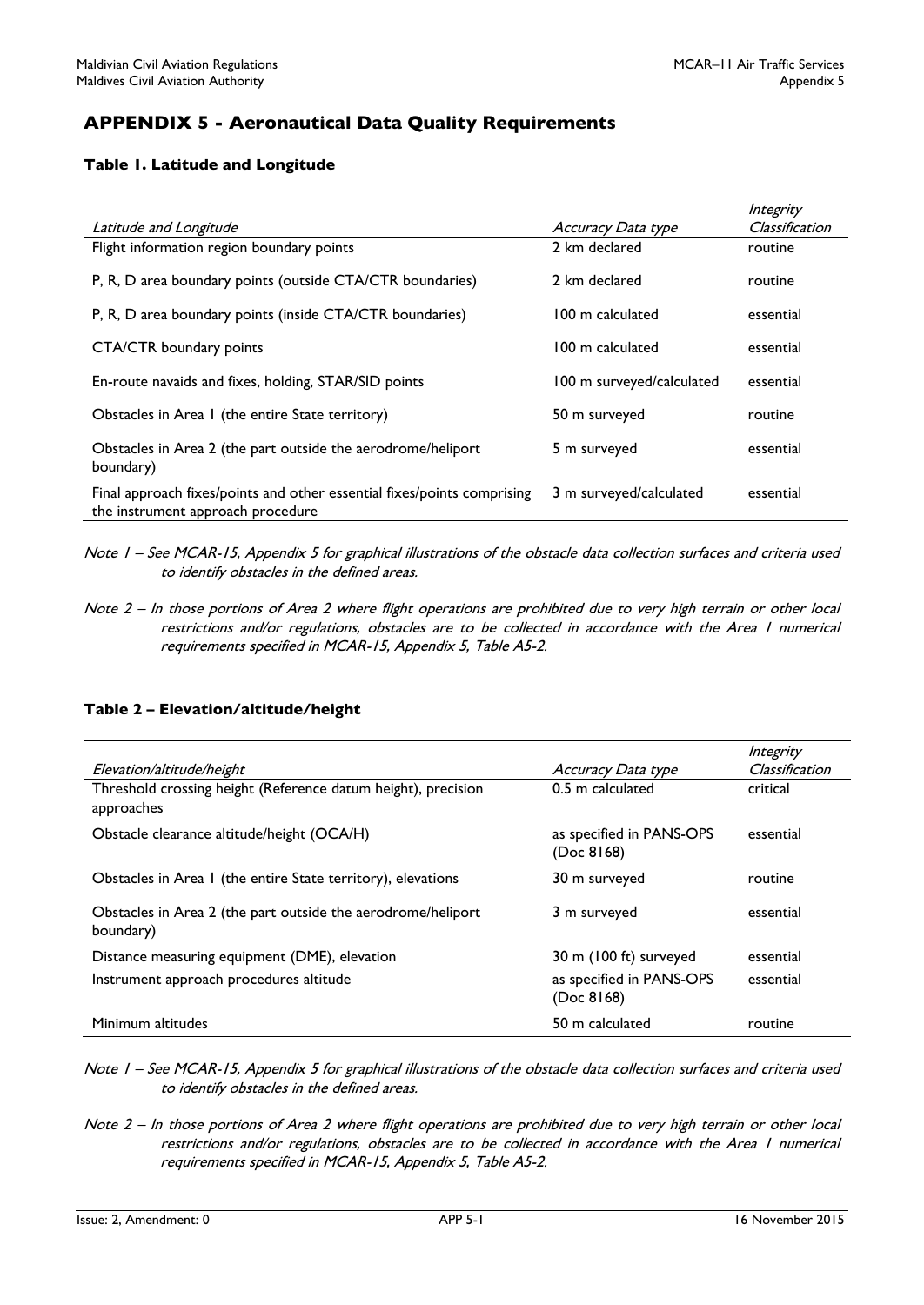#### Table 3 – Declination and magnetic variation

| Declination/variation                                     | Accuracy Data type | Integrity<br>Classification |
|-----------------------------------------------------------|--------------------|-----------------------------|
| VHF NAVAID station declination used for technical line-up | l degree surveyed  | essential                   |
| NDB NAVAID magnetic variation                             | l degree surveyed  | routine                     |

#### Table 4 – Bearing

| Elevation/altitude/height                                                 | Accuracy Data type      | Integrity<br>Classification |
|---------------------------------------------------------------------------|-------------------------|-----------------------------|
| Airway segments                                                           | I/I0 degree calculated  | routine                     |
| Bearing used for the formation of an en-route and of a terminal fix       | 1/10 degree calculated  | routine                     |
| Terminal arrival/departure route segments                                 | 1/10 degree calculated  | routine                     |
| Bearing used for the formation of an instrument approach procedure<br>fix | I/100 degree calculated | essential                   |

#### Table 5 – Length/distance/dimension

|                                                                                        |                     | Integrity      |
|----------------------------------------------------------------------------------------|---------------------|----------------|
| Length/distance/dimension                                                              | Accuracy Data type  | Classification |
| Airway segments length                                                                 | 1/10 km calculated  | routine        |
| Distance used for the formation of an en-route fix                                     | 1/10 km calculated  | routine        |
| Terminal arrival/departure route segments length                                       | 1/100 km calculated | essential      |
| Distance used for the formation of a terminal and instrument<br>approach procedure fix | 1/100 km calculated | essential      |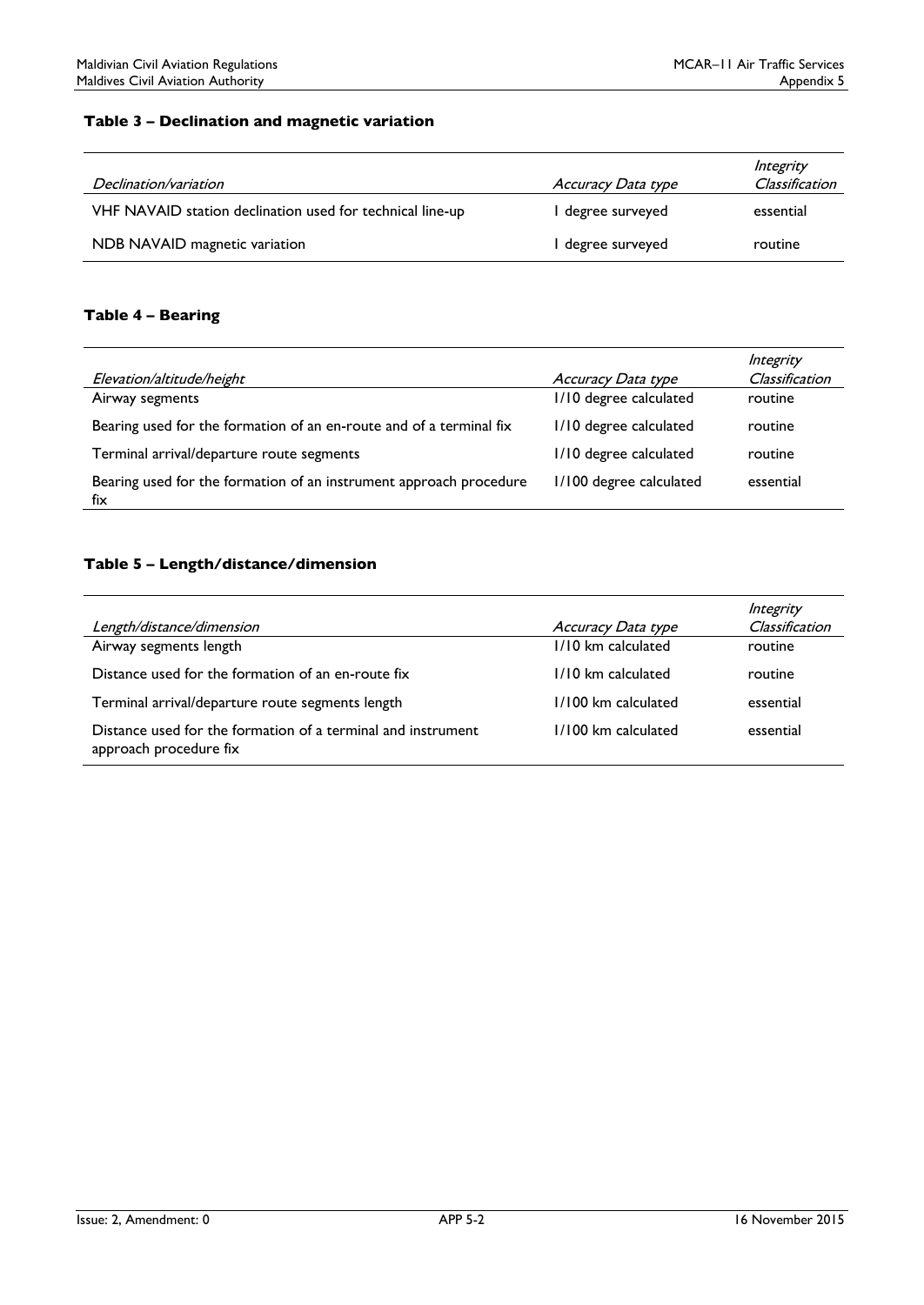# ATTACHMENT A – Material Relating to a Method of Establishing ATS Routes Defined by VOR

(Paragraph 2.7.1 and Section 2.12 refer)

### 1. Introduction

- 1.1 The guidance material in this Attachment results from comprehensive studies, carried out in Europe in 1972 and the United States in 1978, which were in general agreement.
- Note Details of the European studies are contained in Circular 120 Methodology for the Derivation of Separation Minima Applied to the Spacing between Parallel Tracks in ATS Route Structures.
- 1.1.2 In applying the guidance material in 3 and 4, it should be recognized that the data on which it is based are generally representative of navigation using VOR meeting the full requirements of Doc 8071 — Manual on Testing of Radio Navigation Aids, Volume I. Any additional factors, such as those due to particular operational requirements, frequency of aircraft passings or information available regarding the actual track-keeping performance of aircraft within a given portion of airspace should be taken into account.
- 1.1.3 Attention is also invited to the basic assumptions in 4.2 and to the fact that the values given in 4.1 represent a conservative approach. Before applying these values, account should therefore be taken of any practical experience gained in the airspace under consideration, as well as the possibility of achieving improvements in the overall navigation performance of aircraft.
- 1.4 I ICAO shall be fully informed of the results of the application of this guidance material.

## 2. Determination of VOR System Performance Values

The large variability of the values which are likely to be associated with each of the factors that make up the total VOR system, and the limitation of presently available methods to measure all these effects individually with the required precision, have led to the conclusion that an assessment of the total system error provides a more realistic method for determining the VOR system performance. The material contained in 3 and 4 should be applied only after study of Circular 120 especially with respect to the environmental conditions.

Note – Guidance material on overall VOR system accuracy is also contained in ICAO Annex 10, Volume I, and Attachment C.

#### 3. Determination of Protected Airspace along VOR-Defined Routes

- Note 1 The material of this section has not been derived by means of the collision-risk/target level of safety method.
- Note 2 The word "containment" as used in this section is intended to indicate that the protected airspace provided will contain the traffic for 95 per cent of the total flying time (i.e.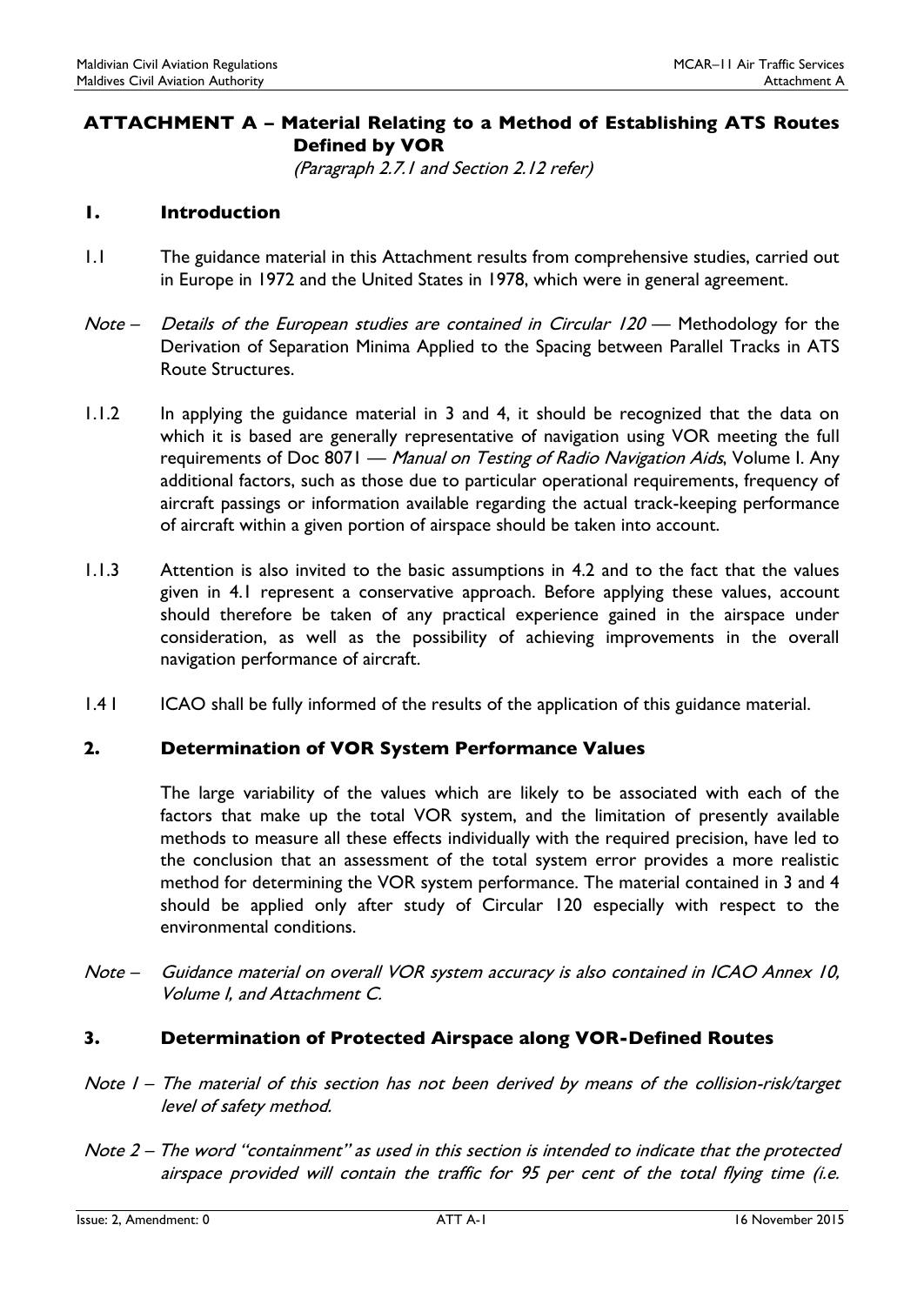accumulated over all aircraft) for which the traffic operates along the route in question. Where, for example 95 per cent containment is provided, it is implicit that for 5 per cent of the total flying time traffic will be outside the protected airspace. It is not possible to quantify the maximum distance which such traffic is likely to deviate beyond the protected airspace.

- 3.1 For VOR-defined routes where radar or ADS-B is not used to assist aircraft in remaining within the protected airspace, the following guidance is provided. However, when the lateral deviations of aircraft are being controlled with the aid of radar or ADS-B monitoring, the size of the protected airspace required may be reduced, as indicated by practical experience gained in the airspace under consideration.
- 3.2 As a minimum, protection against activity in airspace adjacent to the routes should provide 95 per cent containment.
- 3.3 The work described in Circular 120 indicates that a VOR system performance based on the probability of 95 per cent containment would require the following protected airspace around the centre line of the route to allow for possible deviations:
	- VOR routes with 93 km (50 NM) or less between VORs: ±7.4 km (4 NM);

- VOR routes with up to 278 km (150 NM) between VORs: ±7.4 km (4 NM) up to 46 km (25 NM) from the VOR then expanding protected airspace up to  $\pm$ 11.1 km (6 NM) at 139 km (75 NM) from the VOR.





- 3.4 For delineating the protected airspace the following values should be used:
	- for segments with 93 km (50 NM) or less between VORs, use the values in line A of the table below;
	- for segments with more than 93 km (50 NM) and less than 278 km (150 NM) between the VORs use the values given in line A of the table up to 46 km (25 NM), then expand linearly to the value given in line B at 139 km (75 NM) from the VOR.

| Percentage containment |       |       |       |       |       |       |
|------------------------|-------|-------|-------|-------|-------|-------|
|                        | 95    | 96    | 97    | 98    | 99    | 99.5  |
| $A$ (km)               | ±7.4  | ±7.4  | ±8.3  | ±9.3  | ±10.2 | ±11.1 |
| (NM)                   | ±4.0  | ±4.0  | ±4.5  | ±5.0  | ±5.5  | ±6.0  |
| $B$ (km)               | ±11.1 | ±11.1 | ±12.0 | ±12.0 | ±13.0 | ±15.7 |
| (NM)                   | ±6.0  | ±6.0  | ±6.5  | ±6.5  | ±7.0  | ±8.5  |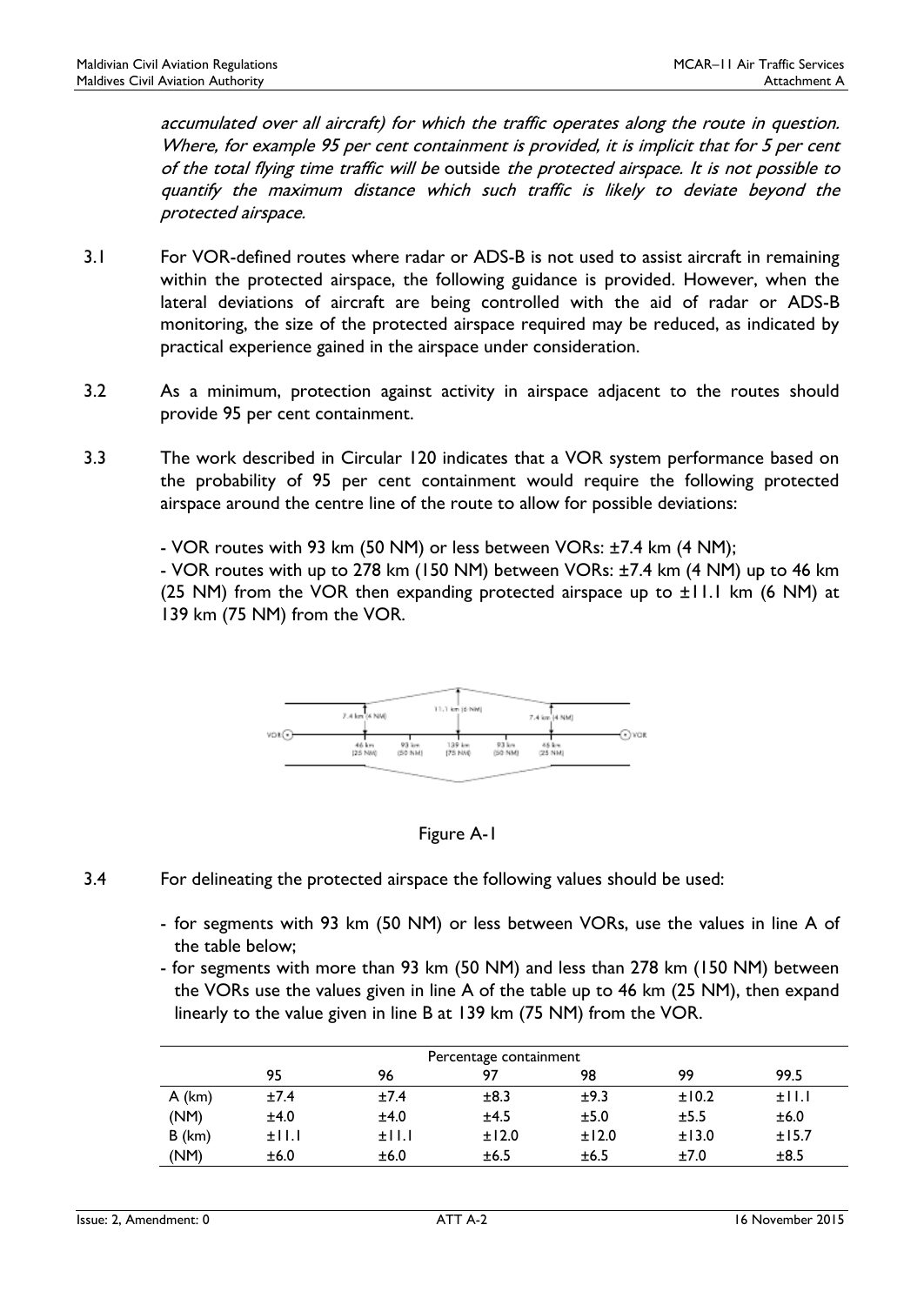For example, the protected area for a route of 222 km (120 NM) between VORs and for which 99.5 per cent containment is required should have the following shape:



Figure A-2

- 3.5 If two segments of a VOR-defined ATS route intersect at an angle of more than 25 degrees, additional protected airspace should be provided on the outside of the turn and also on the inside of the turn as necessary. This additional space is to act as a buffer for increased lateral displacement of aircraft, observed in practice, during changes of direction exceeding 25 degrees. The amount of airspace added varies with the angle of intersection. The greater the angle, the greater the additional airspace to be used. Guidance is provided for protected airspace required at turns of no more than 90 degrees. For the exceptional circumstances which require an ATS route with a turn of more than 90 degrees, States should ensure that adequate protected airspace is provided on both the inside and outside of such turns.
- 3.6 The following examples have been synthesized from the practices of two States which use templates to facilitate the diagramming of airspace for planning purposes. Design of the turning area templates took into account factors such as aircraft speed, bank angle in turns, probable wind velocity, position errors, pilot delays and an intercept angle of at least 30 degrees to achieve the new track, and provides at least 95 per cent containment.
- 3.7 A template was used to establish the additional airspace required on the outside of turns to contain aircraft executing turns of 30, 45, 60, 75 and 90 degrees. The simplified figures below represent the outer limits of this airspace with the fairing curves removed to allow easy construction. In each case, the additional airspace is shown for aircraft flying in the direction of the large arrow. Where routes are used in both directions, the same additional airspace should be provided on the other outside boundary.
- 3.8 Figure A-3 illustrates the application of two segments intersecting at a VOR, at an angle of 60 degrees.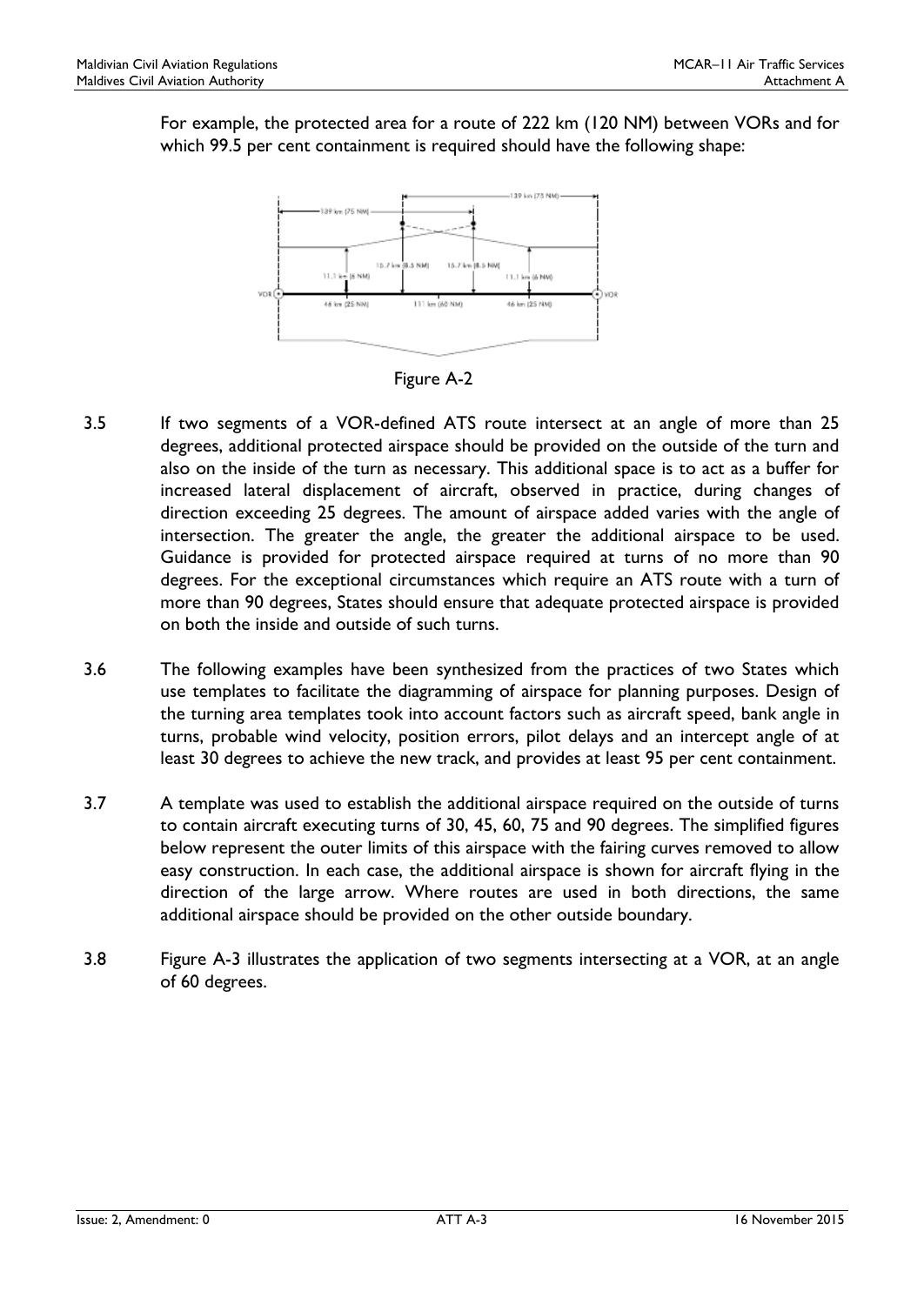

Figure A-3

3.9 Figure A-4 illustrates the application for two segments meeting at a VOR intersection at an angle of 60 degrees beyond the point where boundary splay is required in order to comply with 3.3 and Figure A-1.





3.10 The following table outlines the distances to be used in sample cases when providing additional protected airspace for route segments at and below FL 450, intersecting at a VOR or meeting at a VOR intersection not more than 139 km (75 NM) from each VOR.

|                     | Angle of intersection | $30^{\circ}$ | $45^\circ$ | $60^\circ$ | $75^\circ$      | $90^{\circ}$ |
|---------------------|-----------------------|--------------|------------|------------|-----------------|--------------|
| <b>VOR</b>          |                       |              |            |            |                 |              |
| *Distance "A"       | (km)                  | 5            | 9          | 13         | 17              | 21           |
|                     | (NM)                  | 3            | 5          | 7          | 9               | Н            |
| *Distance "B"       | (km)                  | 46           | 62         | 73         | 86              | 92           |
|                     | (NM)                  | 25           | 34         | 40         | 46              | 50           |
| <i>Intersection</i> |                       |              |            |            |                 |              |
| *Distance "A"       | (km)                  | 7            | П          | 17         | 23              | 29           |
|                     | (NM)                  | 4            | 6          | 9          | $\overline{13}$ | 16           |

Note – Refer to Figures A-3 and A-4.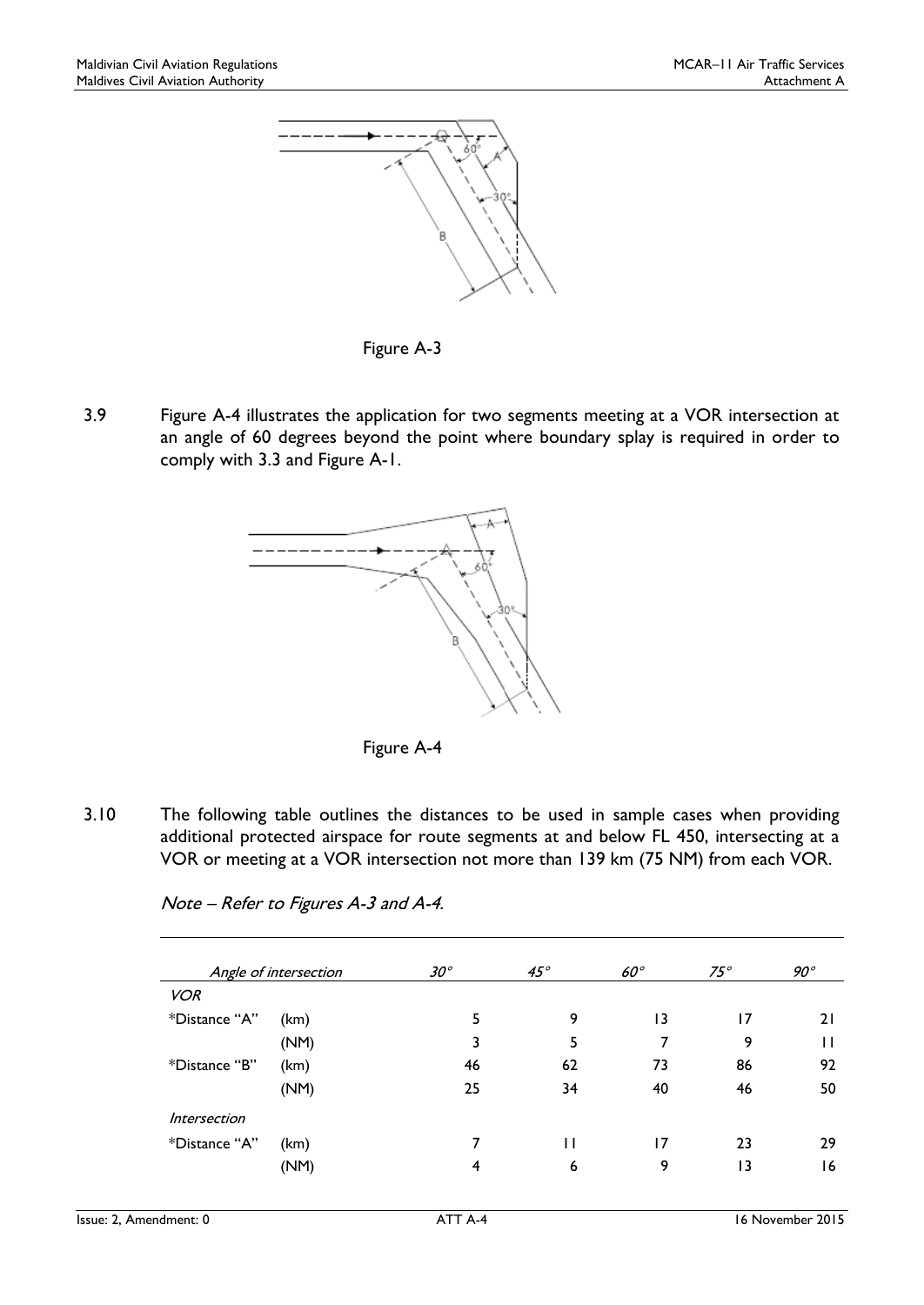\*Distances are rounded up to the next whole kilometer/nautical mile.

3.11 Figure A-5 illustrates a method to construct the required additional protected airspace on the inside of turns for turns of 90 degrees or less:

> Locate a point on the airway centre line, equal to the radius of turn plus the along-track tolerance prior to the nominal turning point.

> From this point, drop a perpendicular line to intersect the edge of the airway on the inside of the turn. From this point on the inner edge of the airway, construct a line to intersect the airway centre line beyond the turn at an angle of half of the angle of turn.

> The resulting triangle on the inside of the turn depicts the additional airspace which should be protected for the change of direction. For any turn of 90 degrees or less, the extra space on the inside will serve for aircraft approaching the turn from either direction.

- Note 1 Criteria for the calculation of the along-track tolerance are contained in PANS-OPS (Doc 8168), Volume II, Part III, Appendix to Chapter 31.
- Note 2 Guidance on the calculation of radius of turn is provided in Section 7.



Figure A-5

- 3.12 For turns at VOR intersections, the principles of construction for extra airspace on the inside of a turn as described in 3.11 can be applied. Depending on the distance of the intersection from one or both VORs, one or both airways may have a splay at the intersection. Depending upon the situation, the extra airspace may be inside, partially inside, or outside of the 95 per cent containment. If the route is used in both directions, the construction should be completed separately for each direction.
- 3.13 Measured data for routes longer than 278 km (150 NM) between VORs are not yet available. To determine protected airspace beyond 139 km (75 NM) from the VOR, the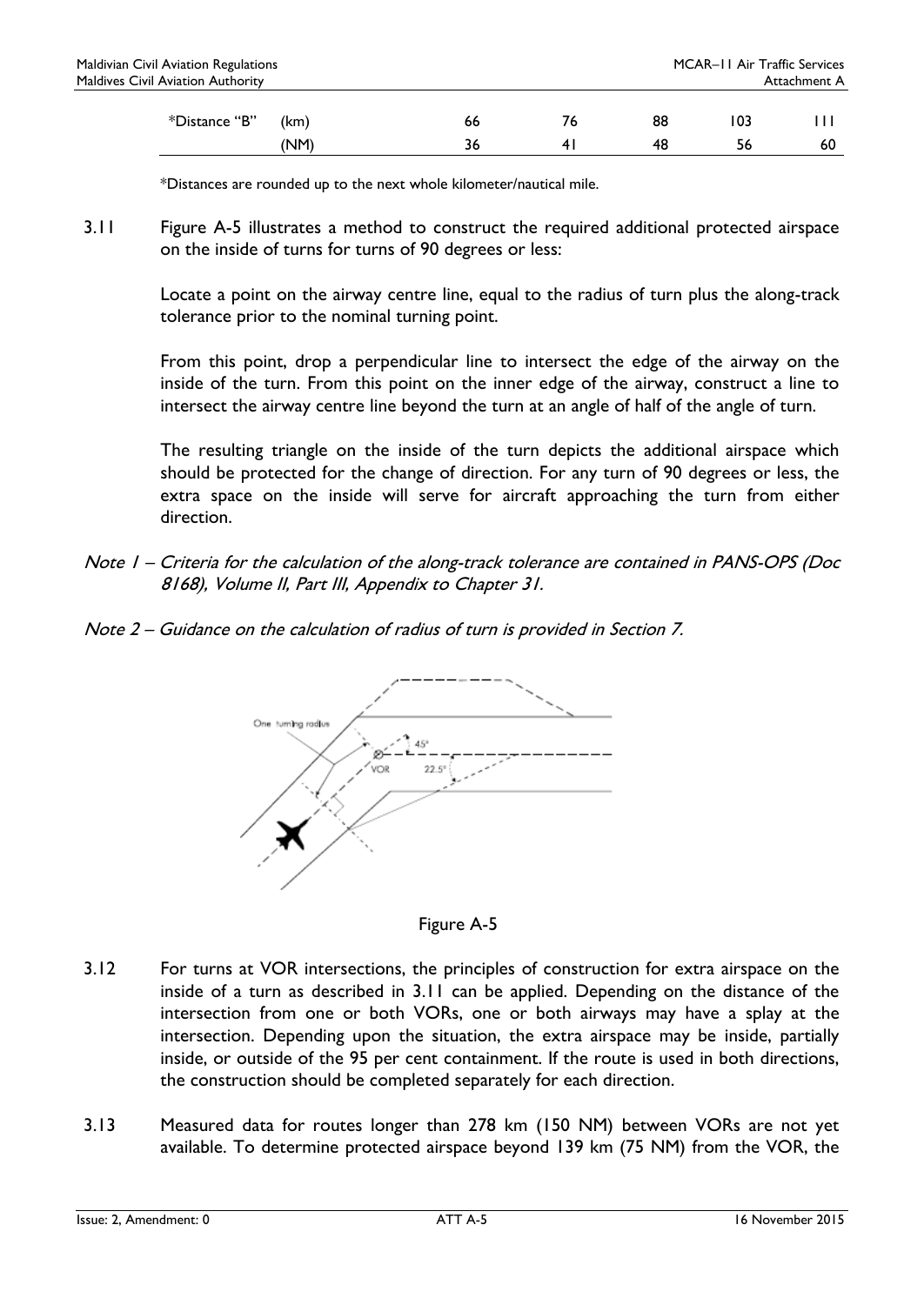use of an angular value of the order of 5 degrees as representing the probable system performance would appear satisfactory. The following figure illustrates this application.



Figure A-6

# 4. Spacing of Parallel Routes Defined by VORs

- Note The material of this section has been derived from measured data using the collisionrisk/target level of safety method.
- 4.1 The collision risk calculation, performed with the data of the European study mentioned in 1.1 indicates that, in the type of environment investigated, the distance between route centre lines (S in Figure A-7) for distances between VORs of 278 km (150 NM) or less should normally be a minimum of:
	- a) 33.3 km (18 NM) for parallel routes where the aircraft on the routes fly in opposite direction; and
	- b) 30.6 km (16.5 NM) for parallel routes where the aircraft on the two routes fly in the same direction.



Figure A-7

- Note Two route segments are considered parallel when:
	- they have about the same orientation, i.e. the angular difference does not exceed 10 degrees;
	- they are not intersecting, i.e. another form of separation must exist at a defined distance from the intersection;
	- traffic on each route is independent of traffic on the other route, i.e. it does not lead to restrictions on the other route.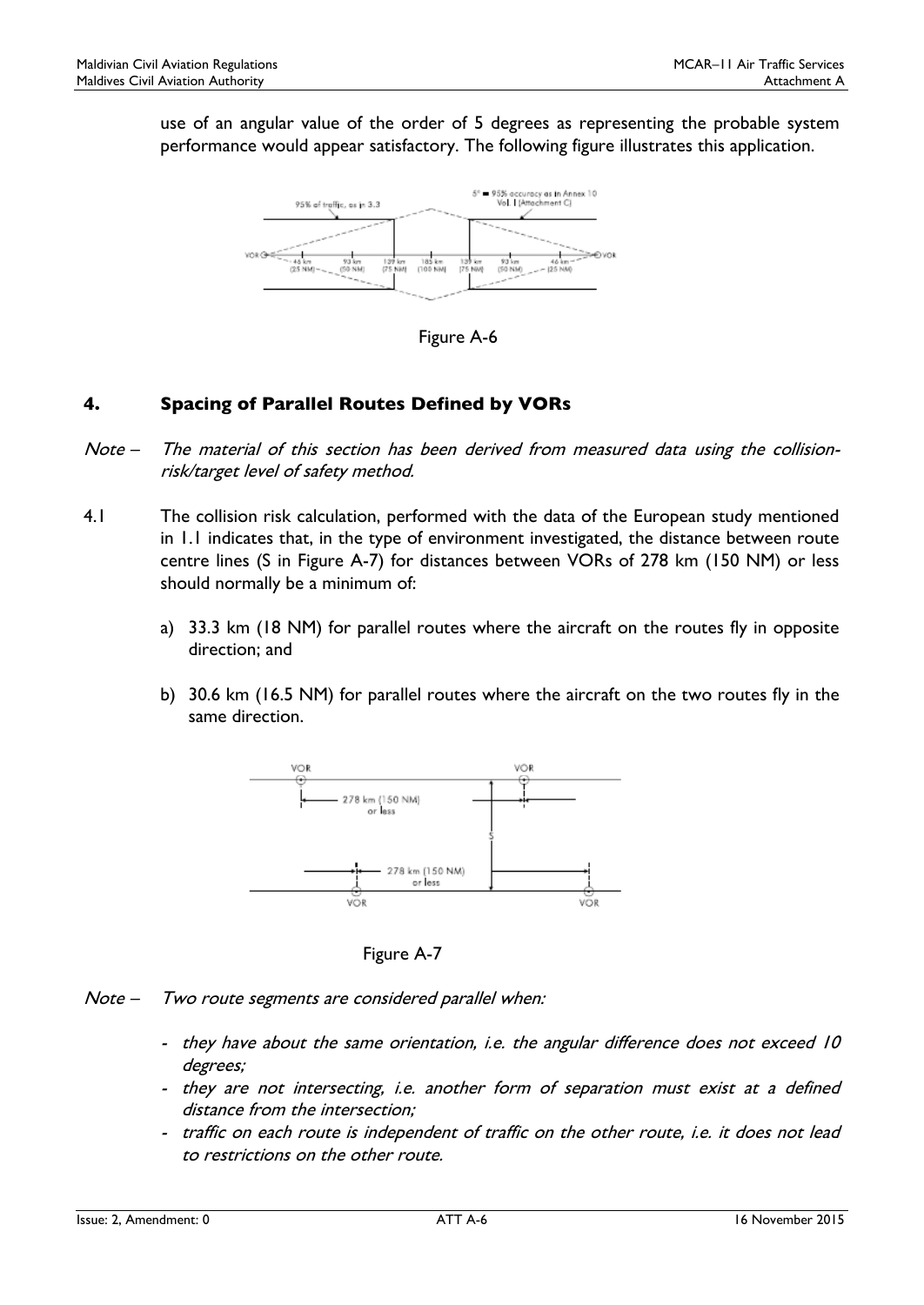- 4.2 This spacing of parallel routes assumes:
	- a) aircraft may either during climb or descent or during level flight be at the same flight levels on the two routes;
	- b) traffic densities of 25 000 to 50 000 flights per busy two-month period;
	- c) VOR transmissions which are regularly flight checked in accordance with Doc 8071 Manual on Testing of Radio Navigation Aids, Volume I, and have been found to be satisfactory in accordance with the procedures in that document for navigational purposes on the defined routes; and
	- d) no real-time radar or ADS-B monitoring or control of the lateral deviations is exercised.
- 4.3 Preliminary work indicates that, in the circumstances described in a) to c) below, it may be possible to reduce the minimum distance between routes. However, the figures given have not been precisely calculated and in each case a detailed study of the particular circumstances is essential:
	- a) if the aircraft on adjacent routes are not assigned the same flight levels, the distance between the routes may be reduced; the magnitude of the reduction will depend on the vertical separation between aircraft on the adjacent tracks and on the percentage of climbing and descending traffic, but is not likely to be more than 5.6 km (3 NM);
	- b) if the traffic characteristics differ significantly from those contained in Circular 120, the minima contained in 4.1 may require adjustment. For example, for traffic densities of about 10 000 flights per busy two-month period a reduction of 900 to 1 850 m (0.5 to 1.0 NM) may be possible;
	- c) the relative locations of the VORs defining the two tracks and the distance between the VORs will have an effect on the spacing, but this has not been quantified.
- 4.4 Application of radar or ADS-B monitoring and control of the lateral deviations of the aircraft may have a large effect on the minimum allowable distance between routes. Studies on the effect of radar monitoring indicate that:
	- further work is necessary before a fully satisfactory mathematical model can be developed;
	- any reduction of separation is closely related to:
	- traffic (volume, characteristics);
	- coverage and data processing, availability of an automatic alarm;
	- monitoring continuity;
	- sector workload; and
	- radiotelephony quality.

According to these studies and taking into account the experience some States have accumulated over many years with parallel route systems under continuous radar control, it can be expected that a reduction to the order of 15 to 18.5 km (8 to 10 NM), but most probably not less than 13 km (7 NM), may be possible as long as radar monitoring workload is not increased substantially by that reduction. Actual operations of such systems using reduced lateral spacing have shown that: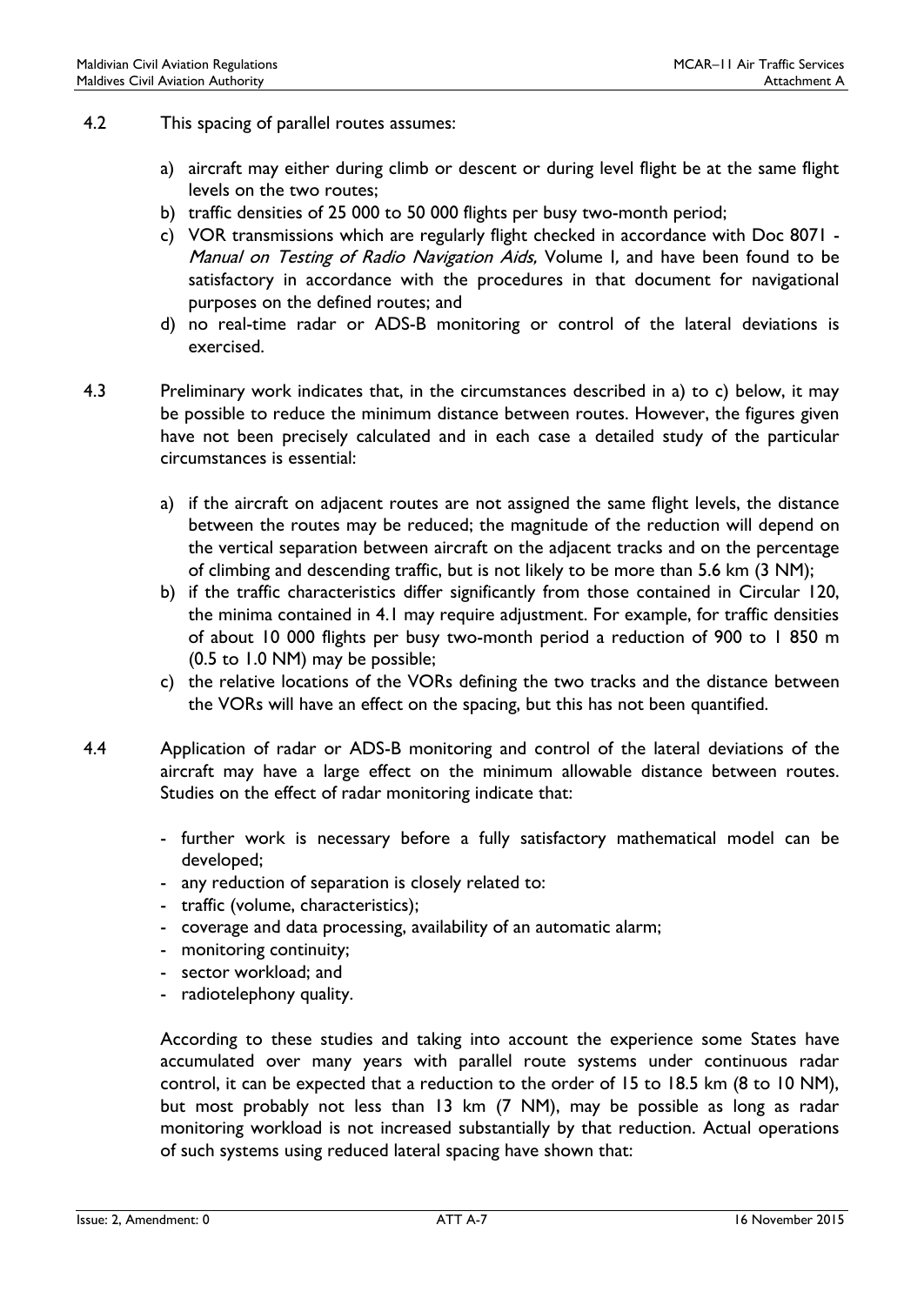- it is very important to define and publish change-over points (see also 6);
- large turns should be avoided when possible; and
- where large turns cannot be avoided, required turn profiles should be defined for turns larger than 20 degrees.

Even where the probability of total radar or ADS-B failure is very small, procedures to cover that case should be considered.

## 5. Spacing of Adjacent VOR-Defined Routes that are not Parallel

- Note I The material of this section is intended to provide guidance for situations where nonintersecting VOR-defined routes are adjacent and have an angular difference exceeding 10 degrees.
- Note 2 The material of this section has not been derived by means of the collision-risk/target level of safety method.
- 5.1 For adjacent non-intersecting VOR-defined routes that are not parallel, the collisionrisk/target level of safety method is not, at its present state of development, fully appropriate. For this reason use should be made of the material in 3.
- 5.2 The protected airspace between such routes should not be less than that which will provide, without overlap, the 99.5 per cent containment values given in the table in 3.4 (see example in Figure A-8).
- 5.3 Where there is an angular difference of more than 25 degrees between route segments, additional protected airspace, as indicated in 3.5 to 3.10, should be provided.





# 6. Change-Over Points for VORS

6.1 When considering the establishment of points for changeover from one VOR to another for primary navigational guidance on VOR-defined ATS routes, States should bear in mind that: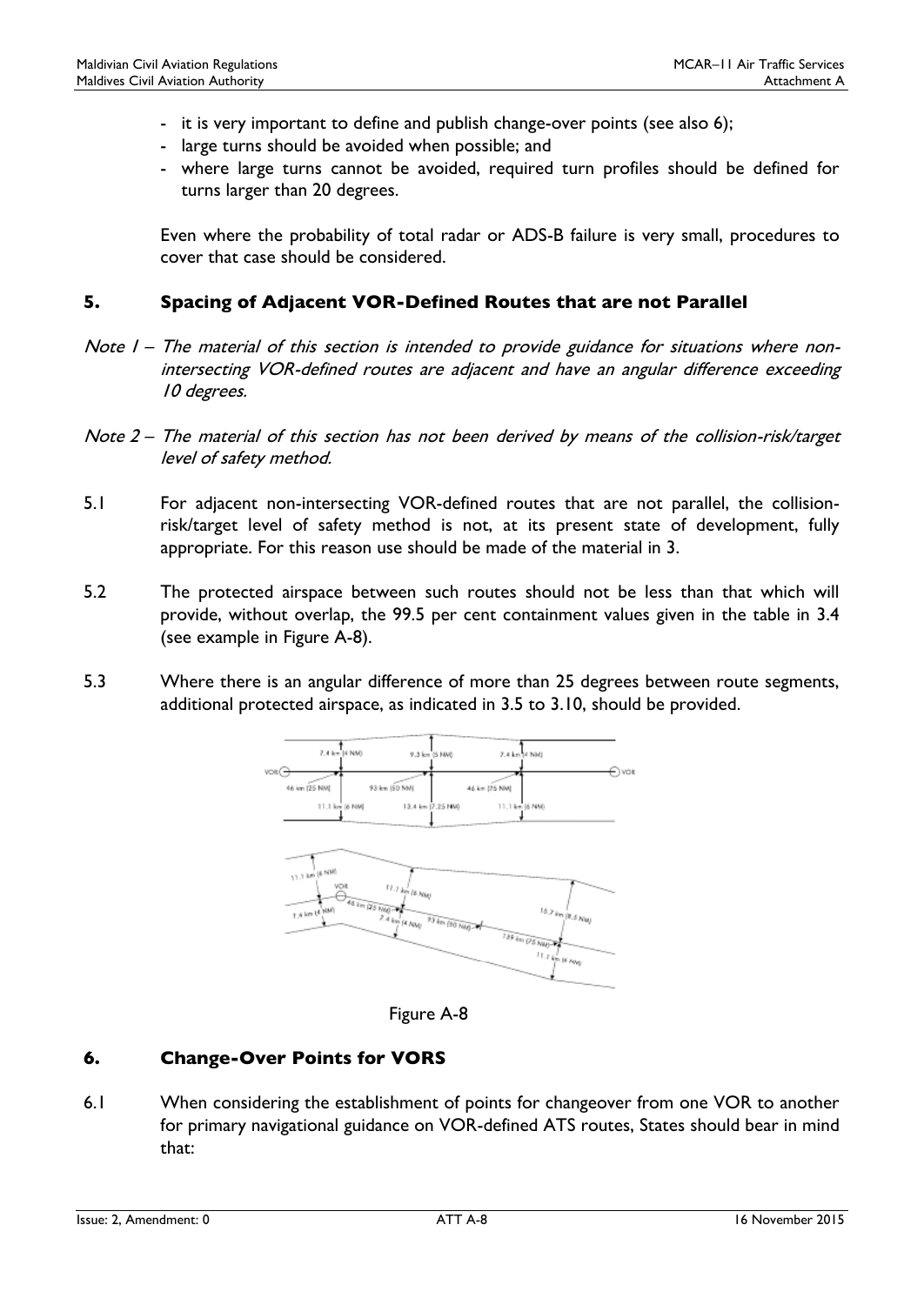- a) the establishment of change-over points should be made on the basis of performance of the VOR stations concerned, including an evaluation of the interference protection criteria. The process should be verified by flight checking (see Doc 8071, Volume I, Part II);
- b) where frequency protection is critical, flight inspection should be undertaken at the highest altitudes to which the facility is protected.
- 6.2 Nothing in 6.1 should be interpreted as placing a restriction on the service ranges of VOR installations meeting the specifications in ICAO Annex 10, Volume I, 3.3.

# 7. Calculation of Radius of Turn

- 7.1 The method used to calculate turn radii and the turn radii indicated below are applicable to aircraft performing a constant radius turn. The material has been derived from the turn performance criteria developed for RNP 1 ATS routes and can be used in the construction of the required additional protected airspace on the inside of turns also for ATS routes other than those defined by VOR.
- 7.2 Turn performance is dependent on two parameters ground speed and bank angle. Due to the effect of the wind component changing with the change of heading, the ground speed and hence bank angle will change during a constant radius turn. However, for turns not greater than approximately 90 degrees and for the speed values considered below, the following formula can be used to calculate the achievable constant radius of turn, where the ground speed is the sum of the true airspeed and the wind speed:

Radius of turn  $=$  (Ground speed)<sup>2</sup> Constant 'G' x Tan (bank angle)

- 7.3 The greater the ground speed, the greater will be the required bank angle. To ensure that the turn radius is representative for all foreseeable conditions, it is necessary to consider extreme parameters. A true airspeed of 1 020 km/h (550 kt) is considered probably the greatest to be encountered in the upper levels. Combined with maximum anticipated wind speeds in the medium and upper flight levels of 370 km/h (200 kt) [99.5 per cent values based on meteorological data], a maximum ground speed of 1 400 km/h (750 kt) should be considered. Maximum bank angle is very much a function of individual aircraft. Aircraft with high wing loadings flying at or near their maximum flight level are highly intolerant of extreme angles. Most transport aircraft are certified to fly no slower than 1.3 times their stall speed for any given configuration. Because the stall speed rises with TAN (bank angle), many operators try not to cruise below 1.4 times the stall speed to protect against gusts or turbulence. For the same reason, many transport aircraft fly at reduced maximum angles of bank in cruise conditions. Hence, it can be assumed that the highest bank angle which can be tolerated by all aircraft types is in the order of 20 degrees.
- 7.4 By calculation, the radius of turn of an aircraft flying at 1 400 km/h (750 kt) ground speed, with a bank angle of 20 degrees, is 22.51 NM (41.69 km). For purposes of expediency, this has been reduced to 22.5 NM (41.6 km). Following the same logic for the lower airspace, it is considered that up to FL 200 (6 100 m) the maximum figures to be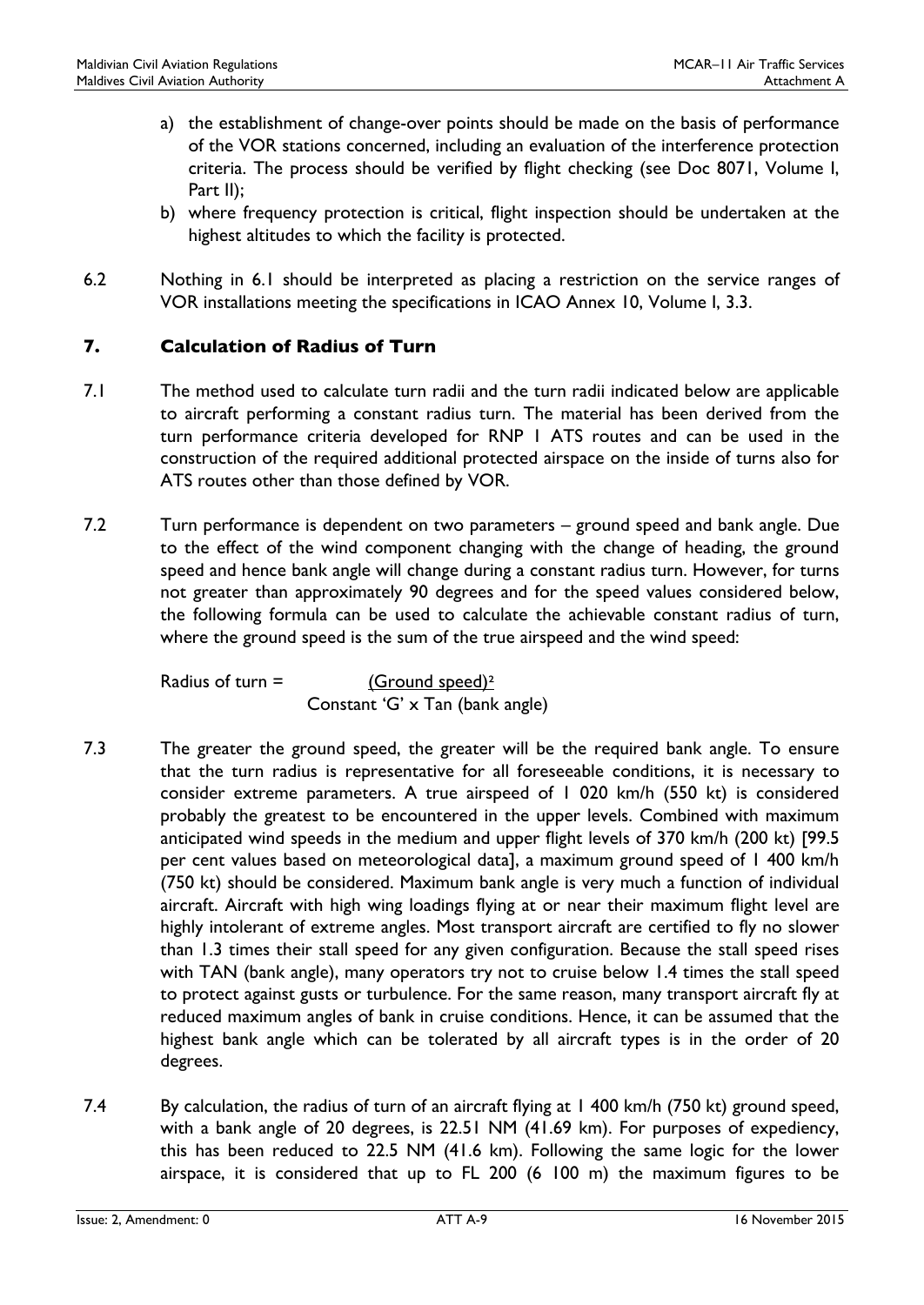encountered are a true airspeed of 740 km/h (400 kt), with a tailwind of 370 km/h (200 kt). Keeping the maximum bank angle of 20 degrees, and following the same formula, the turn would be defined along a radius of 14.45 NM (26.76 km). For expediency, this figure may be rounded up to 15 NM (27.8 km).

7.5 Given the above, the most logical break point between the two ground speed conditions is between FL 190 (5 800 m) and FL 200 (6 100 m). In order to encompass the range of turn anticipation algorithms used in current flight management systems (FMS) under all foreseeable conditions, the turn radius at FL 200 and above should be defined as 22.5 NM (41.6 km) and at FL 190 and below as 15 NM (27.8 km)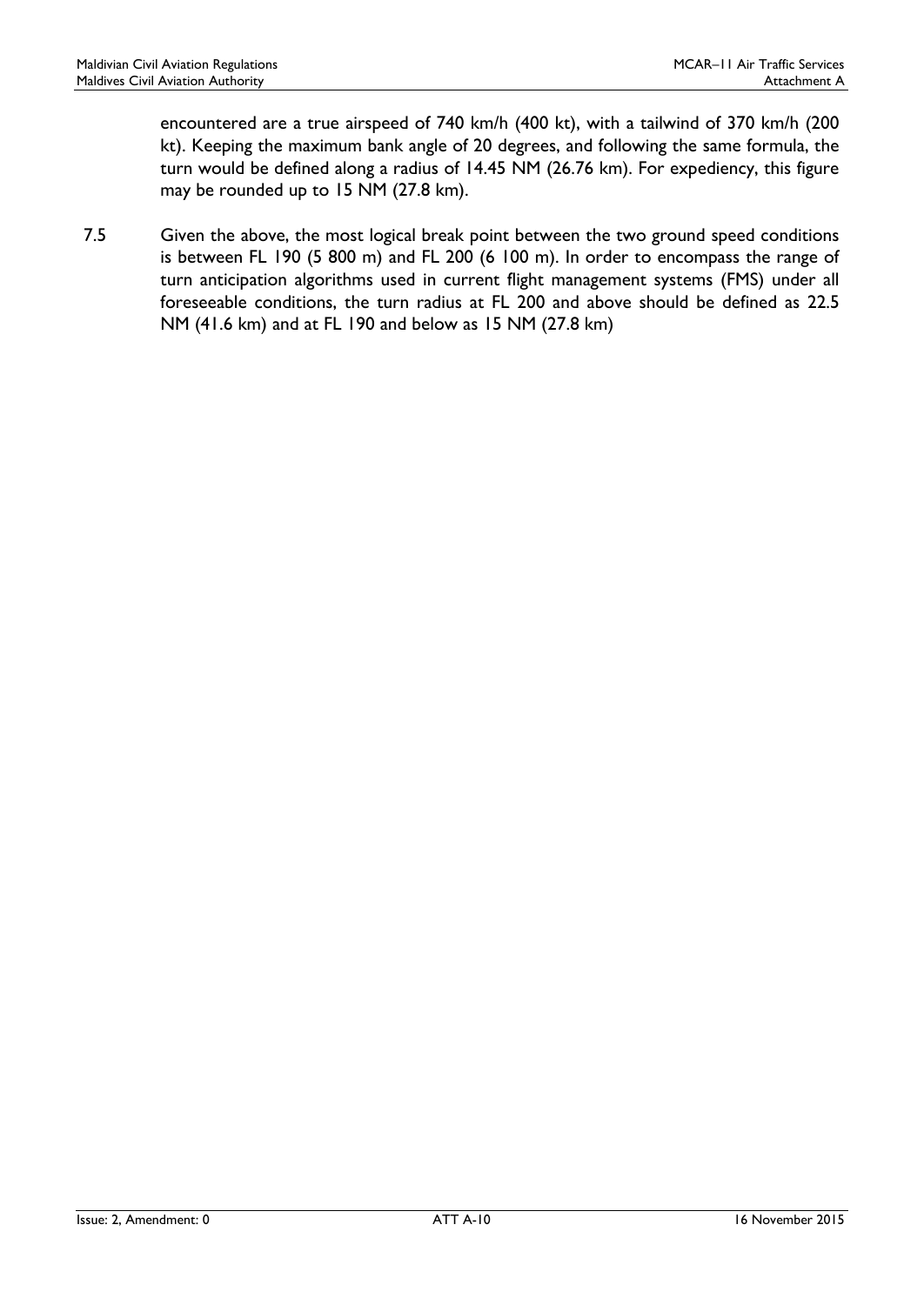# ATTACHMENT B – Traffic Information Broadcasts by Aircraft (TIBA) and Related Operating Procedures

(See Chapter 4, 4.2.2, Note 2)

## 1. Introduction and Applicability of Broadcasts

- 1.1 Traffic information broadcasts by aircraft are intended to permit reports and relevant supplementary information of an advisory nature to be transmitted by pilots on a designated VHF radiotelephone (RTF) frequency for the information of pilots of other aircraft in the vicinity.
- 1.2 TIBAs should be introduced only when necessary and as a temporary measure.
- 1.3 The broadcast procedures should be applied in designated airspace where:
	- a) there is a need to supplement collision hazard information provided by air traffic services outside controlled airspace; or
	- b) there is a temporary disruption of normal air traffic services.
- 1.4 Such airspaces should be identified by the CAA for provision of air traffic services within these airspaces, if necessary with the assistance of the appropriate ICAO Regional Office(s), and duly promulgated in aeronautical information publications or NOTAM, together with the VHF RTF frequency, the message formats and the procedures to be used. Where, in the case of 1.3 a), more than one State is involved, the airspace should be designated on the basis of regional air navigation agreements and promulgated in Doc 7030.
- 1.5 Reviewing of the applicability in a designated airspace by the ANSP (s), should be carried out with intervals not exceeding 12 months.

## 2. Details of Broadcasts

#### 2.1 VHF RTF FREQUENCY TO BE USED

- 2.1.1 The VHF RTF frequency to be used should be determined and promulgated on a regional basis. However, in the case of temporary disruption occurring in controlled airspace, the States responsible may promulgate, as the VHF RTF frequency to be used within the limits of that airspace, a frequency used normally for the provision of air traffic control service within that airspace.
- 2.1.2 Where VHF is used for air-ground communications with ATS and an aircraft has only two serviceable VHF sets, one should be tuned to the appropriate ATS frequency and the other to the TIBA frequency.

#### 2.2 LISTENING WATCH

A listening watch should be maintained on the TIBA frequency 10 minutes before entering the designated airspace until leaving this airspace. For an aircraft taking off from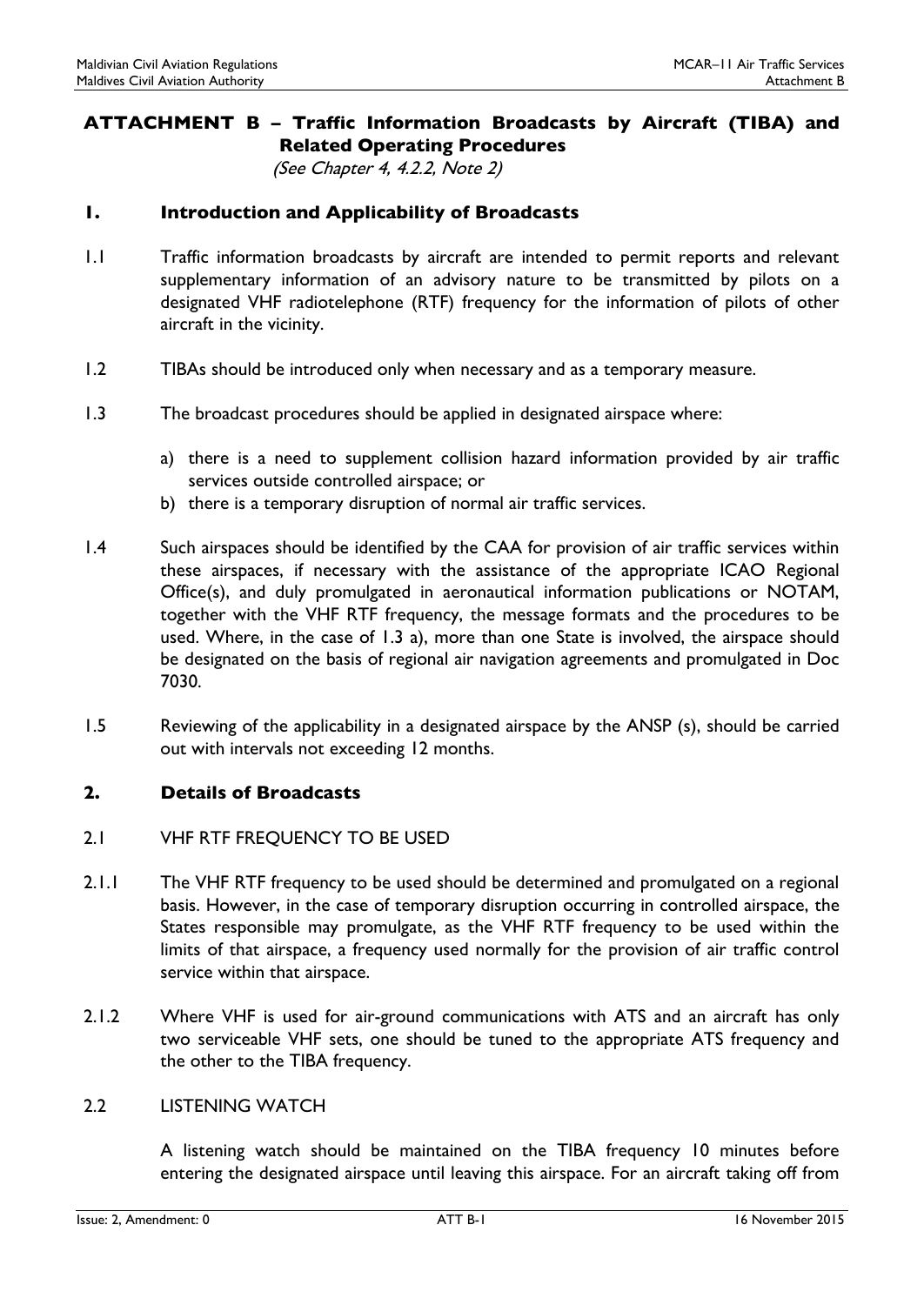an aerodrome located within the lateral limits of the designated airspace listening watch should start as soon as appropriate after take-off and be maintained until leaving the airspace.

### 2.3 TIME OF BROADCASTS

A broadcast should be made:

- a) 10 minutes before entering the designated airspace or, for a pilot taking off from an aerodrome located within the lateral limits of the designated airspace, as soon as appropriate after take-off;
- b) 10 minutes prior to crossing a reporting point;
- c) 10 minutes prior to crossing or joining an ATS route;
- d) at 20-minute intervals between distant reporting points;
- e) 2 to 5 minutes, where possible, before a change in flight level;
- f) at the time of a change in flight level; and
- g) at any other time considered necessary by the pilot.

### 2.4 FORMS OF BROADCAST

2.4.1 The broadcasts other than those indicating changes in flight level, i.e. the broadcasts referred to in 2.3 a), b), c), d) and g), should be in the following form:

ALL STATIONS (necessary to identify a traffic information broadcast)

(call sign)

FLIGHT LEVEL (number) (or CLIMBING\* TO FLIGHT LEVEL (number))

(direction)

(ATS route) (or DIRECT FROM (position) TO (position))

POSITION (position\*\*) AT (time)

ESTIMATING (next reporting point, or the point of crossing or joining a designated ATS route) AT (time)

(call sign)

FLIGHT LEVEL (number)

(direction)

Fictitious example:

"ALL STATIONS WINDAR 671 FLIGHT LEVEL 350 NORTHWEST BOUND DIRECT FROM PUNTA SAGA TO PAMPA POSITION 5040 SOUTH 2010 EAST AT 2358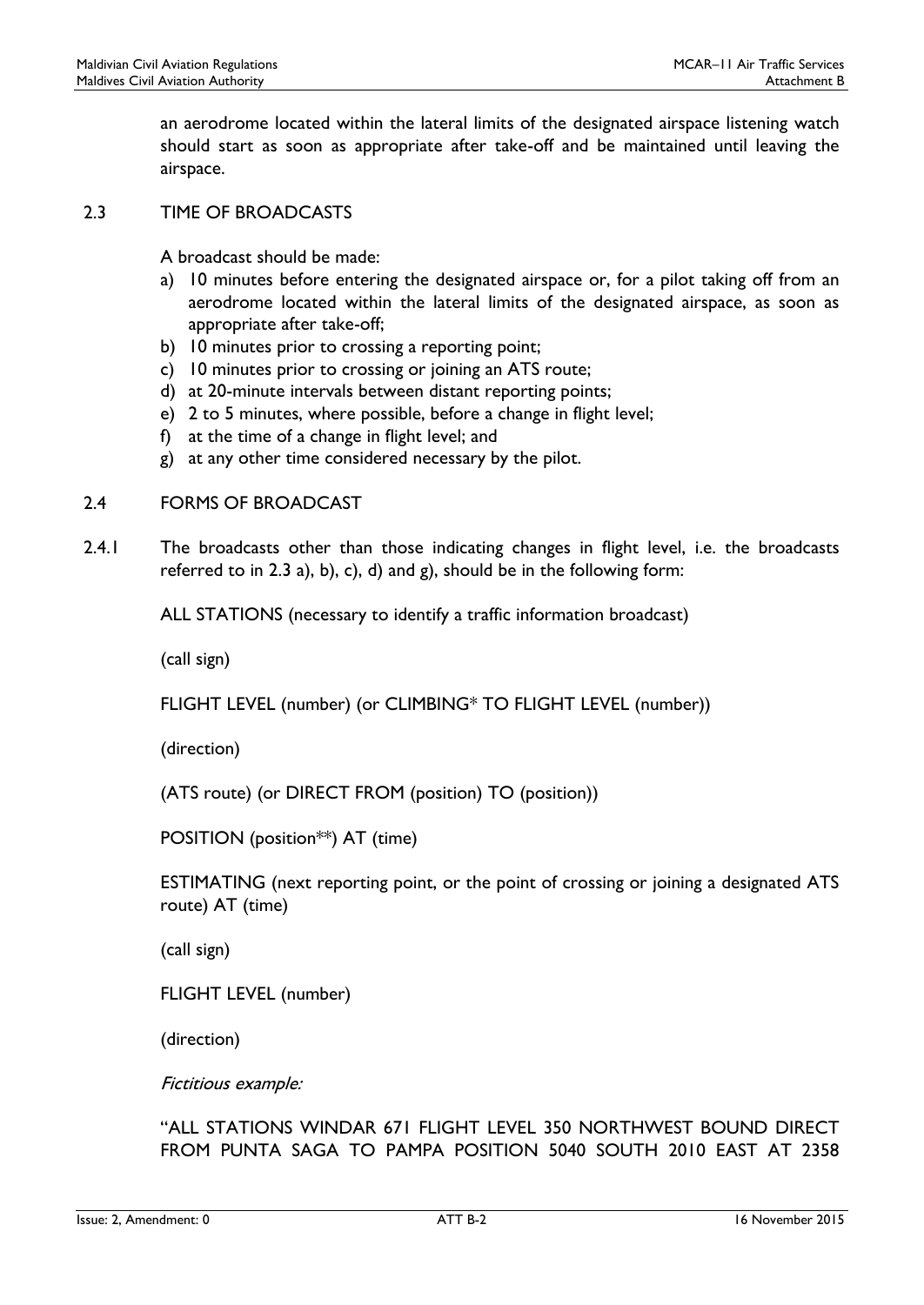ESTIMATING CROSSING ROUTE LIMA THREE ONE AT 4930 SOUTH 1920 EAST AT 0012 WINDAR 671 FLIGHT LEVEL 350 NORTHWEST BOUND OUT"

2.4.2 Before a change in flight level, the broadcast (referred to in 2.3 e)) should be in the following form:

ALL STATIONS

(call sign)

(direction)

(ATS route) (or DIRECT FROM (position) TO (position))

LEAVING FLIGHT LEVEL (number) FOR FLIGHT LEVEL (number) AT (position and time)

2.4.3 Except as provided in 2.4.4, the broadcast at the time of a change in flight level (referred to in 2.3 f)) should be in the following form:

ALL STATIONS

(call sign)

(direction)

(ATS route) (or DIRECT FROM (position) TO (position))

LEAVING FLIGHT LEVEL (number) NOW FOR FLIGHT LEVEL (number) followed by:

ALL STATIONS

(call sign)

MAINTAINING FLIGHT LEVEL (number)

2.4.3 Broadcasts reporting a temporary flight level change to avoid an imminent collision risk should be in the following form:

ALL STATIONS

(call sign)

LEAVING FLIGHT LEVEL (number) NOW FOR FLIGHT LEVEL (number) followed as soon as practicable by:

ALL STATIONS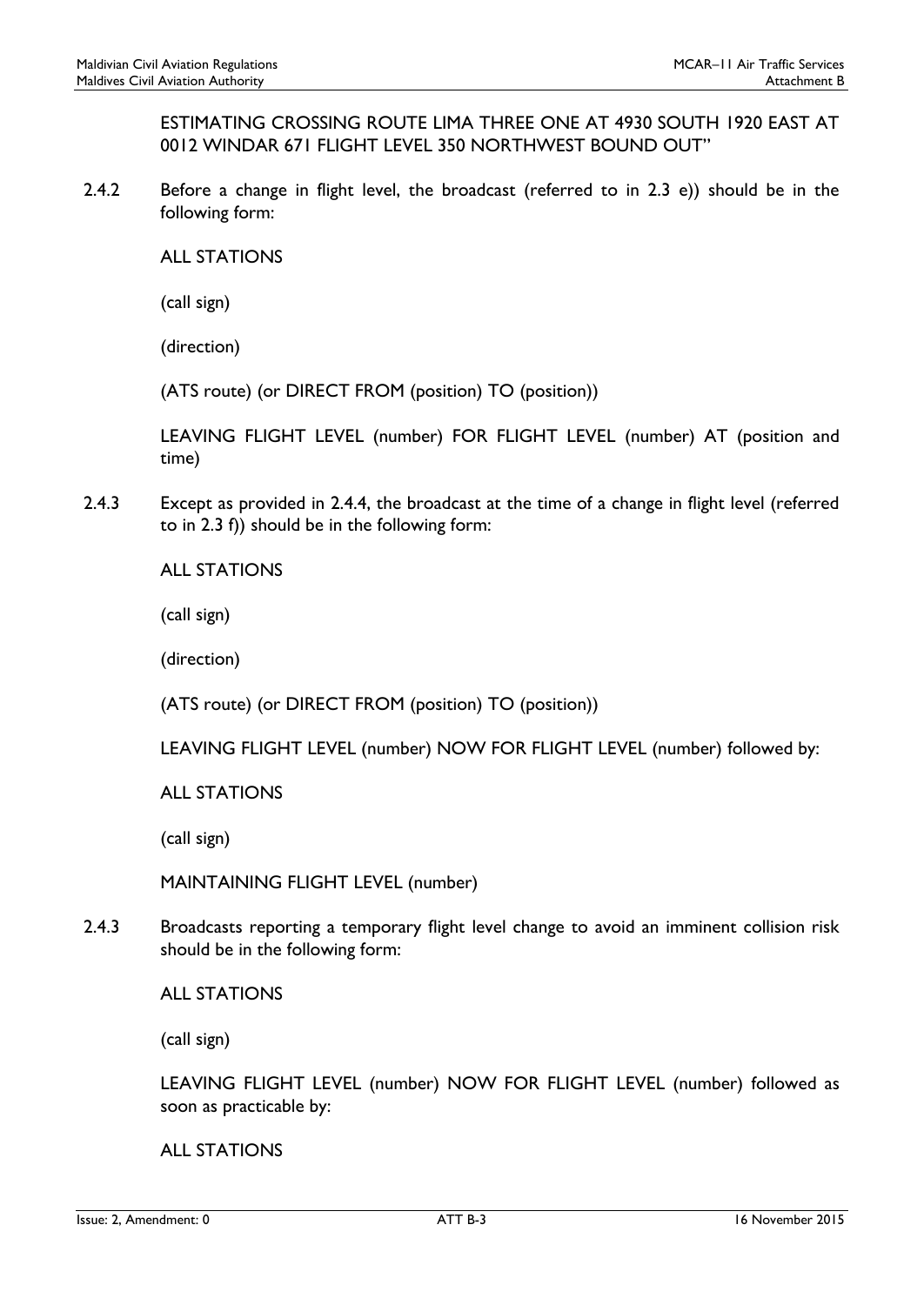(call sign)

RETURNING TO FLIGHT LEVEL (number) NOW

## 2.5 ACKNOWLEDGEMENT OF BROADCASTS

The broadcasts should not be acknowledged unless a potential collision risk is perceived.

### 3. Related Operating Procedures

### 3.1 CHANGES OF CRUISING LEVEL

- 3.1.1 Cruising level changes should not be made within the designated airspace, unless considered necessary by pilots to avoid traffic conflicts, for weather avoidance or for other valid operational reasons.
	- \* For the broadcast referred to in 2.3 a) in the case of an aircraft taking off from an aerodrome located within the lateral limits of the designated airspace.
	- $**$  For broadcasts made when the aircraft is not near an ATS significant point, the position should be given as accurately as possible and in any case to the nearest 30 minutes of latitude and longitude.
- 3.1.2 When cruising level changes are unavoidable, all available aircraft lighting which would improve the visual detection of the aircraft should be displayed while changing levels.

## 3.2 COLLISION AVOIDANCE

If, on receipt of traffic information broadcast from another aircraft, a pilot decides that immediate action is necessary to avoid an imminent collision risk, and this cannot be achieved in accordance with the right-of-way provisions of MCAR-2, the pilot should:

- a) unless an alternative manoeuvre appears more appropriate, immediately descend 150 m (500 ft), or 300 m (1 000 ft) if above FL 290 in an area where a vertical separation minimum of 600 m (2 000 ft) is applied;
- b) display all available aircraft lighting which would improve the visual detection of the aircraft;
- c) as soon as possible, reply to the broadcast advising action being taken;
- d) notify the action taken on the appropriate ATS frequency; and
- e) as soon as practicable, resume normal flight level, notifying the action on the appropriate ATS frequency.

#### 3.3 NORMAL POSITION REPORTING PROCEDURES

Normal position reporting procedures should be continued at all times, regardless of any action taken to initiate or acknowledge a traffic information broadcast.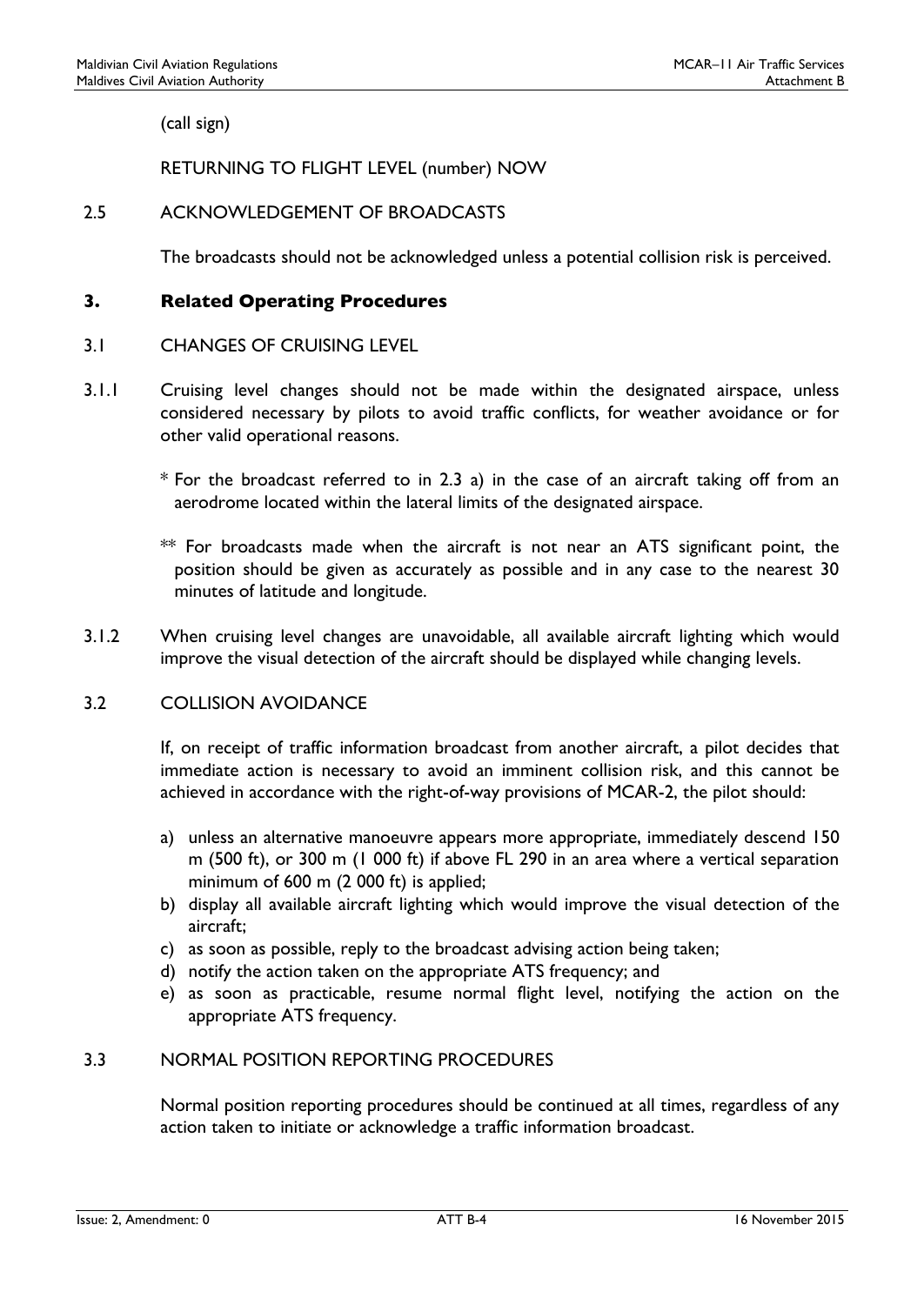## ATTACHMENT C – Material Relating to Contingency Planning

(see 2.30)

### 1. Introduction

Contingency plans are intended to provide alternative facilities and services to those provided for in the regional air navigation plan when those facilities and services are temporarily not available. Contingency arrangements are therefore temporary in nature, remain in effect only until the services and facilities of the regional air navigation plan are reactivated and, accordingly, do not constitute amendments to the regional plan requiring processing in accordance with the "Procedure for the Amendment of Approved Regional Plans". Instead, in cases where the contingency plan would temporarily deviate from the approved regional air navigation plan, such deviations are approved, as necessary, by the President of the ICAO Council on behalf of the Council

## 2. Responsibility for Developing, Promulgating and Implementing Contingency Plans

- 2.1 For disruption or potential disruption of air traffic services and related supporting services instituting measures to ensure the safety of international civil aviation operations and, where possible, for making provisions for alternative facilities and services should be in place. To that end the ANSP should develop, promulgate and implement appropriate contingency plans. Such plans should be developed in consultation with other States and airspace users concerned and with ICAO, as appropriate, whenever the effects of the service disruption(s) are likely to affect the services in adjacent airspace.
- 2.2 The responsibility for appropriate contingency action in respect of airspace over the high seas continues to rest with the Male' ACC unless, that responsibility is temporarily reassigned by ICAO to (an) other State(s).

## 3. Preparatory Action

- 3.1 Time is essential in contingency planning if hazards to air navigation are to be reasonably prevented. Timely introduction of contingency arrangements requires decisive initiative and action, which again presupposes that contingency plans have, as far as practicable, been completed and agreed among the parties concerned before the occurrence of the event requiring contingency action, including the manner and timing of promulgating such arrangements.
- 3.2 For the reasons given in 4.1, following preparatory actions should be taken for facilitating timely introduction of contingency arrangements;
	- a) preparation of general contingency plans for introduction in respect of generally foreseeable events affecting the provision of air traffic services and/or supporting services
	- b) assessment of risk to civil air traffic due to military conflict or acts of unlawful interference with civil aviation as well as a review of the likelihood and possible consequences of natural disasters. Preparatory action should include initial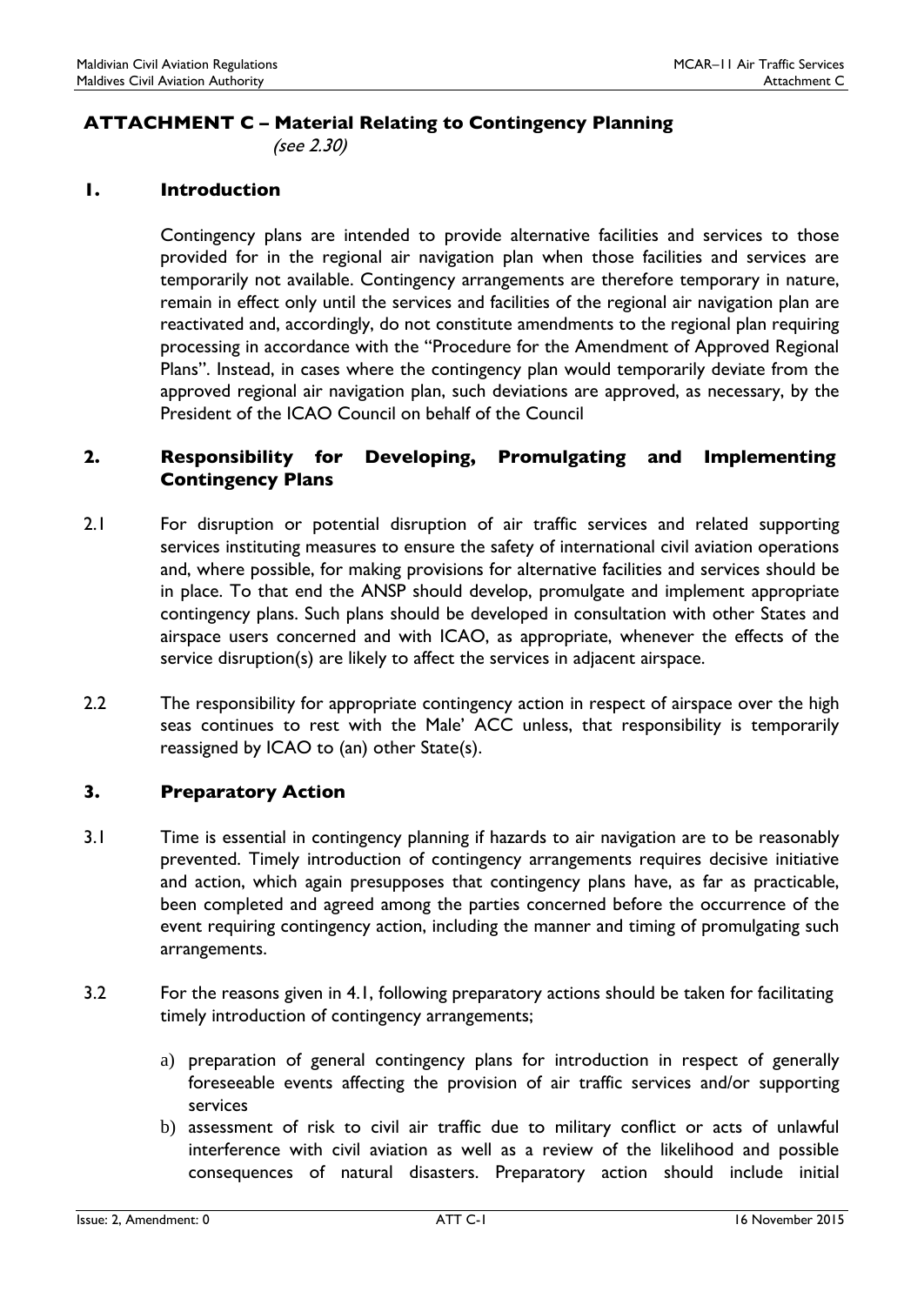development of special contingency plans in respect of natural disasters, military conflicts or acts of unlawful interference with civil aviation that are likely to affect the availability of airspace for civil aircraft operations and/or the provision of air traffic services and supporting services. It should be recognized that avoidance of particular portions of airspace on short notice will require special efforts by States responsible for adjacent portions of airspace and by international aircraft operators with regard to planning of alternative routings and services, and the air traffic services authorities should therefore, as far as practicable, endeavour to anticipate the need for such alternative actions;

- c) monitoring of any developments that might lead to events requiring contingency arrangements to be developed and applied. States should consider designating persons/ administrative units to undertake such monitoring and, when necessary, to initiate effective follow-up action; and
- d) designation/establishment of a central agency which, in the event of disruption of air traffic services and introduction of contingency arrangements, would be able to provide, 24 hours a day, up-to-date information on the situation and associated contingency measures until the system has returned to normal. A coordinating team should be designated within, or in association with, such a central agency for the purpose of coordinating activities during the disruption.
- 3.3 ICAO will be available for monitoring developments that might lead to events requiring contingency arrangements to be developed and applied and will, as necessary, assist in the development and application of such arrangements. During the emergence of a potential crisis, a coordinating team will be established in the Regional Office(s) concerned and at ICAO Headquarters in Montreal, and arrangements will be made for competent staff to be available or reachable 24 hours a day. The tasks of these teams will be to monitor continuously information from all relevant sources, to arrange for the constant supply of relevant information received by the State aeronautical information service at the location of the Regional Office and Headquarters, to liaise with international organizations concerned and their regional organizations, as appropriate, and to exchange up-to-date information with States directly concerned and States which are potential participants in contingency arrangements. Upon analysis of all available data, authority for initiating the action considered necessary in the circumstances will be obtained from the State(s) concerned.

## 4. Coordination

- 4.1 A contingency plan should be acceptable to providers and users of contingency services alike, i.e. in terms of the ability of the providers to discharge the functions assigned to them and in terms of safety of operations and traffic handling capacity provided by the plan in the circumstances.
- 4.2 Accordingly, when anticipating or experiencing disruption of air traffic services and/or related supporting services, the CAA should advise, as early as practicable, the ICAO APAC Regional Office, and other States whose services might be affected. Such advice should include information on associated contingency measures or a request for assistance in formulating contingency plans.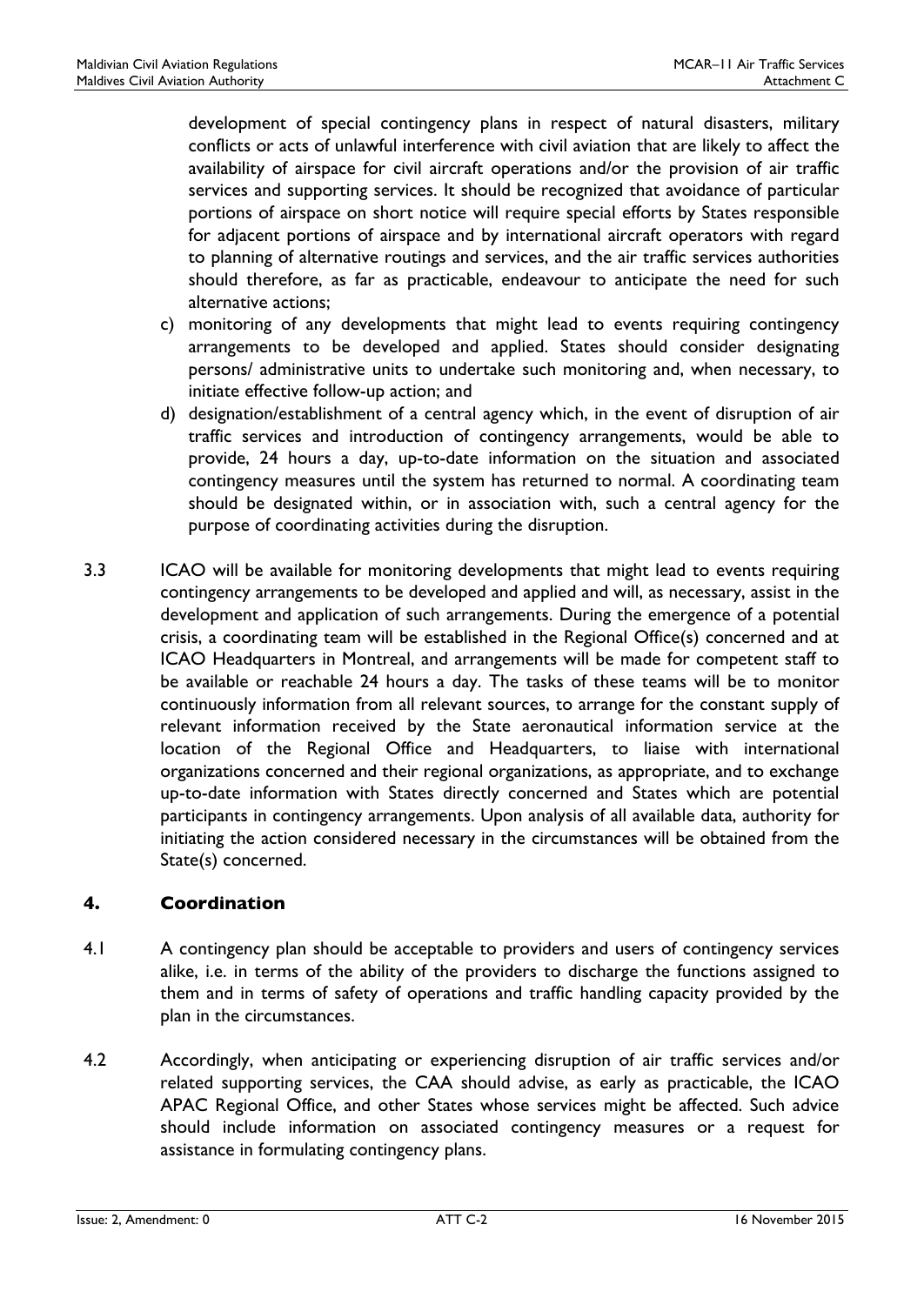- 4.3 In the case of contingency arrangements not appreciably affecting airspace users or service provided outside the airspace of the (single) State involved, coordination requirements are naturally few or non-existent. Such cases are believed to be few.
- 4.4 In the case of multi-State ventures, detailed coordination leading to formal agreement of the emerging contingency plan should be undertaken with each State which is to participate. Such detailed coordination should also be undertaken with those States whose services will be significantly affected, for example by re-routing of traffic, and with international organizations concerned who provide invaluable operational insight and experience.
- 4.5 Whenever necessary to ensure orderly transition to contingency arrangements, the coordination referred to in this section should include agreement on a detailed, common NOTAM text to be promulgated at a commonly agreed effective date.

## 5. Development, Promulgation and Application of Contingency Plans

- 5.1 Development of a sound contingency plan is dependent upon circumstances, including the availability, or not, of the airspace affected by the disruptive circumstances for use by international civil aviation operations.
- 5.2 Development of a contingency plan presupposes as much information as possible on:
	- a) current and alternative routes;
	- b) navigational capability of aircraft;
	- c) availability or partial availability of navigational guidance from ground-based aids;
	- d) surveillance and communications capability of adjacent air traffic services units;
	- e) volume and types of aircraft to be accommodated;
	- f) the actual status of the air traffic services, communications, meteorological and aeronautical information services.
- 5.3 Following are the main elements to be considered for contingency planning depending upon circumstances:
	- a) re-routing of traffic to avoid the whole or part of the airspace concerned, normally involving establishment of additional routes or route segments with associated conditions for their use;
	- b) establishment of a simplified route network through the airspace concerned, if it is available, together with a flight level allocation scheme to ensure lateral and vertical separation, and a procedure for adjacent area control centres to establish longitudinal separation at the entry point and to maintain such separation through the airspace;
	- c) reassignment of responsibility for providing air traffic services in airspace over the high seas or in delegated airspace;
	- d) provision and operation of adequate air-ground communications, AFTN and ATS direct speech links, including reassignment, to adjacent States, of the responsibility for providing meteorological information and information on status of navigation aids;
	- e) special arrangements for collecting and disseminating in-flight and post-flight reports from aircraft;